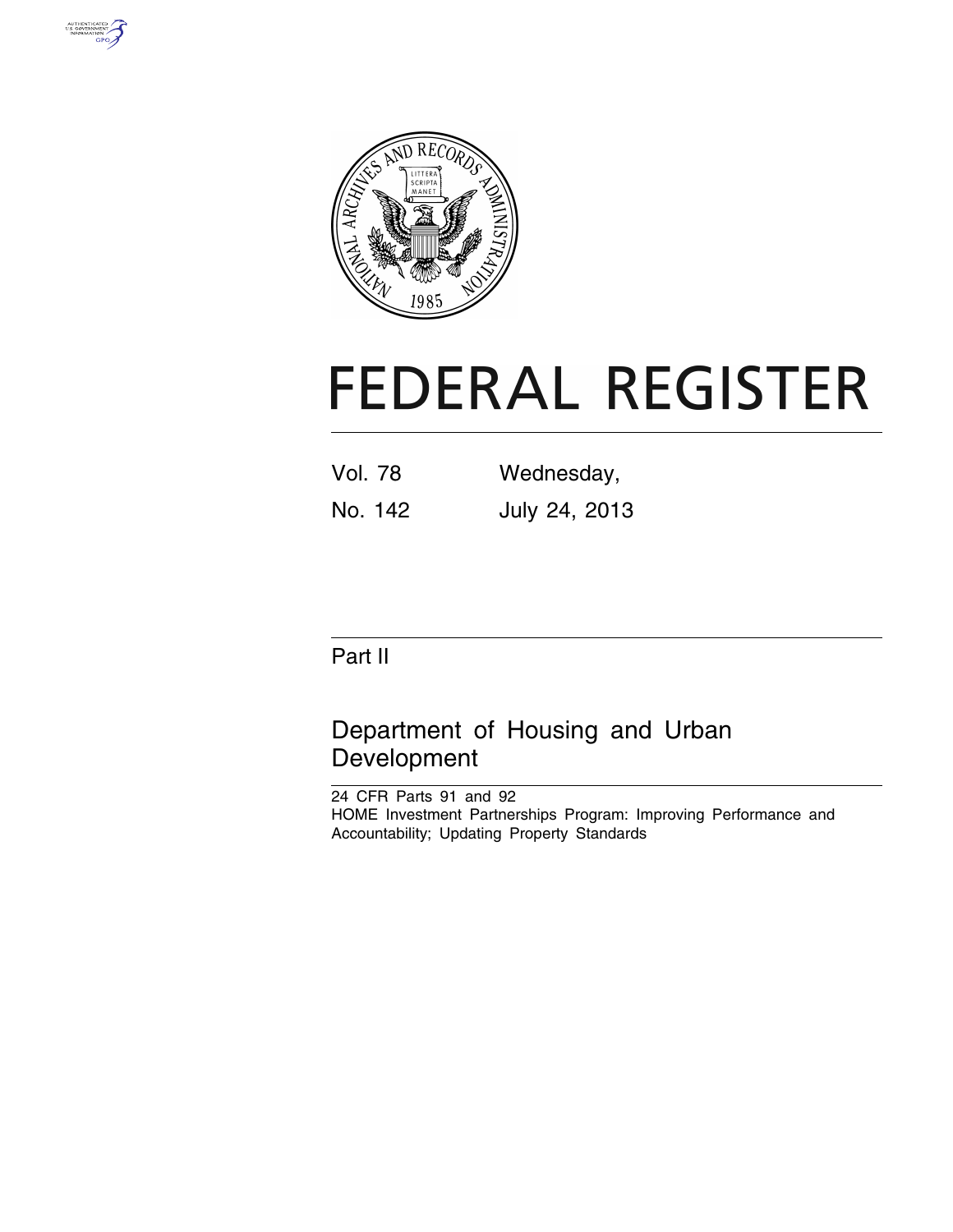#### **DEPARTMENT OF HOUSING AND URBAN DEVELOPMENT**

#### **24 CFR Parts 91 and 92**

**[Docket No. FR–5563–F–02]** 

#### **RIN 2501–AC94**

#### **HOME Investment Partnerships Program: Improving Performance and Accountability; Updating Property Standards**

**AGENCY:** Office of the Assistant Secretary for Community Planning and Development, HUD. **ACTION:** Final rule.

**SUMMARY:** HUD's HOME Investment Partnerships Program (HOME program or HOME) provides formula grants to states and units of local government to fund a wide range of activities directed to producing or maintaining affordable housing, including homebuyer and homeowner housing and rental housing. This final rule amends the HOME regulations to address many of the operational challenges facing participating jurisdictions, particularly challenges related to recent housing market conditions and the alignment of federal housing programs. The final rule also clarifies certain existing regulatory requirements and establishes new requirements designed to enhance accountability by States and units of local government in the use of HOME funds, strengthen performance standards and require more timely housing production. The final rule also updates property standards applicable to housing assisted by HOME funds. **DATES:** *Effective Date:* August 23, 2013.

**FOR FURTHER INFORMATION CONTACT:**  Virginia Sardone, Deputy Director, Office of Affordable Housing Programs, Office of Community Planning and Development, Department of Housing and Urban Development, 451 7th Street SW., Room 7164, Washington, DC 20410; telephone number 202–708–2684 (this is not a toll-free number). Persons with hearing or speech impairments may access this number through TTY by calling the toll-free Federal Relay Service at 800–877–8339.

#### **SUPPLEMENTARY INFORMATION:**

#### **I. Executive Summary**

*Purpose of the Regulatory Action.* The HOME program was authorized in 1990, and is the largest federal block grant to State and local governments designed exclusively to produce affordable housing for low-income households. The program provides formula grants for four primary purposes: production of new single or multifamily housing

units, rehabilitation of single or multifamily housing, direct homeownership assistance, or timelimited tenant-based rental assistance (for up to two years with possibility of renewal). All HOME funds must be used to benefit families and individuals who qualify as low-income at or below 80 percent of area median income. The HOME program provides state and local governments with the discretion to determine the type of housing product in which they will invest, the location of these investments, and the segment of their population that will be housed through these investments.

Although the HOME program is the largest federal block grant program for affordable housing, the HOME program regulations have not been updated in 16 years. Since the promulgation of the final rule in 1996, many HOME participating jurisdictions have adopted more complex program designs. They have encountered new challenges in administering their programs and in managing their growing portfolios of older HOME projects. These challenges include reduced availability of State or local funding sources, limited private lending, changes in housing property standards and energy codes, and reductions in State and local government workforces throughout the Nation. These challenges have been magnified by current housing and credit market conditions.

Over the years, HUD has invested significant time and resources in helping participating jurisdictions meet these challenges, as well as assisting them to correct financial and physical problems that threaten the viability of some HOME-assisted rental projects in their portfolios. HUD has determined that the most effective way to assist participating jurisdictions is to update the HOME program regulations to both provide participating jurisdictions with additional tools and flexibility to effectively address troubled projects, as well as increase accountability on the part of participating jurisdictions and oversight by HUD.

*Summary of Major Provisions in the Final Rule.* Through this final rule, which follows a proposed rule and takes into consideration the comments received on the proposed rule, HUD is establishing regulatory changes to address the operational challenges facing participating jurisdictions, improve understanding of HOME program requirements, update property standards to which housing funded by HOME funds must adhere, and strengthen participating jurisdictions' accountability for both compliance with program requirements and performance.

Specifically, the final rule updates definitions and adds new terminology relevant to the housing market and real estate market, modifies the eligibility requirements of community housing development organizations that seek to participate in the HOME program to help ensure that they have the capacity to undertake their responsibilities under the HOME Program; establishes deadlines for project completion in an effort to ensure that housing units needed by low-income households are constructed and made available timely, strengthens conflict of interest provisions, and clarifies language in several existing HOME regulatory provisions to remove any possible ambiguity as to what is expected of participating jurisdictions, community housing development organizations and other entities that participate in the HOME program.

HUD is also taking the opportunity afforded by this final rule to make several technical, non-substantive changes. Specifically, HUD is revising several incorrect or outdated citations in § 92.353(c)(1) and (2) related to displacement, relocation and acquisition. The existing reference to 24 CFR 5.613 is replaced with 24 CFR 5.628. HUD is also updating the provisions of § 92.257 (Faith-Based Activities) to reflect the amendments made by Executive Order 13559 (Fundamental Principles and Policymaking Criteria for Partnerships with Faith-Based and Other Neighborhood Organizations) issued by President Obama on November 17, 2010, and published in the **Federal Register** on November 22, 2010 (75 FR 71319) to Executive Order 13279 (Equal Protection of the Laws for Faith-Based and Community Organizations) issued by President Bush on December 12, 2002, and published in the **Federal Register** on December 16, 2002 (67 FR 77141).

*Costs and Benefits.* The regulatory changes being established by this rule that are designed to improve program performance and oversight are expected to lead to a more efficient allocation of resources within the program and the provision of more affordable housing. As discussed in more detail in the accompanying regulatory impact analysis for this rule, some elements of the rule have the potential to impose compliance costs on participants. However, these costs will either be absorbed by the HOME program or can be avoided through more efficient behavior on the part of participating jurisdictions and developers. For the most part, the changes in the rule do not establish new requirements; rather, they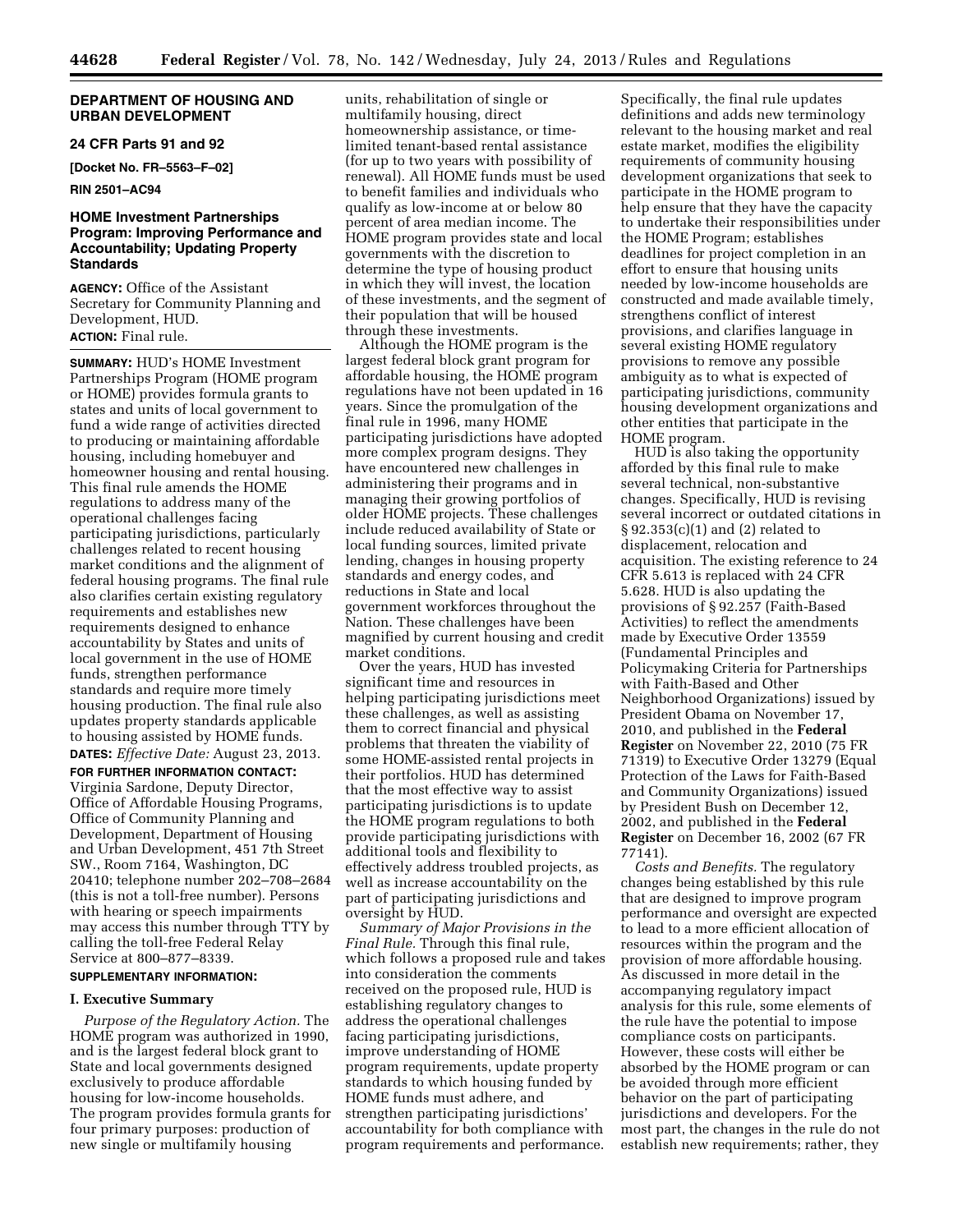clarify or modify existing requirements, so they do not add costs to the participating jurisdictions or developers. Although the rule is expected to create some efficiencies within the HOME program, the rule is not expected to have a measurable impact beyond the grant program.

#### **II. Background—The HOME Program**

The HOME program was authorized by Title II of the Cranston-Gonzalez National Affordable Housing Act (42 U.S.C. 12721 *et seq.*), known as NAHA, and has been in operation for 20 years. The HOME program provides grants to States and local jurisdictions (collectively, participating jurisdictions), which are used, often in partnership with local nonprofit groups, to fund a wide range of activities that construct, acquire, and/or rehabilitate affordable housing for rent or homeownership, or to provide direct rental assistance to low-income people. HOME program funds are awarded annually as formula grants to participating jurisdictions. HUD establishes a HOME Investment Trust Fund for each participating jurisdiction, providing a line of credit that the jurisdiction may draw upon as needed. The participating jurisdictions are allowed to use their HOME funds as grants, direct loans, loan guarantees, or other forms of credit enhancement, or as rental assistance or security deposits.

The HOME program is the largest federal block grant to States and local governments that is designed exclusively to create affordable housing for low-income households. Each year, the program allocates approximately \$1.0 to \$1.5 billion among the States and hundreds of localities nationwide. The program was designed to reinforce several important values and principles of community development. First, the HOME program's flexibility is intended to empower people and communities to design and implement strategies tailored to their own needs and priorities. Second, the HOME program's emphasis on consolidated planning is intended to expand and strengthen partnerships among all levels of government and the private sector in the development of affordable housing. Third, the HOME program's technical assistance activities and set-aside for qualified communitybased nonprofit housing groups is intended to help build the capacity of these partners. Fourth, the HOME program's requirement that participating jurisdictions match 25 cents of every dollar in program funds is intended to help mobilize community resources in support of affordable housing.

The regulations for the HOME program are codified in 24 CFR part 92 and were last substantively revised by the final rule issued on September 16, 1996 (61 FR 48750). In the 16 years since the promulgation of the 1996 final rule, many HOME participating jurisdictions have adopted more complex program designs. They have encountered new challenges in administering their programs and in managing their growing portfolios of older HOME projects. These challenges include reduced availability of States or local funding sources, reduced private lending, changes in housing property standards and energy codes, and reductions in State and local government workforces throughout the Nation. These challenges have been magnified by current housing and credit market conditions.

Since the establishment of the HOME program, HUD has monitored participating jurisdictions' use of HOME funds and measured participating jurisdictions' performance. Through monitoring and audits, including those by HUD's Office of Inspector General (OIG), HUD has identified and corrected compliance problems and used this information to strengthen and clarify regulatory provisions to help avoid noncompliance and maximize effectiveness.

HUD has invested significant time and resources in helping participating jurisdictions correct financial and physical problems that threaten the viability of some HOME-assisted rental projects in their portfolios. HUD has determined that participating jurisdictions need additional tools and flexibility to effectively address troubled projects. Over the last several years, HUD has developed numerous publicly available reports that measure the performance and effectiveness of each participating jurisdiction.1 HUD's review of these reports has identified performance and reporting problems among participating jurisdictions that cannot be addressed effectively under the current regulations.

Accordingly, through this rule, HUD makes regulatory changes to address many of the operational challenges facing participating jurisdictions, improve understanding of HOME program requirements, update property standards to which housing funded by HOME funds must adhere, and strengthen participating jurisdictions' accountability for both compliance with program requirements and performance.

#### **III. Overview of Key Changes Made to HOME Program Regulations at Final Rule Stage**

The final rule largely adopts the provisions in the proposed rule, but HUD did make certain changes to the proposed regulatory provisions in response to public comments and further consideration of issues. Additionally, HUD further clarified language in various regulatory provisions for which commenters continued to indicate misunderstanding about the intent or meaning of the provision. Key changes made at the final rule stage include the following:

• Amending the definition of ''commitment'' to reinforce that participating jurisdictions must not commit HOME funds to a project in the Integrated Disbursement and Information System (IDIS) or in a written agreement until all necessary financing has been secured, a budget and production schedule established, and underwriting and subsidy layering completed; and clarifying, within that definition, the meaning of commit to a specific local project;

• Adding missing regulatory text to the definition of community housing development organization, language discussed in the preamble to the proposed rule, but which was inadvertently omitted in the regulatory text;

• Adopting language that permits a private nonprofit organization to qualify as a community housing development organization if the organization is a wholly-owned entity that is regarded as an entity separate from its owner for tax purposes, the owner has a tax exemption ruling from the Internal Revenue under section 501(c)(3) or (4) of the Internal Revenue Code of 1986 and the organization meets the definition of ''community housing development organization.''

• Removing the prohibition imposed on community housing development organizations from occupying the office spaced owned by a government entity or a for-profit parent organization.

• Permitting community housing development organizations to use consultants to demonstrate their capacity, but only during the first year of the organization's participation as a community housing development organization;

• Allowing community housing development organizations to become owners of rental housing that they do not develop;

• Revising the definition of ''homeownership'' to include manufactured housing which is on land

<sup>1</sup>See *[http://www.hud.gov/offices/cpd/](http://www.hud.gov/offices/cpd/affordablehousing/reports/)  [affordablehousing/reports/.](http://www.hud.gov/offices/cpd/affordablehousing/reports/)*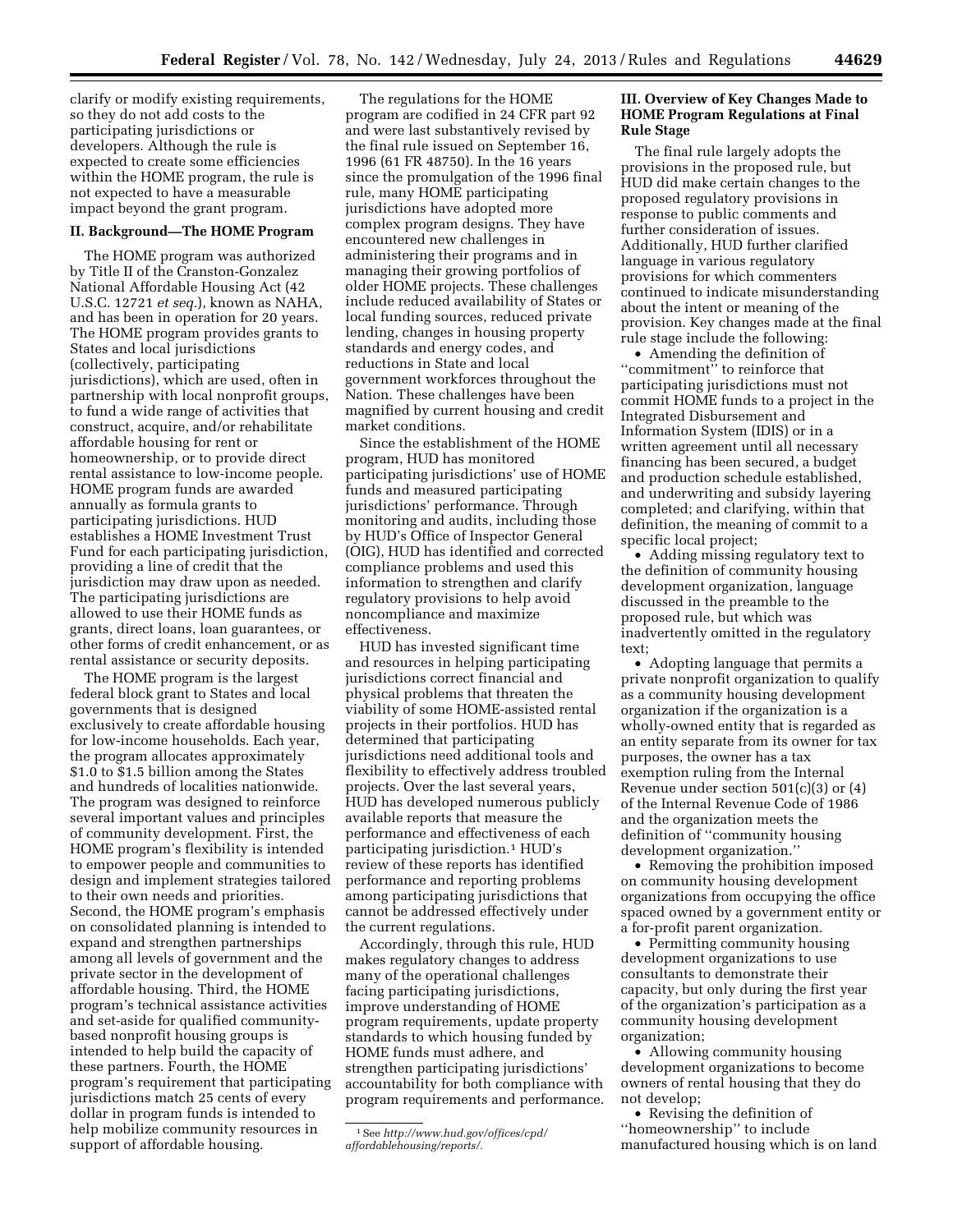owned by a not-for-profit cooperative if the homeowner is a member of the cooperative, by a not-for-profit resident corporation, or by a similar type not-forprofit resident control organization;

• Revising the definition of ''homeownership'' to explicitly permit ground leases of 50 years or more for community land trusts;

• Adopting a 12-month timeframe for committing HOME funds for reconstruction of a unit that was destroyed;

• Providing that designation of a HOME project as a single room occupancy unit must be consistent with local zoning and building code classifications;

• Establishing the timeframe for income source documentation as 2 months;

• Making the cost of conducting unit inspections and determining the income of tenant-based rental assistance applicants or recipients an eligible project-related soft cost;

• Permitting participating jurisdictions to count as match the value of the contribution, if the contribution provides a direct financial benefit to the homebuyer, or the contribution, if the contribution to the development of the homebuyer unit reduces the sales price of the unit or enables the unit to be sold for less than the cost of development;

• Eliminating the requirement for separate written standards for methods and materials for new construction projects;

• Eliminating the requirement for a minimum 15-year useful life of major systems, and providing, in lieu of such requirement, that the participating jurisdiction must estimate the remaining useful life of major systems based on age and current condition of the systems and determine the necessary annual replacement reserve contributions to facilitate system replacement at the appropriate time;

• Providing that the requirement for a current inspection of a unit is no earlier than 90 days before the commitment of HOME assistance;

• Extending the timeframe for selling homebuyer units to 9 months from the completion of construction; and

• Revising the description of the cumulative methodology that HUD uses to determine compliance with the commitment, CHDO reservation, and expenditure deadlines to better present the method of calculation in use.

#### **IV. December 2011 Proposed Rule**

On December 16, 2011 (76 FR 78344), HUD published a proposed rule that would amend the HOME Investment Partnerships Program (HOME) program

regulations to address many of the operational challenges confronting participating jurisdictions in relation to recent housing market conditions and the alignment of federal housing programs. The proposed rule also sought to clarify certain existing regulatory requirements, establish new requirements to enhance accountability, and update property standards. In addition to proposed changes to the HOME program regulations, the December 16, 2011, rule also proposed changes to HUD's Consolidated Plan regulations that pertained to the HOME program.

In the proposed rule, HUD also sought public comment on the following issues or provisions proposed in the rule: (1) Timeframes that would help ensure that initial occupancy of a HOME-assisted rental unit occurs timely following project completion and that HOME funds invested in rental units that have not been initially occupied within 18 months are repaid; and (2) use of the Bureau of the Census' median sales price for single family houses sold outside of Metropolitan Statistical Areas (MSAs) as the sale price limitation for newly constructed HOME units; (3) criteria used in and characteristics of an effective risk-based system for on-site monitoring by States; and (4) participating jurisdictions performing regular financial reviews, specifically, regarding the unit-threshold for trigging annual financial reviews and whether it would be appropriate to establish a regulatory requirement for less frequent financial reviews of smaller projects.

The public comment period on the proposed rule closed on February 14, 2012. HUD received 322 public comments in response to the December 16, 2011, proposed rule. Comments were submitted by various State and local participating jurisdictions, public housing authorities, individuals, trade associations, community housing development organizations (CHDOs), housing finance agencies, county governments, community land trust organizations, council of governments, housing and community development organizations, and other stakeholders.

The following section sets out the key issues raised by the public commenters on the December 16, 2011, HOME Program proposed rule, and HUD's responses to these issues.

#### **V. Discussion of Public Comments and HUD Responses**

*A. General Comments on the Proposed Rule* 

Increased Administrative Burden, Costs, and Reduced Flexibility

HUD received many comments on the general direction of the proposed rule. Overall, commenters acknowledged that the HOME regulations needed updating to reflect current market conditions and challenges in affordable housing production. However, several commenters stated that, taken as a whole, HUD's proposed changes were an overreaction to largely unfounded criticisms. These commenters stated that the proposed rule ran counter to the flexibility that has long been a hallmark of the HOME program as the nation's largest affordable housing block grant program. This flexibility, they submit, has led to States and local governments producing more than one million affordable housing units that meet their locally-determined needs and priorities over the program's 20-year history. The commenters stated that the proposed rule would add a very significant administrative burden and additional costs on States and local governments at a time when governments are facing layoffs, furloughs, and a significant diminution of other available affordable housing and administrative resources, as well as very significant cuts to their annual HOME allocations. In addition, some participating jurisdictions commented that adoption of the proposed rule provisions would raise both development costs and administrative costs, in addition to increasing the administrative burden associated with developing and managing each HOME-assisted project, with the result being a reduction in the number of affordable housing units that participating jurisdictions could produce. Commenters from rural areas stated that they were particularly concerned with the feasibility of complying with the proposed HOME requirements. Other commenters expressed concern about the effect that proposed CHDO-related changes would have on these organizations.

*HUD Response:* Several provisions in the proposed rule that are being adopted by this final rule are best practices already in use by participating jurisdictions, and this final rule codifies those practices for purposes of uniformity and increasing accountability and performance under the HOME Program. HUD is aware that adoption of other provisions of the proposed rule at this final rule stage will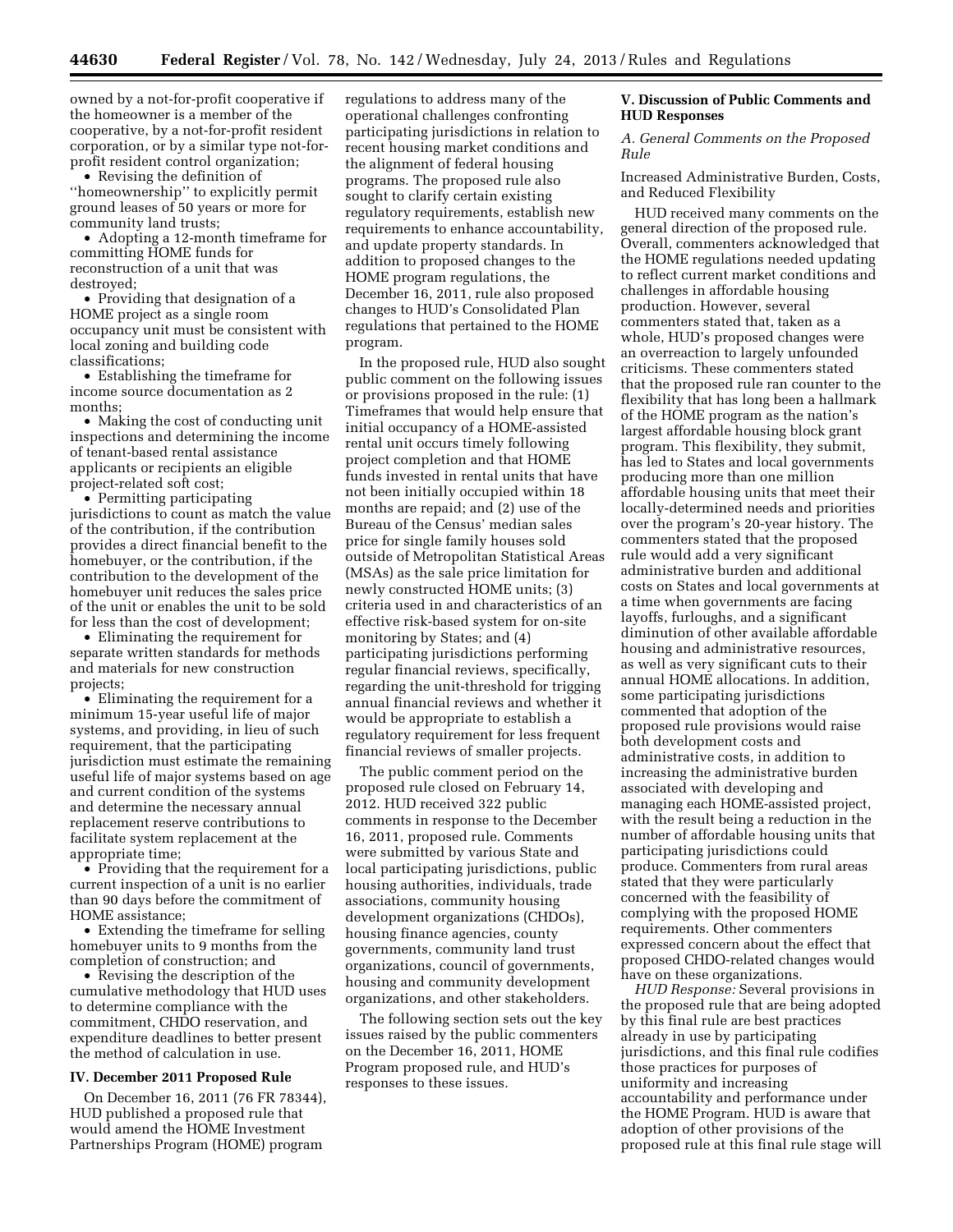result in some increase in the administrative burden and, in some cases, the cost of developing and monitoring HOME-assisted housing. However, HUD has determined that these changes are necessary to enhance accountability and oversight and help ensure that HOME program funds deliver their intended benefit as expeditiously and effectively as possible. As provided in the proposed rule and this final rule, some of the additional costs can be paid as projectrelated soft costs with HOME funds (e.g., underwriting, market analysis) or funded through the imposition of project monitoring fees.

#### Effective Date of Final Rule Changes

*Comments:* Commenters expressed concern regarding the effective date that HUD would establish for many of the proposed changes. Commenters asked if the changes—particularly a new projectspecific completion deadline, underwriting requirements, and changes applicable to CHDOs—would apply retroactively to projects that already have received commitments of HOME funds. Commenters stated that it would be infeasible for projects that already have a legally binding written agreement or are already underway to comply with many of the requirements of the proposed rule.

*HUD Response:* Most provisions of this rule are applicable only to projects to which HOME funds are committed on or after the effective date of this final rule. The effective date for certain provisions will be delayed to permit participating jurisdictions adequate time to comply. HUD has added a new § 92.3 that establishes the effective dates for various provisions. Unless an alternate effective date is established in this section for a specific provision, the provisions of this final rule apply only to projects to which funds are committed on or after the effective date of this final rule. The property standard provisions established at § 92.251 will apply to projects to which funds are committed 18 months after the publication date of this final rule. The new provision that participating jurisdictions develop written homebuyer program policies related to underwriting, responsible lending, and refinancing becomes effective 6 month after the publication date of this final rule. The new provision that participating jurisdictions develop and follow policies and procedures established at § 92.504(a) will become effective 12 months after the publication date of this final rule in the **Federal Register**. The change in the definition of *commitment* at § 92.2 eliminating non-

specific reservations to CHDOs as a commitment becomes effective 90 days after the publication date of the final rule and will be implemented by HUD for CHDO deadlines that occur on or after January 1, 2015. The separate 5 year deadline for expenditure of CHDO set-aside funds established at § 92.500(d)(1)(C) will become effective on January 1, 2015, and will be implemented by HUD for all deadlines that occur on or after that date. The requirement for participating jurisdictions to conduct financial oversight of HOME-assisted rental projects, will be effective 12 months after the publication date of the final rule.

#### *B. Changes to HUD's Consolidated Plan Regulations*

#### Approval Process

HUD proposed revising §§ 91.220(l)(i) and (ii) and 91.320(k)(i) and (ii) of the Consolidated Plan regulations, codified at 24 CFR part 91. Sections 92.205(b) and 92.254(a)(5) of the HOME program regulations proposed to clarify that participating jurisdictions must receive approval in writing from HUD, separate from the consolidated plan approval letter, for forms of investment of HOME funds other than those described in § 92.205(b) and resale and recapture guidelines.

*Comments:* A commenter supported this clarification. Another commenter stated that the requirement to obtain HUD approval of resale and recapture guidelines would create an administrative burden.

*HUD Response:* The proposed rule language attempted to clarify that the approval requirement for other forms of investment of HOME funds and resale and recapture guidelines already exist in 24 CFR 91.225(d)XX. HUD has always required the approval of these program components and the clarification in this section does not constitute a policy change. HUD is therefore adopting the proposed rule language without change.

Maximum Purchase Price for Single Family Housing

HUD proposed a revision to §§ 91.220  $(l)(2)(iv)$  and  $91.320(k)(2)(iv)$  to specifically require a participating jurisdiction that calculates its own 95 percent of median purchase price for HOME-assisted homebuyer or owneroccupied rehabilitation projects to submit its calculated limit and supporting documentation as part of its Consolidated Plan Annual Action Plan. The regulations currently codified do

not specify the timing of the submission.

*Comments:* With respect to the timing of submission of the calculated limit and supporting documentation, a few commenters commenting on HUD's proposal supported the change.

*HUD Response:* HUD is adopting the proposed rule language without change.

Proposed Funding and Project Selection Procedures

HUD proposed amending §§ 91.220  $(l)(2)(v)$  and  $91.320(k)(2)(v)$  of the Consolidated Plan regulations to require participating jurisdictions to describe eligible applicants for HOME funds and describe their process for soliciting and funding applications or proposals as part of its Consolidated Plan annual action plan.

*Comments:* No opposition was expressed on this proposal but a few commenters sought clarification regarding the meaning of ''eligible applicant'' for the purposes of this provision.

*HUD Response:* The proposed provision would require participating jurisdictions to describe the types of individual or entities that are eligible to apply for and receive HOME funding (e.g., nonprofit or for-profit developers). HUD is largely adopting the proposed rule change, but has made minor changes to the wording of  $\S 91.220(l)(2)(v)$  and  $\S 91.320(k)(2)(v)$  to provide greater clarity.

Targeting of HOME Assistance to Subpopulations

HUD proposed adding a provision to § 91.220(l)(2)(vi) and § 91.320(k)(2)(v) of the Consolidated Plan regulations expressly permitting participating jurisdictions to limit HOME projects to specific populations, including to persons in a specific occupation (e.g., artists, police officers, or teachers) and requiring that participating jurisdictions include these uses in their Consolidated Plan Annual Action Plans.

*Comments:* While a few commenters expressed support for this provision, the majority of commenters commenting on this proposal opposed limiting program participation to beneficiaries in specific occupations (e.g., artists, police officers, or teachers), stating that program targeting should be based on populations with the greatest needs, as identified in the participating jurisdiction's consolidated plan.

*HUD Response:* Participating jurisdictions have broad authority to target their HOME funds to specific populations or special needs groups, as long as such targeting does not have the intent or effect of violating civil rights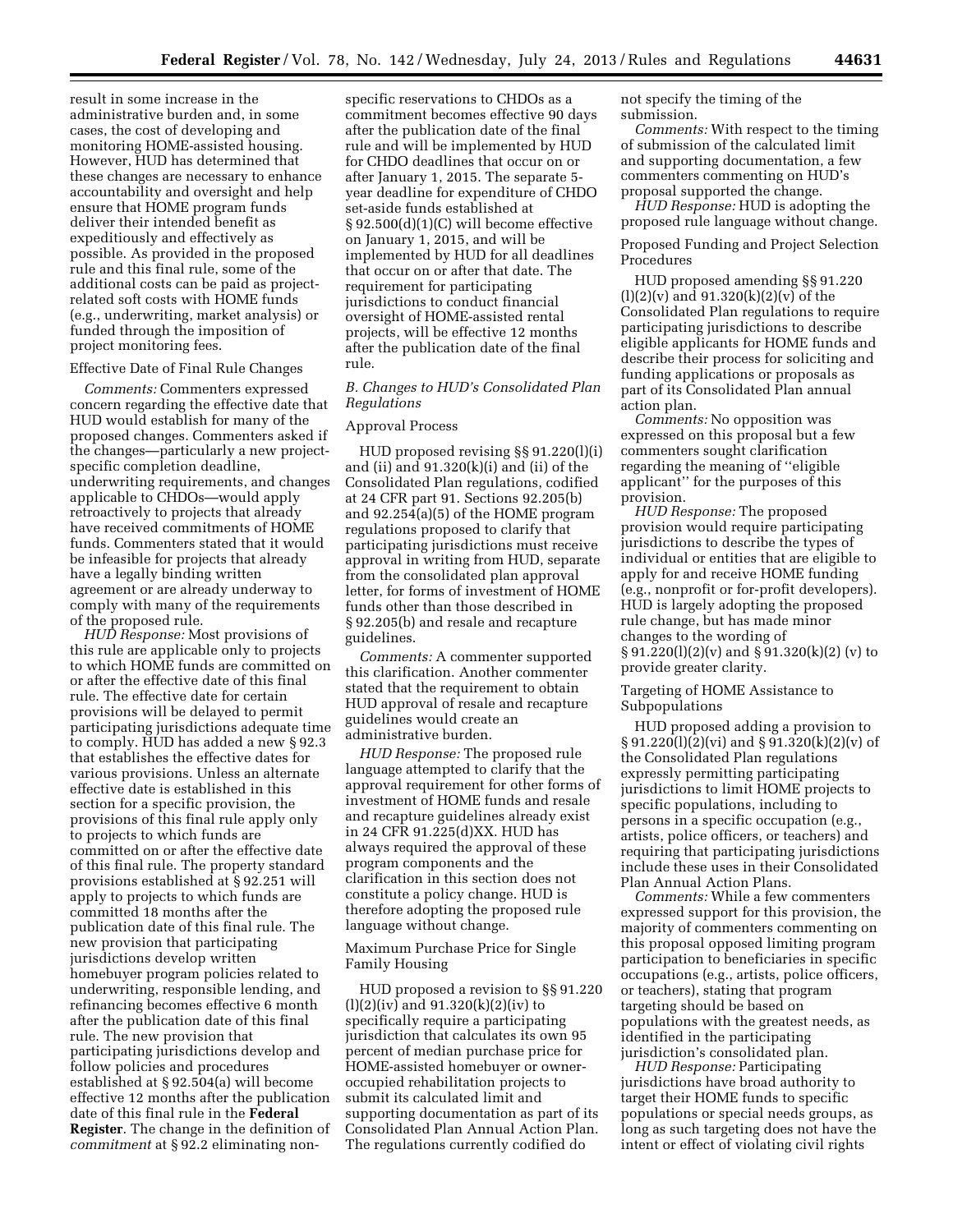laws. Many participating jurisdictions have already undertaken HOME projects targeted to specific occupational groups. The purpose of this proposed provision was to require that participating jurisdictions make public their intention to target certain categories of persons for housing assistance through the Consolidated Plan citizen participation process. HUD is adopting the proposed rule language without change.

#### *C. Changes to the HOME Program Regulations*

#### 1. Definitions (§ 92.2)

HUD received no comments on the proposed addition of the following definitions to the HOME regulations: *1937 Act, ALJ (Administrative Law Judge), Fair Housing Act, Indian Housing Authority (IHA), Public Housing, Public Housing Agency (PHA), Secretary, CDBG program, Observed Deficiency (OD), and Consolidated Plan.*  Several comments were received regarding Uniform Physical Property Condition Standards (UPCS). However, these comments did not address the definition, but rather the applicability of those standards to HOME projects. Consequently, those comments are addressed under Property Standards at § 92.251.

*Commitment.* HUD proposed several changes to the definition of ''commitment'' at § 92.2, including: (1) Specifically including an agreement with a state recipient, a subrecipient, or a contractor to use a specific amount of HOME funds to provide downpayment assistance; (2) eliminating the reservation of funds to community housing development organizations (CHDOs) so that agreements that are not project-specific would no longer be considered a commitment; (3) adding a requirement that the signature of each party to the agreement be dated; (4) cross-referencing the written agreement requirements at  $\S 92.504(c)$ ; and  $(5)$ excluding agreements between a participating jurisdiction and a subrecipient that the participating jurisdiction controls, and agreements between the representative unit (i.e., lead member) of a consortium and local government consortium member.

*Comments:* HUD received numerous comments in response to these proposed changes. Although a few commenters supported the proposed changes, the majority of the commenters commenting on this provision expressed concern regarding HUD's proposal to remove references to CHDO reservations from the definition of commitment.

Commenters stated that requiring participating jurisdictions and CHDOs

to enter into a project-specific commitment within 24 months of the obligation of the HOME grant would be burdensome.

Commenters requested that HUD include as a commitment conditional reservations of funds that would allow CHDOs to secure additional funding for HOME-assisted projects, including Low Income Housing Tax Credits (LIHTC).

A commenter requested clarification on whether the revised commitment definition excluded agreements between a participating jurisdiction and a subrecipient that the participating jurisdiction controls. The commenter appeared to not understand that HUD was proposing to revise the definition of commitment to exclude exactly such cases. When a participating jurisdiction controls a subrecipient, only a legally binding written agreement between the two parties for a specific HOME project would meet the proposed definition.

Other commenters expressed concern about the timing and implementation of the new commitment requirements and how adoption of the new definition would affect upcoming 24-month HOME commitment deadlines.

*HUD Response:* HUD's intent in revising the definition of commitment was to increase participating jurisdictions' accountability for the use of HOME funds. Requiring participating jurisdictions to execute a written agreement for a specific HOME project with a CHDO, certain subrecipients, or consortia members within 24 months of HUD's obligation of the HOME allocation is designed to help ensure that HOME funds are used as expeditiously as possible to develop affordable housing. Consequently, HUD is adopting the proposed rule language without change.

At this final rule stage, HUD is further amending the commitment definition to reinforce that participating jurisdictions must not commit HOME funds to a project until all necessary financing has been secured, a budget and schedule established, and underwriting and subsidy layering completed. Based upon many of the comments received in response to the 4-year deadline for project completion proposed in § 92.205(e), participating jurisdictions appeared to not fully understand the point at which a commitment of HOME funds may take place.

*Community Housing Development Organization.* HUD proposed several changes to or clarification of this definition and received many comments on the proposed changes.

New Provision Relating to 501(c)(4) Organizations

The preamble of the proposed rule stated that HUD proposed revising the definition of ''community housing development organization'' (CHDO) in § 92.2 to add a reference to the Internal Revenue Service (IRS) regulations that implement section 501(c)(4) of the Internal Revenue Code to permit wholly-owned subsidiaries of a private non-profit organization that meet the requirements for CHDO designation to also qualify as a CHDO. The regulatory language was inadvertently omitted from the definition of CHDO at § 92.2 and this final rule corrects that error by including the regulatory text.

*Comments:* A commenter opposed permitting organizations with a 501(c)(4) designation from the IRS to be qualified as CHDOs. The commenter stated that those organizations are not subject to the same public disclosure requirements as 501(c)(3) organizations and may participate in advocacy, including political advocacy. Another commenter recommended that PHAs that have  $501(c)(3)$  designations be permitted to be qualified as CHDOs. Other commenters recommended that HUD permit organizations that are subordinates of a central organization nonprofit under section 905 of the Internal Revenue Code to qualify as CHDOs.

*HUD Response:* HUD does not agree that PHAs that have 501(c)(3) designations should qualify as CHDOs because PHAs are publicly-established organizations and are not communitybased organizations that are accountable to the low-income community. For many years, HUD's administrative guidance on CHDO qualifications permitted subordinates of a central organization under section 905 of the Internal Revenue Code to qualify as CHDOs. HUD agrees with commenters that codifying the eligibility of these organizations in the regulations is appropriate and this final rule explicitly permits such organizations to be designated as CHDOs.

At this final rule stage, HUD is also adopting language in the proposed rule that permits a private nonprofit organization to qualify as a CHDO if it is a wholly-owned entity that is regarded as an entity separate from its owner for tax purposes (e.g., a single member limited liability company that is wholly-owned by an organization that qualifies as tax-exempt), the owner organization has a tax exemption ruling from the IRS under section 501(c)(3) or (4) of the Internal Revenue Code of 1986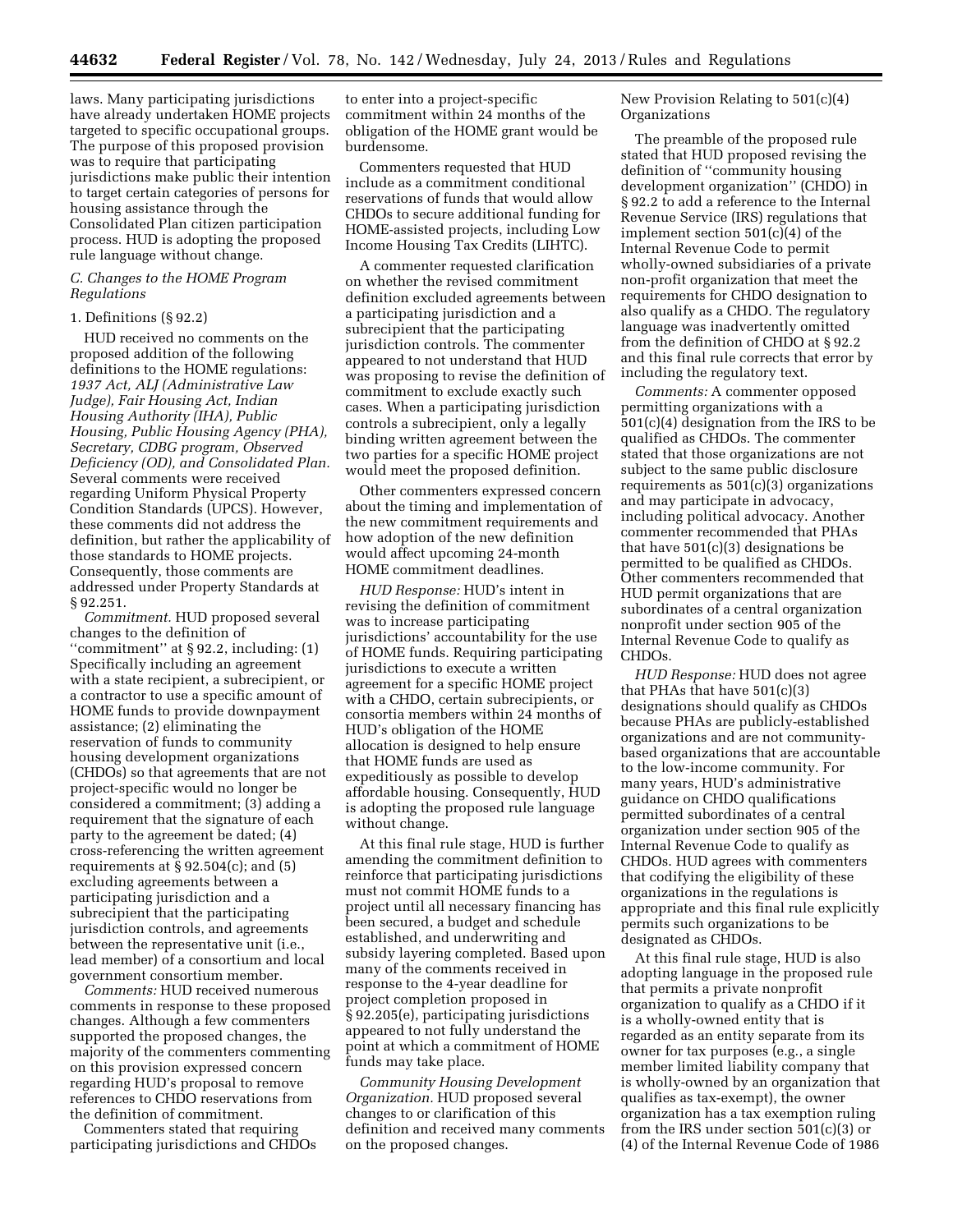and meets the definition of ''community housing development organization.''

CHDO Relationship With Parent Organizations

HUD proposed revising the CHDO definition to clarify the relationship between the CHDO and its parent organization by adding a new paragraph (3)(iv) clarifying that, if a for-profit entity creates or sponsors a nonprofit entity that seeks designation as a CHDO, the officers and employees of the forprofit entity would be prohibited from serving as officers or employees of the CHDO, and the nonprofit entity would be prohibited from using the office space of the for-profit entity.

*Comments:* A few commenters supported this provision, citing the intent of the proposal to increase the separation between a CHDO and a forprofit parent organization. A commenter opposed the prohibition on CHDOs occupying the space of for-profit parent organizations because of the limited financial resources available to CHDOs, particularly rural CHDOs.

*HUD Response:* HUD understands that prohibiting CHDOs from occupying the office space of its for-profit parent organization may be financially difficult for some organizations. The prohibition was proposed to help avoid situations where for-profit entities could exert undue influences on their subsidiary organizations. However, HUD believes that other changes in this final rule provide sufficient oversight to avoid these undue influences. The prohibition on CHDOs occupying office space of forprofit entities has been removed from the rule.

#### Governmental Control of CHDOs

HUD proposed revising paragraph (5) of the definition to clarify that a governmental entity may create a CHDO, but is not permitted to control the CHDO by providing its employees to the CHDO as staff or officers. The revision to the rule would also prohibit CHDOs from occupying the office space of a governmental entity.

*Comments:* Several commenters objected to this provision because they stated it would preclude PHAs from forming CHDOs that would be controlled by a PHA-appointed board and staffed by PHA employees. Other commenters objected to the provision prohibiting a CHDO from occupying the office space of a governmental entity, and other commenters expressed concern about the effect the prohibition would have on CHDOs in rural areas where office space is limited.

*HUD Response:* HUD understands that many PHAs have created subsidiary organizations to serve as a development arm of the PHA. Both PHAs and their development subsidiaries serve an important function in the HOME program. However, if these organizations are to qualify as CHDOs, they must not be controlled and staffed by the PHA. If a PHA does not seek to alter the existing arrangements that it has with its subsidiary organizations, then this organization can continue to participate in the HOME program, but as a non-profit developer rather than a CHDO. HUD agrees that prohibiting a CHDO from occupying the office space owned by a governmental entity may constitute an undue obstacle to CHDO operations and is therefore removing that portion of the provision. HUD is adopting, without change, the proposed rule language that prohibits a governmental entity that creates a CHDO from providing its employees as CHDO staff.

Demonstrated CHDO Capacity and Staffing

HUD proposed revising paragraph (9) of the existing definition of CHDO at § 92.2 to strengthen the requirement that an organization must have paid employee staff with housing development experience in order to be designated as a CHDO. The proposed rule specified that the demonstrated capacity requirement could not be met through the use of volunteers or staff donated by another organization. The rule also proposed to eliminate the provision that permitted a CHDO to meet the capacity requirement based upon the use of a consultant to undertake activities and train CHDO staff.

*Comments:* HUD received many comments on these proposed changes. Nearly all commenters opposed these provisions, stating that the proposed changes would eliminate some organizations from gaining or retaining CHDO status or make it more difficult for participating jurisdictions to meet their CHDO set-aside requirements. Some commenters stated that CHDOs often cannot afford to pay staff and must rely on donated staff from parent organizations, volunteers, board members, or consultants. Other commenters stated that the prohibition on relying on volunteers to demonstrate capacity would affect faith-based and other small organizations. A commenter asked that HUD permit independent contractors, in addition to paid staff, to work full time. Several commenters stated that the requirement that CHDOs have demonstrated capacity is at odds with NAHA, which has, as one of its purposes, building nonprofit

development capacity. Other commenters urged HUD to continue to permit the use of consultants to meet the demonstrated capacity test, stating that this arrangement is particularly important in rural areas. Several commenters further urged HUD to phase in these requirements over a period of 5 or 10 years, or to apply them only to new CHDOs.

*HUD Response:* HUD acknowledges the concerns raised by commenters and understands that the adoption of these provisions will result in changes to the manner in which CHDOs have operated to date. HUD recognizes that, with these changes in place, some current CHDOs will be unable to meet the new requirements for CHDO designation, and therefore will not receive additional CHDO set-aside funds. Additionally, HUD understands that because of these changes, in some participating jurisdictions, CHDO set-aside funds may be deobligated due to a lack of qualified CHDOs.

Notwithstanding the recognized difficulty that compliance with the new provisions applicable to CHDOs may present, HUD determined that these changes are necessary to ensure that the hundreds of millions of CHDO set-aside funds that are awarded each year are committed to organizations that have adequate capacity to carry out and complete the projects for which they are being funded, so that the funds benefit the low-income individuals and families the HOME program is designed to serve. Therefore, the final rule retains the requirement that CHDOs that receive CHDO set-aside funds to develop HOME-assisted housing must demonstrate development capacity through paid staff with development experience.

It is important to note that the rule does not prohibit the CHDO from using volunteers, board members, and staff of parent organizations in its operations; however, these individuals cannot be the basis for the determination of development capacity. Further, in requiring paid employees, HUD is not prohibiting a CHDO from employing an individual who is an independent contractor and using that contractor's experience as the basis for the demonstrated capacity determination. Paid staff is not required to be full time, but their hours must be appropriate for the role they play in the organization.

Additionally, HUD agrees that the use of consultants by new CHDOs is appropriate. Accordingly, HUD has revised at this final rule stage, the proposed rule language to permit the use of consultants to demonstrate capacity, but only during the first year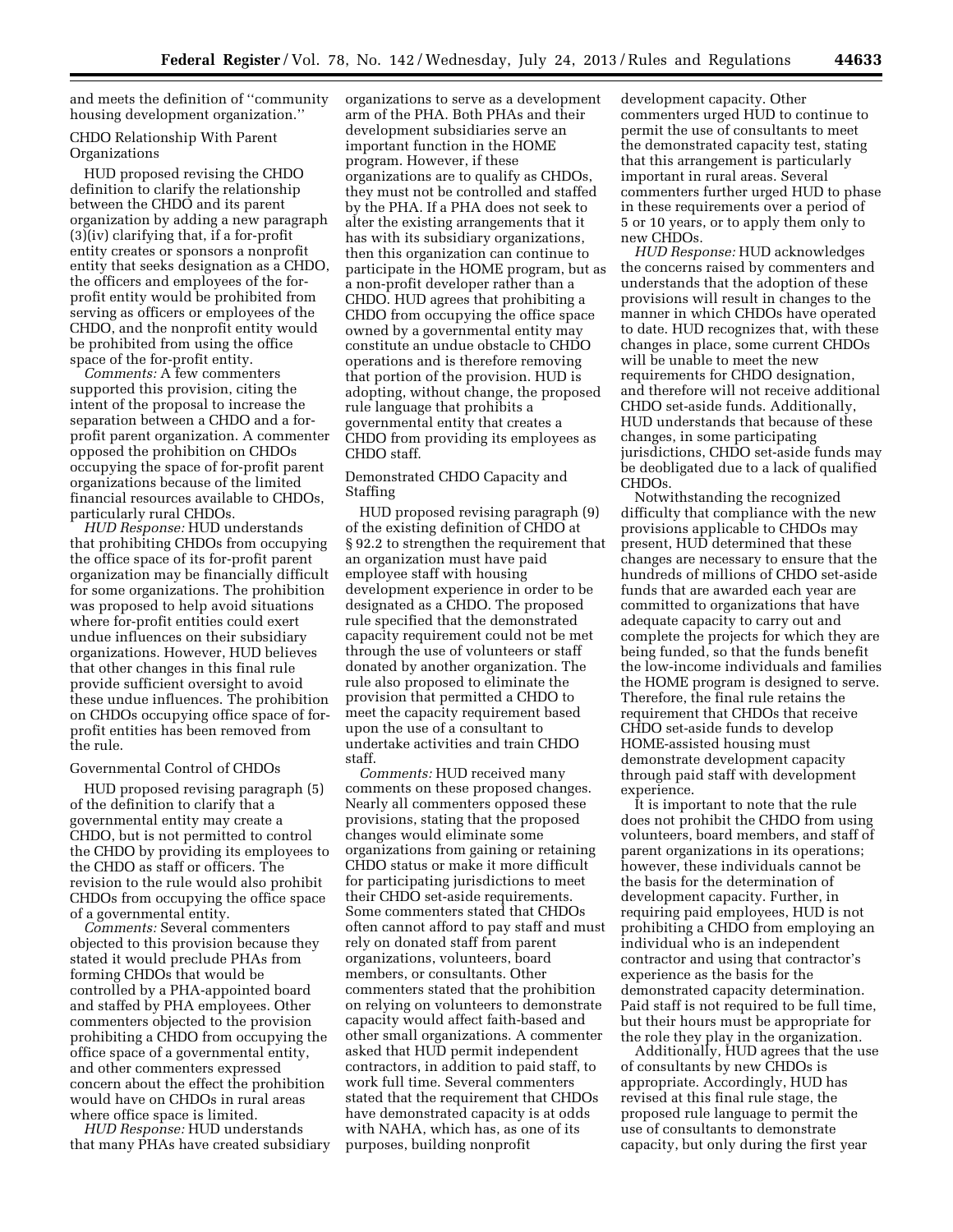of an organization's operation as a CHDO. Because the provisions of the proposed rule were made applicable to FY 2012 HOME funds in HUD's FY 2012 appropriation law, HUD sees no benefit to participating jurisdictions or CHDOs in delaying the implementation of these provisions.

In response to the concerns raised about the effect of these provisions on organizations that are currently designated as CHDOs, HUD has made a substantial change in the definition of owner in revised § 92.300(a)(2) that establishes a new role for CHDOs to become owners of rental housing that they do not develop. HUD expects that this change will allow CHDOs without demonstrated development capacity to continue to access HOME funds to address the affordable housing needs in their communities.

*Homeownership.* HUD proposed rearranging existing provisions in the definition of ''homeownership'' in § 92.2 to improve clarity, as well as clarifying that contracts for deed (also known as installment contracts or land sales contracts) and mutual or cooperative housing that receives LIHTC do not constitute homeownership.

*Comments:* A few commenters stated that contracts for deed or installment contracts should constitute homeownership for purposes of the HOME program. Other commenters stated that the revised definition inappropriately excluded individuals who own manufactured homes that are located in manufactured housing communities. Other commenters requested clarification on the eligibility of 50-year community land trust ground leases as an eligible form of homeownership and requested that HUD explicitly address ground leases and the community land trust approach in the definition of homeownership.

*HUD Response:* While HUD acknowledges that contracts for deed, installment contracts, and land sales contracts are common in certain areas of the country, these contracts fail to provide equitable title to the contracting party, who remains vulnerable to forfeiting the property until the final payment is made. Although some states provide some protections to the contracting party, the rights are not equal to those individuals who own their homes fee simple or in an equivalent form of homeownership. Assisting individuals and families who have entered into contracts for deeds to acquire their home fee simple is an appropriate use of HOME funds, but assisting low-income families through contract for deed situations is not. For these reasons HUD is adopting the

restriction in the proposed rule in this final rule.

HUD does not agree that the homeownership definition in the proposed rule excludes owner-occupied manufactured homes located in manufactured home communities. However, HUD has revised the homeownership definition to reflect the existing language in § 92.205(a)(4) to clarify that, in such situations, the ground lease must be at least equal to the applicable period of affordability.

Several commenters interpreted the proposed rule as permitting community land trusts with 50-year ground leases as an eligible form of homeownership. The commenters, however, misread the language, which is applicable only to Indian trusts. The proposed rule retained the 99-year leasehold requirement for projects, other than community land trusts, involving ground leases.

Other commenters suggested that HUD add a section to the homeownership definition explicitly addressing community land trusts. While HUD does not agree that a separate paragraph is needed to address community land trusts in this definition, HUD does agree that it would be appropriate to recognize community land trusts with 50-year ground leases as homeownership. Consequently, at this final rule stage, HUD is amending the definition to explicitly permit ground leases of 50 or more years for community land trusts.

*Housing.* HUD proposed to amend the definition of ''housing'' in § 92.2 to exclude all student housing, not just student dormitories. The use of HOME funds for student housing, in any configuration, is inconsistent with the statutory purposes of the program. In addition, the proposed rule amended the definition to clarify that dormitories, including those for farmworkers, do not constitute housing.

*Comments:* HUD received many comments on the proposed revisions to the definition of housing. Commenters expressed concern about the language limiting housing for students and asked whether the proposed definition excludes providing any type of housing to any student, regardless of need or situation. Other commenters expressed concern that the student housing exclusion will negatively affect persons with disabilities and the homeless who may be participating in classes as part of a broader supportive or transitional housing program. Other comments sought clarification and guidance on farmworker housing, including whether farmworker dormitories constitute

housing, or are differentiated from student housing.

*HUD Response:* The use of HOME funds is statutorily limited to permanent and transitional affordable housing for low-income households. Consequently, housing that does not provide a permanent or transitional residence for income-eligible households is ineligible for HOME assistance. Student housing and dormitories, including farmworker dormitories, provide short-term or transitory housing, not permanent or transitional housing, as required by statute. In reviewing the comments, HUD found that several commenters appeared to confuse what constitutes eligible housing with who is considered an eligible beneficiary of HOME-assisted housing. The proposed changes to the definition of housing addressed the housing structure and what constitutes eligible affordable housing.

In revising the definition of housing, HUD's intent was to clarify the difference between ineligible student or farmworker housing and eligible permanent or transitional housing. Given the many commenters commenting on this provision, and who appeared to not understand this distinction, HUD has further clarified the definition of housing. Revisions were also made to the language in the definitions of low-income and very lowincome families that provide additional clarification on when a student household may be an eligible beneficiary.

*Low-Income Family and Very Low-Income Family.* HUD proposed revising the definition of ''low-income families'' and ''very low-income families'' in § 92.2 to conform with the definitions used in the Section 8 Housing Choice Voucher (HCV) program, which excludes certain students from qualifying as a low-income or very low– income family.

*Comments:* Several commenters expressed concern about eliminating students who are dependents of their families from eligibility for HOME assistance. Some commenters recommended that HUD align the HOME requirements with the HCV provisions. Other commenters suggested that HUD align the HOME requirements with LIHTC policy. Yet, other commenters stated that HUD should remove the term ''married'' from the definition, as it might prohibit participation of students in other types of domestic partnerships. Several commenters questioned whether this policy would prohibit the use of HOME funds to assist homeless youth or youth aging out of foster care.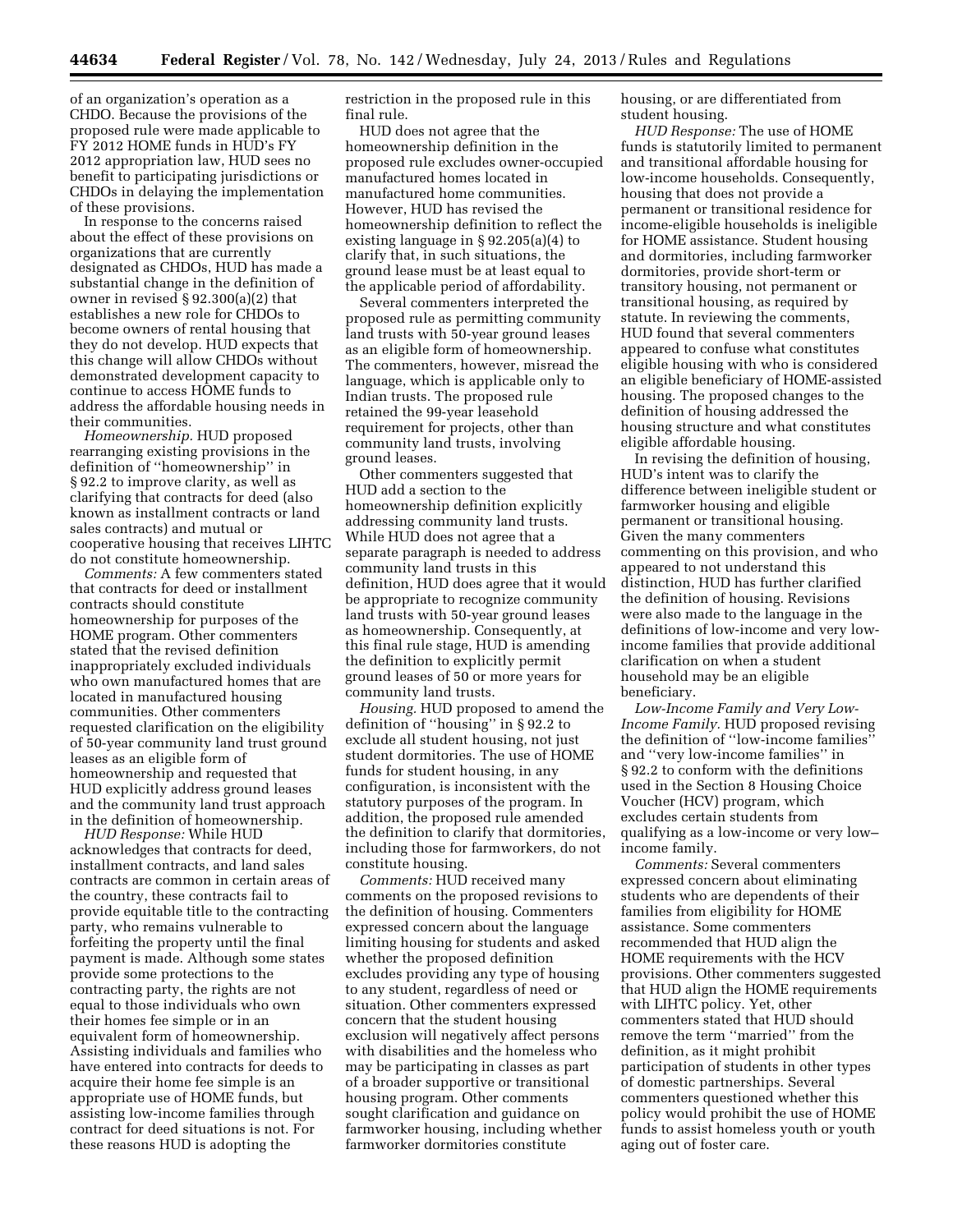*HUD Response:* The addition of this language to these definitions would have no effect on the eligibility of homeless youth, who would be considered either individually lowincome or a member of a low-income family, or youth aging out of foster care, who would qualify as individually lowincome. This provision is intended solely to help ensure that HOME funds benefit individuals and families who are low-income or very low-income, and that scarce HOME resources are not targeted to students who are dependents of families who are not low-income. HUD proposed adopting the Section 8 Housing Choice Voucher provisions, which were the result of recent legislative changes, because the voucher provisions reflect the intent of Congress that federal housing resources be targeted to low-income and very lowincome families. Instead of including the entire HCV definition in § 92.2, HUD is replacing the proposed rule language with a cross-reference to the HCV requirement at 24 CFR 5.612.

*Program income.* HUD proposed amending the definition of ''program income'' in § 92.2 to clarify that it does not include gross income from the use, rental, or sale of real property received by the project owner, developer, or sponsor, unless the funds are paid by the project owner, developer, or sponsor to the participating jurisdiction, subrecipient, or state recipient.

*Comments:* A few commenters stated that rental income should not be considered program income unless otherwise owed and paid to the participating jurisdiction or subrecipient.

*HUD Response:* The purpose of this change is to clarify that rent received by project owners is not program income unless it is required to be paid to the participating jurisdiction or subrecipient. The commenters appear to have misunderstood that HUD was intending only to clarify this requirement. HUD agrees that rent should not be considered program income unless it is received by a participating jurisdiction or subrecipient. HUD is adopting the proposed rule language without change.

*Project Completion.* HUD proposed amending the definition of ''project completion'' in § 92.2 to clarify the conditions that must be met for projects to be considered completed, including the point at which a participating jurisdiction can complete a project in IDIS, the HOME data system.

*Comments:* HUD received several comments expressing confusion regarding the difference between project completion in IDIS and the point at

which the proposed 6-month period that homebuyer units must be sold or converted to rental units. A commenter stated that commencing the period of affordability for a homebuyer project on the date that a project is completed in IDIS rather than on the date that the sale takes place penalizes homebuyers by extending the period of affordability on their unit.

*HUD Response:* HUD acknowledges that the proposed rule may have caused some confusion by using the term ''project completion'' in § 92.254(a)(3) when describing the point at which the proposed 6-month timeframe for sale or conversion of homebuyer units is triggered. Section 92.254(a)(3) should have stated that the completion of construction triggers the beginning of this 6-month period. HUD has corrected the error in that section of this rule. While HUD understands that there may be some lag between closing on a homebuyer unit and entry of project completion data in IDIS, the participating jurisdiction has the required information to complete the homebuyer project in IDIS on the day of the closing and must adopt procedures that minimize delays in entering completion data. HUD is adopting the proposed rule language without change.

*Reconstruction.* HUD proposed amending the definition of ''reconstruction'' in § 92.2 to facilitate participating jurisdictions' rebuilding efforts after disasters by permitting reconstruction of units that were not standing on the site at the time of fund commitment.

*Comments:* Commenters identified a discrepancy between the proposed rule text, which permitted HOME funds to be committed for reconstruction of a unit destroyed by disaster within 12 months, and the rule text that designated the period as 6 months. Other commenters supported the 12 month timeframe to commit HOME funds for reconstruction after a disaster. Several commenters stated that 12 months would not be a sufficient period to address destroyed housing in the event of a major disaster and suggested that the timeframe be extended to 36 months. A commenter recommended that HUD establish a process for granting exceptions in the event of major disasters. Another commenter suggested that HUD establish a continuum of timeframes for committing funds for reconstruction, covering situations ranging from a single house fire to mass destruction of housing due to a natural disaster. Several commenters urged HUD to include replacement of a manufactured

housing unit with stick-built housing in the definition of reconstruction.

*HUD Response:* Because the situations covered by this proposed change in the definition will range from destruction of a single unit to destruction of hundreds of housing units, HUD does not support extending the regulatory timeframe beyond 12 months. As explained in the preamble to the proposed rule, waivers of the timeframe can be granted in the event of widespread destruction of housing due to natural disaster. Further, establishing appropriate timeframes for disasters of differing magnitudes would be difficult and would cause undue complexity for participating jurisdictions. HUD does not agree that replacement of a manufactured housing unit with stick-built housing should be defined as reconstruction. While it is possible to use HOME funds to replace manufactured housing with stick-built housing, these projects are considered new construction, not reconstruction. HUD is adopting the proposed 12-month timeframe for committing HOME funds for reconstruction of a unit.

*Single room occupancy.* HUD proposed revising the definition of ''single room occupancy (SRO)'' in § 92.2 to require that a project could be designated as an SRO for HOME purposes only if its characteristics are consistent with the participating jurisdiction's applicable zoning and building code classifications for SRO housing.

*Comments:* Several commenters expressed concern that some jurisdictions do not include a SRO designation in their zoning and building code classifications. Consequently, participating jurisdictions without such classifications might be prohibited from using HOME funds for SROs or might be required to designate such projects as group homes, resulting in lower HOME subsidy limits and rents.

*HUD Response:* HUD agrees with the concerns raised by commenters and has revised the SRO definition to require that the designation of the HOME project as an SRO cannot be inconsistent with local zoning and building code classifications, resolving potential conflicts in jurisdictions that do not include SROs in their zoning and building code classifications.

*Subrecipient.* HUD proposed making minor revisions to the definition of ''subrecipient'' in § 92.2, for the purpose of clarifying that subrecipients receive funds to carry out programs (e.g., downpayment assistance programs, owner-occupied rehabilitation programs, etc.), not to undertake specific housing projects.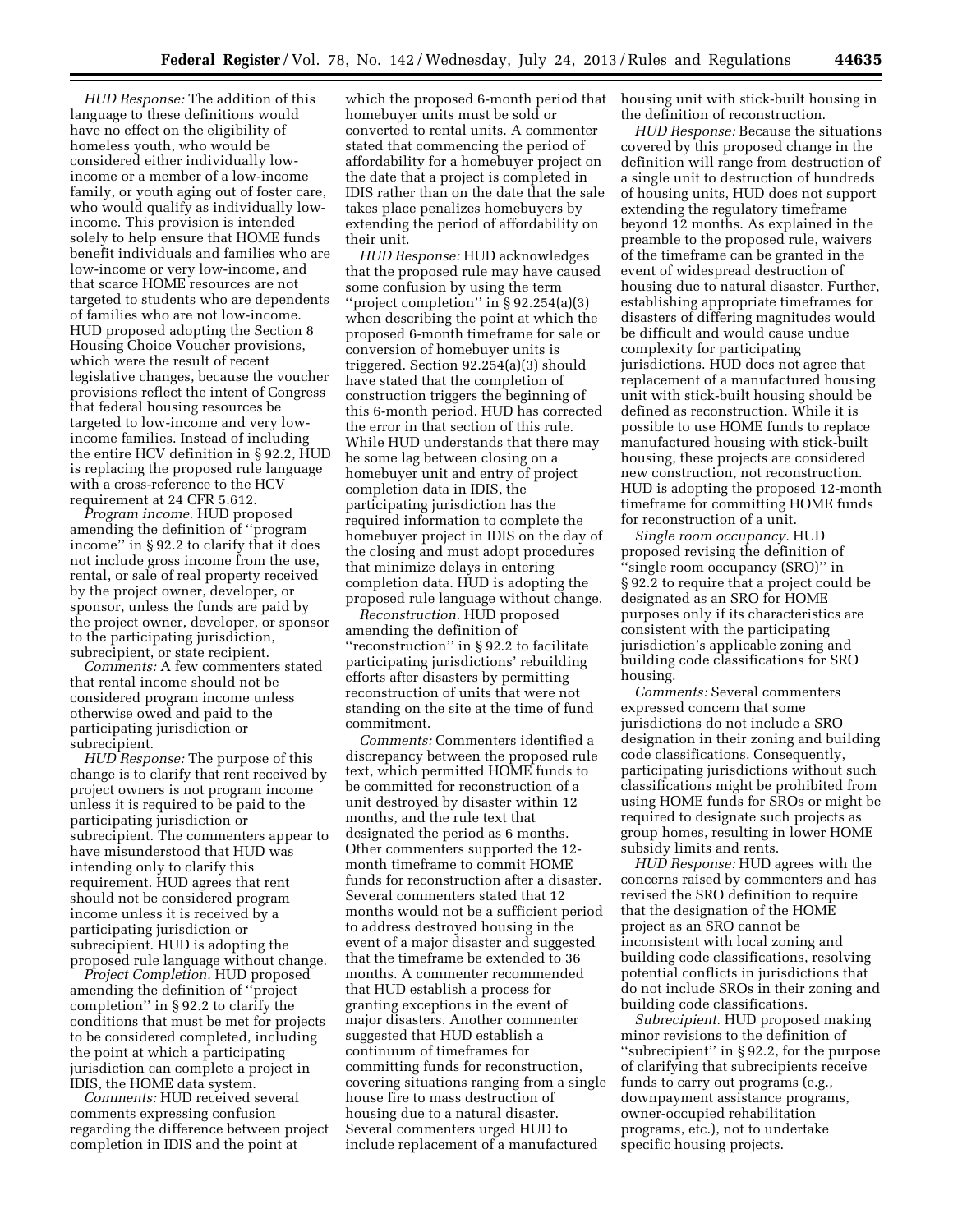*Comments:* A commenter supported the clarification provided by the revised definition. Some commenters recommended that HUD include specific language in the regulations stating that selection of entities acting as owners, developers, or sponsors of housing is not subject to federal procurement rules, nor are owners, developers or sponsors themselves required to comply with federal procurement rules.

*HUD Response:* HUD did not find it necessary to specifically state in the HOME regulations that the selection of owners, developers and sponsors of housing is not subject to the procurement rules at 24 CFR part 84 and part 85, although a participating jurisdiction may choose to follow these requirements. The new provisions in 24 CFR part 91 requiring participating jurisdictions to include a description of eligible applicants and the method of soliciting applications and awarding HOME funding should clarify the selection methods of each participating jurisdiction.

2. Program Requirements

a. Jointly Funded Projects of Contiguous Jurisdictions (§ 92.201)

Section 218(a) of NAHA prohibits a participating jurisdiction from investing HOME funds in projects outside its boundaries, except for projects located in a contiguous jurisdiction that are joint projects that serve the residents of both jurisdictions. HUD found that there were participating jurisdictions unfamiliar with or not fully familiar with this provision. HUD proposed to revise § 92.201 to clarify that, to qualify as a joint project, a project must be ''jointly funded'' by the two contiguous jurisdictions and both jurisdictions must make a substantial financial contribution (e.g., waiver of impact fees, property taxes or other taxes or fees customarily imposed on projects within the jurisdiction) to the project.

*Comments:* Some commenters expressed their support for this clarification. A commenter suggested that HUD require one of the jurisdictions to take the lead role and permit only one jurisdiction to count the completed project toward their production goal.

*HUD Response:* HUD believes it is essential that each participating jurisdiction that invests HOME funds in a joint project be permitted to count a portion of the units toward its production totals. HUD is adopting the proposed rule language without change but will provide guidance regarding

appropriate reporting in IDIS for these jointly funded projects.

b. Site and Neighborhood Standards (§ 92.202)

The proposed rule included a conforming change that would update the citation in § 92.202 to the site and neighborhoods regulations, which were moved to 24 CFR 983.57(e)(2) and (3). The site and neighborhood standards have applied to new construction rental projects funded with HOME since the inception of the program.

*Comments:* Several commenters appeared to misunderstand that this was a conforming change only, and opposed the imposition of new site and neighborhood requirements. These commenters recommended that participating jurisdictions be permitted to adopt their own standards. Commenters also suggested that HUD issue guidance on site and neighborhood standards for the HOME Program.

*HUD Response:* HUD included guidance on site and neighborhood standards in its guide entitled *Fair Housing for HOME Participants,* which is posted on HUD's Web site.2 HUD is adopting the proposed rule language without change, with the exception of correcting the regulatory citation.

c. Income Determinations (§ 92.203)

HUD proposed several changes to § 92.203 related to calculation of annual income of a family or household for the purpose of determining the family's or household's eligibility for HOME assistance.

Required Source Documentation for Income Determinations

HUD proposed revising § 92.203(a)(1)(i) and (a)(2) to require participating jurisdictions to examine at least 3 months of source documentation (e.g., wage statements, interest statements, unemployment compensation) when performing income determinations for potential HOME beneficiaries.

*Comments:* While a few commenters expressed their support for this change, the majority of commenters commenting on this provision expressed their opposition to the requirement that participating jurisdictions examine at least 3 months of source documentation when determining income. The commenters offered different timeframes for required source documentation, with one commenter

stating that 2 months was a more reasonable timeframe. Some commenters expressed concern that the new requirement would be inconsistent with other housing programs. Other commenters expressed concern that the requirement for 3 months of documentation might be an obstacle to low-income households receiving HOME assistance, because they might not have saved sufficient wage statements or bank statements. Several commenters specifically suggested that HUD align the required source documentation for the HOME program with the requirements outlined in HUD Handbook 4350.3 3, which requires examination of 6 pay statements. Other commenters suggested that HUD accept Social Security disability insurance statements and certified copies of Form 1040 issued by the IRS as sources of documentation.

*HUD Response:* HUD's intent in proposing this requirement was to establish a standard period during which all participating jurisdictions must obtain income documentation. Because employers may pay employees weekly, biweekly or monthly, establishing a documentation standard based upon a number of pay stubs does not accomplish HUD's goal of a uniform standard. However, HUD agrees that it is appropriate to balance the need for accurate income determinations and eliminate inconsistent income documentation standards used by HOME participating jurisdictions, with the increased burden that will be placed on potential HOME beneficiaries if they are required to produce income documentation for an extended period of time. Consequently, HUD determined that it is appropriate to reduce the required timeframe for source documentation to 2 months.

This change aligns with the requirements of many private mortgage lenders and should be less burdensome to potential applicants, particularly applicants for rental housing who may not have retained documentation for an extended period. HUD is adopting a provision that requires examination of 2 months of income documentation when determining a family's eligibility for HOME assistance. HUD is not adopting the suggestion that it accept a certified IRS 1040 as income documentation. Certified IRS 1040 forms are very frequently obtained by participating jurisdictions for the purpose of determining income eligibility. However, unlike source documentation, such as wage statements, stubs and bank

<sup>2</sup>See *[http://www.hud.gov/offices/cpd/](http://www.hud.gov/offices/cpd/affordablehousing/library/modelguides/2005/200510.cfm)  [affordablehousing/library/modelguides/2005/](http://www.hud.gov/offices/cpd/affordablehousing/library/modelguides/2005/200510.cfm) [200510.cfm.](http://www.hud.gov/offices/cpd/affordablehousing/library/modelguides/2005/200510.cfm)* 

<sup>3</sup>See *[http://portal.hud.gov/hudportal/documents/](http://portal.hud.gov/hudportal/documents/huddoc?id=DOC_35639.pdf)  [huddoc?id=DOC](http://portal.hud.gov/hudportal/documents/huddoc?id=DOC_35639.pdf)*\_*35639.pdf.*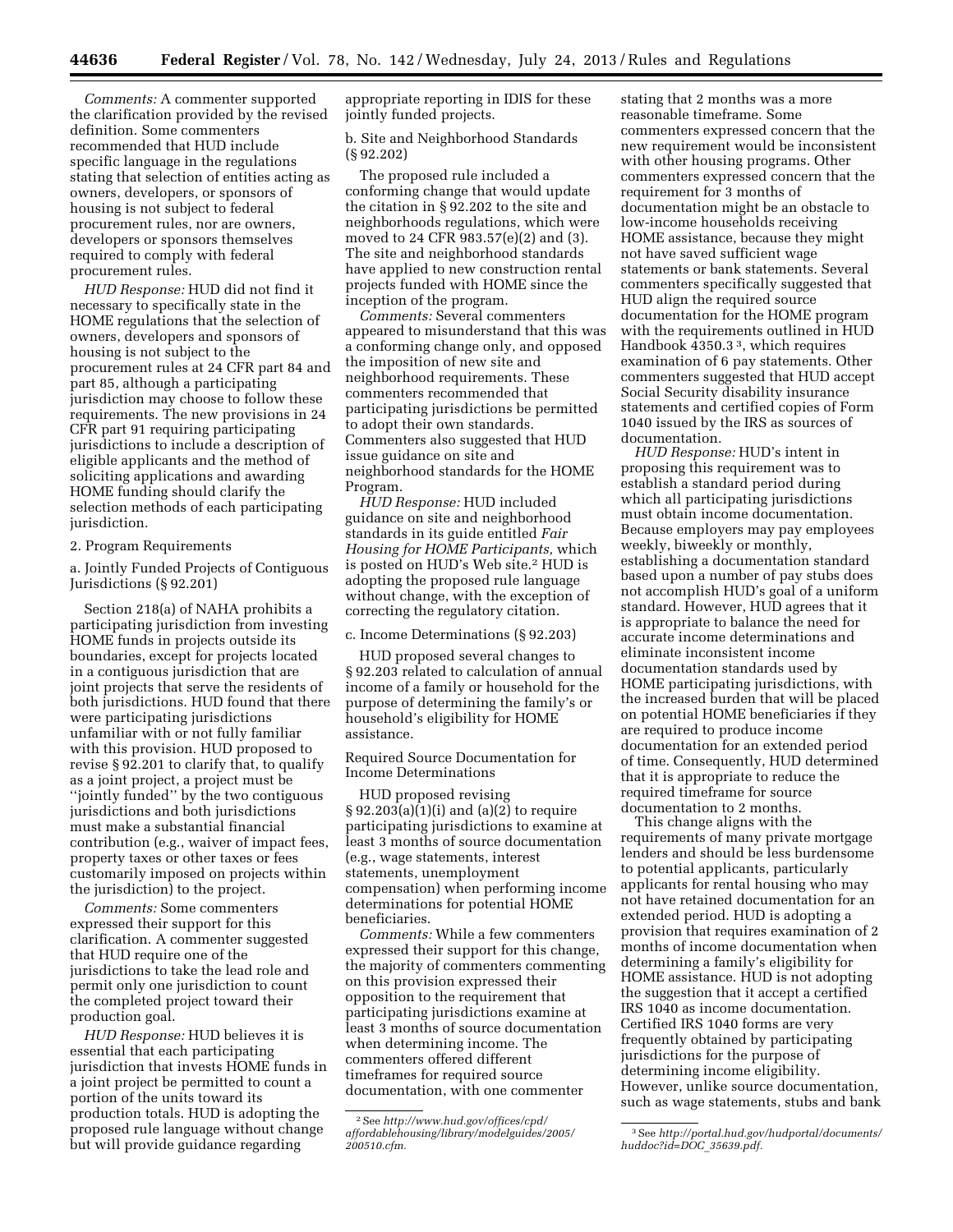statements, these forms do not contain the level of detail necessary to enable income to be accurately projected over the next 12 months.

#### Elimination of Census Long Form

HUD proposed revising § 92.203(b)(2) to eliminate the option currently available to participating jurisdictions to use the definition of ''annual income'' that is based on income reported on the Census long form because it was rarely used by participating jurisdictions.

*Comments:* Although few commenters commented on this provision, those who did expressed their support for eliminating this definition of income, stating that the elimination of the definition would eliminate confusion.

*HUD Response:* HUD did not receive any comments in opposition to elimination of this income definition, confirming HUD's belief that the definition is not being employed by participating jurisdictions. This rule eliminates the Census long form definition from the HOME regulations. Participating jurisdictions continue to have the option of using either the income definition in HUD's regulations at 24 CFR part 5 (often referred to as the Section 8 definition) or the definition of adjusted gross income of the IRS, both of which are broadly used in other housing and supportive service programs.

#### Federal and Military Cost of Living Allowance

HUD proposed revising the IRS definition of ''adjusted gross income'' in § 92.203(b) to require that cost-of-living allowances for federal employees and military personnel in certain areas that are currently excluded from annual gross income by the IRS be included in adjusted gross income calculations when determining eligibility of applicants for HOME assistance. No comments regarding this proposed requirement were received. Section 1914 of the Non-Foreign Area Retirement Equity Assurance Act (Title XIX of Pub. L. 111–84, approved October 28, 2009) is phasing out these cost of living allowances. Consequently, HUD has determined that this regulatory change is not necessary. The language is eliminated in the final rule.

#### Single Income Definition for Each HOME-funded Program

HUD proposed revising § 92.203(c) to clarify that a participating jurisdiction must designate and implement only one definition of income for each HOMEassisted program (e.g., downpayment assistance program, rental housing program) that it administers.

*Comments:* A commenter expressed support for this change, but other commenters opposed the clarification and expressed concern that this proposed language would reduce the flexibility of participating jurisdictions, especially those investing in projects with other sources of funding that have different income requirements. A few commenters requested clarification regarding whether all subrecipients and state recipients funded by a participating jurisdiction would be required to adopt the same definition of income. A commenter recommended that HUD allow participating jurisdictions to select an income determination method on a project-byproject basis for rental housing.

*HUD Response:* HUD agrees that participating jurisdictions should be permitted to determine an income definition on a project-by-project basis for rental housing programs. This approach will reduce administrative burden for participating jurisdictions and project owners by enabling them to better align HOME requirements applicable to individual projects with the requirements of other common funding sources, while still ensuring that all applicants for a specific rental project are treated equally. HUD is adopting the requirement that participating jurisdictions select a single definition of income for use in each program it administers (e.g., downpayment assistance), but has also revised the language at § 92.203(c) to reflect the change related to rental projects. HUD is not adding language to address the question regarding the income definitions that may be used by subrecipients or state recipients receiving HOME funds from a single participating jurisdiction. HUD views each subrecipient's or state recipient's program as distinct. Consequently, a participating jurisdiction can permit the use of different income definitions in these programs. HUD does not find that a regulatory clarification is necessary, but will further address this issue in guidance.

#### Counting All Household Members' Income

HUD proposed revising § 92.203(d)(1) to clarify that, when determining the annual income of a household to determine eligibility for HOME assistance, the participating jurisdiction must count the income of all persons in the household, including nonrelated individuals.

*Comments:* A few commenters expressed concern about the use of the terms ''family'' and ''household'' throughout § 92.203, and specifically in the revisions to  $\S 92.203$  (d)(1). These commenters requested that HUD define the two terms so that they are identical.

*HUD Response:* While the terms ''family'' and ''household'' do not have the same meaning (a ''household'' can be comprised of more than one family or multiple, unrelated individuals), HUD acknowledges that the terms are sometimes used interchangeably in statute, regulation, and guidance (i.e., HOME uses the 24 CFR part 5 definition of family at 24 CFR 5.403, but defines household as one or more persons residing in a unit). However, to help ensure that HOME units serve only those who are low-income or very lowincome, HUD is clarifying that determinations of annual income include the income of all persons residing in a household. HUD is adopting the proposed rule language at § 92.203 (d)(1) without change.

d. Eligible Activities: General (§ 92.205)

HUD proposed to revise several provisions of § 92.205.

#### Housing Must Meet Property Standard To Be Eligible

The proposed rule would add language to paragraph (a)(1) to clarify that activities and costs are eligible for HOME funding only if the housing meets the property standards in § 92.251 upon project completion. HUD did not receive specific comments on this clarification and the clarification is retained in the final rule.

Acquisition of Vacant Land or Demolition Are Not Eligible Stand-Alone Activities

To improve the clarity of the regulation, HUD proposed revising § 92.205(a)(2) to specify that the acquisition of vacant land or demolition with HOME funds may be undertaken only with respect to a particular affordable housing project for which construction will begin within 12 months, as established in paragraph (2) of the definition of ''commitment'' in § 92.2.

*Comments:* Several commenters stated that the 12-month timeframe from commitment to the commencement of construction, which is incorporated in the existing definition of ''commitment'' at § 92.2, is too short.

*HUD Response:* The provision at § 92.205(a)(2) is intended only to reinforce the existing requirement in the definition of ''commitment.'' The requirement that construction is expected to begin within 12 months is not new. The proposed rule language is adopted without change.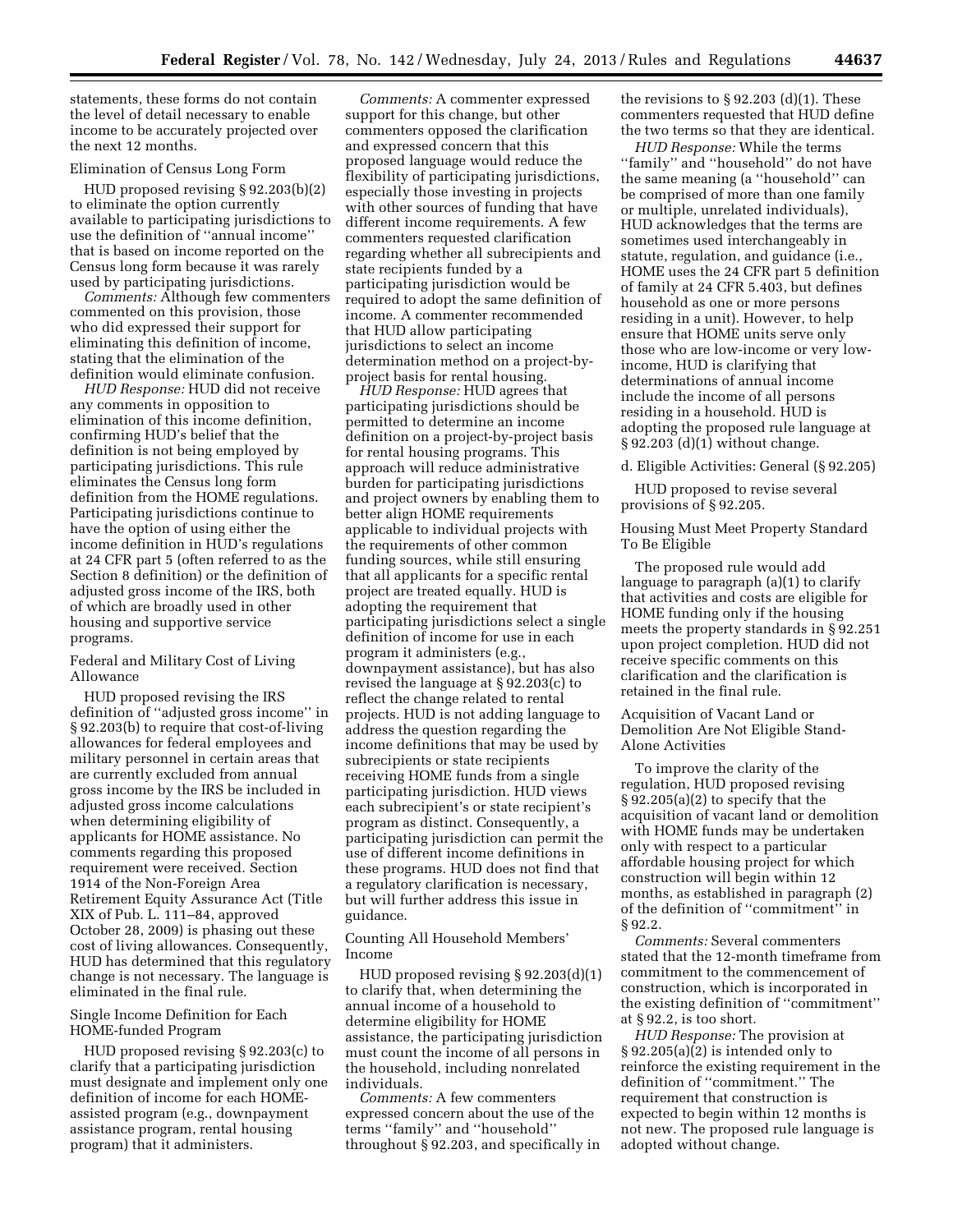#### On-Site Manager's Unit

HUD proposed revising § 92.205(d) to address the effect of converting a residential unit to an on-site manager's unit after project completion on the cost allocation and designation of HOME units.

*Comments:* One commenter stated that the proposed change was appropriate, but also suggested that HUD permit participating jurisdictions to repay HOME funds invested in a unit that must be converted to an on-site manager's unit after project completion. The commenter stated that this alternative would eliminate the need to revise cost allocation to reflect fewer units and avoid problems related to potentially exceeding the maximum per unit subsidy limit.

*HUD Response:* HUD would consider permitting a participating jurisdiction to make a prorated repayment of HOME funds, in the event that a HOMEassisted unit must be converted to an on-site manager's unit. However, HUD finds that such cases are more appropriately handled administratively, rather than including language to address them in the regulation. HUD is therefore adopting the proposed rule language without change.

Four-Year Project Completion Deadline

HUD proposed changes to  $\S 92.205(e)(2)$  that would establish a 4year time period from commitment of HOME funds and set-up of a project in IDIS to complete the project. Projects that are not completed within this timeframe would be deemed terminated before completion and, in accordance with § 92.503, the participating jurisdiction would be required to repay HOME funds invested in the project to its HOME account. The proposed rule would permit participating jurisdictions to request a 12-month extension of the completion deadline by submitting information about the status of the project, steps being taken to overcome any obstacles to completion, proof of adequate funding to complete the project, and a schedule with milestones for completion of the project for HUD's review and approval.

*Comments:* HUD received many comments on this provision. Commenters opposed the imposition of a project deadline, citing the many delays that can occur in affordable housing development. A few commenters suggested that the timeframe be lengthened to anywhere from 5 years to 8 years. Other commenters suggested that HUD not implement a timeframe for completing projects but rather strengthen up-front

project evaluation and feasibility measures to ensure better project selection. Some commenters did not object to the deadline, but opposed the requirement that participating jurisdictions repay HOME funds invested in projects that are not completed. Other commenters suggested that HUD not require repayment in cases where the failure to complete the project was beyond the control of the participating jurisdiction or where the participating jurisdiction is unable to recover the HOME funds expended on the project from the developer.

*HUD Response:* While recognizing that a large number of HOME program participants do not support the proposed provision establishing a 4-year timeframe for completing a HOME project, HUD continues to maintain that the adoption of this provision is necessary to help ensure that projects proceed timely and that participating jurisdictions do not set up HOME projects in IDIS before the project is ready to move forward. Congress indicated its agreement with HUD's position by legislatively imposing the 4 year timeframe for project completion on projects receiving Fiscal Year 2012 HOME funds.4 Consequently, HUD is adopting the proposed rule provisions, including the 4-year timeframe for project completion and the 1-year exception authority. The requirement that HOME funds expended on projects that are terminated before completion (and therefore never met HOME affordability requirements) must be repaid, as required by statute, is not new and is also being retained. However, in response to some apparent confusion among commenters, HUD makes minor revisions to paragraph (e) to clarify that the participating jurisdiction, not the project owner, is required to repay its HOME account.

Many commenters opposed the provision because of the length of time that it takes to obtain zoning approval, secure necessary financing, or overcome neighborhood opposition to an affordable housing project. These comments made clear to HUD that many HOME program participants continue to misunderstand the point at which a participating jurisdiction may commit HOME funds to a project. The existing HOME regulations require that, when committing HOME funds to a project, a participating jurisdiction must have a

reasonable expectation that construction will begin within 12 months. Further, existing regulations require that a subsidy layering review and cost allocation be performed before commitment of funds and that the written agreement committing funds to a project include a project budget and a detailed construction schedule. Consequently, it has never been permissible to commit HOME funds to a project if delays in zoning or permitting approvals are anticipated, or if other necessary financing has not been secured. The proposed rule attempted to clarify these requirements. HUD is further amending the definition of ''commitment'' at § 92.2 to emphasize that HOME funds cannot be committed to a project (other than as a CHDO predevelopment loan) until financing necessary to complete the project has been secured and a construction schedule that ensures completion within 4 years has been developed. Corresponding changes are being made to the provisions applicable to written agreements with owners, developers, or sponsors of housing at § 92.504(c)(3) to require that written agreements include a schedule that ensures that construction will begin within 12 months and be completed within 4 years.

e. Eligible Project Costs and Eligible Administrative and Planning Costs (§ 92.206 and § 92.207)

HUD proposed revising § 92.206(b)(1) to emphasize that it is rehabilitation, rather than refinancing, which is the primary activity that makes refinancing an eligible cost under the HOME program. The proposed rule added language to § 92.206(b)(1) to condition refinancing as an eligible cost to projects in which the cost of the actual rehabilitation is greater than the amount of debt that is refinanced with HOME funds. HUD also proposed amending § 92.206(b)(2) to allow that the eligibility of costs of refinancing existing debt under paragraph (b)(2), as well as the requirement for participating jurisdictions to adopt accompanying refinancing guidelines, are intended to cover all rental housing—multifamily and single family.

*Comments:* Several commenters recommended that HUD permit the use of HOME funds to refinance existing debt of projects in which minimal or no rehabilitation is taking place. This would permit HOME funds to be used for preservation of affordable housing with little or no need for physical improvements. A commenter recommended that HUD remove the existing prohibition on using HOME

<sup>4</sup>See Consolidated and Further Continuing Appropriations Act, 2012, Public Law 112–55, 125 Stat. 552, approved November 18, 2011 which imposed, for Fiscal Year 2012, project-related deadlines, underwriting, developer capacity, and neighborhood market adequacy determinations, and CHDO capacity. (See specifically 125 Stat. 684.)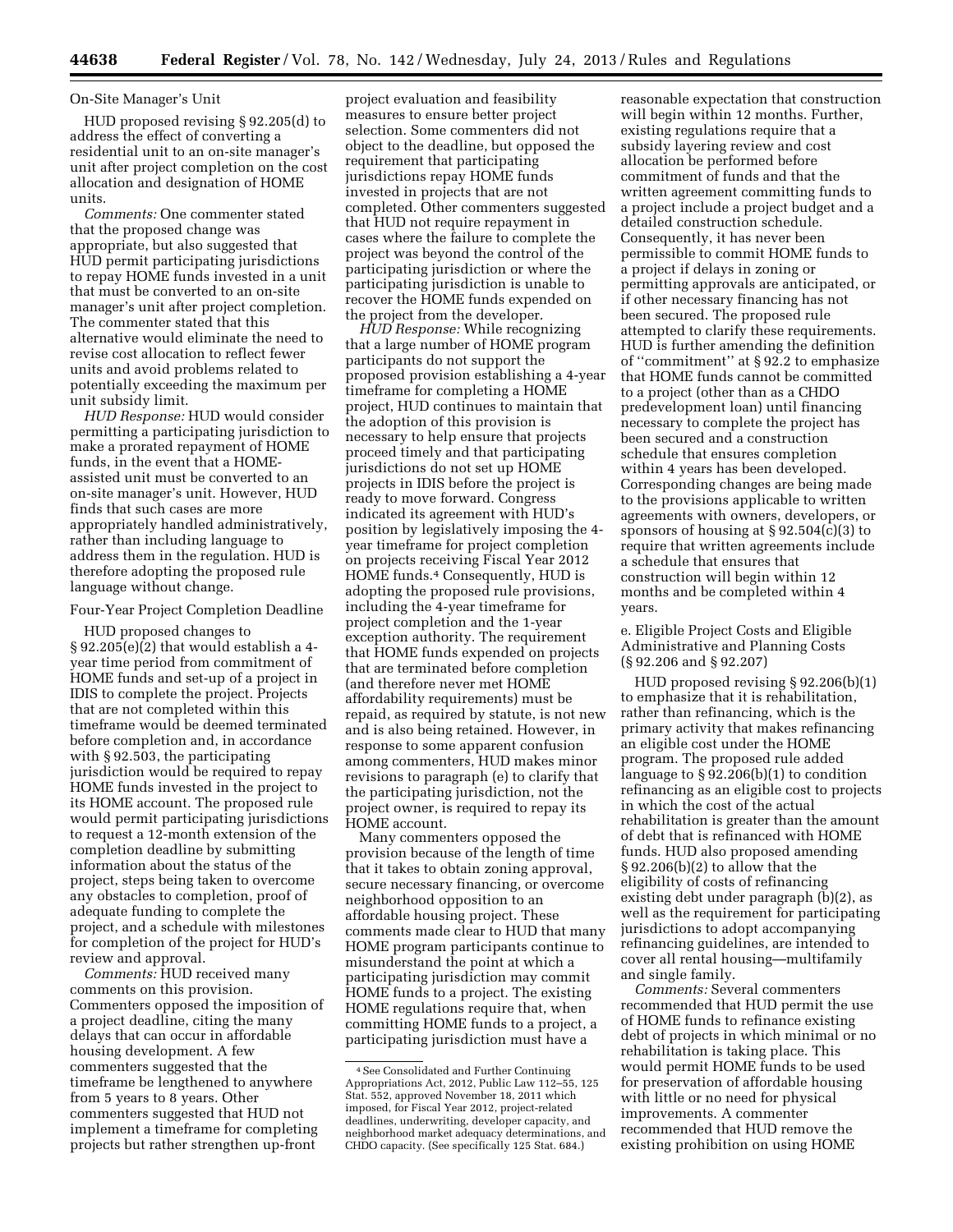funds to refinance existing federal or federally-insured debt (e.g., a loan made with CDBG funds or a FHA-insured loan). No comments were received on the provision that expanded the refinancing guidelines to include single family rental housing.

*HUD Response:* HUD does not have the authority to permit refinancing of existing debt of properties that are not being rehabilitated. The HOME statute establishes four eligible activities: Acquisition, rehabilitation, new construction, and tenant-based rental assistance. HOME funds can be used to preserve affordable housing through acquisition or acquisition and rehabilitation. Refinancing is not an eligible HOME activity and HOME funds may not be used to refinance existing debt of projects unless rehabilitation is the primary activity taking place. Further, HUD believes that using HOME funds to replace or refinance federal or federally-insured debt that was previously obtained by the owner would be an inappropriate use of limited HOME program resources that could be used to provide additional affordable housing. The proposed rule changes to § 92.206(b)(1) and (2) are adopted without change.

f. Eligible Community Housing Development Organization (CHDO) Operating Expense and Capacity Building Costs (§ 92.208)

HUD proposed a revision to the CHDO operating expense provisions of § 92.208 to clarify that CHDO operating funds are separate from and not intended to supplant CHDO set-aside funds provided under § 92.300(a). CHDO operating funds are to cover general operating costs such as office rents and utilities, staff salaries, and insurance, and are not to be awarded in conjunction with CHDO set-aside funds to pay for project-related soft costs, such as architectural or engineering costs or in lieu of developer's fees. Such costs are eligible to be paid with CHDO setaside funds.

*Comments:* Several commenters supported the clarification of the appropriate use of CHDO operating expense funds. A few commenters recommended that HUD mandate that every participating jurisdiction use the full 5 percent of each annual HOME allocation for CHDO operating expenses. Other commenters requested that HUD clarify that the 5 percent of each allocation that may be used for CHDO operating expenses is not part of the 15 percent CHDO set-aside or the 10 percent planning and administration set-aside available to the participating jurisdiction.

*HUD Response:* HUD finds that the regulation is clear that the 5 percent CHDO operating expense authority is not a subset of either the 15 percent CHDO set-aside or the 10 percent administrative and planning set-aside. HUD does not have the authority to require that each participating jurisdiction use the full 5 percent of each HOME allocation for CHDO operating expenses. NAHA makes clear that participating jurisdictions have the option to use 5 percent of the allocation in this way; however, there is no basis for mandating this use of funds. HUD is adopting the proposed rule language without change.

g. Tenant-based Rental Assistance: Eligible Costs and Requirements  $(\S$ 92.209)

#### Eligible Costs

HUD proposed adding language to § 92.209(a) to expressly permit the payment of utility deposits as an eligible HOME cost when provided in conjunction with HOME tenant-based rental assistance or security deposit assistance.

*Comments:* A commenter supported the explicit inclusion of utility deposits as an eligible cost, in connection with ongoing tenant-based rental assistance or security deposit assistance. A few commenters suggested HUD further revise the regulation to permit project delivery costs related to tenant-based rental assistance costs to be eligible as project-related soft costs under § 92.206(d), instead of being required to charge them as administrative costs under § 92.207(a).

*HUD Response:* The existing HOME regulations at § 92.209(a) state that costs associated with administration of tenant-based rental assistance are eligible only as general management and oversight and coordination at § 92.207(a). This language prohibited costs such as annual unit inspections from being charged to a tenant-based rental assistance project. Further, the fact that many participating jurisdictions find the 10 percent administrative set-aside inadequate to cover general program administration costs may constitute a disincentive to undertake a tenant-based rental assistance program, even if needs data and area market conditions indicate that such a program would be an appropriate use of HOME funds. HUD agrees with the commenters that the cost of performing inspections and income determinations should be permitted to be charged as either general management and oversight and coordination under § 92.207(a) or

project-related soft costs under § 92.206(d). HUD is therefore adding language to § 92.209(a) to make the cost of conducting unit inspections and determining the income of tenant-based rental assistance applicants or recipients specifically eligible as project-related soft costs for tenant-based rental assistance. HUD is adopting the proposed rule language with respect to the eligibility of utility deposits without change.

#### Tenant Selection

HUD proposed adding language to § 92.209(c) to clarify that a participating jurisdiction's tenant selection policies and criteria must be based on local housing needs and priorities that are consistent with the participating jurisdiction's consolidated plan. There was support and no opposition to this proposed change, and HUD is adopting the proposed rule language without change.

#### Preferences for HOME Tenant-Based Rental Assistance

HUD proposed revising  $§ 92.209(c)(2)(i)$  to clarify that a participating jurisdiction may establish a preference for individuals with special needs (e.g., homeless persons or elderly persons) or persons with disabilities if the specific category is identified in the participating jurisdiction's consolidated plan as having unmet need and the preference is needed to narrow the gap in benefits and services received by such persons. HUD also proposed adding a provision at § 92.209(c)(2)(ii) specifying that participation may be limited to persons with a specific disability, in accordance with the provisions in 24 CFR 8.4(b)(1)(iv), and clarified that participating jurisdictions may not require participation in medical or disability-related services as a condition of receiving HOME tenantbased rental assistance.

*Comments:* Several commenters support the ability to target HOME tenant-based rental assistance to special needs populations and persons with disabilities. A few commenters provided suggested regulatory language that would establish a specific preference for providing tenant-based rental assistance to households participating in permanent supportive housing programs for disabled persons.

*HUD Response:* HUD does not agree that a separate provision for establishing a preference for disabled households participating in permanent supportive housing programs is necessary. The proposed rule provisions related to preferences for individuals with disabilities adequately address such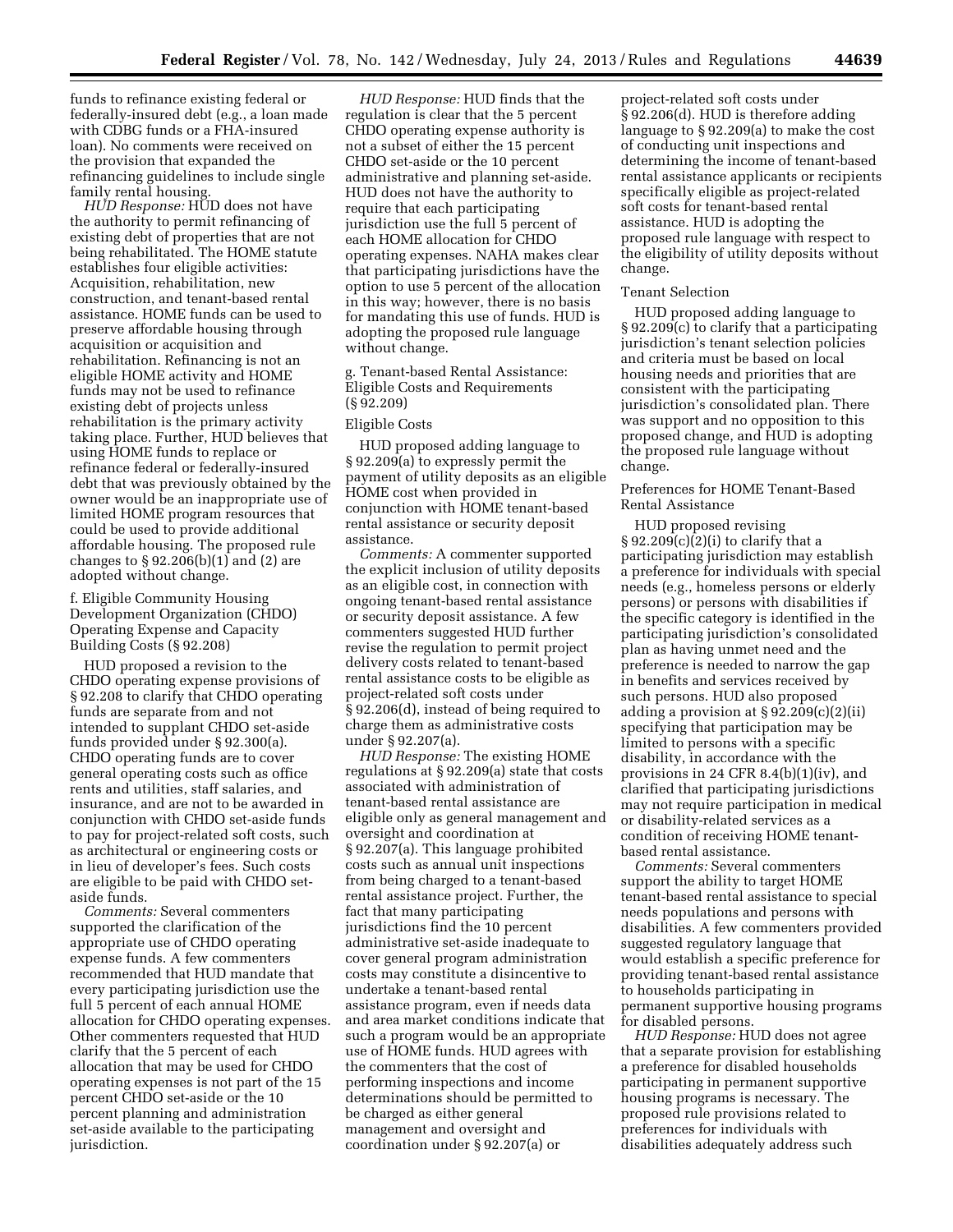situations. Further, HUD carefully drafted the proposed rule language to ensure compliance with all applicable civil rights provisions. HUD is adopting the proposed rule language without change.

Tenant-Based Rental Assistance in Self-Sufficiency Programs

HUD proposed adding language to § 92.209 (c)(2) to specifically address the use of HOME tenant-based rental assistance in self-sufficiency and homeownership programs (including lease-purchase programs), expressly permitting a participating jurisdiction to condition selection for the program and renewal of the tenant-based rental assistance on the household's participation in the self-sufficiency program.

*Comments:* A few commenters supported the use of HOME tenantbased rental assistance in conjunction with self-sufficiency programs. However, several commenters opposed permitting HOME tenant-based rental assistance in connection with selfsufficiency programs without specifying the basis of their objection. A commenter objected to the use of HOME funds in connection with selfsufficiency programs because tenants who do not fulfill the responsibilities of the program would lose their rental assistance and potentially experience housing instability. Another commenter supported the proposed language, but encouraged HUD to further revise the regulations to permit the escrow of HOME tenant-based assistance funds for self-sufficiency program participants.

*HUD Response:* HUD's administrative guidance on HOME-funded tenantbased rental assistance has included self-sufficiency programs and leasepurchase programs since 1996. Consequently, the proposed rule provisions were intended as codification of existing policy rather than the authorization of previously prohibited uses. HUD understands commenters' concerns that selfsufficiency program participants may experience housing instability if tenantbased rental assistance is not renewed due to failure to participate in the selfsufficiency program. However, unlike other HOME-funded tenant-based rental assistance programs, a self-sufficiency program is not intended to be a source of permanent housing assistance. In this respect, tenant-based rental assistance provided in connection with a selfsufficiency program is similar to transitional housing, in which occupancy is time-limited and participation in supportive services to facilitate transition to independence is

required. HOME funds cannot be deposited in escrow accounts for selfsufficiency participants because the only eligible costs associated with tenant-based rental assistance are rental payments, security deposits, and utility deposits. However, the HOME regulations do not prohibit other funding from being deposited in escrow accounts for recipients of HOME-funded tenant-based rental assistance. HUD is adopting the proposed rule language without change.

#### Other Proposed Changes

HUD proposed: (1) Adding a provision to redesignated  $§ 92.209(c)(2)(v)$  to specifically prohibit the exclusion of persons who are given preferences for HOME assistance from participating in any other program of the jurisdiction; (2) revising § 92.209(g) to make explicit that all tenants must have a lease and that the lease must comply with the requirements that are already cross-referenced in the existing provision; (3) revising  $\S 92.209(h)(3)(ii)$ to replace the existing description of one alternative for establishing the amount of rent for a unit with a crossreference to the regulations in 24 CFR part 982, which govern the HCV program; and (4) making a technical change to § 92.209(l) to clarify that the provision applies whenever HCV assistance becomes available, rather than just when it becomes available ''to a participating jurisdiction.'' HUD did not receive comments on these proposed revisions and is adopting the proposed rule language without change.

h. Troubled HOME-Assisted Rental Housing Projects (§ 92.210)

HUD proposed adding a new § 92.210 to the HOME regulations, establishing provisions that facilitate participating jurisdictions' efforts to preserve HOMEassisted housing projects that have become financially unviable and, as a result, are at risk of failure or foreclosure.

*Comments:* Many commenters supported the addition of these provisions. A commenter opposed the provisions, stating that the decision to reduce the number of HOME units in a troubled project belongs solely to the property owner and the participating jurisdiction and should not involve HUD. Another commenter asked that HUD provide guidance on the process for obtaining approval to reduce the number of HOME units in a project. Several commenters urged HUD to define what constitutes a troubled project more broadly to include projects suffering from physical deterioration. Other commenters urged HUD to vest

approval authority relative to project workouts with HUD field offices rather than in Headquarters. Several commenters urged HUD to explicitly include refinancing of existing debt as an eligible use of HOME funds in a work-out situation. A commenter recommended that HUD make initial capitalization of replacement reserves eligible for all HOME rental projects. Another commenter urged HUD to specify that the maximum per unit subsidy limit that applies to HOMEassisted units receiving additional HOME funds during the period of affordability be the limit in effect at the time of the additional investment rather than the initial commitment of HOME funds. Other commenters urged HUD to require that the existing period of affordability be extended on all projects that receive additional HOME funds. Another commenter recommended that HUD not require an extension of the affordability period for any project receiving additional HOME funds during the period of affordability, irrespective of the amount of HOME funds being invested.

*HUD Response:* Under the existing HOME regulations, a participating jurisdiction would be required to obtain a waiver of § 92.504(a)(1) in order to reduce the number of HOME-assisted units that were originally designated. The purpose of the change offered by the proposed rule was to permit this reduction to occur without a waiver. However, HUD has an obligation to ascertain that a reduction involves only units that were designated in excess of the minimum, will not unduly burden low-income tenants, and is both necessary to preserve the unit and more effective than other potential options for preserving the project's viability. Consequently, it is necessary for HUD to approve any plan to reduce the number of HOME-assisted units in a project. Additionally, it remains HUD's position that the authority to approve workouts overall, as well as the authority to execute Memoranda of Agreement with participating jurisdictions on behalf of HUD, is appropriately placed in HUD Headquarters.

The use of additional HOME funds to refinance existing debt would be permissible under the proposed rule language. However, HUD chose not to list this use because the use of HOME funds for this purpose is relatively rare. In instances where HOME funds were used to refinance existing debt, it would be necessary for the participating jurisdiction to designate all the units in the project as HOME-assisted, which may not be desirable or practicable in many circumstances. Consequently,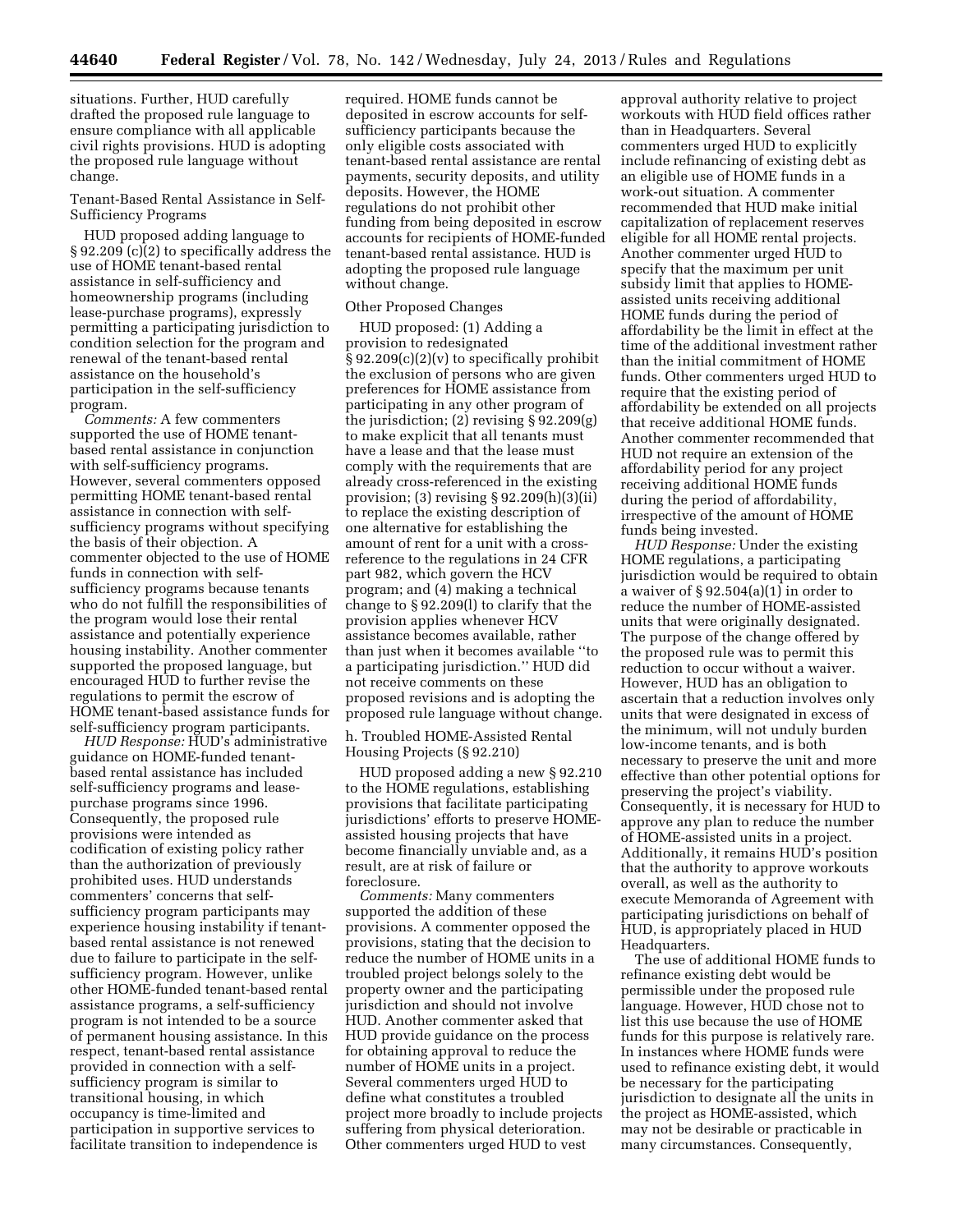HUD is not adding refinancing of existing debt to the uses listed in § 92.210(b). HUD agrees that the maximum per unit subsidy limit applicable to a project receiving additional HOME funds should be the limit in effect at the time that the funds are added. HUD has opted not to revise the regulation to clarify, but will include this provision in administrative guidance.

HUD disagrees with commenters who urged that the period of affordability always be required to be extended if the project receives additional HOME assistance and those who stated that the period of affordability never be extended on such a project under any circumstance. HUD's experience related to troubled project workouts has been that flexibility is essential to success. Many participating jurisdictions already impose periods of affordability that greatly exceed the required minimum periods in § 92.252. Alternately, some projects may face market or physical conditions that make an extended period of affordability unworkable or unrealistic. The minimum period of affordability required by HUD in a workout will never be less than the minimum period required under the regulations based upon the total of the initial and subsequent per unit HOME investment. Although HUD's preference is to extend affordability periods whenever practicable, it declines to make the requested change in order to preserve the flexibility necessary to achieve successful workouts.

i. HOME Funds and Public Housing (§ 92.213)

HUD proposed adding a new § 92.213 to the HOME regulations to address the use of HOME funds with public housing funds. The use of HOME funds in public housing projects, and, in particular, the use of HOME funds in HOPE VI projects is an area that would benefit from further regulatory elaboration, given that HOME funds and public housing funds are each governed by separate statutes and NAHA prohibits the use of HOME funds to provide assistance authorized under section 9 of the United States Housing Act of 1937 (Public Housing Capital and Operating Funds). This prohibition is reflected in paragraph (a) of § 92.213, which prohibits the use of HOME funds for public housing modernization or operating assistance. This provision also prohibits a HOMEassisted unit from receiving Operating Fund or Capital Fund assistance under Section 9 during the period of affordability. With respect to the development of new public housing, paragraph (a) also makes clear that

HOME funds cannot be used for public housing units, whether funded under section 9 or another source. Paragraph (b) of § 92.213 establishes an exception to this prohibition that permits the use of HOME funds to develop a unit that receives funds for development under section 24 (HOPE VI), so long as no Capital Funds are used to develop the unit. Paragraph (c) of § 92.213 makes clear that HOME funds may be used to develop or rehabilitate affordable housing units that are not public housing units in projects that also contain public housing units funded by Section 9, HOPE VI, or other funds.

*Comments:* While a few commenters supported the provision, the majority of commenters commenting on this provision opposed the provision stating that the primary activity of many HOPE VI projects has been to demolish public housing units and replace them largely with market-rate LIHTC units leaving only a small percentage of units as public housing. A commenter stated that the National Affordable Housing Act (NAHA) prohibits the use of HOME funds for any public housing purpose. The commenters that supported the inclusion of the provision requested further clarification on the interplay of HOME funds, HOPE VI funds and public housing funds. Another commenter welcomed the inclusion of the provision stating that this interpretation had previously only been available through guidance. Other commenters expressed uncertainty over how the statutory rent provisions applicable to HOME-assisted units could be met in a public housing unit and requested that HUD provide additional guidance .

*HUD Response:* HUD included a new provision in the proposed rule to clarify the permissible and impermissible uses of HOME and HOPE VI funds in the development and management of public housing units. The provision offered by HUD is based upon a longstanding legal interpretation of the three statutes: The HOME authorizing statute, the HOPE VI authorizing statute and the 1937 Act. HUD was not presenting a policy option but rather clarifying the statutory parameters governing the eligible uses of these funds. The commenters who opposed this language appeared to oppose the language more on the basis of policy as opposed to disagreement with HUD's statutory interpretation. HOME funds are not statutorily prohibited from being for any public housing purpose, but are specifically prohibited from being used ''to provide assistance authorized under section 9'' and ''to carry out activities authorized under section 9(d)(1)'' of the 1937 Act

(public housing capital fund and operating fund). There is no statutory prohibition on using public housing operating assistance or public housing capital fund assistance for units that were developed with HOME and HOPE VI funds, authorized under section 24 of the 1937 Act, and are operated as public housing.

The HOME Program was established to stimulate public-private partnerships to develop affordable housing, but the HOME authorizing statute specifically excluded from such partnerships combining HOME funds with public housing operating or capital funds for the operation, modernization or development of public housing under sections 9 and 14. As explained in the Senate report accompanying S.566 (the bill that became NAHA and authorized the HOME program) ''These prohibitions are made necessary by the Committee's intent that [HOME] be a new initiative focused on expanding public and private investment for more affordable housing and not just a general fund for undifferentiated federal housing assistance'' (S. Rep. 101–316, June 8, 1990, at 51). This prohibition remained in place even after section 9 of the 1937 Act was significantly revised by the Quality Housing and Work Responsibility Act (QHWRA) (Pub. L. 105–276, approved October 21, 1998) to establish the public housing operating and capital funds. The general HOME prohibition on use for activities ''under section 9'' remained in place, and the provision prohibiting use under section 14 was amended to reflect the new capital fund provision—section 9(d)(1)—and expanded the explicit prohibition on using HOME funds for public housing capital investments. However, Section 535 of QHWRA added a new section 24 to the 1937 Act (42 U.S.C. 1437v) to establish the HOPE VI program that is in operation today, and QHWRA did not preclude combining HOME funds with HOPE VI funds in the development and management of affordable housing.

The HOME rule is consistent with these provisions and does not allow HOME funds to be used for public housing units, except to develop units under section 24 of the 1937 Act. Units developed with both HOME and HOPE VI may receive operating assistance and may subsequently receive Capital Funds for rehabilitation or modernization under section 9 of the 1937 Act. Once developed, public housing units may not receive HOME funds, and HOMEassisted housing units may not receive Operating Fund or Capital Fund assistance under section 9 of the 1937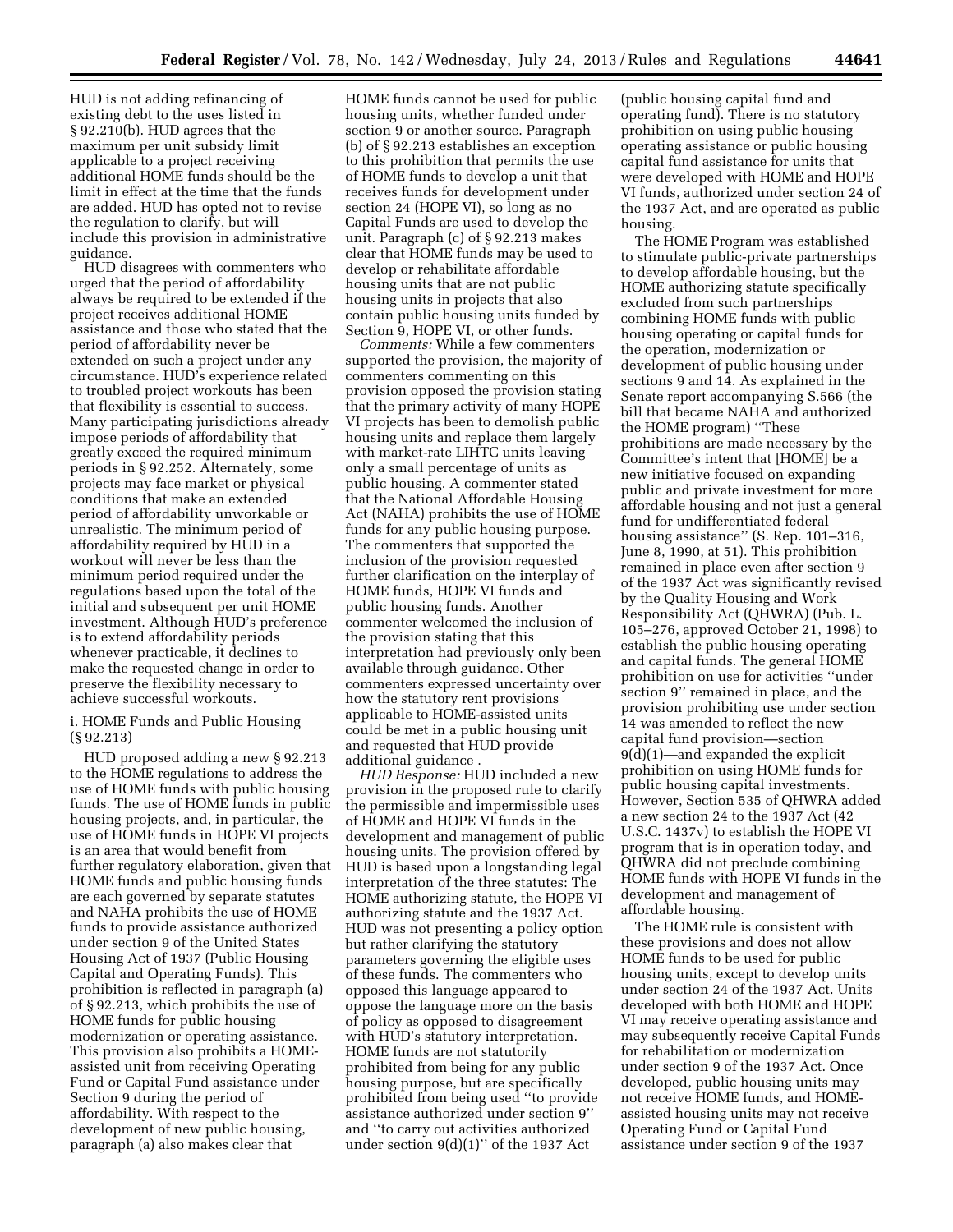Act during the HOME period of affordability.

HUD agrees that clarification of how HOME rent requirements of § 92.252(a) and (b) affect the tenant and operating payments of public housing units is appropriate. Therefore, a new paragraph (d) is added to provide the requested clarification.

#### j. Prohibited Activities and Fees (§ 92.214)

#### Prohibition of Certain Fees

HUD proposed several revisions to § 92.214(b) for the purpose of clarifying the prohibition against program participants charging fees to cover their administrative costs and that the amount of application fees charged must not create an undue impediment to a low-income family, a jurisdiction, or other entity's participation in the participating jurisdiction's HOME program. HUD also proposed a new provision at § 92.214(b)(2) prohibiting owners of HOME-assisted rental projects from charging fees to tenants that are not reasonable or customary.

*Comments:* One commenter stated that the prohibition on the inclusion of the term ''other fees'' in the prohibition at § 92.214(b)(1) will have the effect of disallowing developer fees and fees paid to construction contractors and subcontractors for overhead and profit, as well as fees paid to other HOMEfunded contractors such as property inspectors, cost estimators, architects, engineers, real estate brokers and others. The commenter stated that the rule should expressly allow these fees, as long as they are reasonable and the services are properly procured. Several commenters questioned the use of the term ''program participants,'' stating that it was unclear what entities were covered by the term. Other commenters stated that participating jurisdictions should be permitted to charge origination fees for HOME loans, as well as servicing fees. A few commenters identified an apparent contradiction between § 92.214(b)(2) and the written agreement provisions at  $\S 92.504(c)(3)(xi)$ , which require inclusion of a prohibition on parking fees in the written agreement between the participating jurisdiction and the owner or developer of HOME-assisted housing.

*HUD Response:* HUD does not agree that the inclusion of the term ''other fees'' would prohibit developer fees, contractor overhead and profit, and fees for professional services, such as architectural and engineering services, all of which are expressly eligible costs under § 92.206(d). Paragraph § 92.214(b)

clearly states that it applies to fees charged to cover the cost of administering the program. However, HUD does agree that the use of the term ''program participant'' in this section is unclear and may have led to misinterpretation of the requirements. HUD is amending the rule to remove the term ''program participant'' and add CHDO to the list of entities covered by this prohibition. HUD has also revised § 92.214(b)(1) to further clarify the circumstances under which the participating jurisdictions, subrecipients, and state recipients may charge certain fees.

Fees for Ongoing Monitoring of HOME Rental Projects

HUD also proposed revising § 92.214(b)(1) to eliminate the prohibition against monitoring fees and expressly permitting participating jurisdictions to charge fees to owners of HOME rental housing to cover the cost of ongoing monitoring, financial oversight, and physical inspection during the period of affordability.

*Comments:* HUD received many comments supporting this proposed change. Some commenters suggested that HUD ensure that monitoring fees are reasonable and do not jeopardize the affordability of the property to the residents, particularly extremely lowincome tenants. A few commenters stated that it was unfair to charge fees to property owners, because the owners have no control over the amount of the fee. Other commenters objected to HUD's stated position in the preamble that monitoring fees could only be charged to projects that received a commitment of HOME funds on or after the effective date of a final rule. These commenters stated that participating jurisdictions should be permitted to charge monitoring fees on all rental projects under a period of affordability. Other commenters expressed concern about how to determine a monitoring fee that is reasonable and requested guidance from HUD. A commenter stated that HUD should allow participating jurisdictions to charge ongoing monitoring fees to homeowners who receive HOME homebuyer or rehabilitation assistance. Several commenters urged HUD to adopt elements of the Rental Alignment Demonstration and permit participating jurisdictions to rely on monitoring performed by other entities, as long as that monitoring met all HOME requirements.

*HUD Response:* HUD recognizes that many participating jurisdictions would like to impose monitoring fees on existing HOME rental projects.

However, HUD's position is that it is neither prudent nor practicable to permit fees to be imposed on projects where the written agreement does not include a required monitoring fee and the underwriting did not include payment of annual monitoring fees. HUD does not agree that it is appropriate to permit ongoing monitoring fees to be charged to lowincome homebuyers and homeowners, and notes that ongoing physical inspections, income determinations, and financial assessments are not required for homeownership projects. HUD shares commenters' concerns about ensuring that monitoring fees charged to rental projects are reasonable. Monitoring fees on LIHTC projects vary widely and, in some states, do not appear to be related to the actual cost of compliance activities performed. Consequently, adoption of a state's LIHTC monitoring fee in a state as a HOME monitoring fee would not be reasonable in some states. HUD is revising this section to require that participating jurisdictions base their monitoring fees on an estimate of the average per unit staff time and materials consumed by compliance monitoring to ensure that the fees charged are not excessive and are based upon the actual cost of performing the compliance monitoring function. Participating jurisdictions will be required to document the basis on which they calculated their fee and retain this documentation for monitoring by HUD. Participating jurisdictions will also be required to ensure that the amount of the annual fee is included in the underwriting of the project. HUD will issue additional guidance regarding developing fee schedules.

#### k. Match Credit (§ 92.221)

HUD proposed adding a new paragraph (d) to § 92.221 requiring that a contribution to HOME-assisted or HOME-eligible homeownership projects must be valued not at face value, but by the amount by which it reduced the sales price to the homebuyer. Contributions that are included in a homebuyer's mortgage (e.g., donated land or construction materials) would not count as a match contribution.

*Comments:* Several commenters opposed the provision, stating that it would require them to lower sales prices on units in order to count these contributions as match. Some commenters raised concerns that lowering prices would have detrimental effects on neighborhood housing markets, particularly in distressed communities. Other commenters were concerned that they would not be able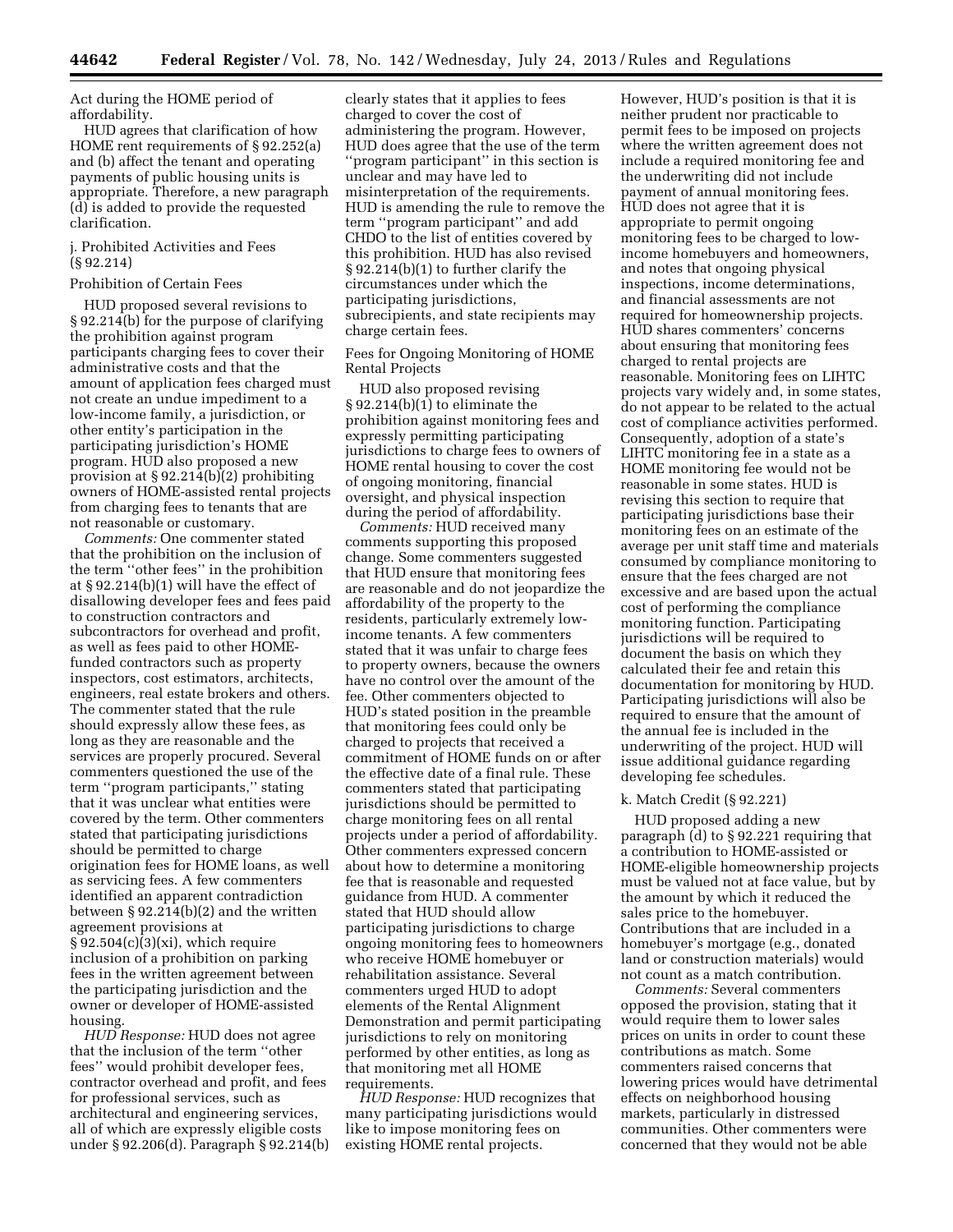to meet the minimum match requirement if the new provisions are adopted. Several commenters stated that contributions to homebuyer housing that are included in the homebuyer's mortgage serve the important purpose of enabling the housing developer to roll the value of the contributions forward into the next affordable homebuyer unit it develops. Other commenters stated that limiting match to contributions that reduce the price of the housing to the homebuyer ignores the fact that these contributions often write-down the development cost of a unit so that it can be sold to a low-income household at fair market value.

*HUD Response:* HUD has carefully considered the commenters' concerns and has revised the proposed rule to balance those concerns with the requirement that match consist of permanent contributions that facilitate development and enhance affordability of HOME-assisted and other matcheligible housing. In response to comments, HUD has revised the final rule to make a distinction between contributions to the development of affordable housing and contributions that directly benefit low-income homebuyers. Under this approach, there will be no change to the eligibility of contributions that directly benefit the homebuyer (e.g., downpayment or closing cost assistance from non-federal sources, the yield foregone on belowmarket interest rate mortgage financing, the direct cost of donated homebuyer counseling). However, in order to count as a match contribution, this final rule requires that contributions to the *development* of homebuyer also benefit the homebuyer in one of two ways. Contributions to the development of housing could include: Cash or belowmarket interest rate construction financing, forbearance of fees, donated real property, housing bond financing provided to a project developer, donated site preparation and construction materials, and donated labor or professional services. The contribution must either reduce the sale price of the housing below fair market value, or if the development cost of a unit exceeds the market value, by enabling the unit to be sold for less than the cost of development. In either case, a contribution can be credited to the extent that it reduced the sale price below fair market value or the cost of development.

#### l. Match Reduction (§ 92.222)

HUD proposed revising § 92.222(b) so that HUD would take the extent of a disaster's fiscal impact on a participating jurisdiction into account

when determining whether to grant the reduction, as well as the amount and duration of any match reduction.

*Comments:* A commenter requested that HUD clarify how it will make this determination.

*HUD Response:* As indicated in the preamble of the proposed rule, HUD plans to issue administrative guidance regarding the factors HUD will consider and the information that the participating jurisdiction should submit with its match reduction request.

m. Maximum Per-unit Subsidy Amount, Underwriting, and Subsidy Layering (§ 92.250)

#### Maximum per Unit Subsidy Limits

HUD proposed revising § 92.250(a) to clarify that the maximum HOME perunit subsidy may not be increased above 240 percent of the base limits authorized by section 221(d)(3)(ii) of the National Housing Act (12 U.S.C. 17151(d)(3)(iii), despite the fact that section 221 of the General Provisions of Title II, Division K of the Consolidated Appropriations Act, 2008 (Pub. L. 110– 161, approved December 26, 2007) increased the maximum exceptions that HUD may grant for the 221(d)(3) mortgage insurance program to up to 315 percent of the base limits. The clarification was determined necessary because section 212(e) of NAHA, which establishes the 221(d)(3) mortgage insurance limits as the per-unit cost limits for HOME-assisted units, was not amended and continues to limit HOME subsidy to the lesser of a participating jurisdictions' actual high cost percentage or to 240 percent of the base limit. HUD did not receive any comments on this provision and is adopting the proposed rule language without change.

Subsidy Layering, Underwriting, and Market Analysis

HUD proposed revising § 92.250(b) to require participating jurisdictions to: (1) Evaluate subsidy layering and conduct or examine the underwriting of all projects to ensure that the HOME subsidy is not excessive and does not result in an undue or excessive return to the owner; and (2) adopt underwriting and subsidy layering guidelines that include an assessment of, at minimum, the market conditions of the neighborhood in which the project will be located, the experience of the developer, the financial capacity of the developer, and firm financial commitments for the project.

*Comments:* Many commenters supported these proposed additions to the regulations, citing the importance of sound underwriting and adequate market need to making affordable housing viable. However, other commenters cited concerns about the added burden, cost, and complexity of the new requirements. A number of commenters urged the Department to permit participating jurisdictions to accept the underwriting and subsidy layering conducted by other funders. Several commenters stated that the proposed rule would require a full-scale market analysis for every project, even individual homebuyer units. A few commenters asked for clarification of what would constitute an acceptable assessment of neighborhood market conditions for projects of different sizes and types (e.g., homeownership, special needs). Other commenters requested clarification about whether subsidy layering and underwriting requirements applied to homebuyer projects.

*HUD Response:* HUD recognizes that the proposed requirements will result in additional burden for those participating jurisdictions that are not already engaging in these practices. However, requiring these practices for all participating jurisdictions is intended to ensure successful and timely completion of HOME projects, reduce the possibility of undue enrichment of project owners, and ensure that HOME funds are used for projects for which there is adequate demand. HUD's interest in safeguarding and optimizing scarce taxpayer funds justifies any additional burden that may arise from these requirements. HUD is adopting the proposed provisions, but has added a new paragraph (3) that explicitly states that these provisions do not apply to owner-occupied rehabilitation projects where assistance is provided as a grant or to homebuyer assistance projects that do not involve development or rehabilitation of housing (e.g., downpayment assistance). These requirements apply to homebuyer projects that involve development activities. To improve clarity of the provision, HUD is revising the language at § 92.250(b)(2) to eliminate the phrase ''market conditions'' with ''current market demand in the neighborhood.'' For the same reason, this paragraph is being revised to specify that firm financial commitments must be made in writing.

HUD will issue guidance on these requirements. However, it is important to clarify that not all HOME projects will require a full-scale market analysis and that the market area for projects of various sizes or other characteristics varies. While such analyses are appropriate for large-scale developments, assessing market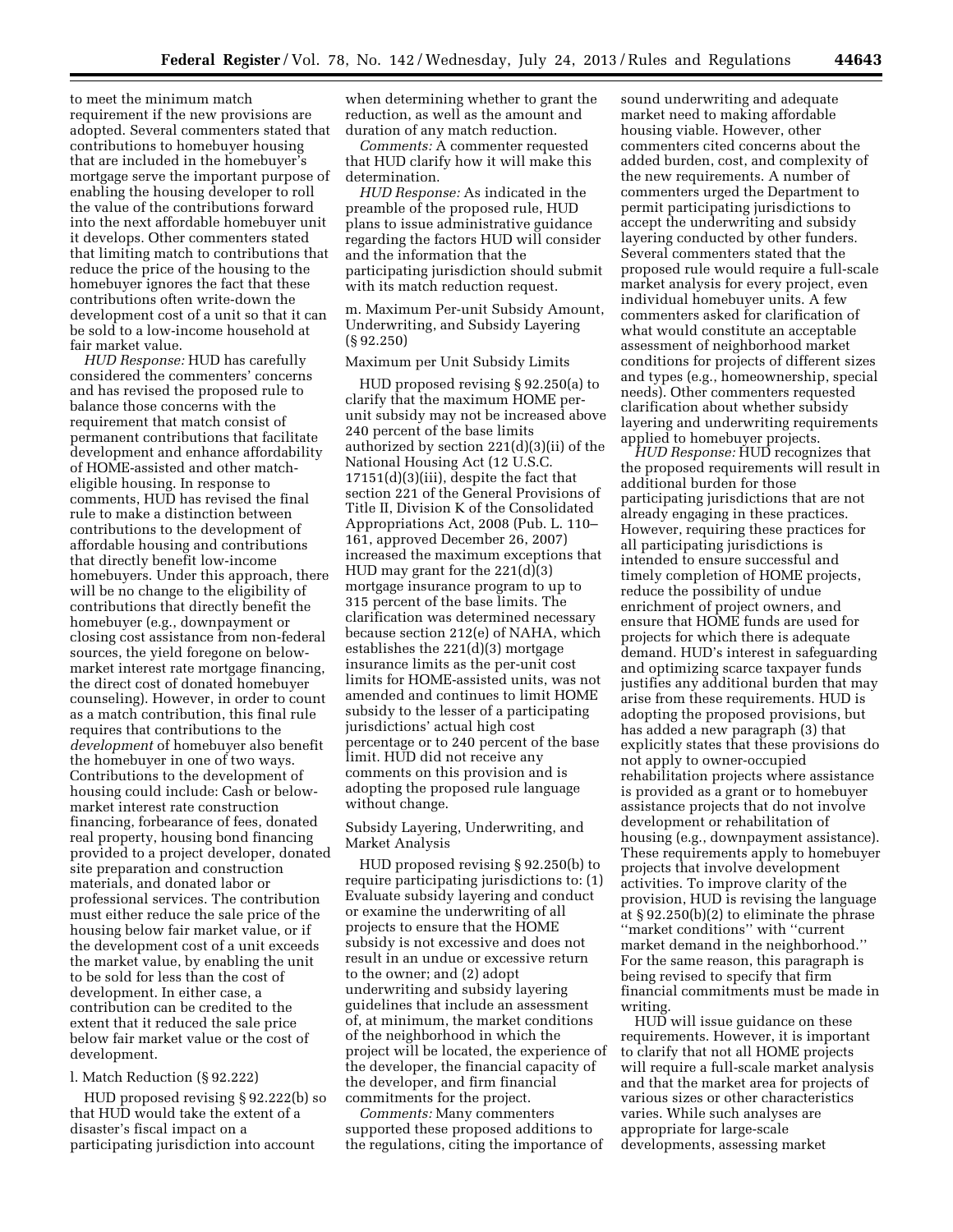conditions in the case of smaller projects will be considerably less burdensome. The purpose of the requirement is to ensure that there will be adequate market demand for a project before committing HOME funds.

HUD has determined that additional guidance on the applicability of these requirements to specific types of projects is necessary. This final rule makes explicit that an underwriting analysis is only required for owneroccupied rehabilitation projects if the HOME-funded rehabilitation loan is amortizing; participating jurisdictions will not be required to perform underwriting analyses of HOME-funded grants or deferred, forgivable loans to owner-occupants seeking rehabilitation assistance. This rule also makes clear that participating jurisdictions will not be required to perform neighborhood market analyses or evaluate developer capacity for owner-occupied rehabilitation projects or projects involving the provision of HOMEfunded downpayment assistance, but no HOME–funded development. New paragraphs  $\S 92.250(b)(3)$  and (4) have been added to provide this clarification.

n. Property Standards (§ 92.2 and § 92.251)

HUD proposed substantial revisions to the property standards applicable to HOME-assisted properties. The proposed changes to § 92.251 reorganized the section and established new requirements for HOME-assisted projects involving new construction, rehabilitation, acquisition of standard housing, manufactured housing, as well as ongoing property condition standards for HOME-assisted rental housing. In the final rule, the standards for rehabilitation projects, in § 92.251(b), were reorganized and revised to reflect public comment and to clarify misunderstandings of the proposed requirements.

#### Definitions (§ 92.2)

HUD proposed to add definitions for ''observed deficiency (OD)'' and ''Uniform Physical Condition Standards (UPCS)'' to § 92.2.

*Comments:* A few commenters were concerned with the context of the term ''observed deficiency'' in connection with UPCS. The commenters noted that the proposed definition only addresses technical standards (i.e., routes, widths of main entrances, interior halls, and outside common areas). The commenter suggested that participating jurisdictions should be required to inspect for compliance with the Fair Housing Act, Section 504 of the Rehabilitation Act of 1973, and

Americans with Disabilities Act (ADA) standards for structural accessibility.

*HUD Response:* With the revisions to the property standards in § 92.251, HUD is eliminating the definition of ''observed deficiency. That term is no longer used in § 92.251 and as used in § 92.504(d) refers to the participating jurisdiction's property standard rather than to UPCS. Under the participating jurisdiction's property standards, pursuant to  $\S 92.251(a)(2)(ii)$  and (b)(2)(v), the housing must meet the accessibility requirements of 24 CFR part 8, which implements Section 504, and Titles II and III of the Americans with Disabilities Act (42 U.S.C. 12131– 12189) implemented at 28 CFR parts 35 and 36, as applicable. Covered multifamily dwellings must also meet the design and construction requirements at 24 CFR 100.205, which implements the Fair Housing Act.

Written Standards for Methods and Materials for New Construction Projects (§ 92.251(a))

*Comments:* A few commenters supported the proposed requirement in § 92.251(a)(v) to establish written standards for methods and materials for new construction projects. Other commenters, however, opposed the requirement to establish written standards for new construction when using HOME funds. The commenters stated that this requirement is burdensome, especially for small participating jurisdictions; will require significant resources to develop; and is not feasible for participating jurisdictions with limited capacity, housing construction expertise, and administrative budgets. For new construction building activity, several commenters argued that the development of written standards for methods and materials is unnecessary because state and local codes for new construction, as well as the International Residential Code (IRC) and International Building Code (IBC), provide sufficient specificity such that scopes of work can be developed using these codes. Some commenters expressed concern that this requirement will do little to improve housing quality, and if participating jurisdictions do not do a good job in developing standards, this could generate suboptimal development practices and potential liability issues for participating jurisdictions, or could void manufacturer's warranties. Some commenters suggested allowing participating jurisdictions to rely on standards imposed by other public agencies, such as agencies that administer LIHTC, as participating

jurisdictions are already familiar with these standards. Several commenters requested more information about what HUD envisioned would be in written methods and materials and asked that HUD provide training, guidance, templates with recommended minimum standards, and other technical assistance from HUD to help participating jurisdictions implement this requirement.

*HUD Response:* HUD acknowledges the concern expressed by many commenters about the requirements for written standards for methods and materials. With respect to HOMEfunded new construction projects, HUD agrees with the commenters that its proposal would be duplicative to require participating jurisdictions to establish written standards for methods and materials solely for new construction of HOME-assisted projects that are separate from codes already established. The final rule requires new construction of HOME-assisted projects to meet all applicable state and local building codes, or in the absence of such codes, the IRC or IBC, as applicable. HUD has determined that these codes provide sufficient detail to establish the materials and methods for new construction. Therefore, at this final rule stage, separate written standards for methods and materials will not be required for new construction activity. This requirement in  $\S 92.251(a)(2)(v)$  is removed in the final rule.

#### Rehabilitation Projects (§ 92.251(b))

The proposed regulation required the participating jurisdiction's property standards for rehabilitation projects to describe, in detail, the scope of the rehabilitation that may be performed and the participating jurisdiction's written requirements for the design, amenity, and materials, beyond that which is contained in the local code (i.e., written methods and materials). The rehabilitation standards must establish the requirements for the minimum acceptable product that the rehabilitation completes, and a basis for a uniform inspection of the rehabilitated housing.

In the final rule, HUD reorganized and revised language in § 92.251(b) to clarify the requirements for rehabilitation standards for HOME-assisted projects. The final rule requires that a participating jurisdiction's rehabilitation standards must include requirements to: Address health and safety defects immediately; determine the useful life cycle of major systems in both rental and owner-occupied housing and appropriately fund replacement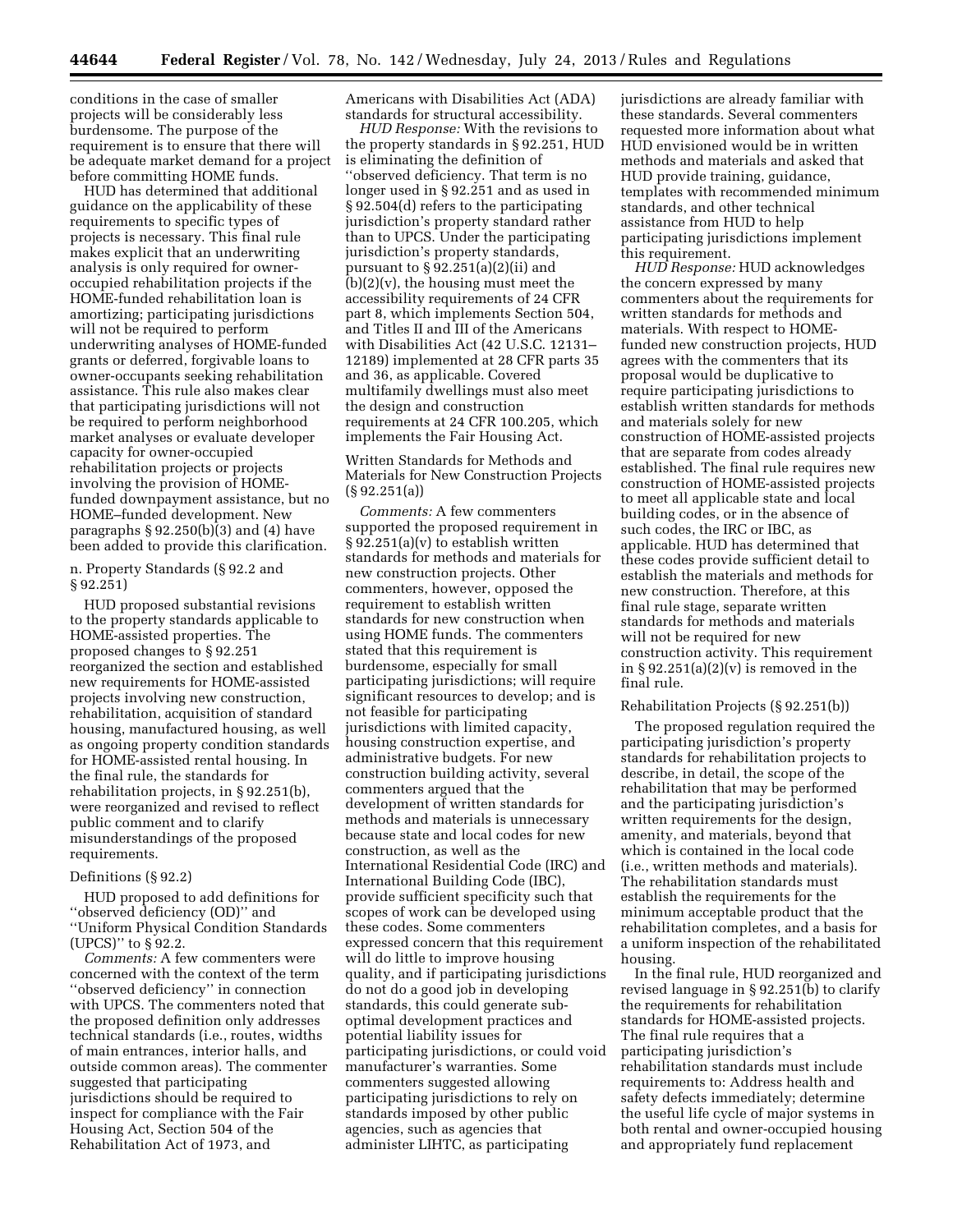reserves to address capital repair and replacement needs; meet existing leadbased paint and accessibility laws and regulations; rehabilitate HOME-assisted projects to mitigate the impact of potential disasters; ensure that the housing meets all applicable state and local codes, ordinances and zoning requirements upon completion of rehabilitation; correct all critical deficiencies from the list of Observable Deficiencies in UPCS that HUD requires to be included in a participating jurisdiction's standards: Review construction cost estimates, contracts and related documents; conduct construction progress and final inspections to ensure that the work performed is in compliance with all requirements and establish requirements for the frequency of these inspections. The requirements of § 92.251(b) apply to the rehabilitation of HOME assisted rental housing projects and homebuyer acquisition and rehabilitation projects, as well as homeowner rehabilitation.

State and Local Codes, Ordinances, and Zoning Requirements

*Comments:* Commenters requested that HUD clarify how participating jurisdictions could meet the proposed requirement in § 92.251(b)(1) that rehabilitated HOME-assisted projects meet state and local codes and ordinances if the state or local jurisdiction has no such codes or ordinances that apply to rehabilitation work where the project is located.

*HUD Response:* The final rule at § 92.251(b)(1) requires that, upon completion, all rehabilitation work performed on HOME-assisted projects must meet all state and local codes, ordinances, and requirements. In the absence of state or local building codes that address rehabilitation, the work must meet the International Existing Building Code (IEBC). In general, the IEBC provides alternative approaches to the IBC and IRC with respect to remodeling, repair, or alteration of existing buildings, as many existing buildings cannot comply with building code requirements for new construction. However, the IEBC does contain basic health and safety requirements for the rehabilitated building, such as requirements for fire prevention, structural or other life safety features. HUD plans to provide training and technical assistance to address the need for training on these new requirements and coordinate across HUD to develop model rehabilitation standard checklists. In addition, HUD will issue a notice that identifies which of the observable deficiencies in UPCS that

participating jurisdictions must be corrected as part of the rehabilitation standards they adopt.

Proposed Use of UPCS in the HOME Program

*Comments:* Several commenters opposed the proposed use of UPCS in the HOME program, expressing concern about the administrative burden and expense of using UPCS and suggesting retention of Housing Quality Standards (HQS). Commenters requested training and guidance on the new standards before the requirements take effect. A few commenters were concerned that the additional standards and necessary repairs would cause delays and prevent real estate transactions from moving forward, and requested a reasonable period of transition to UPCS. A commenter recommended that the 2009 International Property Maintenance Code be used as a standard for rental activities in rural areas rather than UPCS. Several commenters requested that HUD clarify whether inspection procedures of HUD's Real Estate Assessment Center (REAC) would be required.

Some commenters supported the use of UPCS for rental properties, but suggested that the UPCS standards should not apply to owner-occupied homeowner rehabilitation. Some commenters requested that HUD clarify the difference between UPCS, standards in state and local codes, and the proposed required rehabilitation standard that prescribes the methods and materials to be used in rehabilitation activities.

*HUD Response:* For HOME-assisted rental housing projects, HUD has determined that the use of UPCS will result in better housing quality and long-term viability of HOME-assisted units than HQS, because UPCS includes a more comprehensive list of inspectable items and areas than HQS. The existing regulations require that all HOME-assisted rental units meet applicable state and local codes, this is a statutory requirement and is not changed in this final rule. In addition, the existing regulations require that in the absence of such state or local codes, HQS must be used as the property condition inspection protocol to meet the requirement for inspections of HOME-assisted rental housing. In the final rule, instead of using HQS in the absence of applicable state or local codes, UPCS must be used as the property condition inspection protocol when there are no applicable state or local codes. The use of UPCS as an inspection protocol for ongoing property inspections could facilitate alignment

inspections of HOME-assisted units with other federal housing programs. For example, UPCS is used to conduct inspections in many of HUD's rental housing programs and is familiar to HUD housing providers participating in these programs. Further, UPCS is used to conduct inspections in the LIHTC program, which is frequently a funding source in HOME-assisted rental housing. HUD and other federal agencies are currently engaged in a pilot program to examine ways to align the property inspections required by different housing programs. If this alignment is achieved, it will promote coordination at the local level and may promote cost savings.

HUD will issue guidance specifying which inspectable items and areas in UPCS must be included in these inspections. Where the 2009 International Property Maintenance Code has been adopted as the state or local code, participating jurisdiction would incorporate those requirements in the standards they establish to meet the requirements of § 92.251(f).

In the final rule at  $\S 92.251(b)(1)(viii)$ , HUD also clarifies how deficiencies listed in UPCS are incorporated into a participating jurisdiction's rehabilitation standards. HUD agrees that not every deficiency would be required to be addressed for all HOMEassisted rehabilitation. Based on the list of inspectable items and areas in the UPCS, HUD will establish which critical deficiencies must be corrected as a minimum requirement for each type of rehabilitation—rental, homebuyer, and homeowner housing—and, therefore, must be included in the participating jurisdiction's rehabilitation standards.

HUD disagrees that the UPCS standards should not apply to owneroccupied homeowner rehabilitation. Although the current regulation requires that HOME-funded homeowner rehabilitation correct all property code violations, HUD has found that in many instances, the completed housing units did not meet the existing property codes and that all health and safety defects were not removed. Along with existing state and local property condition and building codes, or the IEBC, the use of UPCS inspections on completed HOMEfunded homeowner rehabilitation will help assure that these units are free of life-threatening conditions, as well as health and safety defects, and meet minimum quality standards. HUD will issue guidance that establishes which observed deficiencies in homeowner rehabilitation, from the list of inspectable items and areas in UPCS, must be included in a participating jurisdiction's rehabilitations standards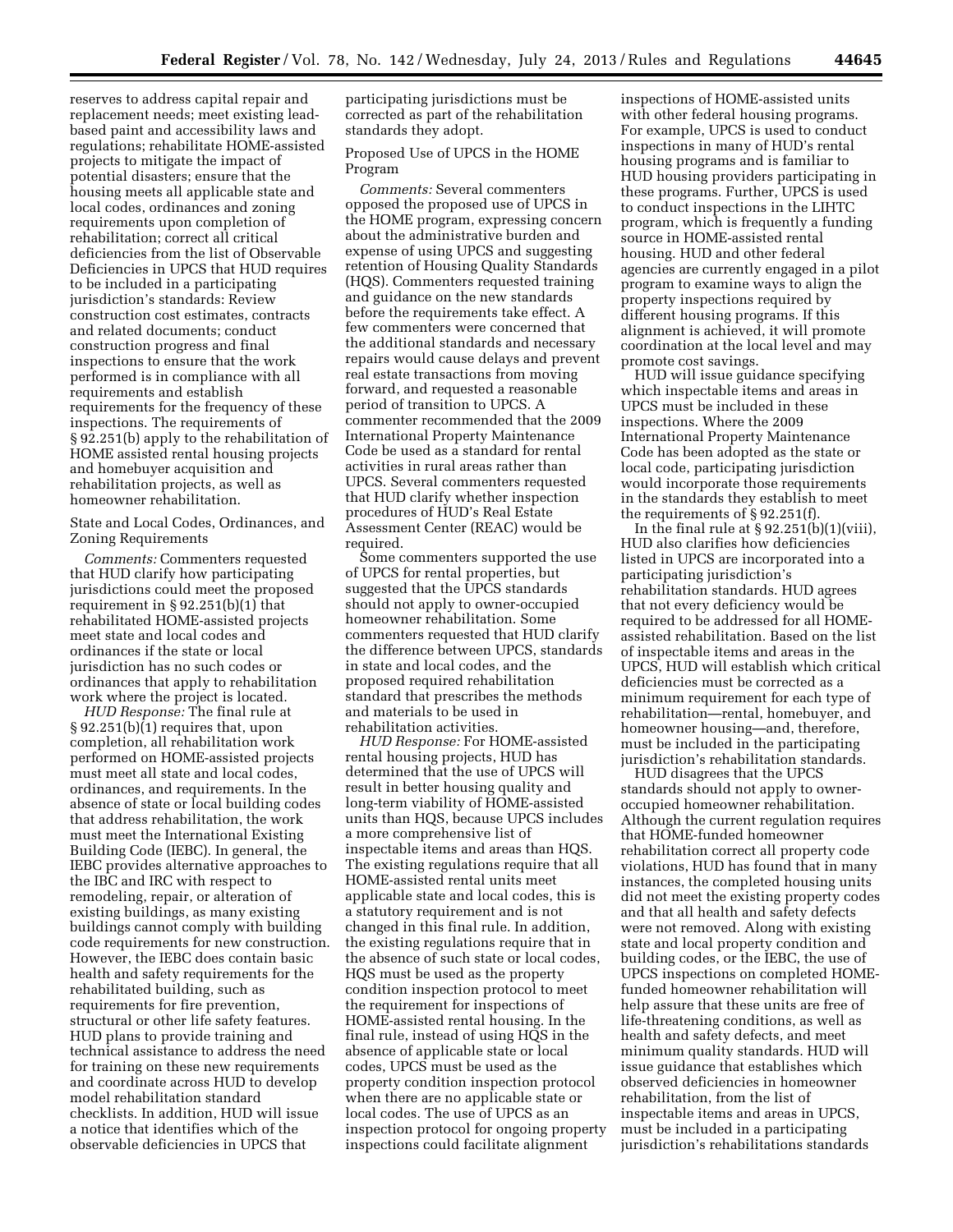and corrected as part of HOME-funded homeowner rehabilitation.

To clarify the difference between codes such as the IEBC or local building codes and UPCS, UPCS is an inspection protocol that is used to evaluate the condition of housing. In this final rule, HUD is requiring participating jurisdictions to use this inspection protocol to establish minimum property condition standards for rehabilitation standards, (e.g., if certain deficiencies are observed as part of the UPCS inspection, then the housing must be rehabilitated to correct them). HUD previously issued guidance regarding written rehabilitation standards and how they differ from property standards in HOMEfires Vol. 3, No. 1, January 2001, which is posted on HUD's Web site.<sup>5</sup>

Many commenters misunderstood the proposed use of UPCS in inspecting HOME-assisted units and believed HUD proposed that participating jurisdictions adopt existing REAC inspection procedures and protocols (i.e., item weight, scoring, and level of criticality). As stated earlier, HUD proposed to use UPCS for property condition inspections and as part of rehabilitation standards in the HOME program. Use of certified REAC inspectors is not required. Further, participating jurisdictions, subrecipients, and state recipients are not required to use their own staff to conduct the inspections; they may contract with third parties to do so. HUD is aware that some participating jurisdictions are not familiar with UPCS, and agrees with commenters that a transition period and training would be helpful. The final rule delays the effective date of the provisions of § 92.251 by 18 months so that HUD may develop additional guidance to facilitate an efficient transition to the new requirements.

Written Standards for Methods and Materials for Rehabilitation Standards (§ 92.251(b)(2)(i))

*Comments:* Some commenters expressed concern that the proposed rule was not sufficiently clear about what is required in  $\S 92.251(b)(2)(i)$  with respect to written methods and materials for rehabilitation standards. Commenters asked that HUD provide training, guidance, templates with recommended minimum standards, and other technical assistance to help participating jurisdictions implement this requirement. A commenter stated that while HUD requires participating

jurisdictions to meet all applicable state and local codes, not all jurisdictions have rehabilitation codes, and asked that HUD make clear that rehabilitation work is not required to meet the same standards as new construction. Other commenters recommended relying on other public entities or federal funders for these standards.

*HUD Response:* This final rule requires participating jurisdictions to adopt written standards for methods and materials for rehabilitation of HOME-assisted projects, as part of the required rehabilitation standards found in § 92.251(b)(1). Over the history of the program, HUD has found that numerous participating jurisdictions have not made determinations of whether rehabilitation performed with HOME funds was adequate. The adoption of written methods and materials, which are sometimes referred to as specifications and include details such as the grade of lumber to be used, the number of nails per square foot, the type of material that can or cannot be used for doors serving as fire exits, the distribution pattern and material of roofing tiles, will improve the quality of rehabilitation performed with HOME funds. This final rule clarifies that participating jurisdictions may adopt written standards for methods and materials for rehabilitation work that are part of applicable national, state or local codes, or may establish standards that exceed the minimum requirements of these codes.

Health and Safety Issues

The proposed rule required that the participating jurisdiction's rehabilitation standards must address health and safety issues.

*Comments:* A commenter suggested that the property standards language should reference the National Fire Protection Association (NFPA) 101, *Life Safety Code* or NFPA 5000, *Building Construction and Safety Code,* and include several specific requirements to address fire safety objectives. A few commenters requested that HUD provide specific standards to cover health and safety inspection items. Some commenters suggested that HUD expand its definition of property standards to incorporate the principles of healthy and safe housing, broaden the rule beyond life-threatening deficiencies, and include specific examples of eligible safety and healthy homes improvements in the rule, such as installation of handrails, grab bars in bathrooms, improved lighting, kitchen exhaust fans, ventilation systems, removal of mold, repair of deteriorated

paint, and promotion of integrated pest management.

*HUD Response:* HUD previously issued guidance that addresses implementation of the Fire Administration Authorization Act of 1992 in CPD Notice 94–05, which applies to HOME-assisted housing and is posted on HUD's Web site.6 This guidance prohibits the use of housing assistance in connection with certain assisted and insured properties, unless certain NFPA fire protection and safety standards are met. While HUD agrees with the importance of healthy and safe housing, the specific examples provided by commenters do not fall under the category of required property standards. However, they are already HOMEeligible costs covered under § 92.206. In accordance with 24 CFR 5.703(f), UPCS also specifically addresses health and safety concerns. To clarify the health and safety requirements, HUD is revising the language in § 92.251(b)(1)(i) to remove the first sentence, which is already covered in § 92.251(f)(1)(ii), and state that a participating jurisdiction's rehabilitation standards must address, not just identify, life-threatening health and safety deficiencies immediately if the property is occupied.

Useful Life of Major Systems and Capital Needs Assessments

The proposed rule required that the remaining useful life of each major system be 15 years, at a minimum, after project completion, or the major system must be rehabilitated or replaced to have a minimum useful life of 15 years. A capital needs assessment would be required for all multifamily rental projects with 26 or more total units and determine the useful life of major systems with a capital needs assessment. For owner-occupied housing undergoing rehabilitation with HOME funds, the participating jurisdiction would be required to ensure that each major system has a remaining useful life of at least 5 years at the time the project is completed; major systems with a useful life of less than 5 years after project completion would be required to be rehabilitated or replaced to meet this requirement.

*Comments:* Some commenters supported the requirements for major systems as proposed. Other commenters questioned who would determine the life expectancy of major systems and by what method, what documents would be required to be maintained, whether a capital needs assessment serves as a reliable tool to determine when major

<sup>5</sup>See *[http://www.hud.gov/offices/cpd/](http://www.hud.gov/offices/cpd/affordablehousing/library/homefires/volumes/vol3no1.cfm)  [affordablehousing/library/homefires/volumes/](http://www.hud.gov/offices/cpd/affordablehousing/library/homefires/volumes/vol3no1.cfm) [vol3no1.cfm.](http://www.hud.gov/offices/cpd/affordablehousing/library/homefires/volumes/vol3no1.cfm)* 

<sup>6</sup>See *[http://www.hud.gov/offices/cpd/lawsregs/](http://www.hud.gov/offices/cpd/lawsregs/notices/priorto95/cpd9405.pdf)  [notices/priorto95/cpd9405.pdf.](http://www.hud.gov/offices/cpd/lawsregs/notices/priorto95/cpd9405.pdf)*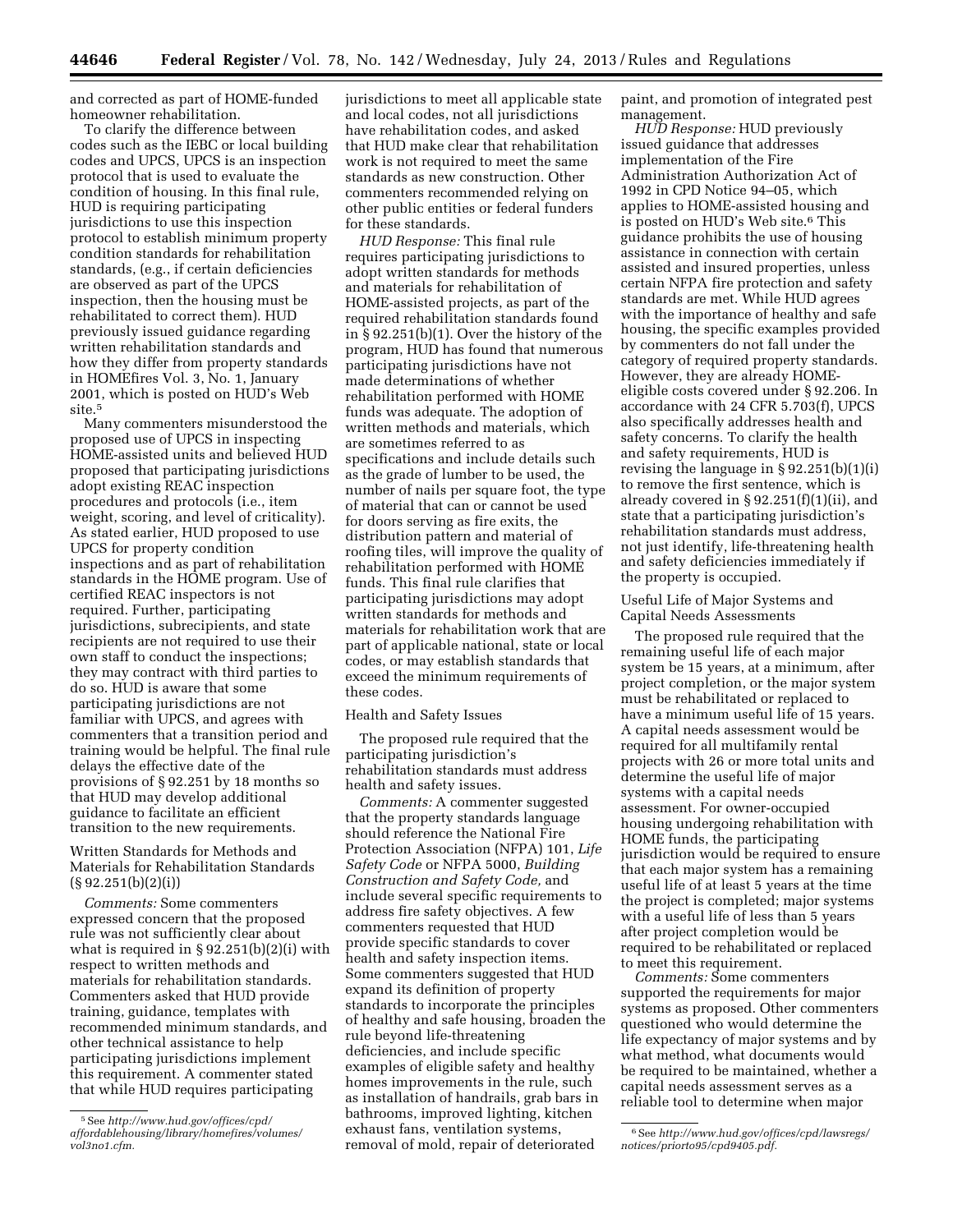systems need to be replaced, and whether major systems with a significant remaining useful life (e.g., 10–15 years) must be replaced. Several commenters opposed these requirements and stated that repairing or replacing major systems with a remaining useful life shorter than 15 years may be unnecessary, inefficient, wasteful, unsustainable, and cost prohibitive. Many commenters suggested that capitalized replacement reserves, achieved through adequate underwriting, could be used to fund repairs and replacements of major systems in rental housing in the future when necessary. Several commenters suggested that HUD permit HOME funds to be used to fund a replacement reserve in anticipation of future needs. A few commenters suggested that HUD should provide additional time beyond acquisition to reach the 15-year remaining useful life standard, as many large rehabilitation projects take place over several years. A few commenters questioned whether the participating jurisdiction would be responsible for the cost to repair or replace a new system that originally met the useful life requirements if it fails sooner than the estimated timeframe of 15 years.

One commenter stated that the 5-year life expectancy requirement for homeownership housing would make it difficult for homebuyers to qualify their selected resale homes as eligible for HOME assistance. Some commenters stated that it is unfair to require a singlefamily rental house to have a 15-year useful life when a single-family homebuyer house is only required to have a 5-year useful life, and requested more flexibility with these requirements. Other commenter suggested a shorter useful life requirement of 5, 7, or 10 years for rental housing. A commenter recommended that the provision should state that all major systems must be in good operational condition rather than specifying time limits. A commenter supported the proposed capital needs assessment requirement for projects with 26 or more units. Another commenter recommended that a capital needs assessment be required for all rental projects, regardless of size. A few commenters recommended that HUD not impose a specific capital needs assessment format or process, and instead allow participating jurisdictions to use their own process. Another commenter requested clarification that a PJ is not required to conduct a capital needs assessment and it can be conducted by a professional third party entity.

*HUD Response:* HUD acknowledges the concerns that commenters expressed about the proposed language requiring that after rehabilitation all major systems must have a useful life of 15 years. HUD agrees with the commenters who stated that major systems with a significant remaining useful life should not be required to be replaced when the systems are in good condition and replacement is unnecessary. Consequently, for rental housing, the proposed requirement for a minimum 15-year useful life of major systems in § 92.251(b)(1)(ii) is removed in the final rule. Instead, as suggested by many commenters, the final rule states that for rental housing, the participating jurisdiction must estimate the remaining useful life of systems (based on age and current condition) and, to the extent that it is less than the period of affordability, the participating jurisdiction must ensure, through underwriting, that a replacement reserve is established and annual payments to the replacement reserve are adequate to replace or repair major systems as needed. HOME funds cannot be used to fund replacement reserves; however, larger HOME subsidies can be initially provided to reduce debt payments and overall operating expenses, making more operating revenue available to fund replacement reserves.

HUD is not imposing a specific format or process for the required capital needs assessment. Participating jurisdictions will have the flexibility to develop their own capital needs assessment format and process. However, the White House Domestic Policy Council's Rental Policy Working Group alignment initiative may recommend capital needs assessment requirements and/or guidance that may apply to all federally assisted and funded multifamily rental housing in the future. While the participating jurisdiction is ultimately responsible for the management and oversight of its HOME program to ensure compliance with the property standards requirements, a qualified third party can be procured to carry out these tasks. Therefore, the participating jurisdiction is not required to conduct the capital needs assessments, but it must review and approve any capital needs assessment conducted by a qualified third party. HUD has determined that the capital needs assessment requirement would be overly burdensome for multifamily projects with less than 26 units. HUD is adopting the proposed rule language without change.

For HOME-assisted homeowner housing (homebuyer acquisition and/or rehabilitation projects and rehabilitation

of owner-occupied housing), HUD disagrees with the comment that the requirement for a minimum useful life of major systems would negatively impact local homeownership programs. The final rule does not change the proposed rule, and therefore states that each of the major systems must have a minimum useful life of 5 years, or the system(s) must be rehabilitated.

#### Disaster Mitigation

HUD proposed that, where applicable, housing would be required to be improved to mitigate the impact of disasters such as earthquakes, hurricanes, flooding, and fires.

*Comments:* Some commenters supported the language that allows construction of housing to mitigate the impact of potential disasters. A commenter requested guidance regarding how participating jurisdictions can meet the disaster mitigation requirements.

*HUD Response:* Where relevant, participating jurisdictions should consult applicable state and local codes, ordinances, and other requirements for guidance regarding how to construct housing to mitigate the impact of potential disasters. HUD is adopting the proposed rule language without change.

#### Discretionary Housing Improvements

HUD proposed adding a new paragraph, § 92.251(b)(2)(viii) to clarify that discretionary housing improvements beyond those required to meet property standards may include modest amenities and aesthetic features that are in keeping with housing of similar type in the community, and must avoid luxury improvements, as defined by the participating jurisdiction.

*Comments:* A few commenters opposed the prohibition against luxury improvements and the specific examples of luxury items provided in the preamble. Several commenters stated that what constitutes ''modest'' versus ''luxury'' may be subjective, and requested clarification regarding what is allowed or prohibited in HOME-assisted units and the level of discretion afforded to the participating jurisdiction. Other commenters suggested that cost effectiveness be considered when determining which materials, appliances, and fixtures are appropriate.

*HUD Response:* The commenters appeared not to understand that the proposed rule was not imposing new requirements. The requirement for nonluxury housing with suitable amenities, which applies to all HOME-assisted housing, is established in the existing regulation under ''eligible activities'' in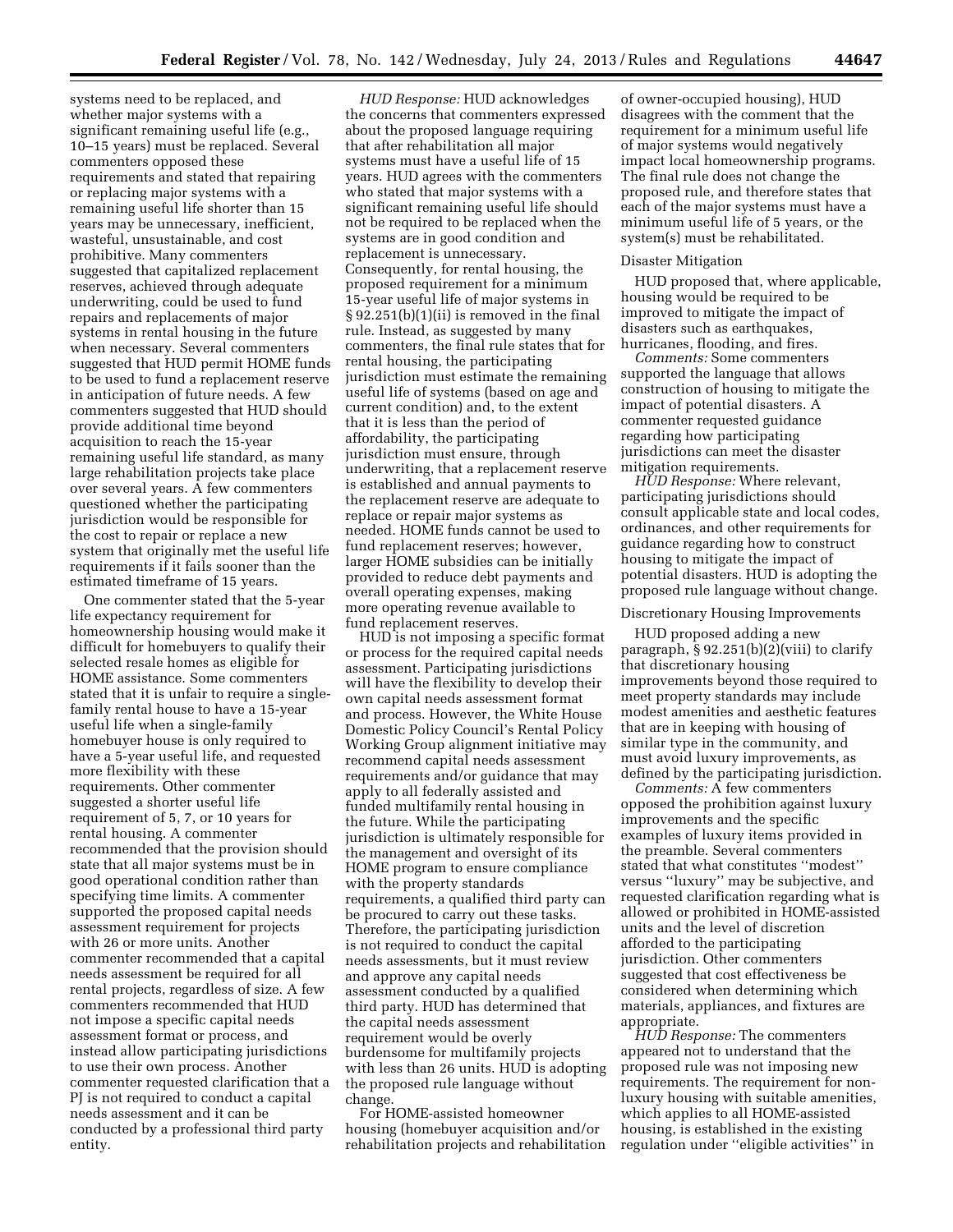§ 92.205(a)(1). Because the non-luxury requirement is already established in § 92.205(a)(1), HUD has decided to remove the paragraph ''other improvements'' in proposed § 92.251(b)(2)(viii) at this final rule stage to avoid redundancy and clarify that new requirements are not being imposed.

Work Write-Ups, Construction Progress Inspections and Payment Schedules in New Construction and Rehabilitation **Projects** 

HUD proposed to add new paragraphs to § 92.251(a)(2)(vi) and § 92.251(b)(3) and (4) to provide additional detail on required inspections and work writeups. The proposed regulatory language was intended to make clear that a participating jurisdiction must inspect the property, and review and approve work write-ups for the project that describe the work needed to bring the project up to the participating jurisdiction's rehabilitation standards. The proposed language also provided that the participating jurisdiction must have written construction progress inspection procedures (including a description of how and by whom the inspections will be carried out) and detailed inspection checklists reflecting all aspects of the property standards, and that progress and final payments be tied to inspections of the completed work.

*Comments:* Some commenters expressed support for the requirement to establish progress payment schedules. Other commenters were concerned that the proposal would require additional expense and time (especially in rural areas); for example, requiring inspection before payments may delay disbursements until project completion and consequently increase interest costs for construction loans. The commenter stated that this, in turn, may prevent participating jurisdictions from investing in rural areas due to higher costs. They also expressed concern that the proposal would duplicate other inspections. Some commenters opposed these requirements and stated that construction progress inspections would significantly increase project costs and administrative burden, particularly for participating jurisdictions with limited staff. Other commenters said that participating jurisdiction staff may not be qualified or have the capacity to conduct the required inspections. Several commenters asked that HUD clarify that participating jurisdictions may enter into agreements that allow inspections to be done by a subrecipient or other qualified third party that is independent of the developer carrying

out the activity. Some commenters suggested that the HOME regulations should allow independent architects under contract with developers to perform construction progress inspections and provide sign-off for payment disbursements to align with the LIHTC program and avoid redundancy. Other commenters suggested that participating jurisdictions should be permitted to rely on construction standards used and inspections performed by other governmental agencies (e.g., housing finance agencies) or private lenders, as long as they meet the HOME requirements. Another commenter requested that HUD provide a reasonable timeframe for completion of both the inspections and work write-ups to enable developers to include them in their construction schedules. Some commenters also requested training, technical assistance, and guidance materials to assist in implementing these provisions.

*HUD Response:* HUD appreciates the commenter's requests for clarification of these requirements. One of the primary purposes of proposing additional detail on required inspections and work writeups was to ensure that participating jurisdictions are aware of the requirement to assess the work performed through periodic monitoring. While the participating jurisdiction is responsible for determining compliance with property standards requirements, it may hire a qualified third party inspector to carry out the tasks. For progress inspections, a participating jurisdiction can either use qualified inhouse staff conduct inspections or hire or secure a qualified third party that is independent of the developer to conduct these inspections. For example, a participating jurisdiction may contract with an independent inspector, or in certain circumstances, use inspections conducted by other funders, such as investors or the bank, to satisfy these inspection requirements. Subrecipients can conduct the inspections, if specified in the written agreement with the participating jurisdiction, or it can hire an independent third party contractor to conduct the inspections. The participating jurisdiction cannot rely on or accept inspections and certifications performed by the developer or an agent or contractor of the developer. In response to the commenters' requests for clarification, the proposed regulatory language in § 92.251(a)(2)(vi), (a)(vii), and (b)(4) is revised in the final rule in a new paragraphs  $\S 92.251(a)(2)(iv)$ ,  $(a)(2)(v)$  and  $(b)(2)$  and  $(b)(3)$  to clarify these requirements. HUD also plans to

provide training and technical assistance to assist participating jurisdictions in implementing these provisions.

Regarding progress payment schedules, HUD agrees with the commenters that expressed concern about requiring progress inspections before payment may delay construction and potentially increasing costs. In many projects, HOME funds are used to acquire the site and construction is financed by other sources. Therefore, the proposed language may not effectively accomplish this purpose. At this final rule stage, HUD is revising  $\S 92.251(a)(2)(vii)$  and  $(b)(4)(iii)$  to state that the participating jurisdiction must conduct periodic inspections during construction, see  $\S 92.251(a)(2)(iv)$ ,  $(a)(2)(v)$  and  $(b)(2)$  and  $(b)(3)$ . These inspections do not need to be tied to the progress payments. Progress payments and inspections should be tied to the normal construction schedule; a separate payment schedule is not required for HOME.

#### Acquisition of Standard Housing

When HOME funds are used to purchase existing rental housing, such housing must be in good condition or it must be rehabilitated with HOME funds to ensure that the housing is in standard condition at the time of project completion. HUD proposed revising  $\S 92.251(c)(1)$  to set forth property standards for existing housing in standard condition that is acquired with HOME funds. If the housing was newly constructed or rehabilitated less than one year before HOME funds were committed to acquire the housing as rental housing, the housing would be required to meet the property standards in § 92.251(a). The participating jurisdiction would be required to document this compliance based upon a review of approved building plans and Certificates of Occupancy, and a current inspection conducted no less than 30 days before the commitment of HOME assistance. Existing housing that did not meet these standards would be required to be rehabilitated.

In § 92.251(c)(2) HUD proposed that existing rental housing, which does not meet the definition of  $\S 92.251(c)(1)$ , is acquired with HOME funds would be required to be rehabilitated and meet the requirements of § 92.251(b). The participating jurisdiction would be required to document this compliance based upon a current inspection conducted no less than 30 days before the date of commitment of HOME assistance, in accordance with the inspection procedures that the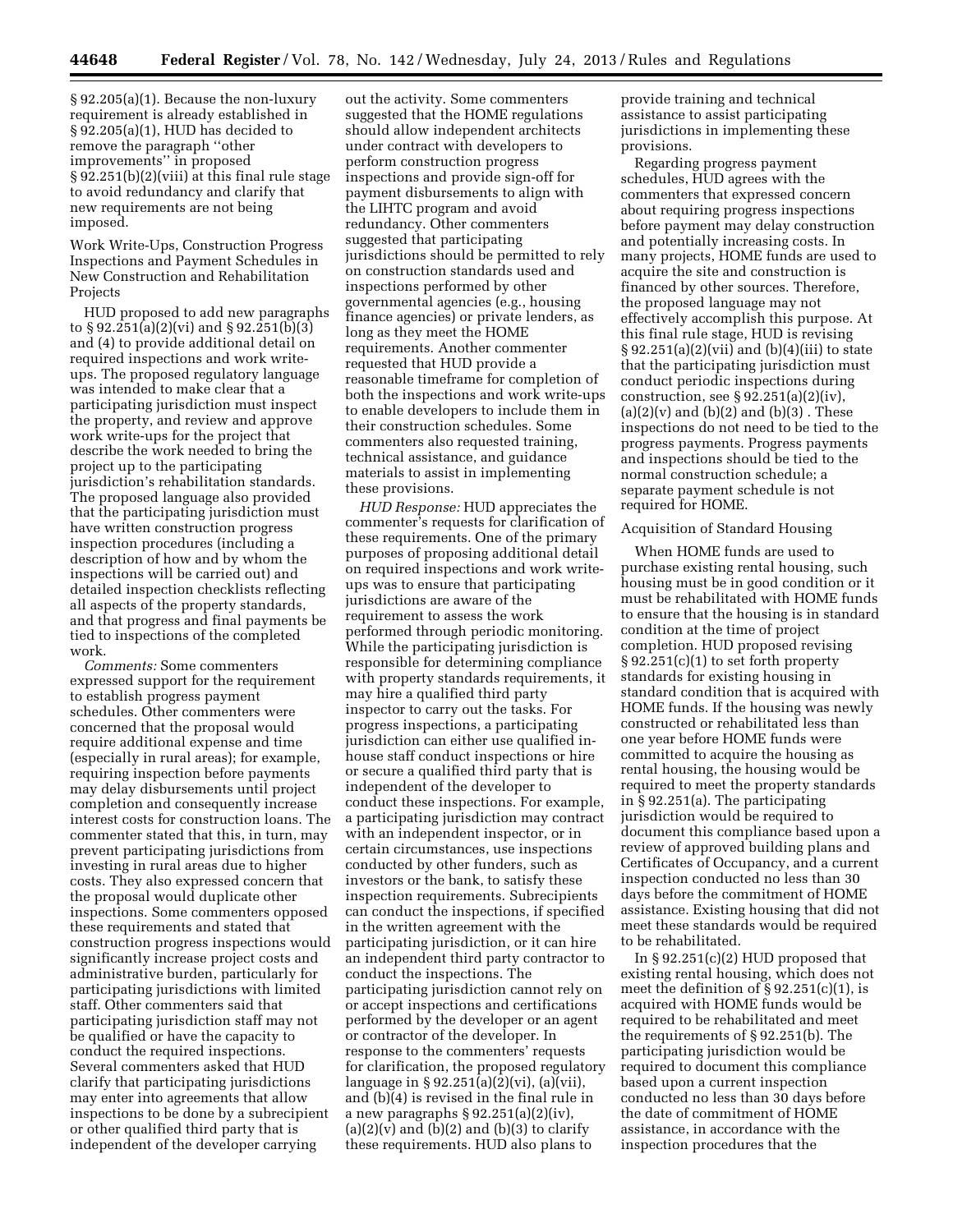participating jurisdiction established pursuant to this section.

*Comments:* A commenter stated that the requirements in  $\S 92.251(c)(1)$  would impose an undue burden on properties that are in good condition. Some commenters asked HUD to reconsider the UPCS requirement for down payment assistance programs, stating that lenders already conduct inspections in accordance with local codes. A few commenters stated that the requirement to conduct a current inspection less than 30 days before the commitment of HOME assistance is not practical and does not allow sufficient time for financing issues and other required loan documentation. These commenters stated that by the time the participating jurisdiction obtains the inspection report, which is after the lender has approved the borrower's loan package, the proposed 30-day period may already have elapsed and another inspection may be required. A few commenters suggested that the requirement be changed to 120 days, as Federal Housing Administration (FHA) appraisals are valid within 120 days of the loan closing date. Another commenter recommended that the timeframe for inspections mirror the 90-day period for Uniform Residential Appraisal Report.

Several commenters expressed concern and opposition to the proposed required inspections for homebuyer housing. Some commenters expressed opposition to inspecting the unit after it is sold to the homebuyer, stating concern over cost and accessibility to the unit once it is sold. For homebuyer acquisition projects, one commenter recommended that, in addition to ensuring that the housing must be free from all health and safety defects before occupancy, the participating jurisdiction be required to ensure that all property standards are met before transfer of ownership and occupancy (instead of not later than 6 months after the transfer) to facilitate administration and ensure compliance.

*HUD Response:* HUD does not agree with commenters that stated that UPCS should not be applied to direct homebuyer assistance (e.g. downpayment assistance) because lenders already conduct inspections in accordance with local codes. While inspections for appraisal purposes are sometimes performed by lenders (e.g., for FHA-insured mortgages), there is no guarantee that these inspections, when performed, are always shared with homebuyers, or that these inspections contain details about the condition of the housing. Further, in many real estate transactions, the appraisal performed by the lender does not constitute an

inspection and homebuyers are not required to obtain housing inspections. Low-income homebuyers who receive HOME downpayment assistance should be provided information that enables them to make informed decisions. Further, HUD must put rules in place that prevent the use of HOME funds for the purchase of substandard housing. Current regulations require that when HOME downpayment assistance is provided, the unit must meet applicable state and local codes, or in the absence of these codes, HQS. The final rule does not establish requirements significantly different from either the current regulation or the proposed rule.

The final rule states that existing housing that is acquired for homeownership (e.g., downpayment assistance) must be decent, safe, sanitary, and in good repair. The participating jurisdiction must establish standards to determine that the housing is decent, safe, sanitary, and in good repair. At minimum, the standards must provide that the housing meets all applicable State and local housing quality standards and code requirements and the housing does not contain the deficiencies proscribed by HUD based on the inspectable items and inspected areas in HUD-prescribed physical inspection procedures (UPCS) pursuant to 24 CFR 5.705.

HUD agrees that the requirement to conduct an inspection no less than 30 days before the commitment of HOME assistance may not allow sufficient time, resulting in duplicative inspections and unnecessary costs. Consequently, in the final rule at  $\S 92.251(c)(1)$  and  $(c)(2)$ , HUD is requiring that an inspection be conducted no less than 90 days before the commitment of HOME assistance. HUD acknowledges the concerns expressed about the proposed inspection required by the participating jurisdiction after a homeowner acquires a unit with HOME funds. In the final rule, to address public comment, HUD has revised the language to remove the requirement for the participating jurisdiction to inspect the unit after it is sold.

Informing homebuyers of any defects in the unit provides them with the opportunity to negotiate with the seller for repairs, or they can seek financial assistance for rehabilitation from the participating jurisdiction. If the housing does not meet these standards, the housing must be rehabilitated to meet the standards or it cannot be acquired with HOME funds.

#### Manufactured Housing

HUD proposed adding a requirement to § 92.251(e) that manufactured

housing assisted with HOME funds must be attached to a permanent foundation.

*Comments:* A few commenters requested clarification regarding which definition and type of permanent foundation would be required. The commenters inquired about the foundation requirements in HUD Handbook 4930.3G 7 and CPD Notice 03–05 8, as well as FHA Title II requirements for permanent foundations. Foundations for manufactured housing have major implications for the types of financing accessible to buyers and owners of manufactured homes. Some commenters expressed concern that this requirement may not be physically feasible for several existing manufactured housing sites or it would be very cost prohibitive if required as part of rehabilitation, and this could potentially exclude many units in need of rehabilitation from receiving HOME funds.

*HUD Response:* In the final rule, HUD is requiring permanent foundations for the new construction and replacement of manufactured housing units under § 92.251(e). HUD clarifies that the definition of ''permanent foundation'' means a foundation system of supports that is capable of transferring all design loads to the ground and meets the requirements of 24 CFR 203.43f(c)(i). This definition is consistent with the FHA mortgage insurance requirements for all manufactured homes, which must be constructed in conformance with the Federal Manufactured Home and Safety Standards, as evidenced by an affixed certification label in accordance with 24 CFR 3280.11. Accordingly, what determines whether a foundation is permanent is HUD's Permanent Foundation Guide for Manufactured Housing, (HUD Publication 7584). To address commenters' concerns that it may not be possible to secure some existing manufactured housing to a permanent foundation, HUD is clarifying that foundation systems for existing units must be inspected and meet the applicable state or local codes, subject to the approval of the participating jurisdiction's building officials. In the absence of local or state codes, the participating jurisdiction must use the Model Manufactured Home Installation Standards at 24 CFR part 3285.

<sup>7</sup>See *[http://portal.hud.gov/hudportal/HUD?src=/](http://portal.hud.gov/hudportal/HUD?src=/program_offices/administration/hudclips/guidebooks/4930.3G)  program*\_*[offices/administration/hudclips/](http://portal.hud.gov/hudportal/HUD?src=/program_offices/administration/hudclips/guidebooks/4930.3G)  [guidebooks/4930.3G.](http://portal.hud.gov/hudportal/HUD?src=/program_offices/administration/hudclips/guidebooks/4930.3G)* 

<sup>8</sup>See *[http://www.hud.gov/offices/cpd/lawsregs/](http://www.hud.gov/offices/cpd/lawsregs/notices/2003/03-05.pdf)  [notices/2003/03-05.pdf.](http://www.hud.gov/offices/cpd/lawsregs/notices/2003/03-05.pdf)*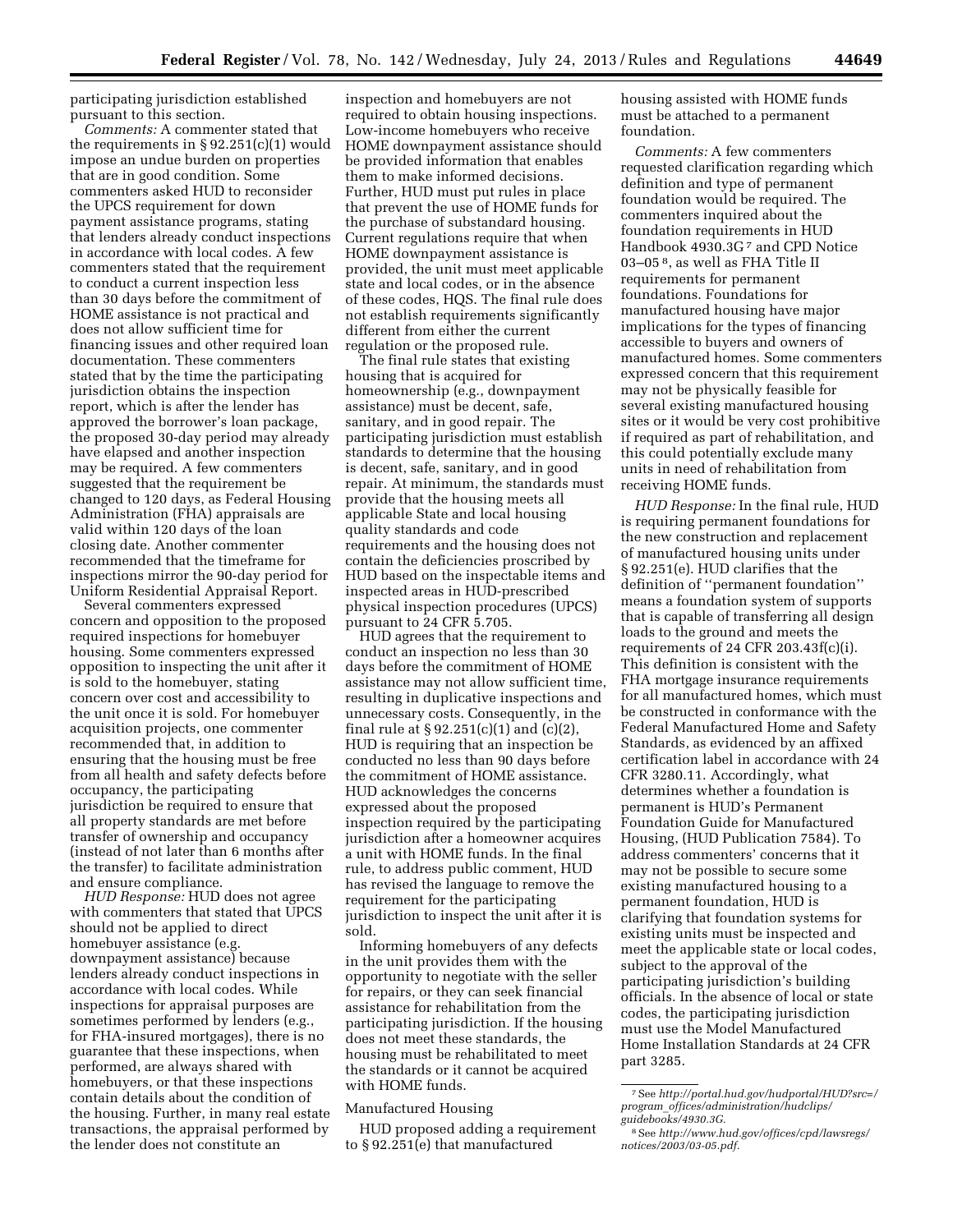#### Ongoing Property Condition Standards During Period of Affordability

HUD proposed to eliminate the requirement that HOME-assisted rental housing meet the housing quality standards (HQS) in 24 CFR 982.401 applicable during the period of affordability and instead adopt UPCS as the minimum habitability standard, in concert with applicable state and local code requirements. HUD proposed that at a minimum, the participating jurisdiction's ongoing property standards would be required to include all inspectable items in the most recent notice setting forth the physical inspection procedures prescribed by HUD, pursuant to 24 CFR 5.705.

*Comments:* A few commenters supported the requirement that the housing must meet all applicable state and local code requirements and ordinances, but suggested that HUD not require participating jurisdictions to inspect or enforce those local standards. These commenters also recommended that the Minimum Property Standards (MPS) in 24 CFR 200.925 or 200.926 remain as an alternative standard for compliance when viable. Other commenters suggested that participating jurisdictions should be allowed to rely on the findings of other agencies and organizations that conduct ongoing inspections to minimize administrative burden and improve efficiency. A commenter requested guidance to assist in implementing these standards.

*HUD Response:* While the participating jurisdiction is responsible for ensuring compliance with the ongoing property standards requirements, it may contract with a qualified third party to perform these tasks. A participating jurisdiction can use qualified in-house staff conduct inspections or execute a contract with a qualified third party (as a contractor of the participating jurisdiction) that is independent of the project owner to conduct inspections.

Subrecipients can conduct these inspections if it is specified in their written agreement with the participating jurisdiction or it can hire an independent, third-party contractor to do the inspections. Although the participating jurisdiction staff is not required to conduct the inspections, the participating jurisdiction cannot rely on or accept independent inspections performed by any party not under contract to the participating jurisdiction or its subrecipient, including inspections and certifications by the project owner or a contractor of the project owner. Participating jurisdictions or its subrecipients cannot

rely on any inspections performed by any party that is not contractually obligated to perform the participating jurisdiction's obligations to determine compliance with HOME property standards requirements. If the participating jurisdiction uses a state recipient, subrecipient, or contractor to perform these inspections, it must assess the work performed through periodic monitoring.

HUD finds that the UPCS is a more suitable inspection protocol for HOMEassisted housing than the MPS. As discussed above, the adoption of UPCS in the HOME program could facilitate alignment between HOME and other Federal affordable housing programs. When administrative alignment regarding the use of UPCS across federal affordable housing programs is completed, participating jurisdictions and their subrecipients may choose to cooperate with other federal funders in a jointly funded project to share inspection data, and may use inspections conducted by these funders if they willing to accept the data. This could result in decreased administrative burden and cost. HUD will issue guidance or modify these regulations at the appropriate time to facilitate alignment.

In the final rule, the language has been revised to remove UPCS as a minimum requirement for the participating jurisdiction's ongoing property standards. HUD has determined that this requirement may result in duplicative inspections and could result in HOME-assisted rental units being inspected in accordance with both UPCS and state or local codes by different inspectors. The HOME statute requires that all HOME units must be inspected and meet applicable state and local codes. In many places it may be administratively burdensome or impracticable to try to combine or compare state or local codes with UPCS. Therefore, participating jurisdictions will use UPCS for property inspections of HOME-assisted rental housing only in the absence of applicable state or local codes. HUD plans to issue guidance to establish which inspectable items and areas must be included in the participating jurisdiction's ongoing property standards and which critical deficiencies must be corrected. The participating jurisdiction's property standards are not required to use any scoring, item weight, or level of criticality in the UPCS.

HUD has added language to the final regulation at § 92.251(f)(2) clarifying that the ongoing property standards for existing HOME rental projects and for rental projects to which funds are

committed before the effective date of the new ongoing property standards must continue to meet the standards in effect at the time HOME funds were committed.

o. Qualification as Affordable Housing: Rental Housing (§ 92.252)

Initial Occupancy of HOME-Assisted Units

HUD proposed revising § 92.252 to require that HOME-assisted rental units be occupied by an initial tenant within a specified period from the date of project completion. While the regulation itself did not include a timeframe, the preamble specifically solicited comments on the appropriate timeframe, which would not be less than 3 months or longer than 6 months. If units have not been leased to an eligible tenant within that time, HUD will require the participating jurisdiction to provide information about current marketing efforts and, if appropriate, a plan for marketing the unit so that it is leased as quickly as possible. If a unit is not occupied by an initial tenant after 18 months, HUD would require repayment of HOME funds invested in the units.

*Comments:* Several commenters stated that 18 months was a reasonable timeframe to expect HOME-assisted units to achieve initial occupancy. Of these commenters, some suggested that extensions be permitted or a formal appeals process be established. Other commenters opposed the proposed provision in § 92.252 that would require HOME funds invested in a unit that has not had an initial occupant within 18 months to be repaid to by the participating jurisdiction to its HOME account. HUD received many comments regarding the point at which a vacant unit should trigger HUD review of the marketing plan or a requirement for enhanced marketing efforts. HUD received no comments supporting a 3 month period to achieve initial occupancy and few comments in support of a 6-month period. Several commenters recommended a 9- or 12 month timeframe for achieving initial occupancy. Some commenters cited weak market conditions in some areas, or the administrative burden of overseeing enhanced marketing on participating jurisdictions as justification for a longer period to achieve occupancy before enhanced marketing requirements are triggered. One national organization that works exclusively in rural areas commented that projects in rural areas routinely take longer than 6 months to rent up.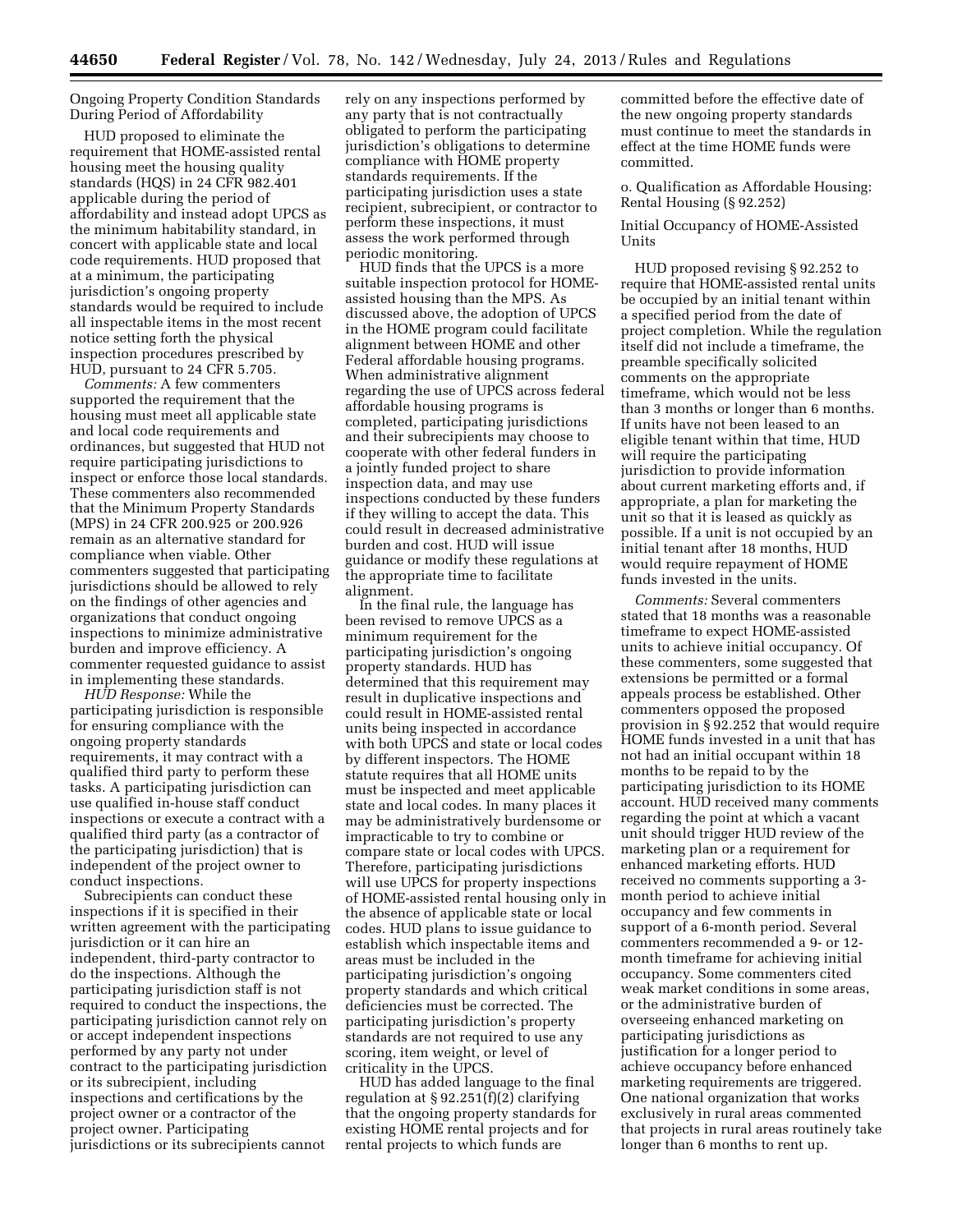*HUD Response:* HUD agrees with commenters that for many projects it will take longer than 3 months to achieve initial occupancy of all HOMEassisted units, even when acceptable marketing. However, HUD remains concerned that a unit that is still vacant at 6 months may be the result of inadequate marketing or market demand, and that intervention to improve the marketing of the unit is needed at that point.

A unit that has not served a low- or very low-income household has never met the purposes of the HOME program and therefore, the costs associated with the unit are ineligible. HUD therefore maintains that 18 months is a more than adequate amount of time for a HOMEfunded unit to be rented to an initial occupant, if the market demand for the project was adequate at the time funds were committed to it. The requirement that HOME funds expended on a unit that is never rented to an incomeeligible household would have to be repaid provides participating jurisdictions further incentive to select projects for which there is adequate market demand for the affordable units. HUD is adopting the proposed provision of § 92.252 without change. Projects that encounter extraordinary circumstances can be dealt with administratively.

#### Requirement for Leases

HUD proposed adding a sentence to the introductory paragraph of § 92.252 to make explicit that leases are required for all HOME-assisted rental units.

*Comments:* Only a few commenters commented on this provision, but they were all supportive of the change. One of the commenters recommended that HUD explicitly make permissible ''master leases'' signed by organizations that rent individual units to clients.

*HUD Response:* HUD is adopting the proposed rule language without change. NAHA requires that HOME rental units be rented to low- or very low-income families. Leasing of HOME units by organizations that rent to individuals is not permissible.

High HOME Rent and Low HOME Rent Terminology

HUD proposed to incorporate the ''High HOME rent'' (i.e., ''maximum HOME rent'') and ''Low HOME rent'' (i.e., ''additional requirements'') terminology, which is commonly used by HUD, participating jurisdictions, and other HOME program participants, including owners, developers, and property managers, into paragraphs (a) and (b) for clarity. No comments were received on this change, and HUD is

adopting the proposed language without Utility Allowances change.

Inclusion of Utilities and Utility Allowances in HOME Rent Limits

HUD proposed a revision to § 92.252(a) to specifically state that HOME rent limits include both rent and utilities or utility allowance. No comments were received on this change, and the proposed rule language is adopted without change.

Low HOME Rent Units Receiving Project-Based Rental Assistance

HUD proposed a change to paragraph (b)(2) to make clear that participating jurisdictions may designate more than the minimum 20 percent of units in a project as Low HOME rent units, as is common practice in many HOME projects, particularly in projects that also receive project-based rental assistance. This practice facilitates the use of HOME funds for extremely lowincome households, such as Section 202 projects for the elderly or permanent supportive housing for the homeless.

*Comments:* A few commenters expressed concern that, by limiting the applicability of the project-based assistance rents to Low HOME rent units (which must be occupied by households with incomes at or below 50 percent of area median income), HUD is limiting the benefit of this provision.

*HUD Response:* The HOME rent limitations, including required occupancy of Low HOME rent units by very low-income households, are statutory. HUD does not have the discretion to extend the Low HOME rent provisions to units occupied by households with incomes above 50 percent of area median income. The proposed rule language is adopted without change.

#### Single Room Occupancy Unit Rents

HUD proposed adding language to § 92.252(c) to establish the applicable rent limits for Single Room Occupancy (SRO) units assisted with HOME. Recognizing that a zero-bedroom rent was not appropriate for all SROs, depending on the amenities located within the unit, HUD established these rent limitations in administrative guidance in 1994. HUD did not receive comments on this provision, and is adopting the proposed rule language except that a circular reference to fair market rents is corrected in both subparagraphs (c)(1) and (c)(2). The reference should be to maximum HOME rent.

HUD proposed adding language to § 92.252(d) to require participating jurisdictions to use the HUD Utility Schedule Model to determine a project's annual utility allowance or to otherwise determine a project's utility allowance based upon the utilities used at the project. The model was developed by HUD and enables the user to calculate utility schedules by housing type after inputting utility rate information. The IRS uses this model to determine utilities for its LIHTC program. The model can be found at: *[http://](http://huduser.org/portal/resources/utilmodel.html) [huduser.org/portal/resources/](http://huduser.org/portal/resources/utilmodel.html)  [utilmodel.html.](http://huduser.org/portal/resources/utilmodel.html)* 

*Comments:* A few commenters opposed the adoption of the Utility Schedule Model, stating that it is more complicated to determine a utility allowance for each project as opposed to relying on the local Public Housing Agency's (PHA) utility allowance. One of the commenters asked whether participating jurisdictions would be able to continue using the PHA utility allowance under the proposed regulatory language.

*HUD Response:* Under the proposed rule language, a participating jurisdiction would be required to determine an individual utility allowance for each HOME rental project, either by using the model or by otherwise determining the allowance based upon the specific utilities used at the project. Participating jurisdictions would no longer be permitted to use the utility allowance established by the local PHA for every HOME-assisted rental project. Application of these standardized utility allowances may result in undercharging or overcharging of rent, particularly in projects where tenants pay utilities directly. As more projects are constructed or rehabilitated to higher energy-efficiency standards, thus enhancing affordability of the units, the use of a standard utility allowance that may not represent actual utility costs is difficult to justify. The availability of the HUD Utility Schedule Model minimizes any burden associated with determining utility allowance for each project. HUD is adopting the proposed rule language without change.

Requirement To Repay When Affordability Restrictions Are Terminated During the Affordability Period

HUD proposed adding a sentence to § 92.252(e) to clarify existing regulatory requirements by specifically stating that the termination of affordability restrictions under paragraph (e) does not relieve a participating jurisdiction of its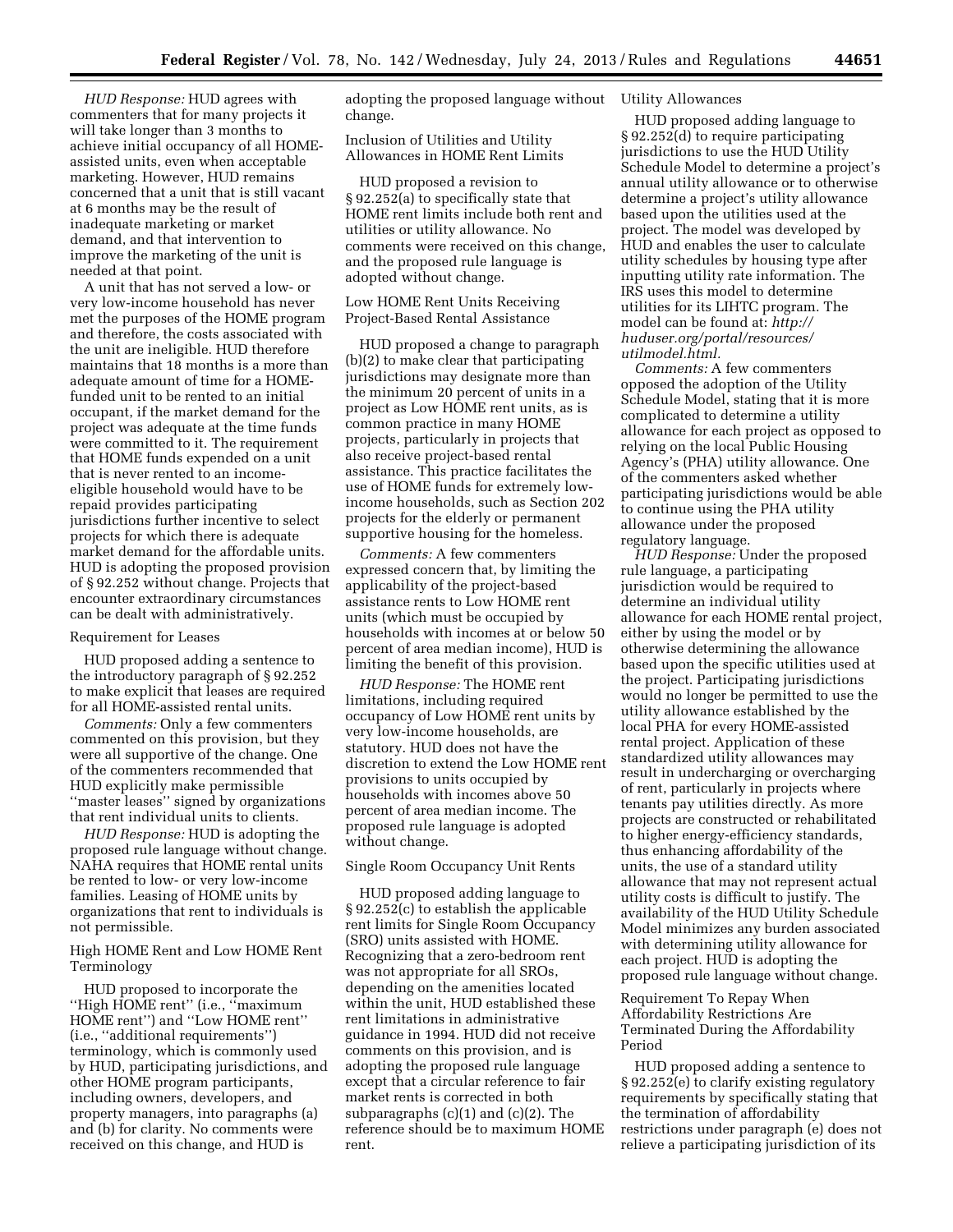repayment obligation for housing that did not remain affordable for the required period under § 92.503(b). To increase local administrative flexibility, HUD also proposed specifically authorizing use agreements to impose affordability restrictions, in addition to those currently included in the regulations (i.e., deed restrictions and covenants running with the land). HUD also proposed adding language to clarify that HOME affordability restrictions must be recorded in accordance with state recordation laws.

*Comments:* A few commenters stated that participating jurisdictions should only be required to repay the prorata share of the HOME investment in a foreclosed project attributable to the proportion of the affordability period that was not met. Another commenter suggested that participating jurisdictions should only be required to repay to its HOME account funds that the participating jurisdiction is able to recover through the foreclosure. Other commenters stated that they record enforcement mechanisms other than deed restrictions, land covenants or use restrictions to impose HOME requirements on project deeds.

*HUD Response:* HUD does not agree that participating jurisdictions should only be required to repay a prorata share of the HOME investment in a project that does not meet affordability requirements for the required period or that they should only be required to repay what they can obtain at foreclosure. Adopting the former approach would provide an incentive for owners or participating jurisdictions to repay HOME funds to terminate restrictions and potentially convert housing to market rate. Under the latter approach, a participating jurisdiction with a troubled HOME project would lack a financial incentive to pursue a financial or physical workout of the project. In response to comments regarding the mechanisms that participating jurisdictions employ to impose HOME requirements, HUD is revising this paragraph to eliminate the term ''use agreements'' and instead state that there must an agreement restricting the use of the property that gives the participating jurisdiction the right to require specific performance.

Review and Approval of Rents Charged in HOME Units

HUD proposed adding a sentence to  $\S 92.252(f)(2)$  to require that a participating jurisdiction must review and approve the rents for its HOMEassisted rental projects each year to ensure that they comply with the HOME limits and do not result in undue

increases from the previous year. Participating jurisdictions are currently required to provide the published maximum HOME rents to project owners and then to examine reports submitted by owners outlining for each HOME unit the rent being charged and the income of the tenant. The additional step codifies existing practice of most participating jurisdictions, which do not permit HOME project owners to raise rents without approval or to charge the maximum permissible HOME rent.

*Comments:* A few commenters, all members of the same HOME consortium, expressed concern about the administrative burden of reviewing and approving rents. A commenter requested that HUD provide guidance on how to implement an efficient rent approval process. Another commenter questioned the legal basis for participating jurisdictions to approve the amount of rent increases as long as rents remain at or below the HOME maximum rent limits.

*HUD Response:* While upfront review and approval of rents may create a modest additional burden for participating jurisdictions that are not currently engaging in the practice, HUD maintains that adopting this practice, which is already widely in use among participating jurisdictions, will reduce the much greater burden associated with bringing rental projects with noncompliant rents into compliance with HOME affordability requirements. Further, participating jurisdictions that underwrite projects with long-term sustainability as a goal rarely permit a project to charge maximum HOME rents to ensure that future viability of the project is not endangered by minimal rent increases or even decreases in the applicable HOME rents. These participating jurisdictions generally include upfront approval of rent increases in their HOME written agreements. HUD is adopting the proposed rule language without change.

#### Fixed and Floating HOME Rental Units

HUD proposed adding language to § 92.252(j) to specify that the written agreement between the participating jurisdiction and a project owner must state whether HOME rental units will be fixed or floating during the period of affordability because participating jurisdictions are not always documenting the determination or including the specific designation in their written agreements.

*Comments:* A commenter stated that HUD should permit a project's unit designation as fixed or floating to be changed during the period of affordability. Another commenter asked how a participating jurisdiction could designate units in a project with floating units as HOME units at the time of commitment, since units would not yet be occupied.

*HUD Response:* The decision regarding whether HOME units will be fixed during the period of affordability or will be permitted to float is nearly always determined by whether or not the units in a project are comparable in terms of mix of bedroom sizes, square footage, and level of amenities. Consequently, there are few projects that can change from a fixed to a floating designation during the period of affordability. For this reason, HUD is not adopting this suggestion. To clarify, the participating jurisdiction must determine whether the units in a project will be fixed or floating at the time of commitment of the HOME funds because that decision affects the amount of HOME funding the project can receive. Depending on the mix of unit sizes in a project, HOME units may not be permitted to float. The fixed versus floating determination dictates the income targeting requirements applicable to each HOME unit, HUD is adopting the proposed rule language. However, it is revising the language slightly to clarify that the written agreement must require the project owner to provide the participating jurisdiction with the address and unit number of each HOME-assisted unit no later than initial occupancy rather at project completion.

#### Cross-References for User Convenience

HUD proposed adding two new paragraphs to § 92.252 to make the regulations more user-friendly for persons attempting to locate requirements related to rental housing. No comments were received on this change and HUD is adopting the proposed rule language without change. A new § 92.252(k) that cross-references the tenant selection requirements located in § 92.253(d) is added. A new paragraph (l) is added to § 92.252 that cross-references participating jurisdictions' ongoing responsibilities for on-site inspections, and financial oversight located in § 92.504(d).

#### p. Tenant Protections and Selection (§ 92.253)

Required Leases in HOME Rental and Tenant-Based Rental Assistance Units

HUD proposed revising § 92.253(a) to clarify that there must be a written lease for all HOME-assisted rental units and units rented by HOME tenant-based rental assistance recipients, and that the statutory tenant protections in this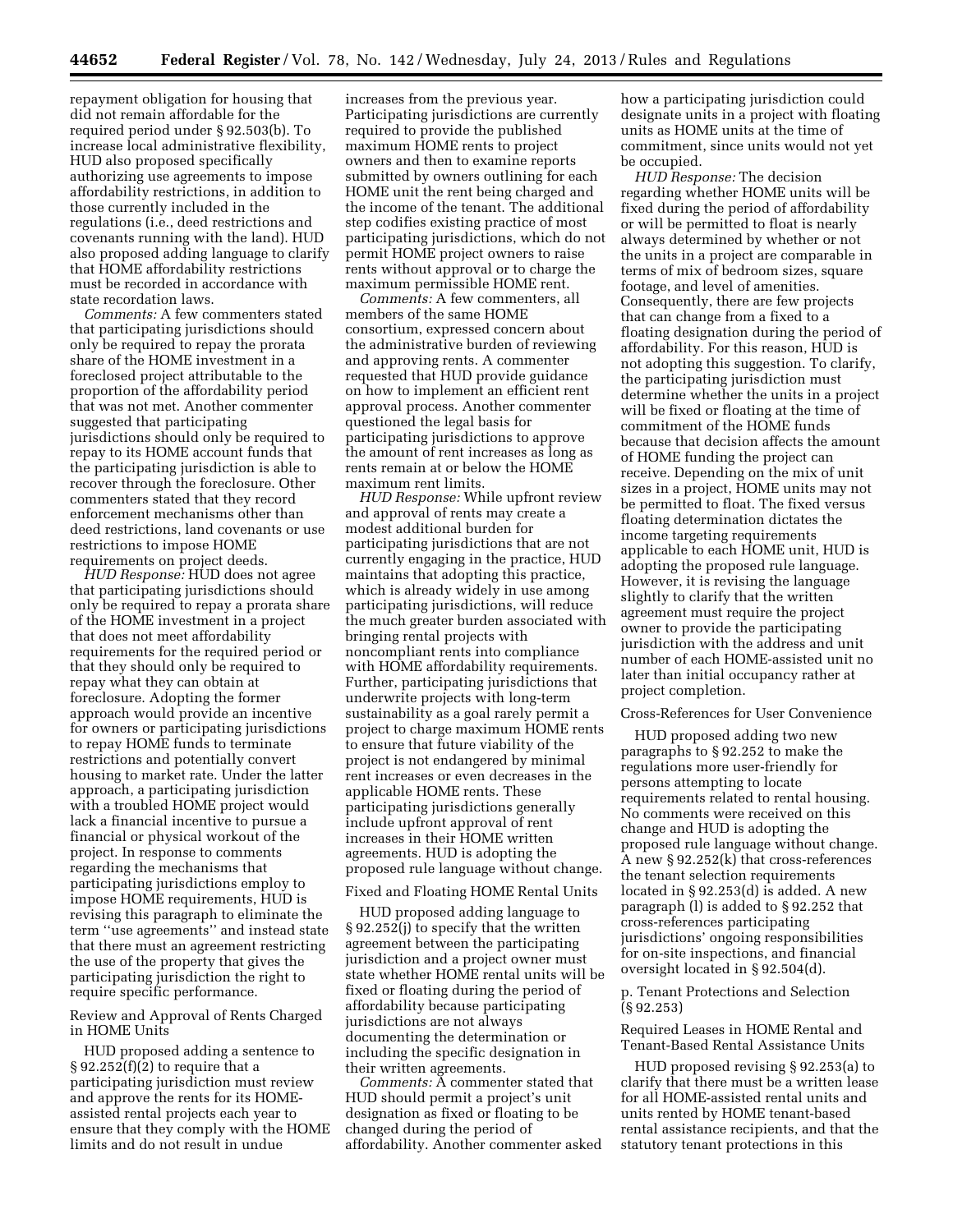paragraph must be integrated into the lease. HUD received no comments on the proposed clarification, and the proposed rule language is adopted without change.

#### Mandatory Supportive Services

HUD proposed adding a new paragraph § 92.253(b)(9) prohibiting lease terms that make acceptance of supportive services mandatory, except that a tenant in transitional housing may be required to accept supportive services. This clarification is consistent with section 504 of the Rehabilitation Act of 1973 (29 U.S.C. 794), which prohibits discrimination on the basis of disability in Federally-funded programs and activities and HUD's implementing regulations at 24 CFR part 8. HUD did not receive comments on the provision in this paragraph. HUD received comments on the related provision in § 92.253(c), which are addressed below. HUD is adopting this proposed rule provision without change.

Termination of Tenancy Through Eviction or Refusal To Renew a Lease

HUD proposed revising § 92.253(c) to provide that a tenant's failure to follow a transitional housing services plan is a permissible basis for terminating a tenancy or refusing to renew a lease, to ensure the unit can be made available to individuals who use the transitional housing for its intended purpose. HUD also proposed revising § 92.253(c) to make explicit that an increase in a tenant's income does not constitute good cause for termination or refusal to renew.

*Comments:* HUD received several comments supporting the addition of the provision making failure to follow a transitional housing services plan a basis for evicting or refusing to renew the lease of a tenant of a transitional housing project. A few commenters requested that HUD clarify whether supportive services are the same as a transitional housing services plan.

Several commenters objected to the requirement that owners of HOME rental housing provide 30-day written notice before evicting a tenant or refusing to renew a lease. Commenters stated that it is necessary for project owners to have the ability to remove tenants who pose an imminent threat to residents or employees of the project or to the property.

*HUD Response:* HUD agrees that the use of the term ''transitional housing services plan'' may lead to confusion, since not all transitional housing providers establish such plans. Consequently, at this final rule stage, HUD is revising the rule language to

eliminate the term and to make clear that failure to participate in any required supportive services is a basis for terminating tenancy of a transitional housing resident.

The 30-day written notice requirement for eviction or refusal to renew a lease is not new. It is a longstanding provision of the HOME regulations that implements a statutory requirement that 30-day written notice be provided in these cases. HUD is adopting the proposed rule language without change.

#### Nondiscrimination Against Rental Assistance Subsidy Holders

HUD proposed moving the provisions on nondiscrimination against rental assistance subsidy holders in existing § 92.252(d) to § 92.253(d)(4). No substantive change was proposed.

*Comments:* A few commenters suggested that HUD expand the prohibition on discrimination against voucher holders to include policies and criteria that have the effect of excluding families with vouchers or HOME tenantbased rental assistance.

*HUD Response:* The existing rule language reflects the provisions of section 215(a)(1)(D) of NAHA. HUD finds that this language adequately implements the statutory intent. The provision is being moved to § 92.253(d)(4) as proposed, without change.

#### Preferences for Persons With Disabilities

HUD proposed adding language at new § 92.253(d)(3)(i) that would provide that any limitation or preference for HOME-assisted housing must not violate nondiscrimination requirements listed in § 92.350, and clarify that a limitation or preference does not violate nondiscrimination requirements if the housing also receives funding from a Federal program that limits eligibility to a particular segment of the population (e.g., HUD's Section 202 supportive housing for the elderly, Section 811 housing for persons with disabilities, etc.). HUD also proposed a new § 92.253(d)(3)(ii) that would provide that preferences may be given to disabled families who need services offered at a project, if certain conditions are met.

*Comments:* A commenter supported the change as written in the proposed rule. Other commenters drafted and submitted substitute language addressing permanent supportive housing, manufactured housing, and housing receiving LIHTC. A commenter submitted revised regulatory language addressing what was believed to be technical and interpretative issues.

*HUD Response:* HUD's proposed language is compliant with applicable civil rights laws and regulations, including Section 504 of the Rehabilitation Act of 1973 and implementing regulations at 24 CFR part 8. Additionally, the proposed rule language does not present problems for the particular permanent supportive housing model favored by several commenters, which was their primary concern. In fact, adopting the suggested language would limit flexibility to use other models of permanent supportive housing. Consequently, HUD declines to adopt any of the alternative language offered by commenters and is adopting the proposed rule language without change.

q. Qualification as Affordable Housing: Homeownership (§ 92.254)

95 Percent of Area Median Purchase Price Limitation on Sales Price and After-Rehabilitation Value

HUD proposed revising § 92.254(a)(2)(iii) so that participating jurisdictions would no longer be permitted to use the FHA Single Family Mortgage Limit (known as the 203(b) limit) as a surrogate for 95 percent of area median purchase price. Section 215(b) of NAHA requires that the initial purchase price of homeownership units assisted with HOME funds not exceed 95 percent of the area median purchase price for single family housing, as determined by HUD. The preamble to the proposed rule describes in detail why continuing to use the 203(b) limit as the sales price or after-rehabilitation value limit for HOME homeownership projects would violate NAHA. HUD proposed calculating 95 percent of median purchase price for each MSA or county and providing the limits annually, as it has been doing for informational purposes since 2008. In response to participating jurisdictions' concerns regarding the very low median sales prices in some non-metropolitan areas, HUD proposed amending § 92.254(a)(2)(iii) to permit participating jurisdictions to use the greater of the HUD-issued 95 percent of area median purchase price limit or 95 percent of the Bureau of the Census' median sales price for single family houses sold outside of MSAs.

*Comments:* Many commenters opposed elimination of the 203(b) limit, which currently has a floor of \$200,170, as the sales price or after-rehabilitation value limit for HOME-assisted homeownership units. Several of these commenters suggested that HUD adopt 95 percent of the national median sales price as the HOME homeownership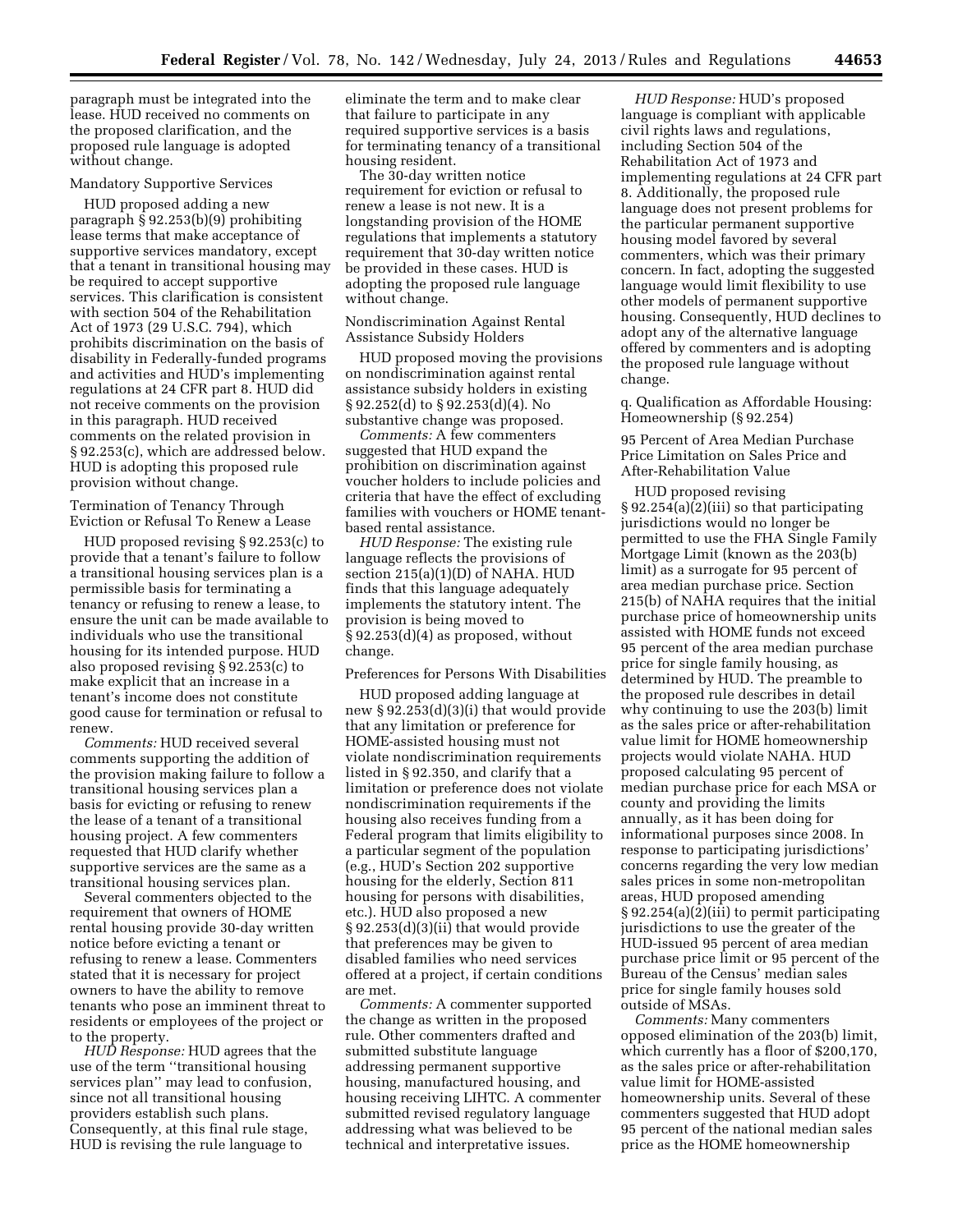limit. A commenter recommended that HUD permit each State participating jurisdiction to use 95 percent of its statewide median sales price as its HOME limit. Another commenter suggested that HUD adopt a phased approach to implementing the new limits. Several commenters approved HUD's proposal to permit participating jurisdictions to use the greater of its HUD-calculated 95 percent of area median purchase price or the Census Bureau's median sales price for single family houses sold outside of MSAs as the HOME homeownership limit for new construction units. Other commenters expressed concern that the requirement that the after-rehabilitation value of homeownership units rehabilitated for sale or for existing lowincome owner-occupants not exceed the HUD-calculated 95 percent limits would all but eliminate many participating jurisdictions' ability to use HOME funds for such purposes. These commenters stated that eliminating or limiting the use of HOME funds for rehabilitation of existing housing would have a detrimental effect on low-income seniors and on neighborhood revitalization efforts. Some of these commenters recommended that HUD establish a minimum limit for existing housing acquired or rehabilitated with HOME funds, similar to the Census Bureau figure proposed for newly constructed homeownership units.

*HUD Response:* HUD agrees that limiting the use of HOME funds for rehabilitation in areas with low median sales prices and/or dilapidated housing stock may be an unintended consequence of the NAHA provision, the purpose of which is to ensure that HOME funds are used only for modest housing. However, HUD is statutorily prohibited from retaining the 203(b) limit as the 95 percent of area median purchase price for an area. Consequently, HUD is eliminating the 203(b) limit as the sales price or afterrehabilitation value limit for HOMEassisted homeownership housing in this final rule.

HUD has carefully considered how to address commenters' concern about the effect that low median sales prices in some areas will have on the HOME program while still complying with the NAHA provisions. HUD has determined that the use of an alternate data set that excludes housing that is not in standard physical condition is consistent with the statutory intent and yields 95 percent of area median sales figures that more accurately reflect the market value of newly constructed and standard existing housing. For newly constructed single family housing units being

developed or acquired with HOME funds, HUD will provide limits for affordable newly constructed housing based on 95 percent of the median purchase price of newly constructed housing in the area using data from the Federal Housing Administration (FHA) and other appropriate data sources, with a minimum limit based on 95 percent of the U.S. median purchase price for new construction for nonmetropolitan areas. For existing single family housing units being acquired and/or rehabilitated with HOME funds, HUD will provide limits for affordable existing housing based on 95 percent of the median purchase price of existing housing in the area using data from the FHA and other appropriate data sources on sale prices of existing homes in standard condition, with a minimum limit based on 95 percent of the state-wide nonmetropolitan area median purchase price using this data. Participating jurisdictions also would continue to have the option to determine their own 95 percent of area median value limit using the methodology in the regulation, which remains unchanged. HUD is amending  $\S 92.254(a)(2)(iii)$  of the regulation to establish these affordable housing value limits.

Conversion of Unsold Homeownership Units to Rental Housing

HUD proposed revising § 92.254(a)(3) to require participating jurisdictions to convert homebuyer housing that has not been sold to an eligible homebuyer within 6 months of the completion of construction or rehabilitation to rental housing that complies with all provisions of § 92.252. If an unsold homebuyer unit is not converted to rental housing, the participating jurisdiction would be required to repay the HOME funds expended on it.

*Comments:* HUD received many comments opposing adoption of this proposed provision. The commenters stated that the provision would discourage the use of HOME funds for development of homebuyer housing, because both developers and construction lenders would be unwilling to risk participating in projects that might be required to change tenure type after construction. Commenters were also concerned about finding permanent financing to repay private construction loans, since there would be no sales proceeds to retire construction debt. Other commenters were concerned that homeowner association rules might prohibit a conversion to rental housing; one commenter asked that HUD specifically exclude HOME-funded condominium units for this reason. Many commenters

stated that the 6-month deadline was arbitrary or unrealistic given current market conditions. Some commenters recommended that HUD extend the period for sale of homebuyer units to periods ranging from 9 to 24 months before requiring conversion. Several commenters requested that HUD permit unsold homebuyer units to be placed into service as lease-purchase units. Many commenters pointed out that the developers that build homeownership units often do not have the capacity to function as owners/property managers of rental units. Other commenters requested that units converted to rental be permitted to convert back to homeownership at any time.

*HUD Response:* HUD recognizes that commenters raised valid concerns regarding this provision. HUD shares the commenters' concerns about the availability of permanent financing and the challenge of finding an alternate owner for a homebuyer unit being converted to a HOME rental unit. HUD is also aware that some participating jurisdictions continue to award HOME funds for additional homebuyer units, despite large inventories of foreclosed properties, a lack of current market demand for homebuyer units, and/or inability of the target population to access first mortgage financing necessary to purchased HOME-assisted units. Congress demonstrated that it shares HUD's concern by including a 6 month deadline for selling homebuyer units funded with FY 2012 and FY 2013 HOME funds. Clearly, participating jurisdictions that wish to use HOME funds for development of additional homebuyer units must carefully consider projected demand for the units and the availability of private mortgage financing for low-income homebuyers. They must create and maintain their own list of potential low-income homebuyers, rely less on developers to identify homebuyers, and pre-identify specific homebuyers for units to the extent possible.

In response to the concerns raised, HUD has determined that it is appropriate to extend the timeframe for selling homebuyer units to 9 months from the completion of construction. In addition, to alleviate potential noncompliance due to common delays in closings, HUD is specifying that a ratified contract for purchase of a HOME-assisted unit is sufficient to meet the deadline for sale of the unit. This extension balances, to some extent, the interest in ensuring that federal funds timely result in public benefit. Because this final rule applies to projects to which HOME funds are committed on or after the effective date, this provision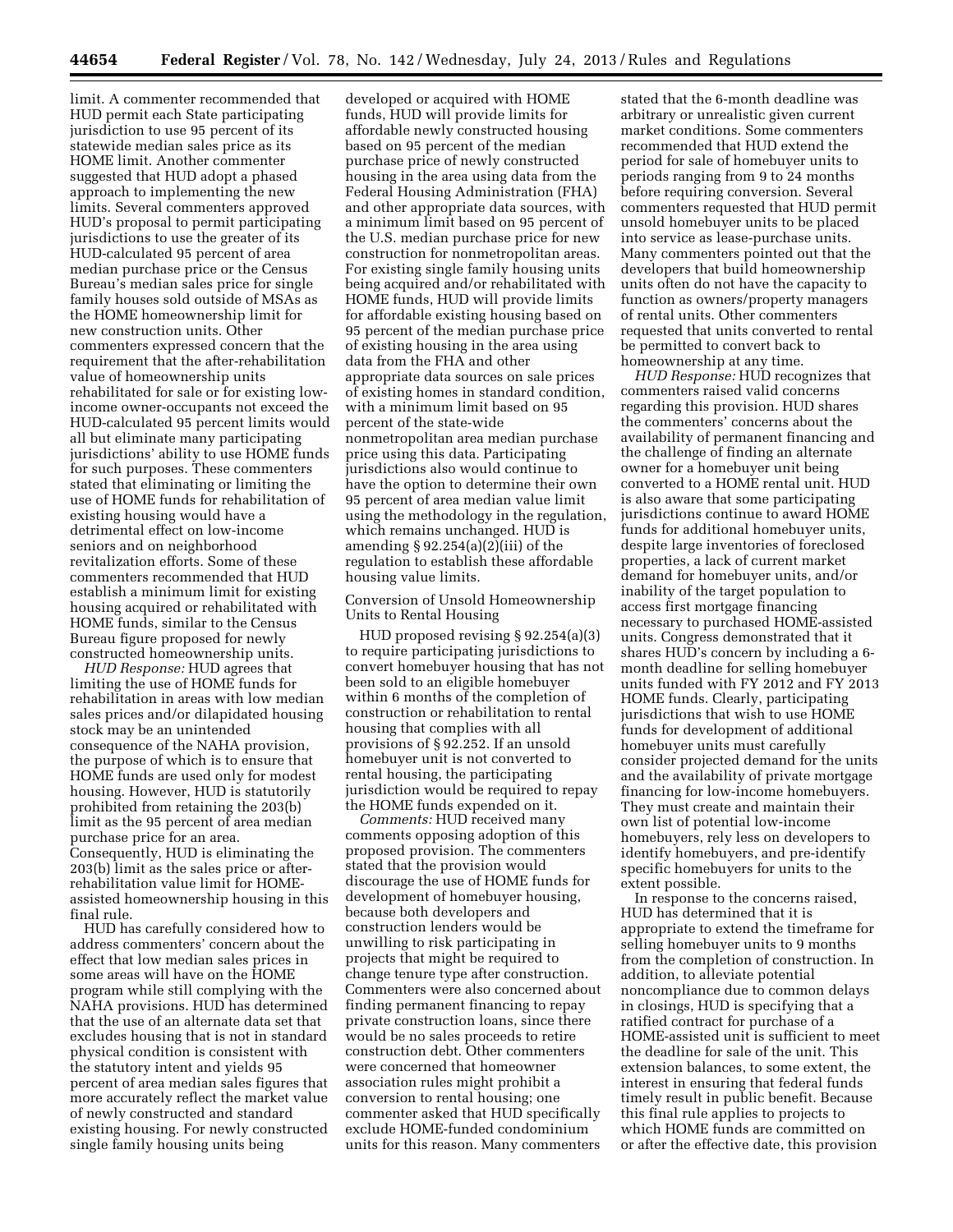will not affect units that are already built or under construction. HOME homebuyer projects funded with FY 2012 and FY 2013 HOME funds will be subject to the provisions of Public Law 112–55, *Consolidated and Further Continuing Appropriations Act, 2012,*  which established a 6-month period for selling HOME homebuyer units or converting them to rental. Before committing HOME funds to a homebuyer project, participating jurisdictions must carefully consider how they would address issues of ownership, management, and financing should they be required to convert an unsold homebuyer unit to a rental unit. HUD is not adopting the recommendation to permit unsold homebuyer units to be converted to lease-purchase units. Lease-purchase arrangements can work very well when administered through a well-designed lease-purchase program that includes strong management and tenant supports and counseling. If a participating jurisdiction has such a program, it can identify a lease-purchase candidate and place an unsold unit into this program before 9 months has elapsed. If a tenant wishes to purchase a unit that has been converted from a homebuyer activity to a rental activity, this is allowable under 24 CFR 92.255 of the existing regulations.

Income of All Persons Residing in the Housing

HUD proposed revising §§ 92.254(a)(3) and 92.254(b)(2) to specify that the income of all adults residing in the housing must be included when determining the income of a family applying for homebuyer or homeowner rehabilitation assistance. No opposition was expressed for this proposal and a commenter voiced support for this proposed change. HUD is adopting the proposed rule provision in the final rule.

#### Housing Counseling

HUD proposed revisions to § 92.254(a)(3) to require that all homebuyers receiving HOME assistance or purchasing units developed with HOME funds receive housing counseling.

*Comments:* HUD received several comments related to the proposed housing counseling requirement. A commenter opposed requiring that HOME-assisted homebuyers receive housing counseling. Several commenters expressed support for the requirement, citing the value of housing counseling in preparing families for homeownership. However, some commenters expressed concern about

the cost of compliance, given that counseling provided to individuals who do not complete a HOME-assisted purchase can only be charged as HOME administrative costs. A few commenters presented alternative approaches to addressing the possible financial burden, including establishing housing counseling eligible as a stand alone activity under which participating jurisdictions could run HOME-funded housing counseling programs. Many commenters assumed that potential homebuyers could not be charged a fee for homebuyer counseling and objected to the perceived prohibition.

*HUD Response:* Because the HOME statute clearly specifies that there are four eligible activities, HUD cannot administratively establish additional eligible activities. For this reason, it is not possible to establish freestanding housing counseling programs as eligible for HOME funds. Housing counseling provided to an individual or family can be charged as a project-related soft cost under § 92.205(d) or as an administrative cost under § 92.207(b). Contrary to the understanding of several commenters, HUD does not currently prohibit potential HOME homebuyers from paying a fee to cover the cost of housing counseling and did not contemplate creating such a prohibition in the proposed rule. HUD is adding language to §§ 92.206(d)(6), 92.207(b) and 92.214(b)(1)(iii) to make clear that homebuyers may be charged reasonable fees to cover the cost of housing counseling. HUD is adopting the provision requiring housing counseling for homebuyers as published in the proposed rule.

Approval of Resale and Recapture Provisions

HUD proposed revising § 92.254(a)(5) to require participating jurisdictions to obtain HUD's specific written approval of their resale and recapture provisions.

*Comments:* Several commenters expressed concern that HUD does not have adequate staff to timely review and approve the number of resale and recapture provisions that would be submitted for review and approval. Specifically, commenters stated that limited HUD staffing and the potential for a short approval timeframe would delay approval of resale and recapture provisions. Several commenters stated that HUD could simplify the approval process by either providing standard resale and recapture language, thereby eliminating the need for HUD approval, or by maintaining the current process of approving the provisions in each participating jurisdiction's annual action plan.

*HUD Response:* Currently participating jurisdictions are required to describe their resale and recapture provisions in their annual action plans they submit to HUD for review and approval. HUD's approval of an annual action plan provided implicit approval of the resale and recapture provisions contained in the plan. HUD did not propose a significant change to this process. Participating jurisdictions will still submit resale and recapture provisions in the consolidated or annual action plans, unless they have a need to submit new provisions at some other point in the year. The change is that HUD must specifically provide notification that the provisions have been approved or disapproved. HUD does not view this as a significant additional burden on HUD staff and is not concerned that this change would affect the timeliness of approvals. Consequently, HUD is adopting the proposed rule language without change.

Fair Return and Affordability to a Reasonable Range of Low-Income Homebuyers

HUD proposed amending § 92.254(a)(5)(i) to require participating jurisdictions, in their resale provisions, to specifically define ''fair return on investment'' and ''affordability to a reasonable range of low-income buyers,'' and to address how it will make the housing affordable if the resale price that is needed for a fair return on investment is too high to be within the affordable range.

*Comments:* HUD received a few comments related to defining fair return on investment and affordable to a reasonable range of low-income homebuyers. The commenters stated that HUD should not adopt the language as proposed, instead requesting that HUD permit participating jurisdictions the flexibility to determine fair return and affordability based on market conditions at the time of sale. The commenters also stated that HUD should clearly define these terms for participating jurisdictions to ensure clarity and accuracy.

*HUD Response:* HUD has found that many resale provisions are not clearly described and do not meet statutory and regulatory requirements. Requiring participating jurisdictions to clearly define these terms is expected to encourage participating jurisdictions to improve their ability to design resale requirements that are understandable to potential homebuyers and reflect the local housing market. Further, resale provisions are required to be imposed at the time that the HOME-assisted purchase takes place. Participating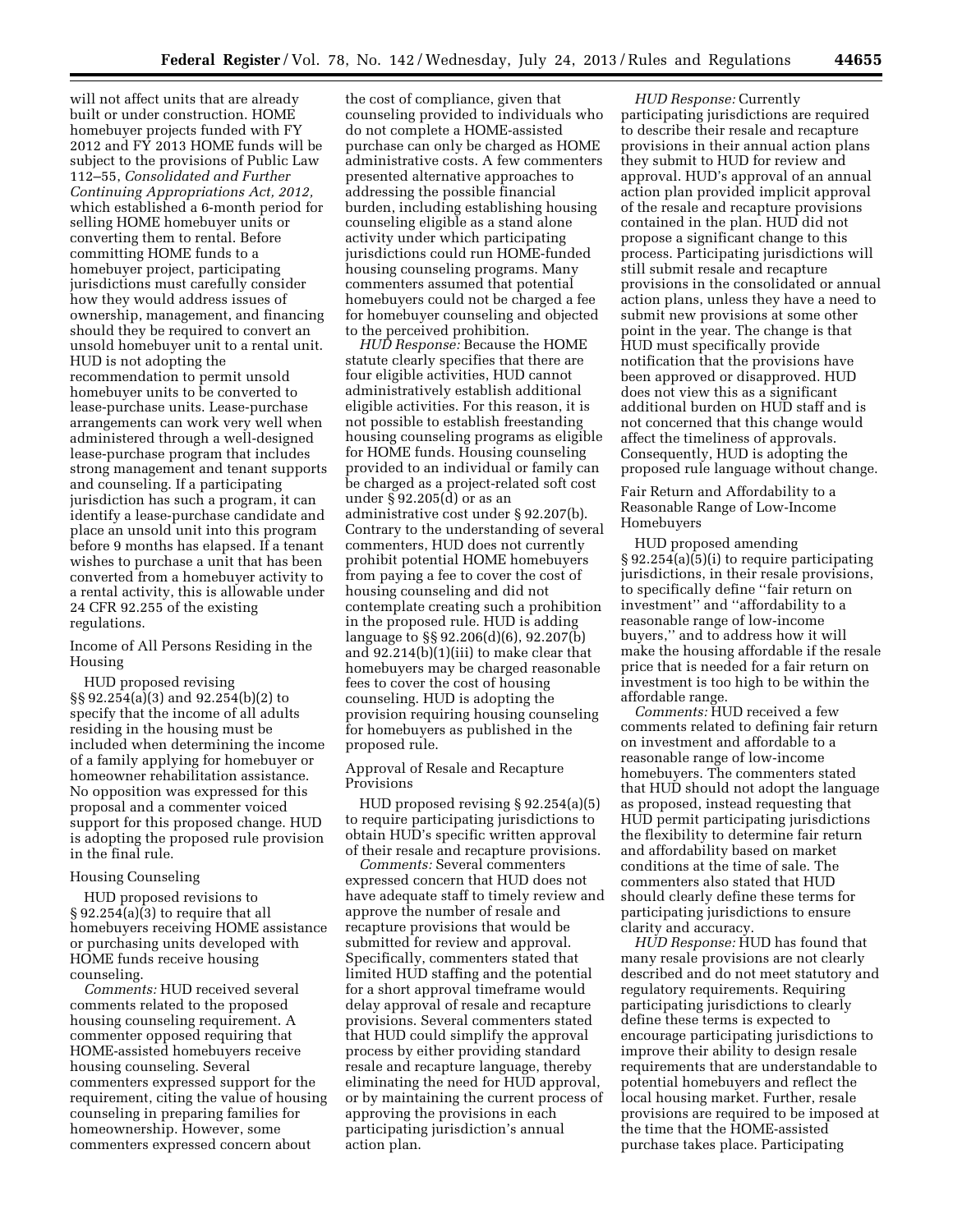jurisdictions are not permitted to decide what constitutes fair return or affordability to a reasonable range of low-income homebuyers at the time that the HOME-assisted unit is resold. HUD is adopting the proposed rule language without change.

Assumption of Recapture Obligations by Subsequent Homebuyer

HUD proposed amending § 92.254(a)(5)(ii) to permit a subsequent low-income purchaser of a HOMEassisted homeownership unit to assume the HOME loan and recapture obligation entered into by the original buyer.

*Comments:* Several commenters supported the proposed provision permitting a subsequent income-eligible homebuyer to assume existing loan and affordability restrictions under a recapture provision, agreeing that it would promote administrative simplicity for participating jurisdictions and assisted homebuyers.

*HUD Response:* HUD is adopting the provision, but has added a clarification that the subsequent, eligible homebuyer can only assume the existing loan and affordability obligations if no additional HOME assistance is provided to the subsequent homebuyer. In cases in which the subsequent homebuyer needs HOME assistance in excess of the balance of the original HOME loan, the HOME subsidy (the direct subsidy as described in § 92.254) to the original homebuyer would be recaptured and separate HOME subsidy would be provided to the new homebuyer.

Exceptions to Qualification as Homeowner

HUD proposed amending § 92.254(c) to permit rehabilitation assistance to be provided in three types of situations heir properties, life estates, and living trusts—under which the occupant of the housing would not meet the definition of ''homeownership'' in § 92.2.

*Comments:* Two commenters urged HUD to include beneficiary deeds, under which a property passes, subject to all conveyances, assignments, contracts, mortgages, deeds of trust, liens, security pledges and other encumbrances made by the owners during the owner's lifetime, directly to a grantee beneficiary upon the death of the owner, as an eligible form of homeownership.

*HUD Response:* HUD agrees that beneficiary deeds, which are used in a number of states, should qualify as a form of homeownership for purposes of owner-occupied rehabilitation projects. HUD has revised this final rule to permit owners that have beneficiary deeds to qualify for HOME

rehabilitation assistance, if the owner is low-income at the time assistance is provided.

Oversight of Certain Subrecipients and **Contractors** 

HUD proposed adding a new § 92.254(e) that would put in place safeguards to prevent potential abuses in situations in which the same entity is under contract with the participating jurisdiction to provide HOME homeownership assistance (e.g., downpayment assistance) and is also providing first mortgage financing to the same families.

*Comments:* A commenter opposed requiring participating jurisdictions to verify income eligibility and inspect units in situations in which subrecipients or contractors are providing both the first mortgage and HOME downpayment assistance because it was overly burdensome. A few commenters sought clarification of whether the provisions would apply this requirement to primary lenders that perform HOME administrative functions (e.g., income determinations) related to qualifying applicants for HOME assistance, but do not originate HOME loans to homebuyers.

*HUD Response:* The proposed rule limits this provision to situations in which a contractor or subrecipient acts as a private mortgage lender and as the originator of HOME loans. However, at this final rule stage, HUD extends these provisions to situations in which a primary lender also acts as a subrecipient or contractor qualifying a household or housing unit for HOME assistance. It is in the public interest to provide this extension because these organizations earn fees for originating non-HOME mortgages to borrowers also receiving HOME funds. Participating jurisdictions that find this additional oversight burdensome should avoid entering into contractual agreements that may result in financial incentives to approve HOME assistance. HUD is adopting the proposed provision and extending it to cover the situations described above.

Underwriting, Responsible Lending, and Refinancing Policies

HUD proposed adding a new paragraph (f) to § 92.254 requiring participating jurisdictions that use HOME funds for homebuyer assistance to develop and follow written policies for underwriting homeownership assistance, preventing predatory lending (i.e., ensuring responsible lending), and resubordinating HOME debt in the event of refinancing of private debt.

*Comments:* Several commenters recommended that HUD clarify the proposed language by adopting industry terms of art such as housing payment ratio and installment debt ratio. Commenters also emphasized that participating jurisdictions should be encouraged to fully and carefully evaluate borrower credit and develop strict anti-predatory lending guidelines.

*HUD Response:* HUD agrees with the commenters about the importance of fully and carefully evaluating borrower credit. Accordingly, HUD maintains the requirement in the proposed rule that participating jurisdictions establish underwriting policies providing underwriting standards for homeownership assistance that evaluate housing debt and overall debt of the family, the amount of assistance request, monthly expenses of the family, assets available to acquire the housing, and financial resources to sustain homeownership. However, at this final rule stage, HUD has substituted the term ''responsible lending'' for ''antipredatory lending'' on the basis that such term better reflected the objective of having underwriting policies that strive to ensure that the HOME funds used for homeownership opportunities in which the other (non-HOME) mortgage debt is affordable to and sustainable by the borrower.

With respect to sustainable homeownership, it is important to note that since issuance of the December 16, 2011, proposed rule, the Consumer Financial Protection Bureau (CFPB) completed its rulemaking under section 1411 of subtitle B of Title XIV of the Dodd-Frank Wall Street Reform and Consumer Protection Act (Pub. L. 111– 230, 124 Stat. 1736, approved July 21, 2010) (Dodd-Frank Act). Section 1411 added a new section 129C to the Truthin-Lending Act (TILA) to provide minimum standards for considering a consumer's ability to repay a residential mortgage. The CFPB published a final rule on January 30, 2013, at 78 FR 6408, entitled, ''Ability-to-Repay and Qualified Mortgage Standards under the Truth in Lending Act (Regulation Z)'' (QM rule) to implement the provisions of new section 129C of TILA. Section 1412 of the Dodd-Frank Act requires that HUD, with regard to mortgages insured under the National Housing Act; the Department of Veterans Affairs (VA), with regard to a loan made or guaranteed by the Secretary of Veterans Affairs; the Department of Agriculture (USDA), with regard to loans guaranteed by the Secretary of Agriculture pursuant to 42 U.S.C. 1472(h); and the Rural Housing Service (RHS), with regard to loans insured by the RHS, prescribe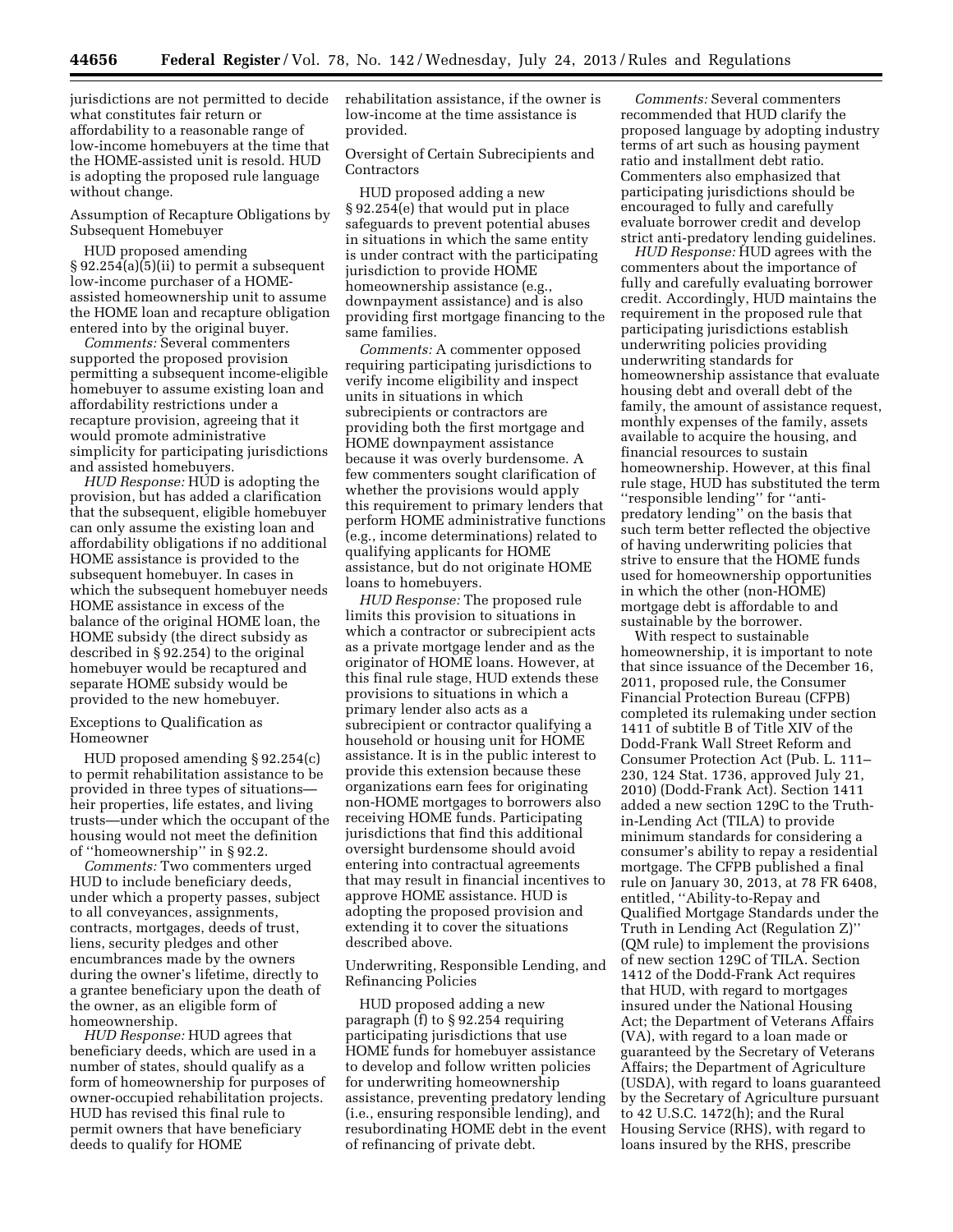rules in consultation with the CFPB to define the types of loans they insure, guarantee, or administer, as the case may be, that are ''qualified mortgages,'' and revise, add to, or subtract from the statutory criteria used to define a qualified mortgage. Although the CFPB final rule established certain minimum requirements for creditors making ability-to-repay determinations, those requirements are not designed to address the specific homeownership concerns of the HOME program, which pertain to the ability of low-income homebuyers to sustain homeownership. While the CFPB requirements are a good starting point for assessing the appropriateness of private first mortgages, a participating jurisdiction's lending policy will need to consider additional factors because HOMEassisted homebuyers are low-income.

Therefore, as noted earlier, HUD is adopting the requirement in the proposed rule that participating jurisdictions establish underwriting and responsible lending policies that help to ensure that HOME-assisted homebuyers obtain mortgages that they have the ability to repay. HUD will issue guidance on responsible lending that explains the CFPB ability-to-pay principles and suggests additional considerations that would be appropriately included in a lending policy applicable to low-income homebuyers. The final lending policies, however, rest with the judgment of the participating jurisdiction, which is in the best position to craft responsible lending policies based on the populations they serve.

r. Converting Rental Units to Homeownership Units for Existing Tenants (§ 92.255)

HUD proposed a revision to § 92.255 to clarify that the existing regulation does not permit conversion of an entire HOME-assisted multifamily rental project to condominium ownership during the period of affordability and that tenants' refusal to purchase their rental housing unit does not constitute grounds for eviction or failure to renew the lease.

*Comments:* A few commenters supported the clarification that tenants cannot be evicted or lose their lease because they cannot or will not purchase the HOME rental unit they occupy. A commenter stated that this provision conflicted with LIHTC rules.

*HUD Response:* HUD is adopting the proposed rule language without change. HUD disagrees that this provision conflicts with LIHTC rules, which require a unit to remain a rental unit during the 15-year compliance period.

LIHTC does permit long-term leasepurchase agreements to permit a tenant to purchase a unit after the 15-year rental period has elapsed. HUD does not see a parallel rationale, since the provision for HOME rental units applies during the HOME period of affordability.

#### s. Set-Aside for CHDOs (§ 92.300)

Housing Owned, Developed or Sponsored by a CHDO

HUD proposed to codify longstanding definitions of housing that is owned, developed, or sponsored by a CHDO currently established in HUD's administrative guidance into the regulation in § 92.300(a)(2) through (a)(6), with minimal revisions. The proposed definitions included the existing requirement that a CHDO must have demonstrated development capacity to undertake development of a project in order to receive CHDO funds, regardless of whether the CHDO would be the ''owner,'' ''developer,'' or ''sponsor'' of the project. The proposed rule differentiated between the roles of CHDO ''sponsors'' and CHDO ''developers'' of rental housing, making clear that a developer of HOME-assisted rental housing must also own the housing during the period of affordability, whereas a sponsor may sell the HOME-assisted rental housing to a non-profit organization or another CHDO.

*Comments:* HUD received many comments on the proposed changes to the definitions of own, develop and sponsor that were included in the proposed rule. Several commenters expressed concerns about the modifications to the definition of ''developer'' and the specificity in the ''sponsor'' model. Other commenters expressed concern about the requirements of CHDOs to demonstrate development experience in order to access CHDO set-aside funds, stating that in many areas CHDOs lack capacity to develop housing, particularly in rural or non-metro areas.

*HUD Response:* In response to public comment, HUD is establishing a set of definitions for the CHDO as ''owner, developer, or sponsor'' that facilitates participation of CHDOs that have the capacity to own affordable rental housing, but do not have the capacity to develop such housing. These modified definitions would allow non-profit organizations an increased ability to access the CHDO set-aside funds to assist their neighborhoods address their affordable housing needs. In this final rule, HUD establishes a definition of ''owner'' that allows for a CHDO to

receive CHDO set-aside funds if it has the capacity to own and operate HOMEassisted housing, even if it does not have the capacity to develop it. The new definition of owner for CHDOs should aid large rural States, which consistently experience great difficulty in developing and retaining capable CHDOs. The majority of the changes in the definition of CHDO as the ''owner,'' ''developer,'' or ''sponsor'' pertain to HOME-assisted rental housing. A CHDO that is an ''owner'' would be required to own the HOME project during development and throughout the period of affordability, and would be required to hire a project manager or have a contract with a development contractor to oversee all aspects of the development. A CHDO that is a "developer" of rental housing must arrange for the construction financing and is in sole charge of the construction, and must own the HOME-assisted housing throughout the period of affordability. A CHDO that is a ''sponsor'' of HOME-assisted rental housing ''owns'' and ''develops'' the rental housing project that it agrees to convey to a private nonprofit organization at a predetermined time after completion of the development of the project.

For HOME-assisted homebuyer projects, the housing is ''developed'' by the CHDO if it is the owner (in fee simple absolute) and developer of new housing that will be constructed or existing substandard housing that is owned or will be acquired by the CHDO and rehabilitated for sale to low-income families, in accordance with § 92.254. To be the ''developer,'' the CHDO must arrange financing of the project and be in sole charge of construction.

CHDO Must Be Sole General Partner in Limited Partnerships and Limited Liability Corporations

HUD proposed language to clarify the allowable ownership structures and roles of CHDOs when they are participating in limited partnerships or limited liability corporations as developers or sponsors of HOMEassisted projects.

*Comments:* HUD received several comments opposing the requirement that the CHDO, or its subsidiary, must be the ''sole general partner'' in a limited partnership, or the sole managing member of a limited liability company (LLC), when acting as the "developer" or "sponsor" of rental housing owned by a limited partnership or an LLC. Commenters expressed concern about this requirement, specifically as it relates to securing financing for projects that will receive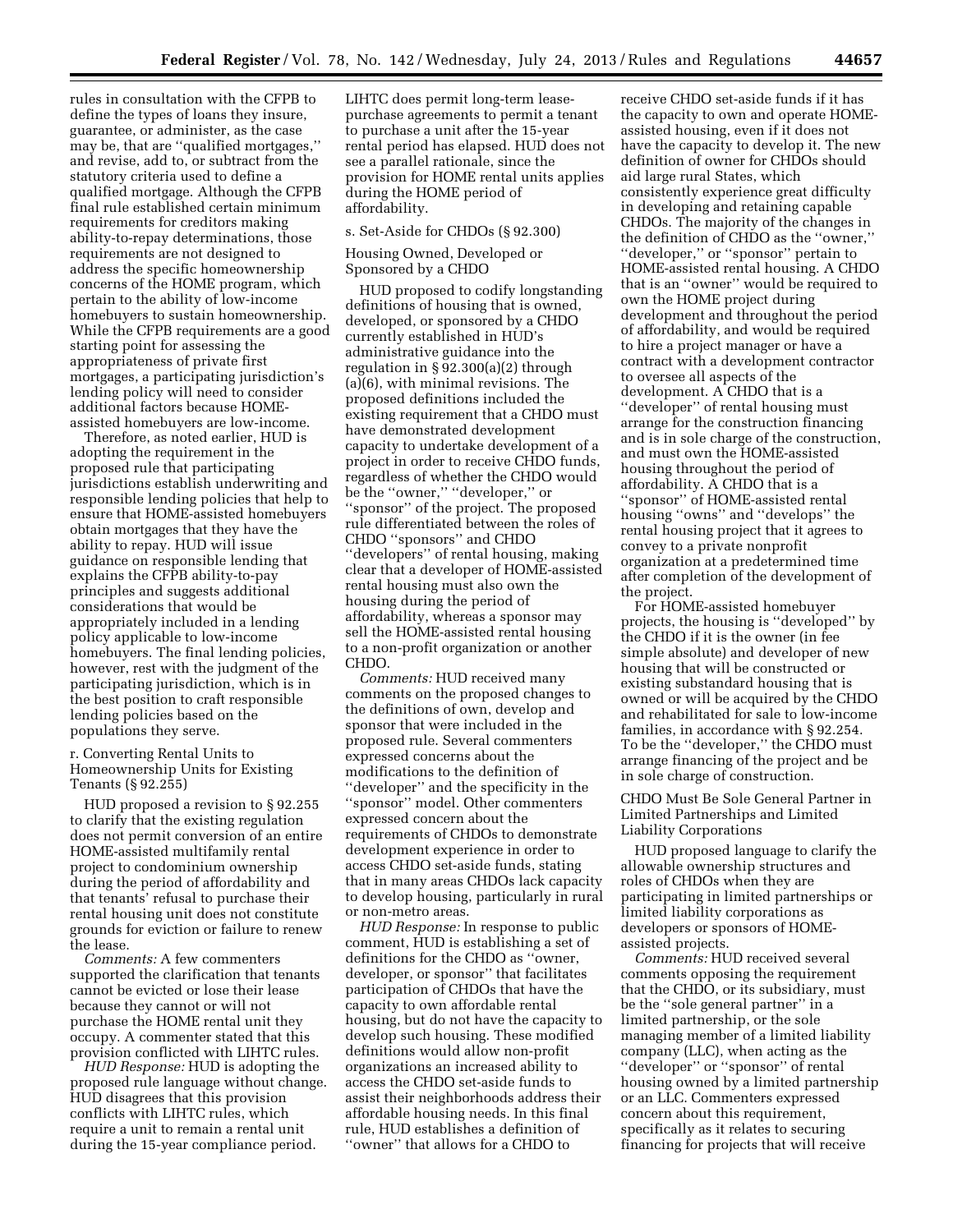Low Income Housing Tax Credits (LIHTCs). Commenters described and supported ownership structures in which the CHDO is the ''co-general'' partner, with another entity that may or may not have control or authority in decision making on behalf of the ownership entity.

*HUD Response:* The HOME regulations, at  $\S 92.300(a)(1)$  have always required that, if a CHDO owns a project in partnership, or owns the project through its wholly-owned forprofit or non-profit subsidiary, it must be the managing general partner. This requirement implements the statutory intent of the CHDO set-aside to provide funding for housing under the control of CHDOs, in order to help ensure that community needs are met. In the proposed rule, HUD is extending its existing requirement to LLCs, which are ownership entities very similar to limited partnerships. The other partnership arrangements raised by commenters, such as ''co-general partners,'' do not meet the statutory requirements for CHDOs. HUD is adopting the proposed rule language without change.

#### Ownership ''In Fee Simple Absolute''

HUD proposed language that CHDOs must own the HOME-assisted housing in ''in fee simple absolute.''

*Comments:* Several commenters opposed the requirement that the property be owned by the CHDO ''in fee simple absolute.'' Commenters requested that HUD consider housing ''owned'' by a CHDO if it is subject to a long-term ground lease.

*HUD Response:* HUD agrees with the comments submitted and, at this final rule stage, has revised this requirement to include long-term ground leases in the definition of housing owned by a CHDO. The revision accommodates ownership structures where the ownership of the land is not permitted due to other restrictions (e.g., land trusts).

#### Replacement of CHDO for Cause

The proposed rule required that rental housing that is developed or owned by a CHDO must be owned by a CHDO throughout the period of affordability. Should a CHDO be removed as owner, HUD proposed that the owner of the HOME-assisted housing be replaced by another CHDO.

*Comments:* Several commenters opposed the requirement that if a CHDO is removed for cause, it must be replaced with another CHDO. Other commenters requested additional guidance on what constitutes ''for cause.'' Some commenters requested

specific guidance and clarification about how the requirements of this section will be applied.

*HUD Response:* CHDO funds are required to be used for projects that will be owned, developed or sponsored by a CHDO. HUD has determined that, if a CHDO is removed for cause, meaning it violated the written agreement or partnership agreement, it must be replaced by another CHDO in order for the project to remain an eligible CHDO set-aside project. HUD will issue additional guidance on all CHDO requirements established in this final rule.

#### t. Other Federal Requirements

1. Affirmative Marketing; Minority Outreach Program (§ 92.351)

HUD proposed revising § 92.351 to: (1) remove the provision that affirmative marketing requirements do not apply to tenants with tenant-based rental assistance because HOME-assisted rental housing must always be affirmatively marketed without regard to whether the potential tenant has rental assistance; and (2) expand the applicability of affirmative marketing provisions to HOME-funded programs in addition to projects with 5 or more HOME-assisted units.

*Comments:* Several commenters supported the expanded affirmative marketing requirements. One commenter was concerned that a onesize-fits-all approach to affirmative marketing would have limited effectiveness. Another commenter requested clarification on how affirmative marketing requirements would apply to a downpayment assistance program in which homebuyers choose their own homes.

*HUD Response:* In accordance with 24 CFR 92.351, participating jurisdictions are required to adopt affirmative marketing procedures for their programs and projects. The specific procedures to be used will depend on the type and size of the project. A participating jurisdiction administering a downpayment assistance program would be required to affirmatively market the program (i.e., the availability of federal funds for downpayment assistance), rather than units available for purchase. HUD is adopting the proposed rule language without change.

#### 2. Environmental Review (§ 92.352)

HUD proposed revising § 92.352 to clarify that the applicability of environmental review regulations is based on the type of HOME project (new construction, rehabilitation, acquisition) or activity (tenant-based rental

assistance), not the particular cost paid with HOME funds.

*Comments:* A few commenters suggested the HUD adopt a two-step environmental review process, whereby project owners could incur costs for project predevelopment activities that would be ''exempt'' under 24 CFR part 58, and participating jurisdictions could reimburse those costs after completion of environmental review requirements for the physical activity.

*HUD Response:* The HOME Program regulation is not the appropriate vehicle for proposing or effectuating changes to the implementing regulations for the National Environmental Policy Act and related statutes. This final rule enables participating jurisdictions to reimburse certain project-related soft costs (e.g., architectural and engineering costs) incurred up to 24 months before the commitment of HOME funds to a project, without the need for an environmental review to be performed for the soft costs. For soft costs incurred after commitment of HOME funds to a project site, a two-step process would inappropriately facilitate participating jurisdictions committing and expending HOME funds on projects before the completion of an environmental review on the project. It is not inappropriate for participating jurisdictions to expend HOME funds on projects (other than on the environmental review) before it is certain that they will proceed.'' HUD is adopting the proposed rule language without change.

#### 3. Labor (§ 92.352)

HUD proposed revising § 92.352(a)(3) to remove the reference to HUD Handbook 1344.1 Federal Labor Standards Compliance in Housing and Community Development Programs and replace this reference with a regulatory citation. HUD did not receive any comments on the proposed change and is adopting the proposed rule language without change.

#### 4. Conflict of Interest (§ 92.356)

#### Financial Interest or Benefit

HUD proposed revising the conflict of interest provisions of § 92.356(b) to clarify that the covered conflict involves a financial benefit or interest, and that covered familial relationships are limited to immediate family members. The proposed change would align the HOME provisions with the CDBG regulations. HUD did not receive comments on this revision and is adopting the proposed rule language without change.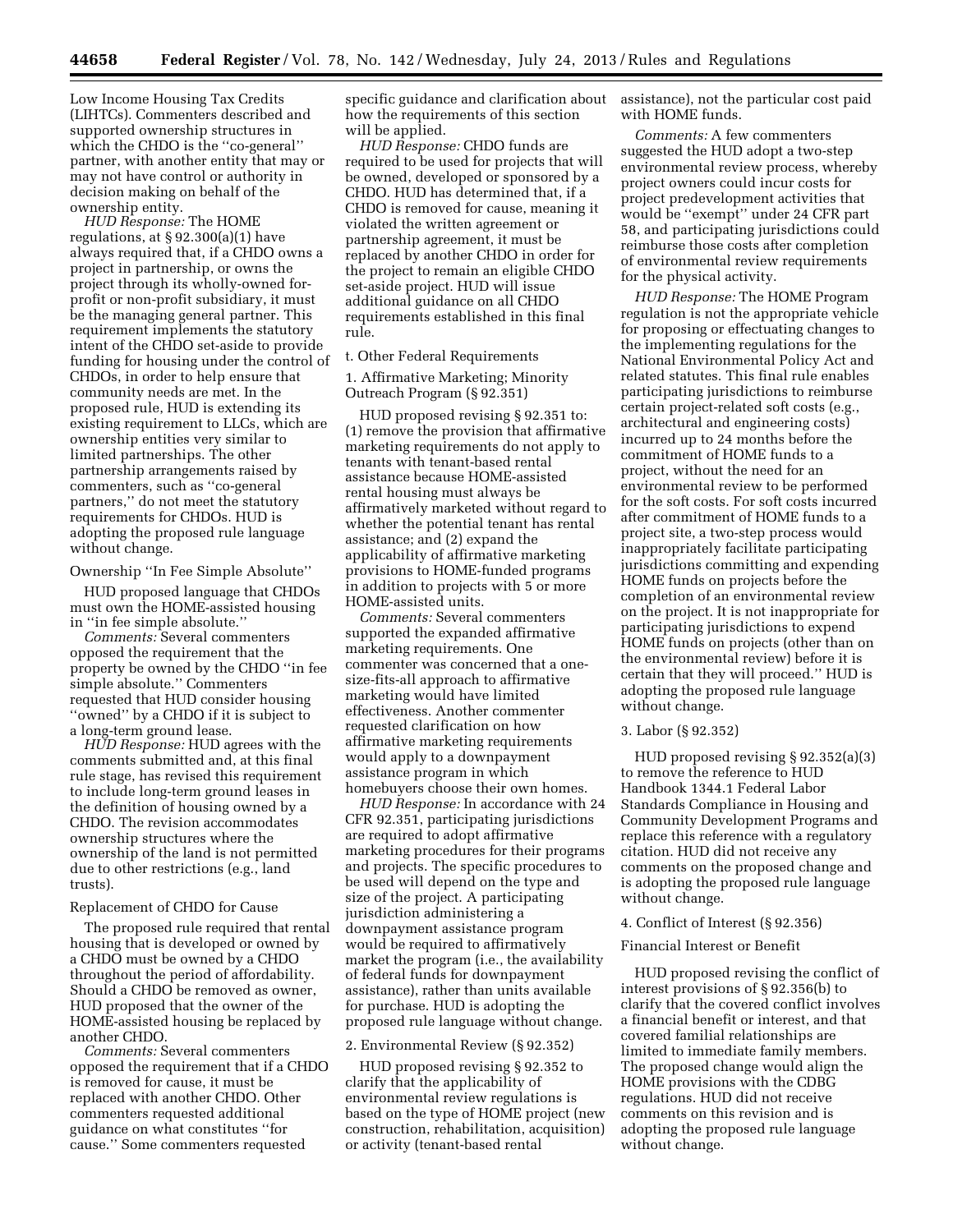#### Occupancy of HOME-Assisted Units

HUD proposed revising § 92.356(f)(1) to prohibit immediate family members of an officer, employee, agent, elected or appointed official or consultant of an owner, developer, or sponsor from occupying a HOME-assisted affordable housing unit in a project.

*Comments:* A commenter expressed concern that the proposed provision was vague, and could result in the immediate family members of project owners being prohibited from occupying a HOME-assisted unit in perpetuity, rather than during the applicable HOME period of affordability. Another commenter requested that HUD define immediate family member. A commenter recommended that HUD expand the prohibition to persons in an intimate relationship with an officer or employee of the owner, developer or sponsor of a HOME-assisted project. Another commenter asked that HUD clarify that the existing regulatory provision that applies to officers and employees of the owner, developer or sponsor of HOMEassisted housing does not prohibit a tenant of a HOME-assisted property from joining the board of a CHDO.

*HUD Response:* HUD agrees that the prohibition on occupying HOMEassisted housing should apply only during the HOME affordability period, not to the entire period of ownership of the entity that received HOME assistance, and has revised the language in § 92.356(b) accordingly. In this final rule, HUD has revised the language in paragraph (b) to specify the familial relationships that are considered immediate family members. HUD declines to include persons in intimate relationships with officers or employees of the owner, developer or sponsor in the prohibition due to the difficulty of establishing the nature and existence of such relationships. HUD agrees with the commenter that existing tenants of HOME units should not be prohibited from joining a CHDO or non-profit board simply because they occupy a HOME-assisted unit. HUD will address this issue in guidance. HUD is adopting this provision with the two clarifications described above.

u. Program Administration

1. The HOME Investment Trust Fund (§ 92.500)

Interest-Bearing Accounts for Program Income

HUD proposed amending § 92.500(c) to require that participating jurisdictions' local HOME accounts be interest-bearing.

*Comments:* A commenter indicated that its State law prohibited jurisdictions from maintaining interestbearing accounts for Federal funds and asked how it could comply with the proposed requirement.

*HUD Response:* If state law prohibits a jurisdiction from maintaining interestbearing accounts, the participating jurisdiction would have to request a waiver of this provision. HUD is adopting the proposed rule language without change.

#### Separate Deadline for CHDO Set-Aside Funds

To provide an incentive for participating jurisdictions to proactively manage CHDO set-aside funds by moving them from nonperforming CHDOs to performing CHDOs before they expire, HUD proposed adding a new paragraph at  $\S 92.500(d)(1)(C)$  to establish a separate 5-year expenditure deadline for community housing development organization set-aside funds.

*Comments:* A few commenters expressed concern regarding the establishment of this deadline, stating that it might increase the amount of CHDO set-aside funds subject to recapture and negatively affect their CHDO programs.

*HUD Response:* HUD is adopting the proposed rule language without change to ensure that CHDO funds are actively managed and CHDO set-aside funds are initially awarded or reallocated by participating jurisdictions to the best performing organizations. The 5-year deadline for expending CHDO set-aside funds will parallel the existing regulatory 5-year deadline for expenditure of other HOME funds, with HUD deobligating shortfall amounts and reallocating them in accordance with the provisions of NAHA and implementing regulations.

#### 2. Program Disbursement and Information System (§ 92.502)

Reporting of Program Income

HUD proposed adding a provision to § 92.502(a) clarifying that participating jurisdictions are required to report all program income earned on HOME funds in IDIS.

*Comments:* Several commenters disagreed with the proposed requirement in paragraph (a) in § 92.502, stating that it will require participating jurisdictions to report all program income earned on HOME funds in IDIS. A few commenters stated that the current system of reporting program income is working and should be maintained.

A commenter requested implementation flexibility with respect to reporting program income in IDIS and stated that reporting program income in IDIS should only be required if it is received after the effective date of the new regulations. The same commenter stated that the regulations should not be required to ensure that program income received and held by one state recipient is used before it draws HOME funds from its HOME Treasury Account to pay costs incurred by another state recipient or CHDO.

*HUD Response:* HUD has found that some participating jurisdictions are not consistently reporting program income in IDIS and are not expending program income before drawing down additional HOME funds from their HOME Treasury Accounts. HUD recently made changes to IDIS to assist participating jurisdictions to accurately report program income, including program income retained by state recipients and subrecipients. Program income that is retained by one state recipient does not have to be expended before a state participating jurisdiction draws funds for another state recipient. HUD is adopting the proposed rule language without change. As a result, participating jurisdictions will be required to record all program income received after the effective date of this rule in IDIS.

Access to HUD's Integrated Disbursement and Information System (IDIS)

HUD proposed revising § 92.502(e) to clarify that even though other participants may be permitted to access HUD's disbursement and information system, only participating jurisdictions and State recipients (if permitted by the State) may request disbursement.

*Comments:* Several commenters objected to the new language in paragraph (e) in § 92.502 clarifying that only participating jurisdictions and State recipients may request disbursements from IDIS. A few commenters stated that HUD should grant exceptions to the proposed rule to permit subrecipients designated under state statute to administer the HOME program. A commenter stated that requiring the State to request every HOME draw would add cost and reduce efficiency, adding an extra layer of administration.

*HUD Response:* The proposed rule language was added to the regulations to codify HUD's longstanding administrative guidance with respect to the authority to request drawdown of funds from IDIS. Participating jurisdictions that have been permitting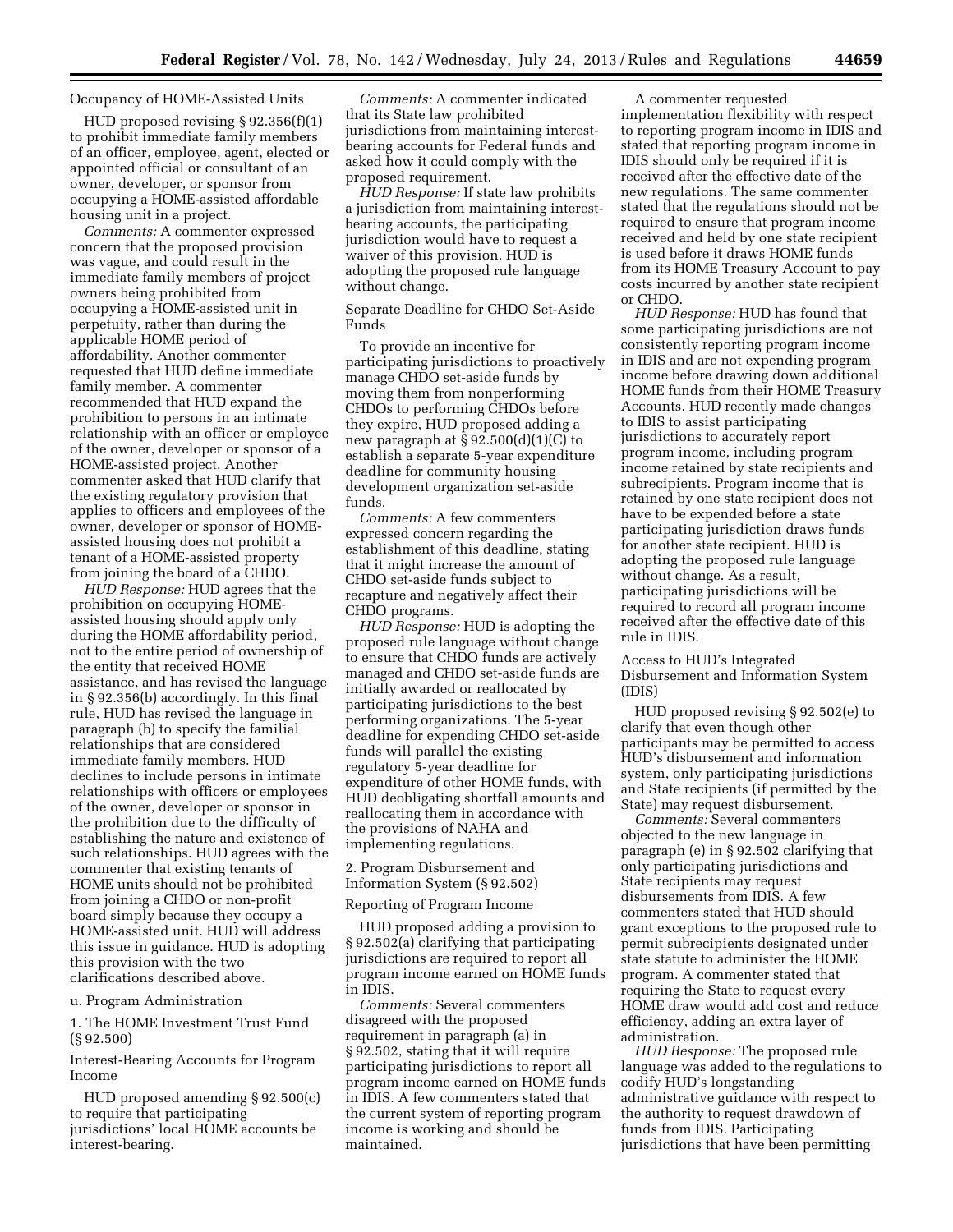entities other than State recipients to draw funds have done so in violation of that administrative guidance. It is imperative to the integrity of the program that the ability to request draws from IDIS be limited to the participating jurisdiction or State recipients. HUD is adopting the proposed rule language without change. State agencies or instrumentalities designated by the state to administer the HOME program (e.g., housing finance agencies) as the state participating jurisdiction will retain the ability to request disbursement in IDIS. Other organizations may be allowed to access the system and perform various administrative functions, but will not be able to request disbursement of funds.

#### 3. Repayments (§ 92.503)

HUD proposed revising § 92.503 to provide that, when repayment of HOME funds is required, HUD will instruct a participating jurisdiction whether to repay funds to the HOME Investment Trust Fund Treasury account or the local account. HUD did not receive any comments on this proposed change and is adopting the rule language without change.

#### 4. Participating Jurisdiction Responsibilities; Written Agreements; On-Site Inspection (§ 92.504)

#### Required Policies and Procedures

HUD proposed revising § 92.504(a) to: Require participating jurisdictions to develop and follow written policies, procedures, and systems, including a system for assessing risk of activities and projects, and a system for monitoring entities, to ensure that HOME requirements are met; to make explicit that State recipients are included in the entities that must be evaluated annually; and clarify that the evaluation must include a review of each entity's compliance with HOME program requirements.

*Comments:* Some commenters supported the requirement that participating jurisdictions develop and follow written policies and procedures to administer their HOME programs. Another commenter stated that HUD should provide training and technical assistance to assist participating jurisdictions in developing the required policies and procedures. Other commenters requested that HUD clarify what constitutes risk assessment or how risk assessment should be conducted.

*HUD Response:* HUD has developed numerous training and technical assistance products relating to appropriate policies and procedures. These products include classroom training with an accompanying manual

on how participating jurisdictions can determine risk elements in their HOME program and how to develop and implement a risk assessment process. HUD anticipates developing additional guidance and training on appropriate policies and procedures related to the HOME program. HUD is adopting the proposed rule language without change.

#### Written Agreements

HUD proposed several revisions to § 92.504(c), which sets forth the provisions that are required in participating jurisdictions' written agreements with participants in their HOME programs, including state recipients, subrecipients, owners, developers, sponsors, contractors, and CHDOs to reflect new or altered requirements that would be added to other sections of the HOME regulations and to improve the ability of participating jurisdictions to use written agreements to ensure compliance.

*Comments:* HUD received numerous comments related to § 92.504(c). However, these comments addressed the underlying requirement established elsewhere in the proposed rule rather than the requirement to include the requirement in the written agreement. Several commenters stated that HUD should not require the inclusion of an address in the written agreement between the participating jurisdiction and the owner, developer or sponsor of the housing because an address may not have been assigned to a property at the time HOME funds are committed to the project.

*HUD Response:* HUD has addressed comments on specific requirements in the sections of this preamble relating to those requirements. HUD agrees that the requirement that a project address be included in the written agreement between the participating jurisdiction and an owner, developer, or sponsor of housing may not be possible in all cases. At this final rule stage, HUD has revised the language at  $\S 92.504(c)(3)(i)$  to permit the inclusion of the legal description of the property location if an address has not been assigned to the property to which HOME funds are being committed. The final rule is also revised to require that the project owner provide the property address and unit numbers to the participating jurisdiction no later than the date of initial occupancy of each unit, rather than at project completion. In response to questions directed to HUD regarding the fees that owners, developers or sponsors of housing can charge in HOME projects or for HOME assistance, HUD has revised  $\S 92.504(c)(3)(xi)$  to more explicitly describe the permissibility of

fees for rental projects and homebuyer projects.

On-Site Inspections and Financial Oversight

HUD proposed revising § 92.504(d)(1) to require on-site completion inspections of all completed HOMEassisted units, and proposing different sampling and frequency schedules in the requirements for ongoing periodic inspections of rental property in § 92.504(d)(1) to provide participating jurisdictions with flexibility to implement risk-based monitoring. HUD proposed that participating jurisdictions must conduct inspections at least every 3 years, but more frequently if deficiencies are revealed during inspection. The proposed rule also required that inspections be performed on a larger number of HOME-assisted units.

*Comments:* Several commenters expressed concern that the requirement to inspect 20 percent of the HOME units in a building would be too onerous for participating jurisdictions that have HOME projects with a large number of HOME units. Other commenters supported the proposed rule requirement for inspection at the time of project completion and during the period of affordability. A few commenters opposed reducing the frequency of periodic inspections from what is currently required in the existing regulation. Several commenters recommended that HUD allow participating jurisdictions to hire contractors for these inspections, or to accept the inspections of other funders of the project, if any. Some commenters suggested that the proposal to require a re-inspection within 12 months of when a deficiency that must be corrected is observed is too long a time to have lapse. A commenter expressed concern over how these requirements could be implemented for single-family and scattered site rental units. Some commenters suggested that the requirement to re-inspect HOMEassisted properties within 12 months if there are any observed deficiencies could result in a costly and disproportionate response, (e.g., a minor deficiency should not necessitate a second onsite inspection, which would be particularly costly in rural or remote areas). A few commenters stated that this requirement appeared to reduce flexibility and eliminate the opportunity for the participating jurisdiction to establish a risk-based approach.

*HUD Response:* HUD does not agree that the requiring inspection of 20 percent of HOME units in each building would result in burdensome sample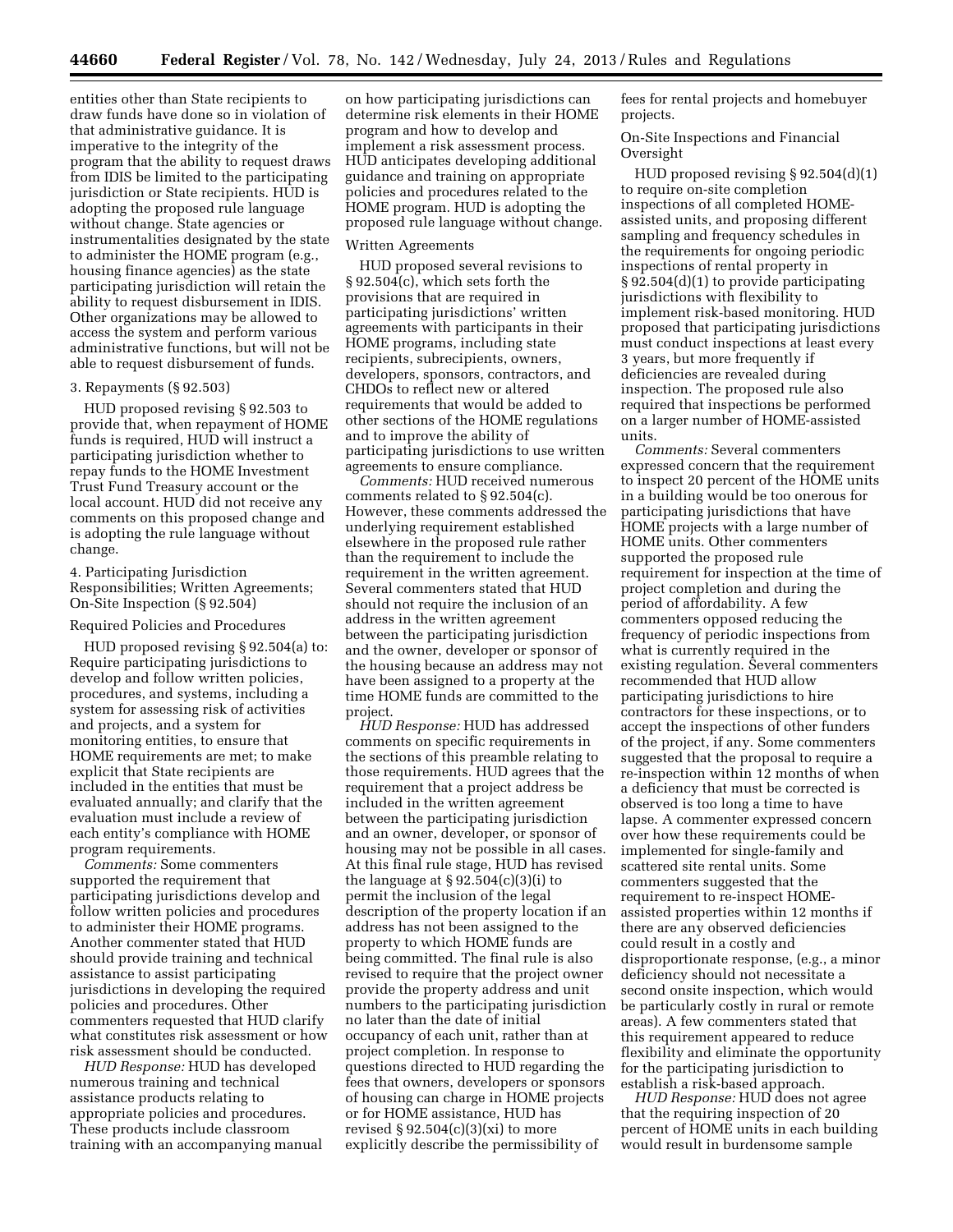sizes, particularly when the inspections may occur only once every three years. This percentile was chosen to facilitate alignment with the sampling requirements for inspections currently required for LIHTC projects. HOME funds are frequently combined with LIHTCs in affordable housing projects. However, HUD has removed this specific requirement from the final rule in favor of using statistically valid samples, noting that in some projects a different sample size may be appropriate. HUD plans to issue guidance about appropriate sampling for the purposes of ongoing physical inspections of HOME-assisted units. HUD proposed the 3 year time frame to facilitate alignment of inspections for HOME-assisted projects with other funding sources, such as LIHTC. Participating jurisdictions may contract with third parties to conduct these inspections and, in the future, inspections performed by other funders may be permitted once administrative alignment at the Federal level has been achieved. Participating jurisdictions also may establish inspection schedules that involve more frequent inspections or larger sample sizes. This final rule retains the requirement that a follow up on-site inspection must be performed within 12 months to ensure that health and safety violations or other serious and significant defects do not exist in the property, but permits participating jurisdictions to establish a list of minor deficiencies for which it may accept third-party verification.

#### Financial Oversight

HUD proposed a new a requirement pertaining to annual financial oversight of HOME-assisted rental properties in § 92.504(d)(2). The purpose of this requirement is to enable participating jurisdictions to identify HOME-assisted projects that may become financially troubled before problems become severe. HUD proposed that this requirement apply only to projects with 10 or more HOME-assisted unit and specifically requested public comment on whether a different applicability threshold was appropriate.

*Comments:* Some commenters expressed concern that HOME administrative funds would not provide sufficient resources to pay for type of oversight. Some requested training and guidance from HUD about how to monitor the financial condition of projects, and other commenters requested that HUD provide software to participating jurisdictions to assist them. Two commenters suggested that HUD adopt a higher number of units (between 20 and 30 HOME units) as the

unit threshold for applicability of this requirement.

*HUD Response:* A threshold of 10 HOME-assisted units or more will result in just over one-third of all HOME rental projects being subject to this requirement (34 percent of HOME projects completed in the last 10 years have 10 or more HOME-assisted units). Because many rental projects with 10 or more HOME-assisted units are quite large (41 percent of projects with 10 or more HOME units contain 26 or more total units), HUD finds the requirement for an annual examination of financial condition appropriate. This final rule requires that participating jurisdictions examine the financial condition of HOME-assisted rental projects with 10 or more HOME-assisted units annually. HUD will provide guidance and training on how to implement this requirement.

5. Applicability of Uniform Administrative Requirements (§ 92.505)

HUD proposed revising § 92.505(a) and (b) to add a reference to the regulations implementing OMB Circular No. A–87 (2 CFR part 225) and OMB Circular No. A–122 (2 CFR part 230). Circular A–87 is entitled ''Cost Principles for States, Local, and Indian Tribal Governments.'' Circular A–122 is entitled ''Cost Principles for Non-Profit Organizations.'' The provisions of these cost principle circulars are codified in the government-wide regulations found at 2 CFR part 225 and 2 CFR part 230, respectively. HUD received no comments on this proposed change and is adopting the proposed rule language without change.

#### 6. Recordkeeping (§ 92.508)

HUD proposed revising § 92.508 to require participating jurisdictions to maintain records pertaining to new requirements that would be established under this rule.

*Comments:* HUD received a few comments related to record keeping revisions in the proposed rule. Some commenters expressed concern that participating jurisdictions may find it difficult to ensure that all of the proposed recordkeeping changes are implemented should HUD adopt the proposed changes, and requested technical assistance, training or software to assist in the requirements. Other commenters stated that the proposed recordkeeping requirements pose an administrative and paperwork burden on participating jurisdictions.

*HUD Response:* Whenever HUD establishes a requirement for a grant program, generally HUD creates corresponding recordkeeping requirements to enable HUD to monitor

for compliance with the requirements governing the grant. The estimated burden associated with new recordkeeping requirements is included in the Paperwork Reduction Act submission for this rule. HUD is adopting the proposed rule language. HUD plans to implement comprehensive training and technical assistance initiatives to assist program participants in understanding and implementing all provisions of this rule.

7. Corrective and Remedial Actions (§ 92.551)

HUD proposed amending § 92.551(c) by revising and adding to the remedial actions available for imposition on a participating jurisdiction. The current provision for requiring matching contributions would be expanded to include establishment of a remedial plan to make up a matching contribution deficit.

Two new remedial actions, which are establishing procedures to ensure compliance with HOME requirements and forming a consortium with the urban county, would also be added. The existing provision under which HUD may change the method of payment from advance to reimbursement would be expanded to require submission of supporting documentation before payment is made. Finally, the proposed change would provide that HUD may determine the participating jurisdiction to be high-risk and impose special conditions or restrictions in accordance with 24 CFR 85.12. HUD did not receive any comments on these changes and is adopting the proposed rule language without change.

#### 8. Hearing Proceedings (§ 92.552)

HUD proposed to revise § 92.552(b) to remove the reference that subpart B of 24 CFR part 26 governs hearing proceedings. HUD did not receive any comments on this change and the final rule removes this reference.

#### 9. Other Federal Requirements (§ 92.614)

HUD proposed a minor technical change to § 92.614. HUD proposed to move the reference to the affirmative marketing requirements in § 92.351(a) from § 92.614(b) to § 92.614(a)(3). HUD did not receive any comments on this change and is adopting the proposed rule language without change.

#### **III. Findings and Certifications**

#### *Regulatory Planning and Review– Executive Orders 12866 and 13563*

Under Executive Order 12866 (Regulatory Planning and Review), a determination must be made whether a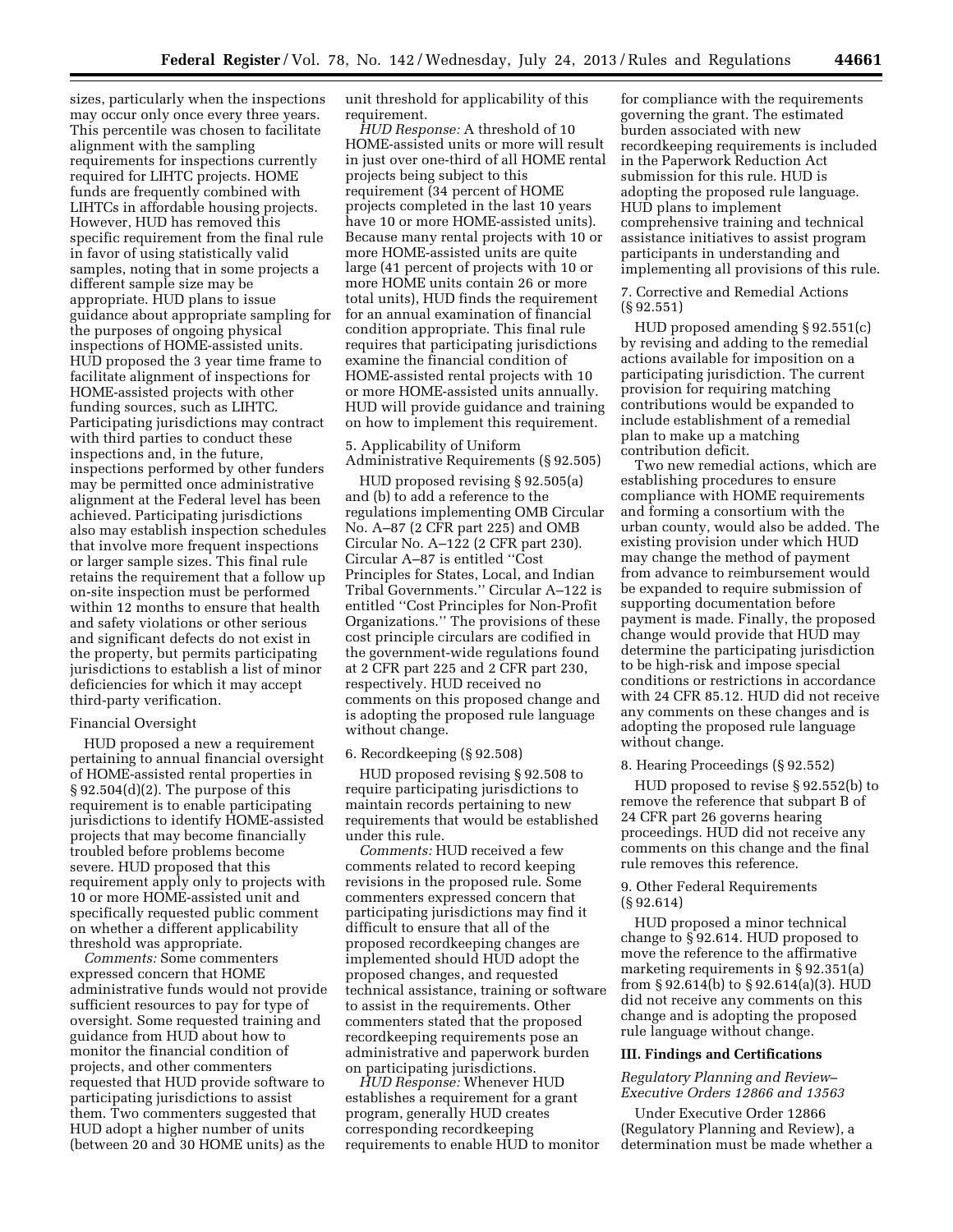regulatory action is significant and therefore, subject to review by the Office of Management and Budget (OMB) in accordance with the requirements of the order. Executive Order 13563 (Improving Regulations and Regulatory Review) directs executive agencies to analyze regulations that are ''outmoded, ineffective, insufficient, or excessively burdensome, and to modify, streamline, expand, or repeal them in accordance with what has been learned. Executive Order 13563 also directs that, where relevant, feasible, and consistent with regulatory objectives, and to the extent permitted by law, agencies are to identify and consider regulatory approaches that reduce burdens and maintain flexibility and freedom of choice for the public. This rule was determined to be a ''significant regulatory action,'' as defined in section 3(f) of the order (although not an economically significant regulatory action under the order). HUD submits that updating the HOME program regulations is consistent with the objectives of Executive Order 13563 to reduce burden, as well as the goal of modifying and streamlining regulations that are outmoded and ineffective.

This rule makes several changes to the HOME Program regulations, which are over 16 years old, and without a significant update during that period. The changes in this rule, for which public comment was received and considered, are designed to improve the performance of the program. The rule updates definitions and adds new terminology relevant to the housing market and real estate market; modifies the eligibility requirements of community housing development organizations that seek to participate in the HOME program to ensure that they have the capacity to undertake their responsibilities under the HOME Program, establishes deadlines for project completion in an effort to ensure that housing units needed by lowincome households are in fact constructed and made available; strengthens conflict of interest provisions; and clarifies language in several existing HOME regulatory provisions to remove any possible ambiguity as to what is expected of participating jurisdictions, community housing development organizations and other entities that participate in the HOME program.

The rule is an administrative one and so the economic impacts are almost entirely within the program. The requirements that improve program oversight and avoid noncompliance will lead to a more efficient allocation of resources within the program and the

provision of more affordable housing. Some elements of the rule have the potential to impose compliance costs on participants. However, these costs will either be subsidized by HUD or can be avoided through more efficient behavior on the part of the participating jurisdictions and developers. Although the rule is expected to create some efficiencies within the HOME program, the rule it is not expected to have a measurable impact beyond the grant program. The costs and benefits of the regulatory changes made by this rule are more fully discussed in the regulatory impact analysis (RIA) that accompanies this rule and can be found at *[http://](http://www.hud.gov/offices/cpd/affordablehousing/programs/home/) [www.hud.gov/offices/cpd/](http://www.hud.gov/offices/cpd/affordablehousing/programs/home/) [affordablehousing/programs/home/.](http://www.hud.gov/offices/cpd/affordablehousing/programs/home/)* 

The docket file is available for public inspection in the Regulations Division, Office of General Counsel, Department of Housing and Urban Development, 451 7th Street SW., Room 10276, Washington, DC 20410–0500. Due to security measures at the HUD Headquarters building, please schedule an appointment to review the docket file by calling the Regulations Division at 202–708–3055 (this is not a toll-free number).

#### *Paperwork Reduction Act*

The information collection requirements contained in this rule were submitted to the Office of Management and Budget (OMB) under the Paperwork Reduction Act of 1995 (44 U.S.C. 3501–3520), and assigned OMB control number 2506–0171. For the information collection and recordkeeping changes made by this final rule, HUD estimated that annually the number of respondents would be 180,487, responding only once annually but with varying hours per response, resulting in a total annual burden hours of 208,886. HUD estimated the total annual cost of \$31 per hour, resulting in a total cost of \$6,475,450.00. HUD's supporting statement that is submitted to OMB describes in more detail the changes made by this final rule to the existing HOME program information collection and recordkeeping requirements can be found on the HOME program Web site.9 This Web page also includes a chart that describes how this rule added or reduced the existing information collection requirements. In accordance with the Paperwork Reduction Act, an agency may not conduct or sponsor, and a person is not required to respond to, a collection of information unless the

9See *[http://www.hud.gov/offices/cpd/](http://www.hud.gov/offices/cpd/affordablehousing/programs/home/)  [affordablehousing/programs/home/.](http://www.hud.gov/offices/cpd/affordablehousing/programs/home/)* 

collection displays a currently valid OMB control number.

#### *Regulatory Flexibility Act*

The Regulatory Flexibility Act (5 U.S.C. 601 *et seq.*) generally requires an agency to conduct a regulatory flexibility analysis of any rule subject to notice and comment rulemaking requirements unless the agency certifies that the rule will not have a significant economic impact on a substantial number of small entities. This rule addresses the allocation and use of formula grant funds by state and local jurisdictions (participating jurisdictions) under the HOME program. As discussed in the preamble, this rule updates the regulations governing the HOME program, which have not been updated in 16 years. The rule does not alter the allocation of funds under the HOME program, but is directed to revising the HOME program regulations to: Reflect changes in the housing market that have occurred over the past 16 years; clarify and enhance the roles and responsibilities and accountability of participating jurisdictions; and strengthen HUD's own oversight of the program.

Section 601 of the Regulatory Flexibility Act defines the term ''small entity'' to include small governmental jurisdictions as governments of cities, counties, towns, townships, villages, school districts, or special districts with a population of less than 50,000. Currently, there are 644 jurisdictions participating in the HOME program, and 33 jurisdictions meet the definition of small governmental jurisdictions. HUD is cognizant of the greater difficulties that small entities may have in meeting regulatory requirements, but as noted in the preamble, the requirements governing this program are designed to ensure that the use of HOME program grant funds, are consistent with statutory requirements and the objectives of the HOME program. Additionally, as a grant program, the program provides that up to 10 percent of a participating jurisdiction's annual allocation may be used for program planning and program administration.

Nevertheless HUD has strived to meet the objective of responsible and accountable use of grant funds without imposing undue burden on small jurisdictions or any other size jurisdiction. As discussed earlier in this preamble, several provisions adopted by this final rule are best practices, not requirements. As also discussed earlier in this preamble, additional costs that may arise as result of enhanced accountability and monitoring may be paid with HOME grant funds as project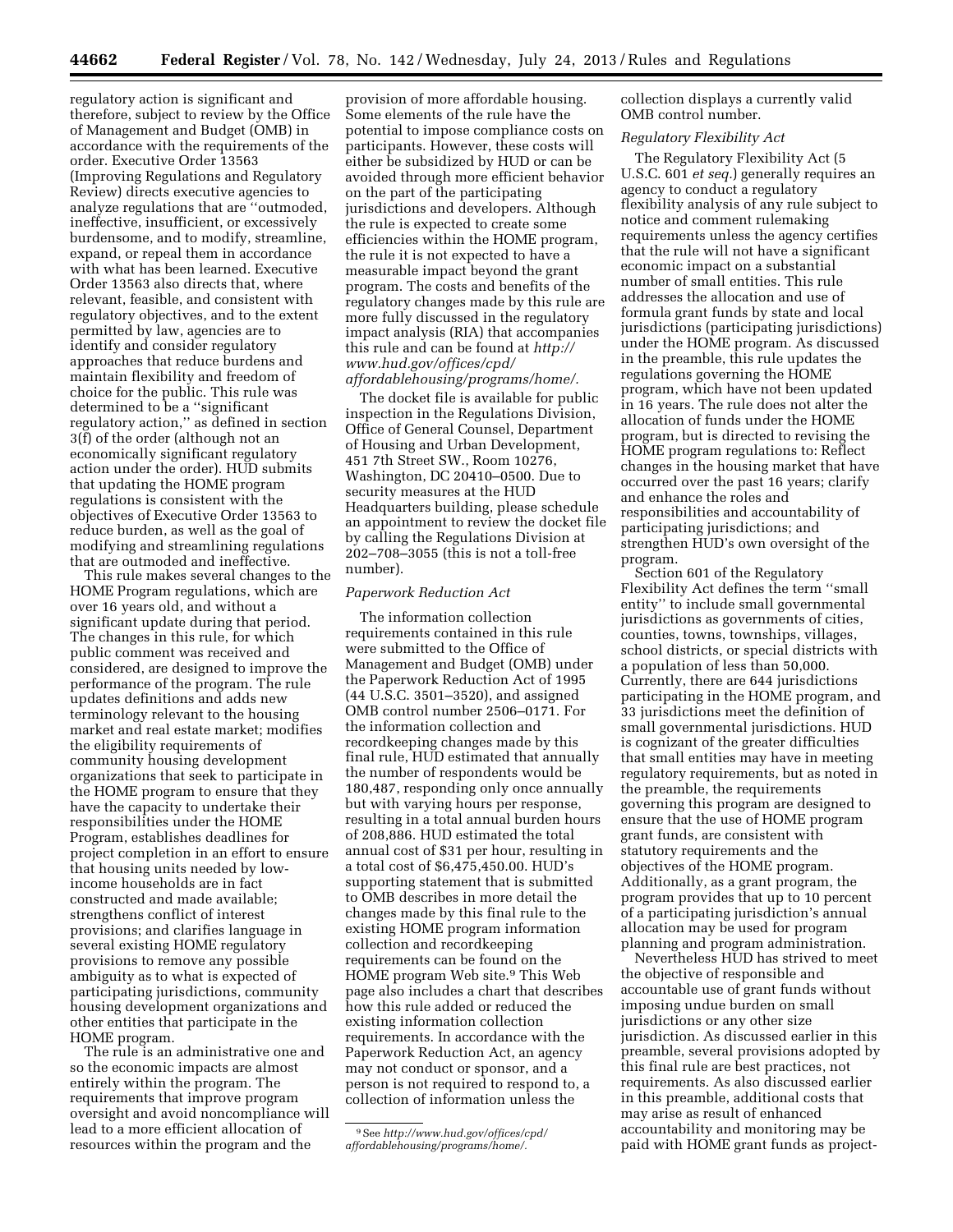related soft costs. Further the majority of Room 10276, Washington, DC 20410– the provisions in this rule are applicable only to projects to which HOME funds are committed after the effective date of this final rule, which allows participating jurisdictions to better plan the expenditure of their funds. For new property standards, this final rule allows an additional 18 months after the publication date of this final rule to meet new standards. Section III of this preamble, which provides an overview of key changes made to the HOME program regulations at the final rule stage highlights decisions that HUD made to further minimize burden as a result of the update of 16-year old regulations. Such changes include adopting a 12-month timeframe for committing HOME funds for reconstruction of a unit that was destroyed; making the cost of conducting unit inspections and determining income of tenant-based rental assistance applicants or recipients as an eligible project-related cost; and eliminating the requirement for written standards for methods and materials for new construction projects, to name a few of the burden reduction changes.

Accordingly, for these reasons and as further discussed in the preamble, HUD has determined that this rule would not have a significant economic impact on a substantial number of small entities.

#### *Executive Order 13132, Federalism*

Executive Order 13132 (entitled ''Federalism'') prohibits an agency from publishing any rule that has federalism implications if the rule either (1) imposes substantial direct compliance costs on state and local governments and is not required by statute, or (2) preempts state law, unless the agency meets the consultation and funding requirements of section 6 of the Order. This rule does not have federalism implications and would not impose substantial direct compliance costs on state and local governments nor preempt state law within the meaning of the Order.

#### *Environmental Review*

A Finding of No Significant Impact with respect to the environment was made, at the proposed rule stage, in accordance with HUD regulations in 24 CFR part 50 that implement section 102(2)(C) of the National Environmental Policy Act of 1969 (42 U.S.C. 4332(2)(C)). The Finding remains applicable to this final rule and is available for public inspection during regular business hours in the Regulations Division, Office of General Counsel, Department of Housing and Urban Development, 451 7th Street SW.,

0500. Due to security measures at the HUD Headquarters building, please schedule an appointment to review the Finding by calling the Regulations Division at (202) 402–3055 (this is not a toll-free number). Individuals with speech or hearing impairments may access this number via TTY by calling the Federal Relay Service at (800) 877– 8339.

#### *Unfunded Mandates Reform Act*

Title II of the Unfunded Mandates Reform Act of 1995 establishes requirements for federal agencies to assess the effects of their regulatory actions on state, local, and tribal governments and the private sector. This rule will not impose any federal mandates on any state, local, or tribal governments or the private sector within the meaning of the Unfunded Mandates Reform Act of 1995.

#### **List of Subjects**

#### *24 CFR Part 91*

Aged, Grant programs-housing and community development, Homeless, Individuals with disabilities, Low and moderate income housing, and Reporting and recordkeeping requirements.

#### *24 CFR Part 92*

Administrative practice and procedure, Grant programs-housing and community development, Low and moderate income housing, Manufactured homes, Rent subsidies, and Reporting and recordkeeping requirements.

For the reasons stated in the preamble, HUD amends 24 CFR parts 91and 92, as follows:

#### **PART 91—CONSOLIDATED SUBMISSIONS FOR COMMUNITY PLANNING AND DEVELOPMENT PROGRAMS**

■ 1. The authority citation for part 30 continues to read as follows:

**Authority:** 42 U.S.C. 3535(d), 3601–3619, 5301–5315, 11331–11388, 12701–12711, 12741–12756, and 12901–12912.

■ 2. In § 91.220, revise paragraphs (l)(2)(i) and (ii), redesignate paragraph  $(l)(2)(iv)$  as paragraph  $(l)(2)(vii)$ , and add new paragraphs (l)(2)(iv), (v), and (vi), to read as follows:

#### **§ 91.220 Action plan.**

- \* \* \* \* \*
- (l) \* \* \*

(2) *HOME.* (i) For HOME funds, a participating jurisdiction shall describe other forms of investment that are not

described in 24 CFR 92.205(b). HUD's specific written approval to the jurisdiction is required for other forms of investment, as provided in § 92.205(b). Approval of the consolidated plan or action plan under § 91.500 or the failure to disapprove the consolidated plan or action plan does not satisfy the requirement for specific HUD approval for other forms of investment.

(ii) If the participating jurisdiction intends to use HOME funds for homebuyers, it must set forth the guidelines for resale or recapture, and obtain HUD's specific, written approval, as required in 24 CFR 92.254. Approval of the consolidated plan or action plan under § 91.500 or the failure to disapprove the consolidated plan or action does not satisfy the requirement for specific HUD approval for resale or recapture guidelines.

\* \* \* \* \* (iv) If the participating jurisdiction intends to use HOME funds for homebuyer assistance or for rehabilitation of owner-occupied single family housing and does not use the HOME affordable homeownership limits for the area provided by HUD, it must determine 95 percent of the median area purchase price and set forth the information in accordance with 24 CFR 92.254(a)(2)(iii).

(v) The jurisdiction must describe eligible applicants (e.g., categories of eligible applicants), describe its process for soliciting and funding applications or proposals (e.g., competition, firstcome first-serve) and state where detailed information may be obtained (e.g., application packages are available at the office of the jurisdiction or on the jurisdiction's Web site).

(vi) The participating jurisdiction may limit the beneficiaries or give preferences to a particular segment of the low-income population only if described in the action plan.

(A) Any limitation or preference must not violate nondiscrimination requirements in 24 CFR 92.350, and the participating jurisdiction must not limit or give preferences to students.

(B) A limitation or preference may include, in addition to targeting tenantbased rental assistance to persons with special needs, as provided in 24 CFR 92.209(c)(2), limiting beneficiaries or giving preferences to such professions as police officers, teachers, or artists.

(C) The participating jurisdiction must not limit beneficiaries or give a preference to all employees of the jurisdiction.

(D) The participating jurisdiction may permit rental housing owners to limit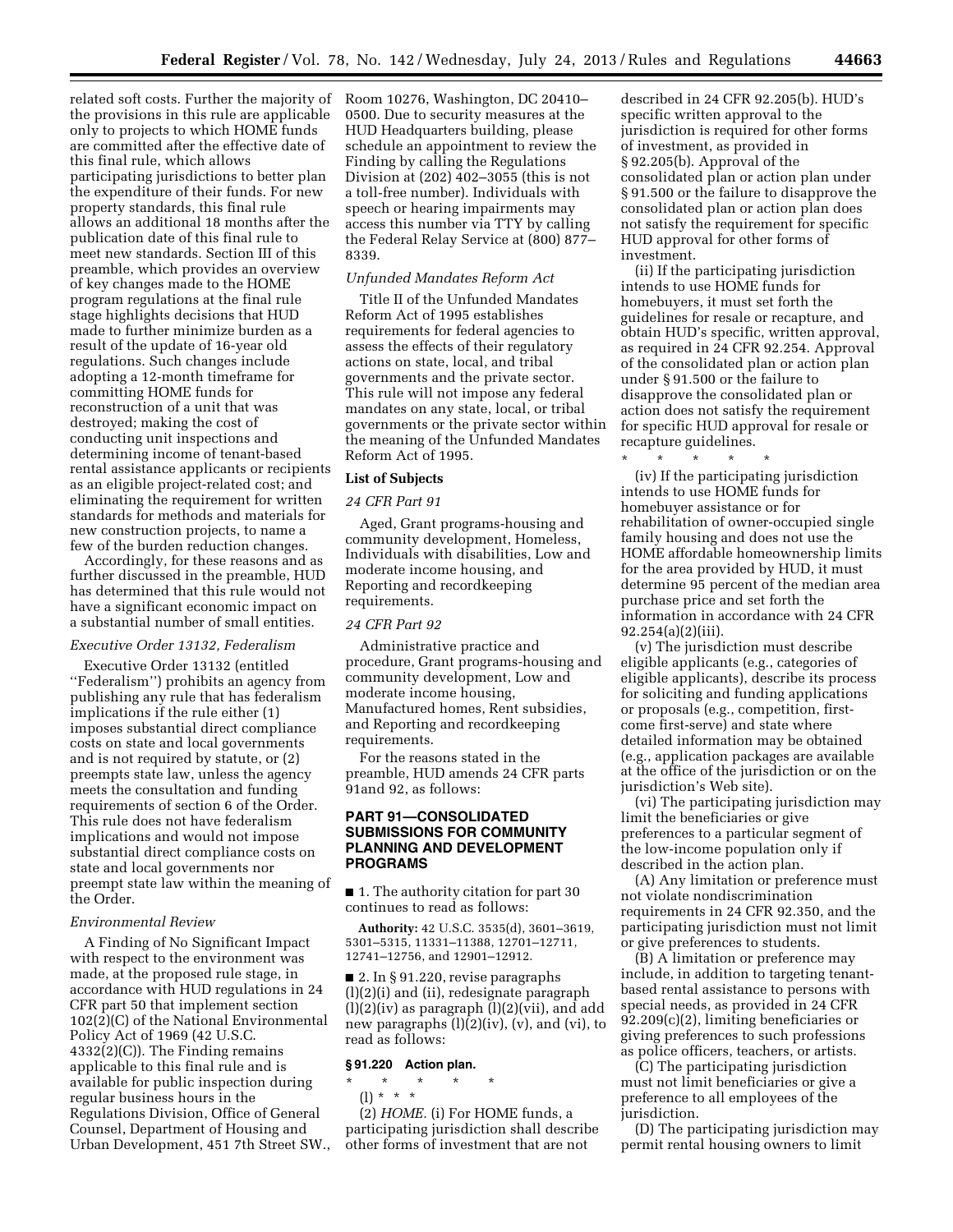tenants or give a preference in accordance with 24 CFR 92.253(d) only if such limitation or preference is described in the action plan.

\* \* \* \* \*

■ 3. In § 91.320, revise paragraphs (k)(2)(i) and (ii), redesignate paragraph  $(k)(2)(iv)$  as paragraph  $(k)(2)(vii)$ , and add new paragraphs (k)(2)(iv), (v), and (vi) to read as follows:

#### **§ 91.320 Action plan.**

\* \* \* \* \* (k) \* \* \*

(2) *HOME.* (i) The State shall describe other forms of investment that are not described in 24 CFR 92.205(b). HUD's specific written approval is required for other forms of investment, as provided in § 92.205(b). Approval of the consolidated plan or action plan under § 91.500 or the failure to disapprove the consolidated plan or action plan does not satisfy the requirement for specific HUD approval for resale or recapture guidelines.

(ii) If the State intends to use HOME funds for homebuyers, it must set forth the guidelines for resale or recapture, and obtain HUD's specific, written approval, as required in 24 CFR 92.254. Approval of the consolidated plan or action plan under § 91.500 or the failure to disapprove the consolidated plan or action does not satisfy the requirement for specific HUD approval for other forms of investment.

\* \* \* \* \*

(iv) If the participating jurisdiction intends to use HOME funds for homebuyer assistance or for rehabilitation of owner-occupied single family housing and does not use the HOME affordable homeownership limits for the area provided by HUD, it must determine 95 percent of the median area purchase price and set forth the information in accordance with 24 CFR 92.254(a)(2)(iii).

(v) The State must describe eligible applicants (e.g., categories of eligible applicants), describe its process for soliciting and funding applications or proposals (e.g., competition, first-come first-serve; subgrants to local jurisdictions) and state where detailed information may be obtained (e.g., application packages are available at the office of the State or on the State's Web site).

(vi) The participating jurisdiction may limit the beneficiaries or give preferences to a particular segment of the low-income population only if described in the action plan.

(A) Any limitation or preference must not violate nondiscrimination requirements in 24 CFR 92.350, and the

participating jurisdiction must not limit or give preferences to students.

(B) A limitation or preference may include, in addition to targeting tenantbased rental assistance to persons with special needs as provided in 24 CFR 92.209(c)(2), limiting beneficiaries or giving preferences to persons in certain occupations, such as police officers, firefighters, or teachers.

(C) The participating jurisdiction must not limit beneficiaries or give a preference to all employees of the jurisdiction.

(D) The participating jurisdiction may permit rental housing owners to limit tenants or give a preference in accordance with 24 CFR 92.253(d) only if such limitation or preference is described in the action plan.

#### **PART 92—HOME INVESTMENT PARTNERSHIPS PROGRAM**

\* \* \* \* \*

■ 4. The authority citation for part 92 continues to read as follows:

**Authority:** 42 U.S.C. 3535(d) and 12701– 12839.

■ 5. In § 92.2:

■ a. Revise the introductory text; ■ b. Add, in alphabetical order, the definition of *CDBG program;*  ■ c. Revise paragraphs (1) and (2)(i) of the definition of *Commitment;*  ■ d. Revise paragraphs (3)(ii) and (3)(iii), add paragraph (3)(iv), and revise paragraphs (4), (5), and (9) of the definition of *Community housing development organization;* 

■ e. Add, in alphabetical order, the definition of *Consolidated plan;* 

■ f. Revise the definitions of *Homeownership, Housing,* and *Lowincome families;* 

■ g. Revise paragraph (2) of the definition of *Program income;* 

■ h. Revise the definitions of *Project completion, Reconstruction, Single room occupancy (SRO) housing,* and *Subrecipient;* 

■ i. Add, in alphabetical order, a definition of *Uniform Physical Condition Standards (UPCS);* and

■ j. Revise the definition of *Very lowincome families.* 

#### **§ 92.2 Definitions.**

The terms *1937 Act, ALJ, Fair Housing Act, HUD, Indian Housing Authority (IHA), Public housing, Public Housing Agency (PHA),* and *Secretary* are defined in 24 CFR 5.100. \* \* \* \* \*

*CDBG program* means the Community Development Block Grant program under 24 CFR part 570.

\* \* \* \* \*

*Commitment* means:

(1) The participating jurisdiction has executed a legally binding written agreement (that includes the date of the signature of each person signing the agreement) with a State recipient, a subrecipient, or a contractor to use a specific amount of HOME funds to produce affordable housing, provide downpayment assistance, or provide tenant-based rental assistance; or has met the requirements to commit to a specific local project, as defined in paragraph (2) of this definition. (See § 92.504(c) for minimum requirements for a written agreement.) An agreement between the participating jurisdiction and a subrecipient that is controlled by the participating jurisdiction (e.g., an agency whose officials or employees are official or employees of the participating jurisdiction) does not constitute a commitment. An agreement between the representative unit and a member unit of general local government of a consortium does not constitute a commitment.

(2) *Commit to a specific local project*  means:

(i) If the project consists of rehabilitation or new construction (with or without acquisition) the participating jurisdiction (or State recipient or sub recipient) and project owner have executed a written legally binding agreement under which HOME assistance will be provided to the owner for an identifiable project for which all necessary financing has been secured, a budget and schedule have been established, and underwriting has been completed and under which construction is scheduled to start within twelve months of the agreement date. If the project is owned by the participating jurisdiction or State recipient, the project has been set up in the disbursement and information system established by HUD, and construction can reasonably be expected to start within twelve months of the project setup date.

\* \* \* \* \*

*Community housing development organization* \* \* \*

 $(3) * *$ 

(ii) The for-profit entity may not have the right to appoint more than one-third of the membership of the organization's governing body. Board members appointed by the for-profit entity may not appoint the remaining two-thirds of the board members;

(iii) The community housing development organization must be free to contract for goods and services from vendors of its own choosing; and

(iv) The officers and employees of the for-profit entity may not be officers or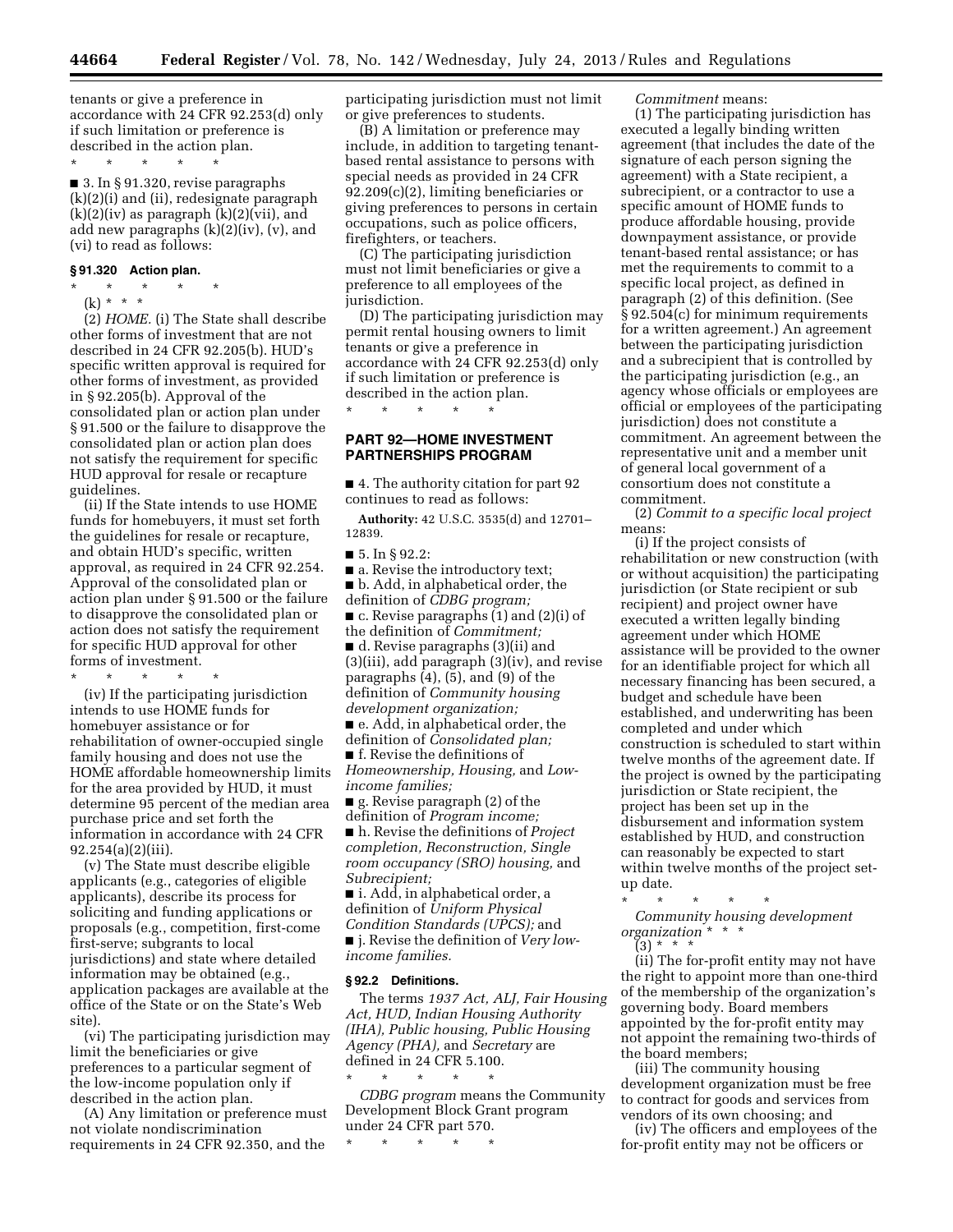employees of the community housing development organization.

(4) Has a tax exemption ruling from the Internal Revenue Service under section  $501(c)(3)$  or (4) of the Internal Revenue Code of 1986 (26 CFR  $1.501(c)(3)-1$  or  $1.501(c)(4)-1)$ , is classified as a subordinate of a central organization non-profit under section 905 of the Internal Revenue Code of 1986, or if the private nonprofit organization is an wholly owned entity that is disregarded as an entity separate from its owner for tax purposes (e.g., a single member limited liability company that is wholly owned by an organization that qualifies as taxexempt), the owner organization has a tax exemption ruling from the Internal Revenue Service under section 501(c)(3) or (4) of the Internal Revenue Code of 1986 and meets the definition of ''community housing development organization;''

(5) Is not a governmental entity (including the participating jurisdiction, other jurisdiction, Indian tribe, public housing authority, Indian housing authority, housing finance agency, or redevelopment authority) and is not controlled by a governmental entity. An organization that is created by a governmental entity may qualify as a community housing development organization; however, the governmental entity may not have the right to appoint more than one-third of the membership of the organization's governing body and no more than onethird of the board members may be public officials or employees of governmental entity. Board members appointed by a governmental entity may not appoint the remaining two-thirds of the board members. The officers or employees of a governmental entity may not be officers or employees of a community housing development organization;

\* \* \* \* \*

(9) Has a demonstrated capacity for carrying out housing projects assisted with HOME funds. A designated organization undertaking development activities as a developer or sponsor must satisfy this requirement by having paid employees with housing development experience who will work on projects assisted with HOME funds. For its first year of funding as a community housing development organization, an organization may satisfy this requirement through a contract with a consultant who has housing development experience to train appropriate key staff of the organization. An organization that will own housing must demonstrate capacity to act as

owner of a project and meet the requirements of § 92.300(a)(2). A nonprofit organization does not meet the test of demonstrated capacity based on any person who is a volunteer or whose services are donated by another organization; and

\* \* \* \* \* *Consolidated plan* means the plan submitted and approved in accordance with 24 CFR part 91.

\* \* \* \* \* *Homeownership* means ownership in fee simple title in a 1- to 4-unit dwelling or in a condominium unit, or equivalent form of ownership approved by HUD.

(1) The land may be owned in fee simple or the homeowner may have a 99-year ground lease.

(i) For housing located in the insular areas, the ground lease must be 40 years or more.

(ii) For housing located on Indian trust or restricted Indian lands or a Community Land Trust, the ground lease must be 50 years or more.

(iii) For manufactured housing, the ground lease must be for a period at least equal to the applicable period of affordability in § 92.254.

(2) Right to possession under a contract for deed, installment contract, or land contract (pursuant to which the deed is not given until the final payment is made) is not an equivalent form of ownership.

(3) The ownership interest may be subject only to the restrictions on resale required under § 92.254(a); mortgages, deeds of trust, or other liens or instruments securing debt on the property as approved by the participating jurisdiction; or any other restrictions or encumbrances that do not impair the good and marketable nature of title to the ownership interest.

(4) The participating jurisdiction must determine whether or not ownership or membership in a cooperative or mutual housing project constitutes homeownership under State law; however, if the cooperative or mutual housing project receives Low Income Housing Tax Credits, the ownership or membership does not constitute homeownership.

\* \* \* \* \* *Housing* includes manufactured housing and manufactured housing lots, permanent housing for disabled homeless persons, transitional housing, single-room occupancy housing, and group homes. Housing also includes elder cottage housing opportunity (ECHO) units that are small, freestanding, barrier-free, energy-efficient, removable, and designed to be installed adjacent to existing single-family

dwellings. Housing does not include emergency shelters (including shelters for disaster victims) or facilities such as nursing homes, convalescent homes, hospitals, residential treatment facilities, correctional facilities, halfway houses, housing for students, or dormitories (including farmworker dormitories).

\* \* \* \* \*

*Low-income families* means families whose annual incomes do not exceed 80 percent of the median income for the area, as determined by HUD, with adjustments for smaller and larger families, except that HUD may establish income ceilings higher or lower than 80 percent of the median for the area on the basis of HUD findings that such variations are necessary because of prevailing levels of construction costs or fair market rents, or unusually high or low family incomes. An individual does not qualify as a low-income family if the individual is a student who is not eligible to receive Section 8 assistance under 24 CFR 5.612.

\* \* \* \* \*

*Program income* \* \* \* (2) Gross income from the use or rental of real property, owned by the participating jurisdiction, State recipient, or a subrecipient, that was acquired, rehabilitated, or constructed, with HOME funds or matching contributions, less costs incidental to generation of the income (*Program income* does not include gross income from the use, rental or sale of real property received by the project owner, developer, or sponsor, unless the funds are paid by the project owner, developer, or sponsor to the participating jurisdiction, subrecipient or State recipient);

\* \* \* \* \* *Project completion* means that all necessary title transfer requirements and construction work have been performed; the project complies with the requirements of this part (including the property standards under § 92.251); the final drawdown of HOME funds has been disbursed for the project; and the project completion information has been entered into the disbursement and information system established by HUD, except that with respect to rental housing project completion, for the purposes of § 92.502(d) of this part, project completion occurs upon completion of construction and before occupancy. For tenant-based rental assistance, project completion means the final drawdown has been disbursed for the project.

*Reconstruction* means the rebuilding, on the same lot, of housing standing on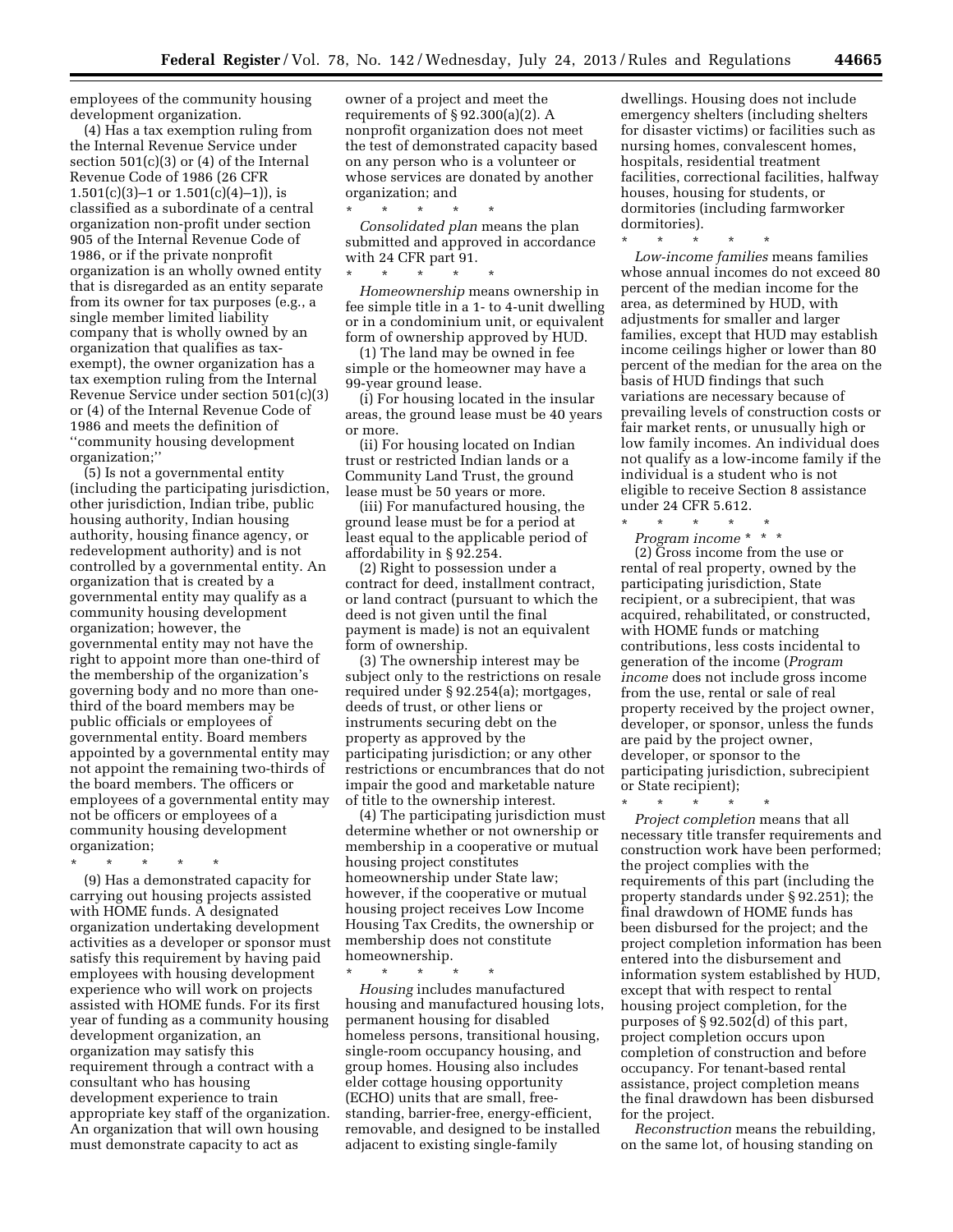a site at the time of project commitment, except that housing that was destroyed may be rebuilt on the same lot if HOME funds are committed within 12 months of the date of destruction. The number of housing units on the lot may not be decreased or increased as part of a reconstruction project, but the number of rooms per unit may be increased or decreased. Reconstruction also includes replacing an existing substandard unit of manufactured housing with a new or standard unit of manufactured housing. Reconstruction is rehabilitation for purposes of this part.

\* \* \* \* \* *Single room occupancy (SRO) housing*  means housing (consisting of singleroom dwelling units) that is the primary residence of its occupant or occupants. The unit must contain either food preparation or sanitary facilities (and may contain both) if the project consists of new construction, conversion of nonresidential space, or reconstruction. For acquisition or rehabilitation of an existing residential structure or hotel, neither food preparation nor sanitary facilities are required to be in the unit. If the units do not contain sanitary facilities, the building must contain sanitary facilities that are shared by tenants. A project's designation as an SRO cannot be inconsistent with the building's zoning and building code classification.

\* \* \* \* \* *Subrecipient* means a public agency or nonprofit organization selected by the participating jurisdiction to administer all or some of the participating jurisdiction's HOME programs to produce affordable housing, provide downpayment assistance, or provide tenant-based rental assistance. A public agency or nonprofit organization that receives HOME funds solely as a developer or owner of a housing project is not a subrecipient. The participating jurisdiction's selection of a subrecipient is not subject to the procurement procedures and requirements.

\* \* \* \* \* *Uniform Physical Condition Standards (UPCS)* means uniform national standards established by HUD pursuant to 24 CFR 5.703 for housing that is decent, safe, sanitary, and in good repair. Standards are established for inspectable items for each of the following areas: site, building exterior, building systems, dwelling units, and common areas.

\* \* \* \* \* *Very low-income families* means lowincome families whose annual incomes do not exceed 50 percent of the median family income for the area, as

determined by HUD with adjustments for smaller and larger families, except that HUD may establish income ceilings higher or lower than 50 percent of the median for the area on the basis of HUD findings that such variations are necessary because of prevailing levels of construction costs or fair market rents, or unusually high or low family incomes. An individual does not qualify as a very low-income family if the individual is a student who is not eligible to receive Section 8 assistance under 24 CFR 5.612.

 $\blacksquare$  6. Add § 92.3 to read as follows:

#### **§ 92.3 Applicability of 2013 regulatory changes.**

The regulations of this part, as revised by final rule published on July 24, 2013 are applicable to projects for which HOME funds are committed on or after August 23, 2013, with the exception of the following provisions;

(a) Section  $92.2$ , for the definition of commitment, the change which eliminates reservations of funds that are not project-specific to CHDOs as a commitment will be applicable on October 22, 2013 and will be implemented by HUD for deadlines that occur on or after January 1, 2015;

(b) Section 92.251, Property Standards, will apply to projects to which funds are committed on or after January 24, 2015;

(c) Section 92.254(f). Homebuyer program policies, for written policies related to underwriting, responsible lending, and refinancing, will be applicable on January 24, 2014;

(d) Section 92.500(d)(1)(C), establishing the separate 5-year deadline for expenditure of CHDO set-aside funds will be applicable on January 1, 2015 and will be implemented by HUD for all deadlines that occur on or after that date; and

(e) Section 92.504(a), for written policies, procedures, and systems, will be applicable on July 24, 2014.

 $(f)$  Section 92.504 $(d)(2)$ , for financial oversight of projects assisted with HOME funds, will be applicable on July 24, 2014.

 $\blacksquare$  7. In § 92.201, revise paragraph (a)(2) to read as follows:

#### **§ 92.201 Distribution of assistance.**

 $(a) * * * *$ (2) The participating jurisdiction may only invest its HOME funds in eligible projects within its boundaries, or in jointly funded projects within the boundaries of contiguous local jurisdictions which serve residents from both jurisdictions. For a project to be jointly funded, both jurisdictions must make a financial contribution to the

project. A jurisdiction's financial contribution may take the form of a grant or loan (including a loan of funds that comes from other federal sources and that are in the jurisdiction's control, such as CDBG program funds) or relief of a significant tax or fee (such as waiver of impact fees, property taxes, or other taxes or fees customarily imposed on projects within the jurisdiction).

■ 8. In § 92.202, revise paragraph (b) to read as follows:

\* \* \* \* \*

#### **§ 92.202 Site and neighborhood standards.**

\* \* \* \* \* (b) *New rental housing.* In carrying out the site and neighborhood requirements with respect to new construction of rental housing, a participating jurisdiction is responsible for making the determination that proposed sites for new construction meet the requirements in 24 CFR 983.57(e)(2) and (3).

■ 9. In § 92.203, revise paragraphs  $(a)(1)(i)$ ,  $(a)(2)$ ,  $(b)$ ,  $(c)$ , and  $(d)(1)$  to read as follows:

#### **§ 92.203 Income determinations.**

- $(a) * * * *$
- $(1) * * *$

(i) Examine at least 2 months of source documents evidencing annual income (e.g., wage statement, interest statement, unemployment compensation statement) for the family. \* \* \* \* \*

(2) For all other families (i.e., homeowners receiving rehabilitation assistance, homebuyers, and recipients of HOME tenant-based rental assistance), the participating jurisdiction must determine annual income by examining at least 2 months of source documents evidencing annual income (e.g., wage statement, interest statement, unemployment compensation statement) for the family.

(b) When determining whether a family is income eligible, the participating jurisdiction must use one of the following two definitions of ''annual income'':

(1) Annual income as defined at 24 CFR 5.609 (except when determining the income of a homeowner for an owner-occupied rehabilitation project, the value of the homeowner's principal residence may be excluded from the calculation of Net Family Assets, as defined in 24 CFR 5.603); or

(2) Adjusted gross income as defined for purposes of reporting under Internal Revenue Service Form 1040 series for individual Federal annual income tax purposes.

(c) Although the participating jurisdiction may use either of the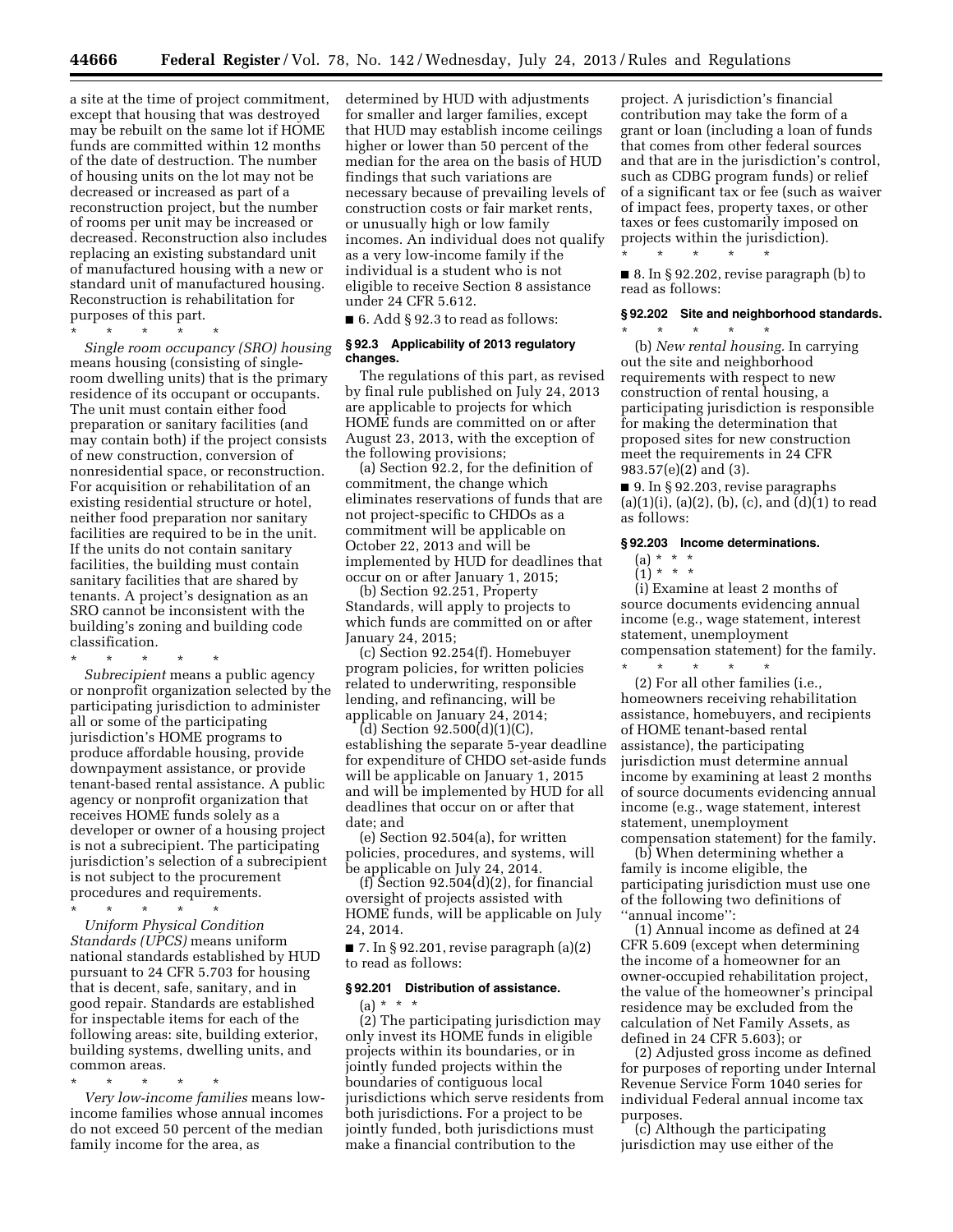definitions of ''annual income'' permitted in paragraph (b) of this section to calculate adjusted income, it must apply exclusions from income established at 24 CFR 5.611. The HOME rents for very low-income families established under § 92.252(b)(2) are based on adjusted income. In addition, the participating jurisdiction may base the amount of tenant-based rental assistance on the adjusted income of the family. The participating jurisdiction may use only one definition for each HOME-assisted program (e.g., downpayment assistance program) that it administers and for each rental housing project.

(d)(1) The participating jurisdiction must calculate the annual income of the family by projecting the prevailing rate of income of the family at the time the participating jurisdiction determines that the family is income eligible. Annual income shall include income from all persons in the household. Income or asset enhancement derived from the HOME-assisted project shall not be considered in calculating annual income.

\* \* \* \* \*

■ 10. In § 92.205, revise paragraphs  $(a)(1), (a)(2), (b)(1), (d), and (e)$  to read as follows:

#### **§ 92.205 Eligible activities: General.**  (a) \* \* \*

(1) HOME funds may be used by a participating jurisdiction to provide incentives to develop and support affordable rental housing and homeownership affordability through the acquisition (including assistance to homebuyers), new construction, reconstruction, or rehabilitation of nonluxury housing with suitable amenities, including real property acquisition, site improvements, conversion, demolition, and other expenses, including financing costs, relocation expenses of any displaced persons, families, businesses, or organizations; to provide tenant-based rental assistance, including security deposits; to provide payment of reasonable administrative and planning costs; and to provide for the payment of operating expenses of community housing development organizations. The housing must be permanent or transitional housing. The specific eligible costs for these activities are set forth in §§ 92.206 through 92.209. The activities and costs are eligible only if the housing meets the property standards in § 92.251 upon project completion.

(2) Acquisition of vacant land or demolition must be undertaken only with respect to a particular housing project intended to provide affordable housing within the time frames established in paragraph (2) of the definition of ''commitment'' in § 92.2.

 $\star$   $\qquad$   $\star$   $\qquad$   $\star$ (b) \* \* \*

(1) A participating jurisdiction may invest HOME funds as equity investments, interest-bearing loans or advances, non-interest-bearing loans or advances, interest subsidies consistent with the purposes of this part, deferred payment loans, grants, or other forms of assistance that HUD determines to be consistent with the purposes of this part and specifically approves in writing. Each participating jurisdiction has the right to establish the terms of assistance, subject to the requirements of this part. \* \* \* \* \*

(d) *Multi-unit projects.* HOME funds may be used to assist one or more housing units in a multi-unit project.

(1) Only the actual HOME eligible development costs of the assisted units may be charged to the HOME program. If the assisted and nonassisted units are not comparable, the actual costs may be determined based on a method of cost allocation. If the assisted and nonassisted units are comparable in terms of size, features, and number of bedrooms, the actual cost of the HOMEassisted units can be determined by prorating the total HOME eligible development costs of the project so that the proportion of the total development costs charged to the HOME program does not exceed the proportion of the HOME-assisted units in the project.

(2) After project completion, the number of units designated as HOMEassisted may be reduced only in accordance with § 92.210, except that in a project consisting of all HOMEassisted units, one unit may be subsequently converted to an on-site manager's unit if the participating jurisdiction determines that the conversion will contribute to the stability or effectiveness of the housing and that, notwithstanding the loss of one HOME-assisted unit, the costs charged to the HOME program do not exceed the actual costs of the HOMEassisted units and do not exceed the subsidy limit in § 92.250(b).

(e) *Terminated projects.* A HOME assisted project that is terminated before completion, either voluntarily or involuntarily, constitutes an ineligible activity, and the participating jurisdiction must repay any HOME funds invested in the project to the participating jurisdiction's HOME Investment Trust Fund in accordance with § 92.503(b) (except for projectspecific assistance to community housing development organizations as provided in § 92.301(a)(3) and (b)(3)).

(1) A project that does not meet the requirements for affordable housing must be terminated and the participating jurisdiction must repay all HOME funds invested in the project to the participating jurisdiction's HOME Investment Trust Fund in accordance with § 92.503(b).

(2) If a participating jurisdiction does not complete a project within 4 years of the date of commitment of funds, the project is considered to be terminated and the participating jurisdiction must repay all funds invested in the project to the participating jurisdiction's HOME Investment Trust Fund in accordance with § 92.503(b). The participating jurisdiction may request a one-year extension of this deadline in writing, by submitting information about the status of the project, steps being taken to overcome any obstacles to completion, proof of adequate funding to complete the project, and a schedule with milestones for completion of the project for HUD's review and approval.

■ 11. In § 92.206, revise paragraphs  $(a)(1)$ ,  $(a)(2)$ ,  $(a)(3)$  introductory text,  $(a)(4)$ ,  $(b)$  introductory text,  $(b)(1)$ ,  $(b)(2)$ introductory text,  $(b)(2)(vi)$ ,  $(d)(1)$ ,  $(d)(3)$ , and  $(d)(6)$  to read as follows:

#### **§ 92.206 Eligible project costs.**

#### \* \* \* \* \* (a) \* \* \*

(1) For new construction projects, costs to meet the new construction standards in § 92.251;

(2) For rehabilitation, costs to meet the property standards for rehabilitation projects in § 92.251;

(3) For both new construction and rehabilitation projects, costs:

\* \* \* \* \* (4) For both new construction and rehabilitation of multifamily rental housing projects, costs to construct or rehabilitate laundry and community facilities that are located within the same building as the housing and which are for the use of the project residents and their guests.

\* \* \* \* \*

(b) *Refinancing costs.* The cost to refinance existing debt secured by a housing project that is being rehabilitated with HOME funds. These costs include the following:

(1) For single-family (one- to fourfamily) owner-occupied housing, when loaning HOME funds to rehabilitate the housing, if the refinancing is necessary to reduce the overall housing costs to the borrower and make the housing more affordable and if the rehabilitation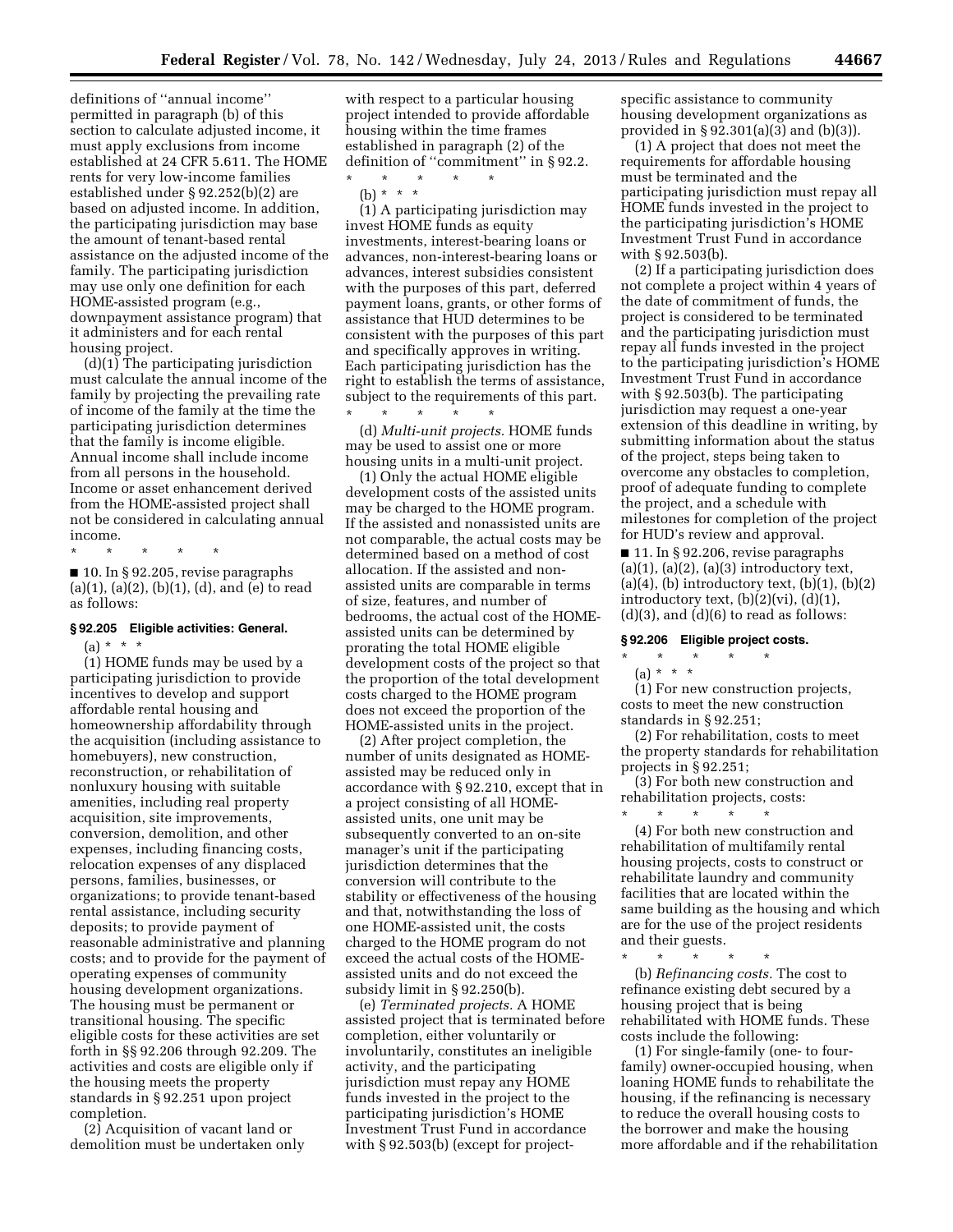cost is greater than the amount of debt that is refinanced.

(2) For single family or multifamily projects, when loaning HOME funds to rehabilitate the units if refinancing is necessary to permit or continue affordability under § 92.252. The participating jurisdiction must establish refinancing guidelines and state them in its consolidated plan described in 24 CFR part 91. Regardless of the amount of HOME funds invested, the minimum affordability period shall be 15 years. The guidelines shall describe the conditions under which the participating jurisdictions will refinance existing debt. At minimum, the guidelines must:

\* \* \* \* \*

(vi) State that HOME funds cannot be used to refinance single family or multifamily housing loans made or insured by any Federal program, including CDBG.

- \* \* \* \* \*
	- (d) \* \* \*

(1) Architectural, engineering, or related professional services required to prepare plans, drawings, specifications, or work write-ups. The costs may be paid if they were incurred not more than 24 months before the date that HOME funds are committed to the project and the participating jurisdiction expressly permits HOME funds to be used to pay the costs in the written agreement committing the funds.

\* \* \* \* \* (3) Costs of a project audit, including certification of costs performed by a certified public accountant, that the participating jurisdiction may require with respect to the development of the project.

\* \* \* \* \* (6) Staff and overhead costs of the participating jurisdiction directly related to carrying out the project, such as work specifications preparation, loan processing inspections, and other services related to assisting potential owners, tenants, and homebuyers, e.g., housing counseling, may be charged to project costs only if the project is funded and the individual becomes the owner or tenant of the HOME-assisted project. For multi-unit projects, such costs must be allocated among HOMEassisted units in a reasonable manner and documented. Although these costs may be charged as project costs, these costs (except housing counseling) cannot be charged to or paid by lowincome families.

\* \* \* \* \* ■ 12. In § 92.207, revise paragraph (b) to read as follows:

#### **§ 92.207 Eligible administrative and planning costs.**

\* \* \* \* \*

(b) *Staff and overhead.* Staff and overhead costs of the participating jurisdiction directly related to carrying out the project, such as work specifications preparation, loan processing, inspections, lead-based paint evaluations (visual assessments, inspections, and risk assessments) and other services related to assisting potential owners, tenants, and homebuyers (e.g., housing counseling); and staff and overhead costs directly related to providing advisory and other relocation services to persons displaced by the project, including timely written notices to occupants, referrals to comparable and suitable replacement property, property inspections, counseling, and other assistance necessary to minimize hardship. These costs may be charged as administrative costs or as project costs under § 92.206(d)(6) and (f)(2), at the discretion of the participating jurisdiction; however, these costs (except housing counseling) cannot be charged to or paid by the low-income families.

\* \* \* \* \*

■ 13. In § 92.208, revise paragraph (a) to read as follows:

#### **§ 92.208 Eligible community housing development organization (CHDO) operating expense and capacity building costs.**

(a) Up to 5 percent of a participating jurisdiction's fiscal year HOME allocation may be used for the operating expenses of community housing development organizations (CHDOs). This amount is in addition to amounts set aside for housing projects that are owned, developed, or sponsored by CHDOs as described in § 92.300(a). These funds may not be used to pay operating expenses incurred by a CHDO acting as a subrecipient or contractor under the HOME Program. Operating expenses means reasonable and necessary costs for the operation of the community housing development organization. Such costs include salaries, wages, and other employee compensation and benefits; employee education, training, and travel; rent; utilities; communication costs; taxes; insurance; equipment; materials; and supplies. The requirements and limitations on the receipt of these funds by CHDOs are set forth in § 92.300(e) and (f).

\* \* \* \* \*

■ 14. In § 92.209, revise paragraphs (a), (c) introductory text,  $(c)(2)$ ,  $(g)$ ,  $(h)(3)(ii)$ , and (l) to read as follows:

#### **§ 92.209 Tenant-based rental assistance: Eligible costs and requirements.**

(a) *Eligible costs.* Eligible costs are the rental assistance and security deposit payments made to provide tenant-based rental assistance for a family pursuant to this section. Eligible costs also include utility deposit assistance, but only if this assistance is provided with tenantbased rental assistance or security deposit payment. Administration of tenant-based rental assistance is eligible only under general management oversight and coordination at § 92.207(a), except that the costs of inspecting the housing and determining the income eligibility of the family are eligible as costs of the tenant-based rental assistance.

\* \* \* \* \* (c) *Tenant selection.* The participating jurisdiction must select low-income families in accordance with written tenant selection policies and criteria that are based on local housing needs and priorities established in the participating jurisdiction's consolidated plan.

\* \* \* \* \* (2) *Targeted assistance.* (i) The participating jurisdiction may establish a preference for individuals with special needs (e.g., homeless persons or elderly persons) or persons with disabilities. The participating jurisdiction may offer, in conjunction with a tenant-based rental assistance program, particular types of nonmandatory services that may be most appropriate for persons with a special need or a particular disability. Generally, tenant-based rental assistance and the related services should be made available to all persons with special needs or disabilities who can benefit from such services. Participation may be limited to persons with a specific disability if necessary to provide as effective housing, aid, benefit, or services as those provided to others in accordance with 24 CFR  $8.4(b)(1)(iv)$ .

(ii) The participating jurisdiction may also provide a preference for a specific category of individuals with disabilities (e.g., persons with HIV/AIDS or chronic mental illness) if the specific category is identified in the participating jurisdiction's consolidated plan as having unmet need and the preference is needed to narrow the gap in benefits and services received by such persons.

(iii) *Self-sufficiency program.* The participating jurisdiction may require the family to participate in a selfsufficiency program as a condition of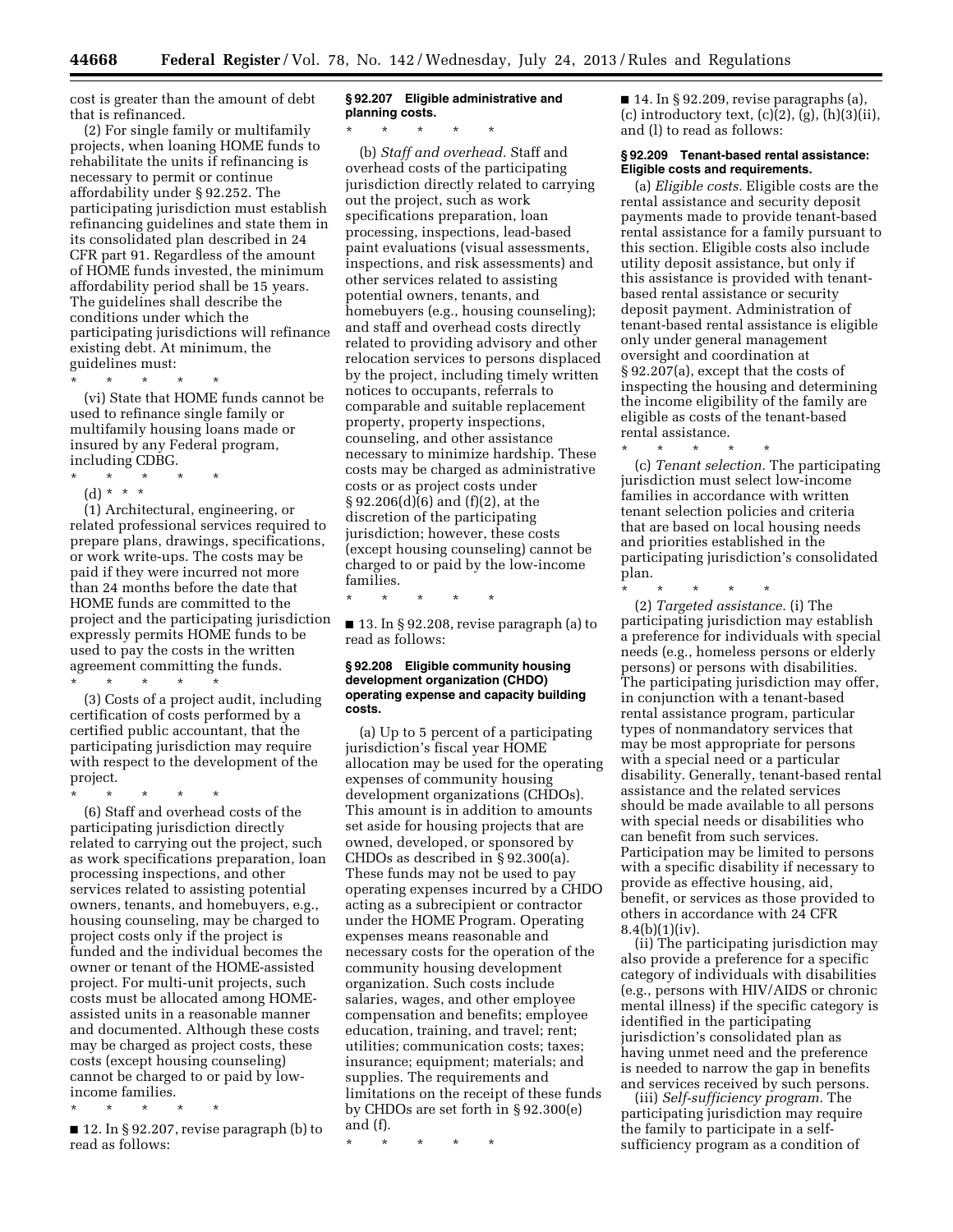selection for assistance. The family's failure to continue participation in the self-sufficiency program is not a basis for terminating the assistance; however, renewal of the assistance may be conditioned on participation in the program. Tenants living in a HOMEassisted rental project who receive tenant-based rental assistance as relocation assistance must not be required to participate in a selfsufficiency program as a condition of receiving assistance.

(iv) *Homebuyer program.* HOME tenant-based rental assistance may assist a tenant who has been identified as a potential low-income homebuyer through a lease-purchase agreement, with monthly rental payments for a period up to 36 months (i.e., 24 months, with a 12-month renewal in accordance with paragraph (e) of this section). The HOME tenant-based rental assistance payment may not be used to accumulate a downpayment or closing costs for the purchase; however, all or a portion of the homebuyer-tenant's monthly contribution toward rent may be set aside for this purpose. If a participating jurisdiction determines that the tenant has met the lease-purchase criteria and is ready to assume ownership, HOME funds may be provided for downpayment assistance in accordance with the requirements of this part.

(v) Preferences cannot be administered in a manner that limits the opportunities of persons on any basis prohibited by the laws listed under 24 CFR 5.105(a). For example, a participating jurisdiction may not determine that persons given a preference under the program are therefore prohibited from applying for or participating in other programs or forms of assistance. Persons who are eligible for a preference must have the opportunity to participate in all programs of the participating jurisdiction, including programs that are not separate or different.

\* \* \* \* \* (g) *Tenant protections.* The tenant

must have a lease that complies with the requirements in § 92.253 (a) and (b).  $(h) * * * *$ 

 $(3) * * * *$ 

(ii) The Section 8 Housing Choice Voucher Program (24 CFR part 982).

\* \* \* \* \* (l) *Use of Section 8 assistance.* In any case where assistance under section 8 of the 1937 Act becomes available, recipients of tenant-based rental assistance under this part will qualify for tenant selection preferences to the same extent as when they received the

HOME tenant-based rental assistance under this part.

 $\blacksquare$  15. Add § 92.210 to read as follows:

#### **§ 92.210 Troubled HOME-assisted rental housing projects.**

(a) The provisions of this section apply only to an existing HOMEassisted rental project that, within the HOME period of affordability, is no longer financially viable. For purposes of this section, a HOME assisted rental project is no longer financially viable if its operating costs significantly exceed its operating revenue. HUD may approve one or both of the actions described in paragraphs (b) and (c) of this section to strategically preserve a rental project after consideration of market needs, available resources, and the likelihood of long-term viability of the project.

(b) Notwithstanding § 92.214, a participating jurisdiction may request and HUD may permit, pursuant to a written memorandum of agreement, a participating jurisdiction to invest additional HOME funds in the existing HOME-assisted rental project. The total HOME funding for the project (original investment plus additional investment) must not exceed the per-unit subsidy limit in § 92.250(a). The use of HOME funds may include, but is not limited to, rehabilitation of the HOME units and recapitalization of project reserves for the HOME units (to fund capital costs). If additional HOME funds are invested, HUD may require the period of affordability to be extended, based on such considerations as the amount of additional HOME funds or additional units.

(c) HUD Headquarters may, through written approval, permit the participating jurisdiction to reduce the number of HOME-assisted units, if the project contains more than the minimum number of units required to be designated as HOME-assisted under § 92.205(d). In determining whether to permit a reduction in the number of HOME-assisted units, HUD will take into account the required period of affordability and the amount of HOME assistance provided to the project.  $\blacksquare$  16. Add § 92.213 to read as follows:

#### **§ 92.213 HOME Funds and Public Housing.**

(a) *General rule.* HOME funds may not be used for public housing units. HOME-assisted housing units may not receive Operating Fund or Capital Fund assistance under section 9 of the 1937 Act during the HOME period of affordability.

(b) *Exception.* HOME funds may be used for the development of public housing units, if the units are developed under section 24 of the 1937 Act (HOPE VI) and no Capital Fund assistance under section 9(d) of the Act is used for the development of the unit. Units developed with both HOME and HOPE VI may receive operating assistance under section 9 of the 1937 Act. Units developed with HOME and HOPE VI funds under this paragraph may subsequently receive Capital Funds for rehabilitation or modernization.

(c) *Using HOME funds in public housing projects.* Consistent with § 92.205(d), HOME funds may be used for affordable housing units in a project that also contains public housing units, provided that the HOME funds are not used for the public housing units (except as provided in paragraph (b) of this section) and HOME funds are used only for eligible costs in accordance with this part.

(d) The HOME funds must be used in accordance with the requirements of this part and the project must meet the requirements of this part, including rent requirements in § 92.252.

 $\blacksquare$  17. In § 92.214, revise the section heading and paragraphs (a)(4) and (b) to read as follows:

#### **§ 92.214 Prohibited activities and fees.**

 $(a) * * * *$ 

(4) Provide assistance for uses authorized under section 9 of the 1937 Act (Public Housing Capital and Operating Funds);

\* \* \* \* \* (b)(1) Participating jurisdictions may not charge (and must prohibit State recipients, subrecipients, and community housing development organizations from charging) servicing, origination, or other fees for the purpose of covering costs of administering the HOME program (e.g., fees on lowincome families for construction management or for inspections for compliance with property standards) (see § 92.206(d)(6) and § 92.207), except that:

(i) Participating jurisdictions and State recipients may charge owners of rental projects reasonable annual fees for compliance monitoring during the period of affordability. The fees must be based upon the average actual cost of performing the monitoring of HOMEassisted rental projects. The basis for determining the amount of for the fee amount must be documented and the fee must be included in the costs of the project as part of the project underwriting;

(ii) Participating jurisdictions, subrecipients and State recipients may charge nominal application fees (although these fees are not an eligible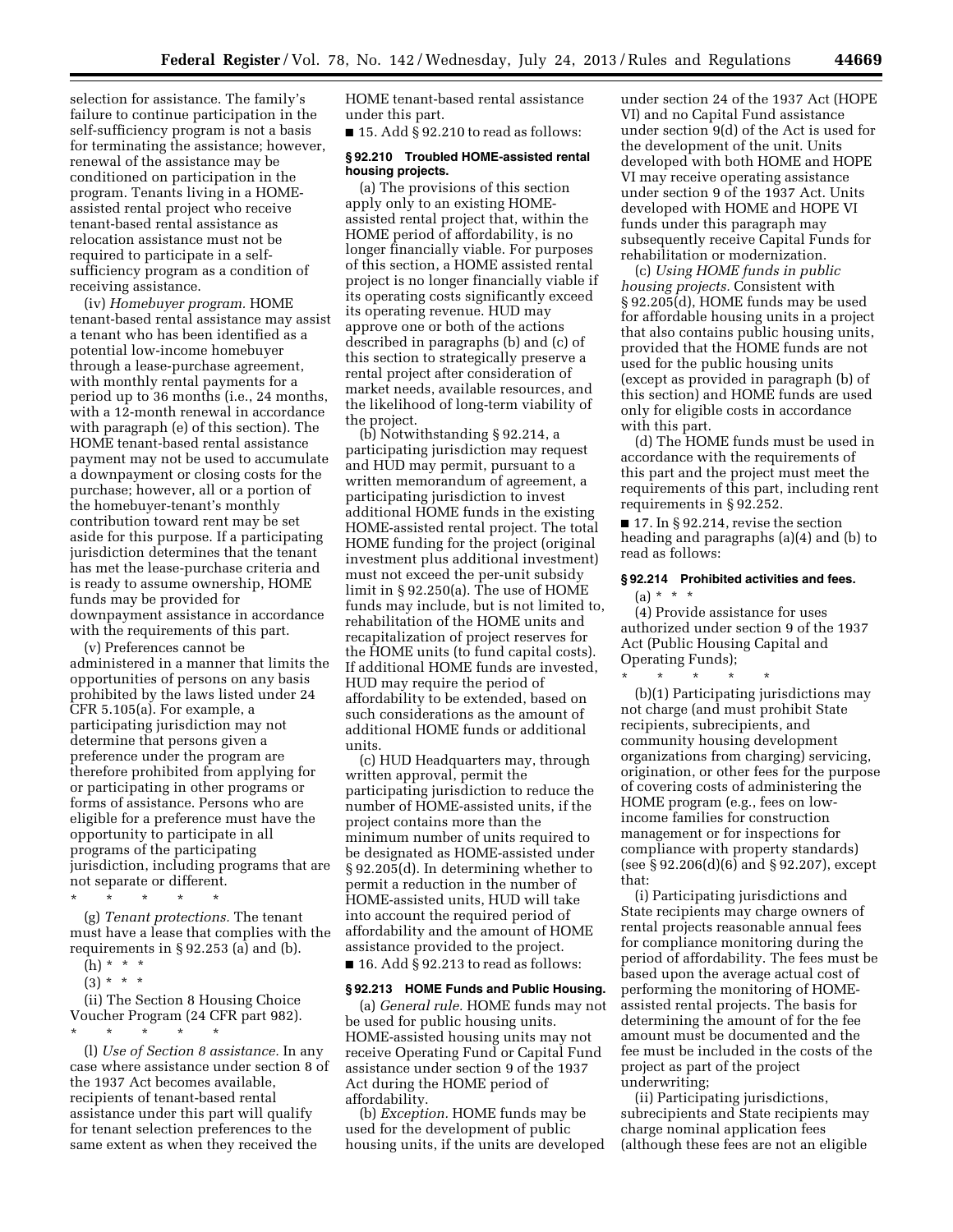HOME cost) to project owners to discourage frivolous applications. The amount of application fees must be appropriate to the type of application and may not create an undue impediment to a low-income family's, subrecipient's, State recipient's, or other entity's participation in the participating jurisdiction's program; and

(iii) Participating jurisdictions, subrecipients and State recipients may charge homebuyers a fee for housing counseling.

(2) All fees charged under paragraph (b)(1) of this section are applicable credits under 2 CFR part 225 (OMB Circular A–87, entitled ''Cost Principles for State, Local, and Indian Tribal Governments'').

(3) The participating jurisdiction must prohibit project owners from charging fees that are not customarily charged in rental housing (e.g., laundry room access fees), except that rental project owners may charge:

(i) Reasonable application fees to prospective tenants;

(ii) Parking fees to tenants only if such fees are customary for rental housing projects in the neighborhood; and

(iii) Fees for services such as bus transportation or meals, as long as the services are voluntary and fees are charged for services provided.

 $\blacksquare$  18. In § 92.221, add paragraph (d) to read as follows:

#### **§ 92.221 Match credit.**

\* \* \* \* \* (d) Match credit for the development of affordable homeownership housing for sale to homebuyers. Contributions to the development of homeownership housing may be credited as a match only to the extent that the sales price of the housing is reduced by the amount of the contribution or, if the development costs exceed the fair market value of the housing, the contribution may be credited to the extent that the contributions enable the housing to be sold for less than the cost of development.

■ 19. In § 92.222, revise paragraph (b) to read as follows:

#### **§ 92.222 Reduction of matching contribution requirement.**

\* \* \* \* \* (b) Reduction of match for participating jurisdictions in disaster areas. If a participating jurisdiction is located in an area in which a declaration of major disaster is made pursuant to the Robert T. Stafford Disaster Relief and Emergency Assistance Act (42 U.S.C. 5121–5206), the participating jurisdiction may

request a reduction of its matching requirement.

(1) In determining whether to grant the request and the amount and duration of the reduction, if any, HUD must consider the fiscal impact of the disaster on the participating jurisdiction.

(i) For a local participating jurisdiction, the HUD Field office may reduce the matching requirement specified in § 92.218 by up to 100 percent for the fiscal year in which the declaration of major disaster is made and the following fiscal year.

(ii) For a State participating jurisdiction, the HUD Field office may reduce the matching requirement specified in § 92.218, by up to 100 percent for the fiscal year in which the declaration of major disaster is made and the following fiscal year with respect to any HOME funds expended in an area to which the declaration of a major disaster applies.

(2) At its discretion and upon request of the participating jurisdiction, the HUD Field Office may extend the reduction for an additional year.

■ 20. Revise § 92.250 to read as follows:

#### **§ 92.250 Maximum per-unit subsidy amount, underwriting, and subsidy layering.**

(a) *Maximum per-unit subsidy amount.* The total amount of HOME funds and ADDI funds that a participating jurisdiction may invest on a per-unit basis in affordable housing may not exceed the per-unit dollar limitations established under section 221(d)(3)(ii) of the National Housing Act  $(12 U.S.C.17151(d)(3)(ii))$  for elevatortype projects that apply to the area in which the housing is located. HUD will allow the per-unit subsidy amount to be increased on a program-wide basis to an amount, up to 240 percent of the original per unit limits, to the extent that the costs of multifamily housing construction exceed the section 221(d)(3)(ii) limit.

(b) *Underwriting and subsidy layering.* Before committing funds to a project, the participating jurisdiction must evaluate the project in accordance with guidelines that it has adopted for determining a reasonable level of profit or return on owner's or developer's investment in a project and must not invest any more HOME funds, alone or in combination with other governmental assistance, than is necessary to provide quality affordable housing that is financially viable for a reasonable period (at minimum, the period of affordability in § 92.252 or § 92.254) and that will not provide a profit or return on the owner's or developer's investment that exceeds the

participating jurisdiction's established standards for the size, type, and complexity of the project. The participating jurisdiction's guidelines must require the participating jurisdiction to undertake:

(1) An examination of the sources and uses of funds for the project and a determination that the costs are reasonable; and

(2) An assessment, at minimum, of the current market demand in the neighborhood in which the project will be located, the experience of the developer, the financial capacity of the developer, and firm written financial commitments for the project.

(3) For projects involving rehabilitation of owner-occupied housing pursuant to § 92.254(b):

(i) An underwriting analysis is required only if the HOME-funded rehabilitation loan is an amortizing loan; and

(ii) A market analysis or evaluation of developer capacity is not required.

(4) For projects involving HOMEfunded downpayment assistance pursuant to § 92.254(a) and which do not include HOME-funded development activity, a market analysis or evaluation of developer capacity is not required.

■ 21. Revise § 92.251 to read as follows:

#### **§ 92.251 Property standards.**

(a) *New construction projects.* (1) *State and local codes, ordinances, and zoning requirements.* Housing that is newly constructed with HOME funds must meet all applicable State and local codes, ordinances, and zoning requirements. HOME-assisted new construction projects must meet State or local residential and building codes, as applicable or, in the absence of a State or local building code, the International Residential Code or International Building Code (as applicable to the type of housing) of the International Code Council. The housing must meet the applicable requirements upon project completion.

(2) *HUD requirements.* All new construction projects must also meet the requirements described in paragraphs (a)(2)(i) through (v) of this section:

(i) *Accessibility.* The housing must meet the accessibility requirements of 24 CFR part 8, which implements Section 504 of the Rehabilitation Act of 1973 (29 U.S.C. 794), and Titles II and III of the Americans with Disabilities Act (42 U.S.C. 12131–12189) implemented at 28 CFR parts 35 and 36, as applicable. Covered multifamily dwellings, as defined at 24 CFR 100.201, must also meet the design and construction requirements at 24 CFR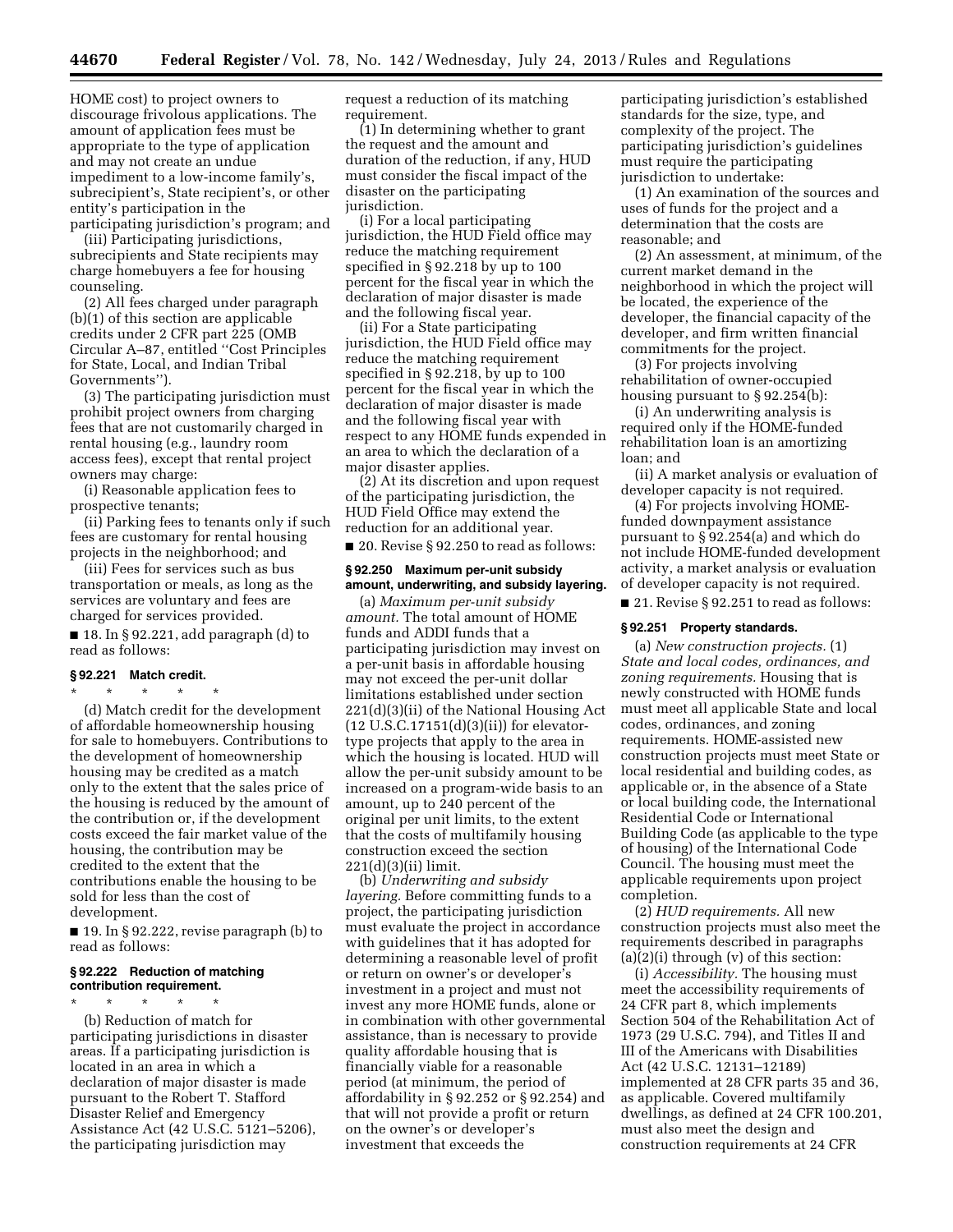100.205, which implements the Fair Housing Act (42 U.S.C. 3601–3619). (ii) [Reserved]

(iii) *Disaster mitigation.* Where relevant, the housing must be constructed to mitigate the impact of potential disasters (e.g., earthquakes, hurricanes, flooding, and wildfires), in accordance with State and local codes, ordinances, or other State and local requirements, or such other requirements as HUD may establish.

(iv) *Written cost estimates, construction contracts and construction documents.* The participating jurisdiction must ensure the construction contract(s) and construction documents describe the work to be undertaken in adequate detail so that inspections can be conducted. The participating jurisdiction must review and approve written cost estimates for construction and determining that costs are reasonable.

(v) *Construction progress inspections.*  The participating jurisdiction must conduct progress and final inspections of construction to ensure that work is done in accordance with the applicable codes, the construction contract, and construction documents.

(b) *Rehabilitation projects.* All rehabilitation that is performed using HOME funds must meet the requirements of this paragraph (b).

(1) *Rehabilitation standards.* The participating jurisdiction must establish rehabilitation standards for all HOMEassisted housing rehabilitation activities that set forth the requirements that the housing must meet upon project completion. The participating jurisdiction's description of its standards must be in sufficient detail to determine the required rehabilitation work including methods and materials. The standards may refer to applicable codes or they may establish requirements that exceed the minimum requirements of the codes. The rehabilitation standards must address each of the following:

(i) *Health and safety.* The participating jurisdiction's standards must identify life-threatening deficiencies that must be addressed immediately if the housing is occupied.

(ii) *Major systems.* Major systems are: structural support; roofing; cladding and weatherproofing (e.g., windows, doors, siding, gutters); plumbing; electrical; and heating, ventilation, and air conditioning. For rental housing, the participating jurisdiction's standards must require the participating jurisdiction to estimate (based on age and condition) the remaining useful life of these systems, upon project

completion of each major systems. For multifamily housing projects of 26 units or more, the participating jurisdiction's standards must require the participating jurisdiction to determine the useful life of major systems through a capital needs assessment of the project. For rental housing, if the remaining useful life of one or more major system is less than the applicable period of affordability, the participating jurisdiction's standards must require the participating jurisdiction to ensure that a replacement reserve is established and monthly payments are made to the reserve that are adequate to repair or replace the systems as needed. For homeownership housing, the participating jurisdiction's standards must require, upon project completion, each of the major systems to have a remaining useful life for a minimum of 5 years or for such longer period specified by the participating jurisdiction, or the major systems must be rehabilitated or replaced as part of the rehabilitation work.

(iii) *Lead-based paint.* The participating jurisdiction's standards must require the housing to meet the lead-based paint requirements at 24 CFR part 35.

(iv) *Accessibility.* The participating jurisdiction's standards must require the housing to meet the accessibility requirements in 24 CFR part 8, which implements Section 504 of the Rehabilitation Act of 1973 (29 U.S.C. 794), and Titles II and III of the Americans with Disabilities Act (42 U.S.C. 12131–12189) implemented at 28 CFR parts 35 and 36, as applicable. Covered multifamily dwellings, as defined at 24 CFR 100.201, must also meet the design and construction requirements at 24 CFR 100.205, which implements the Fair Housing Act (42 U.S.C. 3601–3619). Rehabilitation may include improvements that are not required by regulation or statute that permit use by a person with disabilities. (v) [Reserved]

(vi) *Disaster mitigation.* Where relevant, the participating jurisdiction's standards must require the housing to be improved to mitigate the impact of potential disasters (e.g., earthquake, hurricanes, flooding, and wildfires) in accordance with State and local codes, ordinances, and requirements.

(vii) *State and local codes, ordinances, and zoning requirements.*  The participating jurisdiction's standards must require the housing to meet all applicable State and local codes, ordinances, and requirements or, in the absence of a State or local building code, the International Existing Building Code of the International Code Council.

(viii) *Uniform Physical Condition Standards.* The standards of the participating jurisdiction must be such that, upon completion, the HOMEassisted project and units will be decent, safe, sanitary, and in good repair as described in 24 CFR 5.703. HUD will establish the minimum deficiencies that must be corrected under the participating jurisdiction's rehabilitation standards based on inspectable items and inspected areas from HUD-prescribed physical inspection procedures (Uniform Physical Conditions Standards) pursuant to 24 CFR 5.705.

(ix) *Capital Needs Assessments.* For multifamily rental housing projects of 26 or more total units, the participating jurisdiction must determine all work that will be performed in the rehabilitation of the housing and the long-term physical needs of the project through a capital needs assessment of the project.

(2) *Construction documents and cost estimates.* The participating jurisdiction must ensure that the work to be undertaken will meet the participating jurisdiction's rehabilitation standards. The construction documents (i.e., written scope of work to be performed) must be in sufficient detail to establish the basis for a uniform inspection of the housing to determine compliance with the participating jurisdiction's standards. The participating jurisdiction must review and approve a written cost estimate for rehabilitation after determining that costs are reasonable.

(3) *Frequency of inspections.* The participating jurisdiction must conduct an initial property inspection to identify the deficiencies that must be addressed. The participating jurisdiction must conduct progress and final inspections to determine that work was done in accordance with work write-ups.

(c) *Acquisition of standard housing.*  (1) Existing housing that is acquired with HOME assistance for rental housing, and that was newly constructed or rehabilitated less than 12 months before the date of commitment of HOME funds, must meet the property standards of paragraph (a) or paragraph (b) of this section, as applicable, of this section for new construction and rehabilitation projects. The participating jurisdiction must document this compliance based upon a review of approved building plans and Certificates of Occupancy, and an inspection that is conducted no earlier than 90 days before the commitment of HOME assistance.

(2) All other existing housing that is acquired with HOME assistance for rental housing must meet the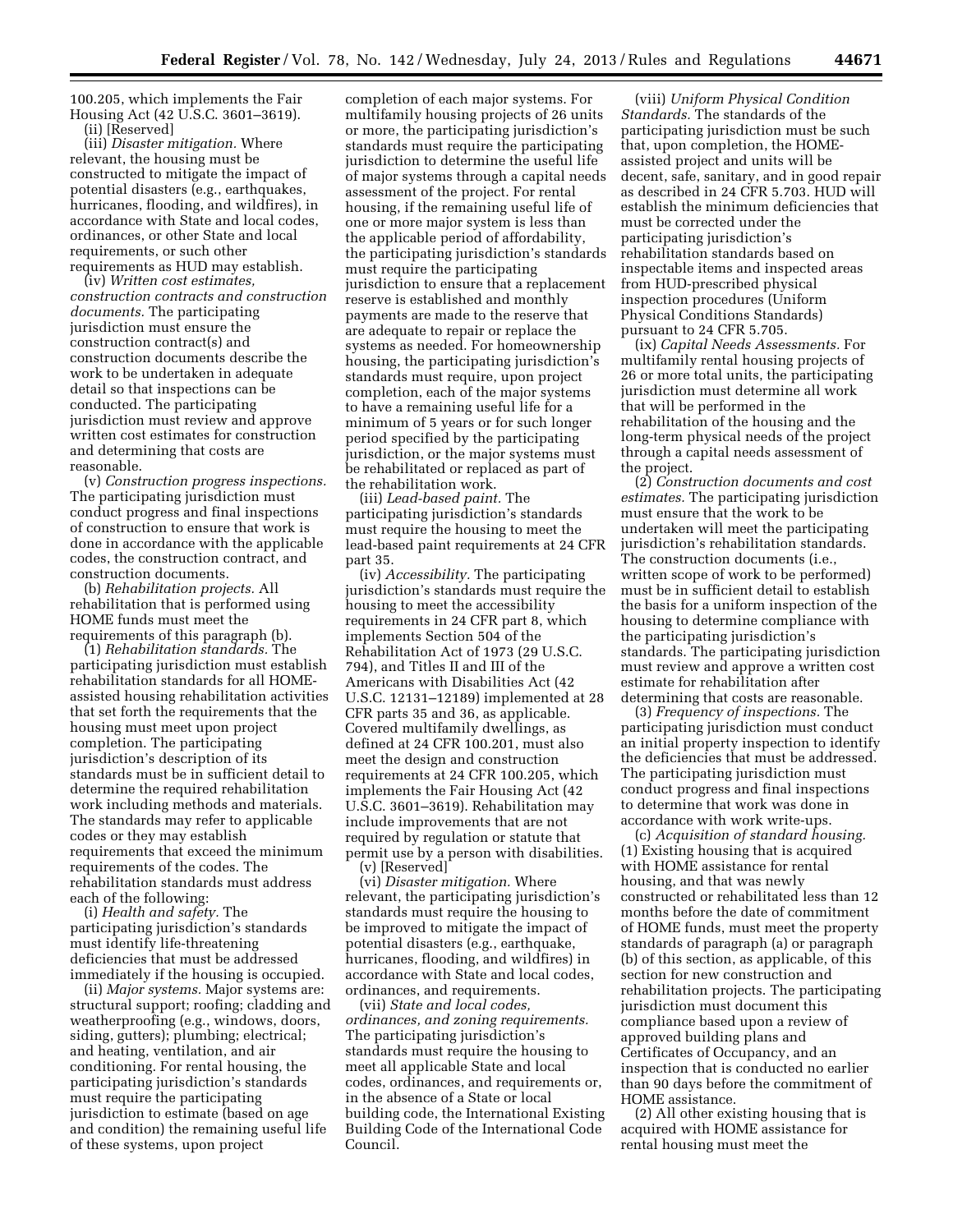rehabilitation property standards requirements of paragraph (b) of this section. The participating jurisdiction must document this compliance based upon an inspection that is conducted no earlier than 90 days before the commitment of HOME assistance. If the property does not meet these standards, HOME funds cannot be used to acquire the property unless it is rehabilitated to meet the standards of paragraph (b) of this section.

(3) Existing housing that is acquired for homeownership (e.g., downpayment assistance) must be decent, safe, sanitary, and in good repair. The participating jurisdiction must establish standards to determine that the housing is decent, safe, sanitary, and in good repair. At minimum, the standards must provide that the housing meets all applicable State and local housing quality standards and code requirements and the housing does not contain the specific deficiencies proscribed by HUD based on the applicable inspectable items and inspected areas in HUD-prescribed physical inspection procedures (Uniform Physical Condition Standards) issued pursuant to 24 CFR 5.705. The participating jurisdiction must inspect the housing and document this compliance based upon an inspection that is conducted no earlier than 90 days before the commitment of HOME assistance. If the housing does not meet these standards, the housing must be rehabilitated to meet the standards of this paragraph (c)(3) or it cannot be acquired with HOME funds.

(d) *Occupied housing by tenants receiving HOME tenant-based rental assistance.* All housing occupied by tenants receiving HOME tenant-based rental assistance must meet the standards in 24 CFR 982.401, or the successor requirements as established by HUD.

(e) *Manufactured housing.*  Construction of all manufactured housing including manufactured housing that replaces an existing substandard unit under the definition of ''reconstruction'' must meet the Manufactured Home Construction and Safety Standards codified at 24 CFR part 3280. These standards preempt State and local codes which are not identical to the federal standards for the new construction of manufactured housing. Participating jurisdictions providing HOME funds to assist manufactured housing units must comply with applicable State and local laws or codes. In the absence of such laws or codes, the installation must comply with the manufacturer's written instructions for installation of manufactured housing

units. All new manufactured housing and all manufactured housing that replaces an existing substandard unit under the definition of ''reconstruction'' must be on a permanent foundation that meets the requirements for foundation systems as set forth in 24 CFR 203.43f(c)(i). All new manufactured housing and all manufactured housing that replaces an existing substandard unit under the definition of ''reconstruction'' must, at the time of project completion, be connected to permanent utility hook-ups and be located on land that is owned by the manufactured housing unit owner or land for which the manufactured housing owner has a lease for a period at least equal to the applicable period of affordability. In HOME-funded rehabilitation of existing manufactured housing the foundation and anchoring must meet all applicable State and local codes, ordinances, and requirements or in the absence of local or state codes, the Model Manufactured Home Installation Standards at 24 CFR part 3285. Manufactured housing that is rehabilitated using HOME funds must meet the property standards requirements in paragraph (b) of this section, as applicable. The participating jurisdiction must document this compliance in accordance with inspection procedures that the participating jurisdiction has established pursuant to § 92.251, as applicable.

(f) *Ongoing property condition standards: Rental housing.* (1) Ongoing property standards. The participating jurisdiction must establish property standards for rental housing (including manufactured housing) that apply throughout the affordability period. The standards must ensure that owners maintain the housing as decent, safe, and sanitary housing in good repair. The participating jurisdiction's description of its property standards must be in sufficient detail to establish the basis for a uniform inspection of HOME rental projects. The participating jurisdiction's ongoing property standards must address each of the following:

(i) *Compliance with State and local codes, ordinances, and requirements.*  The participating jurisdiction's standards must require the housing to meet all applicable State and local code requirements and ordinances. In the absence of existing applicable State or local code requirements and ordinances, at a minimum, the participating jurisdiction's ongoing property standards must include all inspectable items and inspectable areas specified by HUD based on the HUD physical inspection procedures (Uniform

Physical Condition Standards (UPCS)) prescribed by HUD pursuant to 24 CFR 5.705. The participating jurisdiction's property standards are not required to use any scoring, item weight, or level of criticality used in UPCS.

(ii) *Health and safety.* The participating jurisdiction's standards must require the housing to be free of all health and safety defects. The standards must identify life-threatening deficiencies that the owner must immediately correct and the time frames for addressing these deficiencies.

(iii) *Lead-based paint.* The participating jurisdiction's standards must require the housing to meet the lead-based paint requirements in 24 CFR part 35.

(2) Projects to which HOME funds were committed before January 24, 2015 must meet all applicable State or local housing quality standards or code requirements, and if there are no such standard or code requirements, the housing must meet the housing quality standards in 24 CFR 982.401.

(3) *Inspections.* The participating jurisdiction must undertake ongoing property inspections, in accordance with § 92.504(d).

(4) *Corrective and remedial actions.*  The participating jurisdiction must have procedures for ensuring that timely corrective and remedial actions are taken by the project owner to address identified deficiencies.

(5) *Inspection procedures.* The participating jurisdiction must establish written inspection procedures inspections. The procedures must include detailed inspection checklists, description of how and by whom inspections will be carried out, and procedures for training and certifying qualified inspectors. The procedures must also describe how frequently the property will be inspected, consistent with this section, § 92.209, and  $§ 92.504(d).$ 

■ 22. In § 92.252:

■ a. Revise the introductory text, paragraph (a) introductory text, paragraph (b) introductory text, paragraphs (c), (d), (e), (f)(2), paragraph (g) heading, and paragraph (j); and  $\blacksquare$  b. Add paragraphs  $(k)$  and  $(l)$ .

The revisions and additions read as follows:

#### **§ 92.252 Qualification as affordable housing: Rental housing.**

The HOME-assisted units in a rental housing project must be occupied by households that are eligible as lowincome families and must meet the requirements of this section to qualify as affordable housing. If the housing is not occupied by eligible tenants within six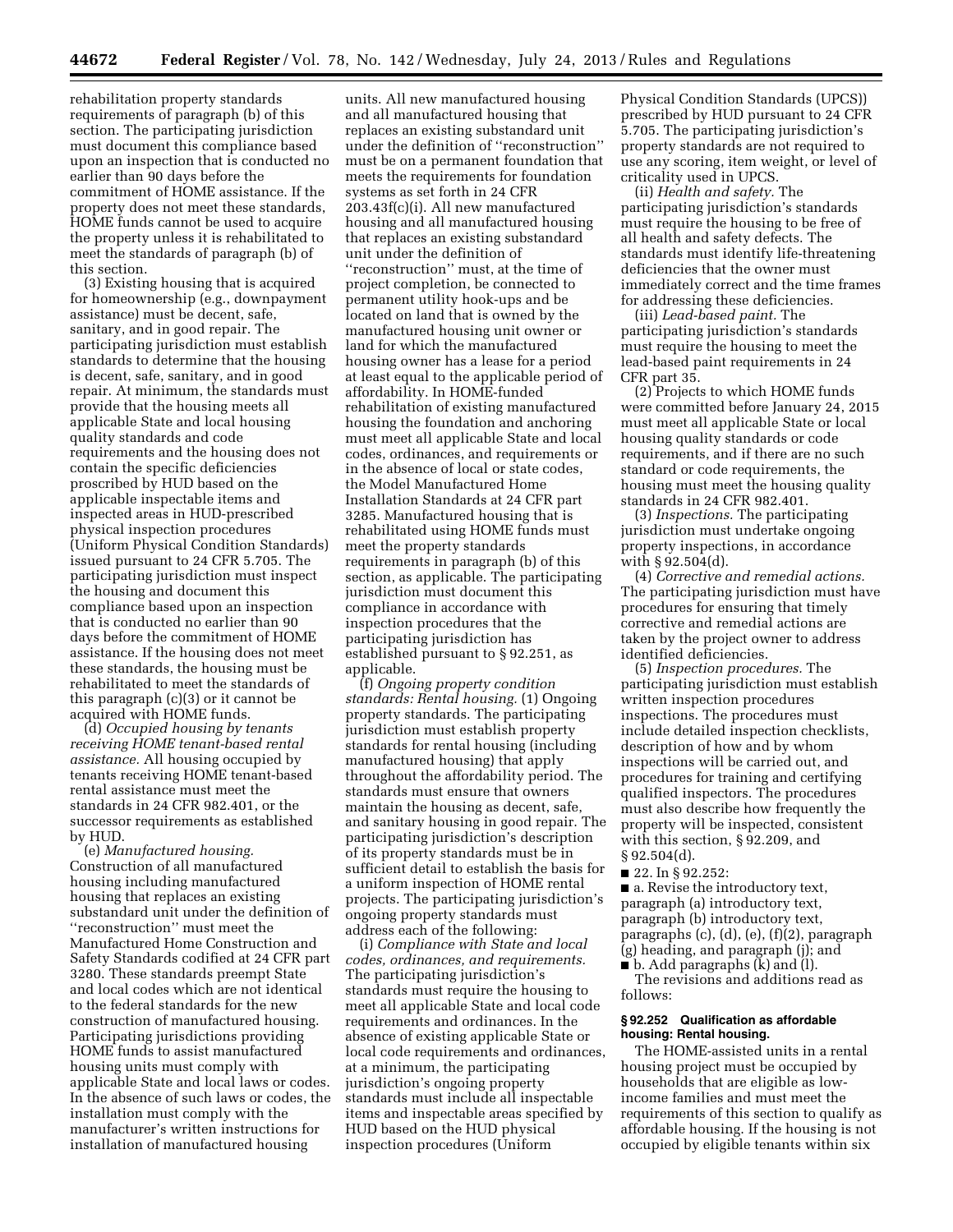months following the date of project completion, HUD will require the participating jurisdiction to submit marketing information and, if appropriate, submit a marketing plan. HUD will require the participating jurisdiction to repay HOME funds invested in any housing unit that has not been rented to eligible tenants 18 months after the date of project completion. The affordability requirements also apply to the HOMEassisted non-owner-occupied units in single-family housing purchased with HOME funds in accordance with § 92.254. The tenant must have a written lease that complies with § 92.253.

(a) *Rent limitation.* HUD provides the following maximum HOME rent limits. The rent limits apply to the rent plus the utilities or the utility allowance. The maximum HOME rents (High HOME Rents) are the lesser of:

\* \* \* \* \*

(b) *Additional rent limitations (Low HOME Rents).* The participating jurisdiction may designate (in its written agreement with the project owner) more than the minimum HOME units in a rental housing project, regardless of project size, to have Low HOME Rents that meet the requirements of this paragraph (b). In rental projects with five or more HOME-assisted rental units, at least 20 percent of the HOMEassisted units must be occupied by very low-income families and meet one of the following rent requirements:

\* \* \* \* \* (c) *Additional rent limitations for SRO projects.* (1) For SRO units that have both sanitary and food preparation

facilities, the maximum HOME rent is based on the zero-bedroom fair market rent. The project must meet the requirements of paragraphs (a) and (b) of this section.

(2) For SRO units that have no sanitary or food preparation facilities or only one of the two, the maximum HOME rent is based on 75 percent of the zero-bedroom fair market rent. The project is not required to have low HOME rents in accordance with paragraph (b)(1) or (2) of this section, but must meet the occupancy requirements of paragraph (b) of this section.

(d) *Initial rent schedule and utility allowances.* (1) The participating jurisdiction must establish maximum monthly allowances for utilities and services (excluding telephone) and update the allowances annually. The participating jurisdiction must use the HUD Utility Schedule Model or otherwise determine the utility allowance for the project based on the type of utilities used at the project.

(2) The participating jurisdiction must review and approve rents proposed by the owner for units, subject to the maximum rent limitations in paragraphs (a) or (b) of this section. For all units subject to the maximum rent limitations in paragraphs (a) or (b) of this section for which the tenant is paying utilities and services, the participating jurisdiction must ensure that the rents do not exceed the maximum rent minus the monthly allowances for utilities and services.

(e) *Periods of affordability.* The HOME-assisted units must meet the affordability requirements for not less than the applicable period specified in the following table, beginning after project completion.

(1) The affordability requirements:

(i) Apply without regard to the term of any loan or mortgage, repayment of the HOME investment, or the transfer of ownership;

(ii) Must be imposed by a deed restriction, a covenant running with the land, an agreement restricting the use of the property, or other mechanisms approved by HUD and must give the participating jurisdiction the right to require specific performance (except that the participating jurisdiction may provide that the affordability restrictions may terminate upon foreclosure or transfer in lieu of foreclosure); and

(iii) Must be recorded in accordance with State recordation laws.

(2) The participating jurisdiction may use purchase options, rights of first refusal or other preemptive rights to purchase the housing before foreclosure or deed in lieu of foreclosure in order to preserve affordability.

(3) The affordability restrictions shall be revived according to the original terms if, during the original affordability period, the owner of record before the foreclosure, or deed in lieu of foreclosure, or any entity that includes the former owner or those with whom the former owner has or had family or business ties, obtains an ownership interest in the project or property.

(4) The termination of the restrictions on the project does not terminate the participating jurisdiction's repayment obligation under § 92.503(b).

| Rental housing activity | Minimum period<br>of affordability in<br>vears |
|-------------------------|------------------------------------------------|
|                         |                                                |
|                         |                                                |

 $(f) * * * *$ 

(2) The participating jurisdiction must provide project owners with information on updated HOME rent limits so that rents may be adjusted (not to exceed the maximum HOME rent limits in paragraph (f)(1) of this section) in accordance with the written agreement between the participating jurisdiction and the owner. Owners must annually provide the participating jurisdiction with information on rents and occupancy of HOME-assisted units to demonstrate compliance with this section. The participating jurisdiction

must review rents for compliance and approve or disapprove them every year. \* \* \* \* \*

(g) *Adjustment of HOME rent limits for an existing project.* \* \* \* \* \* \* \* \*

(j) *Fixed and floating HOME units.* In a project containing HOME-assisted and other units, the participating jurisdiction may designate fixed or floating HOME units. This designation must be made at the time of project commitment in the written agreement between the participating jurisdiction and the owner, and the HOME units

must be identified not later than the time of initial unit occupancy. Fixed units remain the same throughout the period of affordability. Floating units are changed to maintain conformity with the requirements of this section during the period of affordability so that the total number of housing units meeting the requirements of this section remains the same, and each substituted unit is comparable in terms of size, features, and number of bedrooms to the originally designated HOME-assisted unit.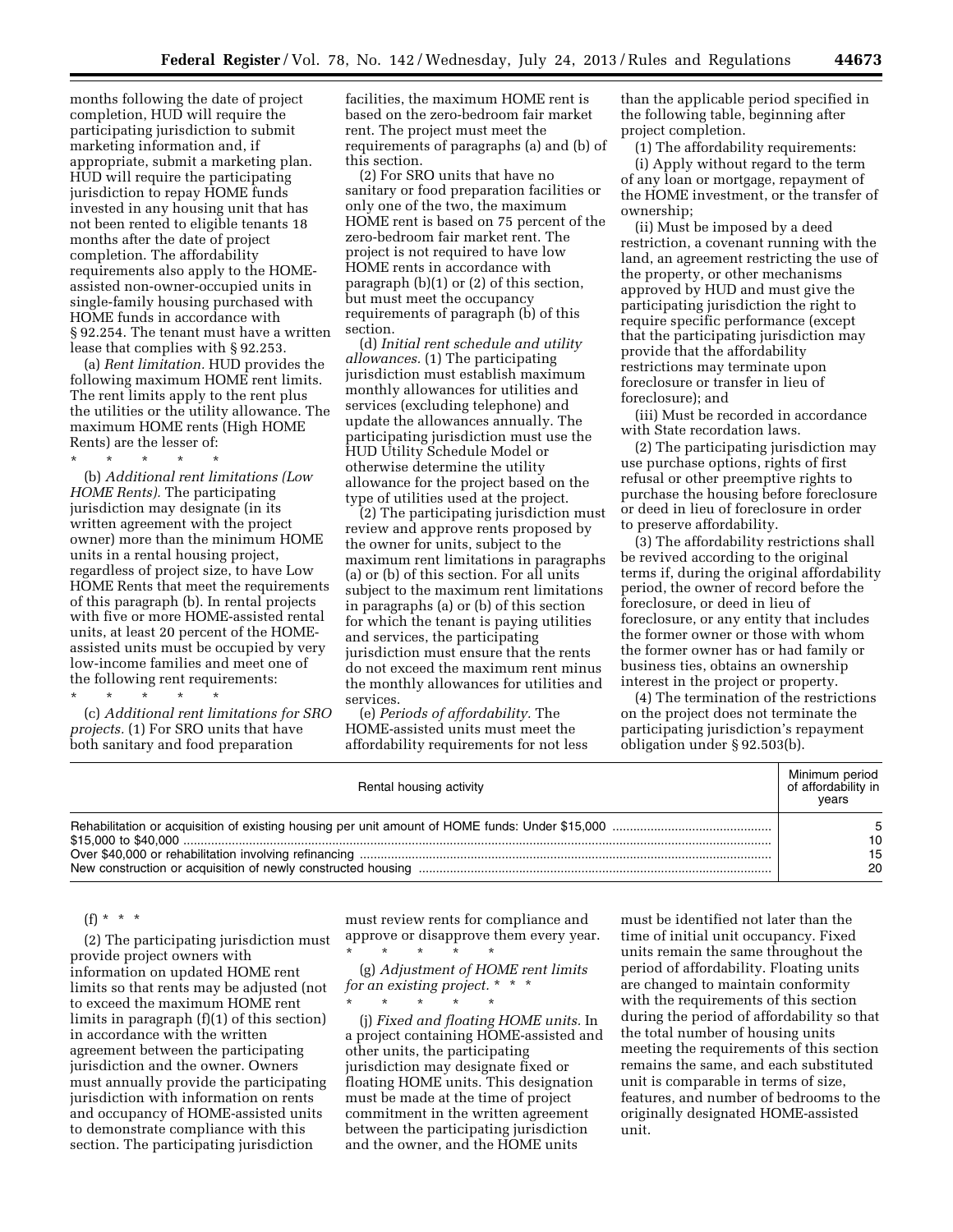(k) *Tenant selection.* The tenants must be selected in accordance with § 92.253(d).

(l) *Ongoing responsibilities.* The participating jurisdiction's responsibilities for on-site inspections and financial oversight of rental projects are set forth in § 92.504(d).

■ 23. In § 92.253:

■ a. Revise the section heading and paragraphs (a), (c), and (d);

■ b. Remove ''and'' from the end of paragraph (b)(7);

■ c. Remove the period from the end of paragraph (b)(8) and add ''; and'' in its place; and

■ d. Add paragraph (b)(9),

The revisions and additions read as follows:

#### **§ 92.253 Tenant protections and selection.**

(a) *Lease.* There must be a written lease between the tenant and the owner of rental housing assisted with HOME funds that is for a period of not less than one year, unless by mutual agreement between the tenant and the owner a shorter period is specified.

 $(b)$  \*

(9) *Mandatory supportive services.*  Agreement by the tenant (other than a tenant in transitional housing) to accept supportive services that are offered.

(c) *Termination of tenancy.* An owner may not terminate the tenancy or refuse to renew the lease of a tenant of rental housing assisted with HOME funds, except for serious or repeated violation of the terms and conditions of the lease; for violation of applicable Federal, State, or local law; for completion of the tenancy period for transitional housing or failure to follow any required transitional housing supportive services plan; or for other good cause. Good cause does not include an increase in the tenant's income or refusal of the tenant to purchase the housing. To terminate or refuse to renew tenancy, the owner must serve written notice upon the tenant specifying the grounds for the action at least 30 days before the termination of tenancy.

(d) *Tenant selection.* An owner of rental housing assisted with HOME funds must comply with the affirmative marketing requirements established by the participating jurisdiction pursuant to § 92.351(a). The owner must adopt and follow written tenant selection policies and criteria that:

(1) Limit the housing to very lowincome and low-income families;

(2) Are reasonably related to the applicants' ability to perform the obligations of the lease (i.e., to pay the rent, not to damage the housing; not to interfere with the rights and quiet enjoyment of other tenants);

(3) Limit eligibility or give a preference to a particular segment of the population if permitted in its written agreement with the participating jurisdiction (and only if the limitation or preference is described in the participating jurisdiction's consolidated plan).

(i) Any limitation or preference must not violate nondiscrimination requirements in § 92.350. A limitation or preference does not violate nondiscrimination requirements if the housing also receives funding from a Federal program that limits eligibility to a particular segment of the population (e.g., the Housing Opportunity for Persons with AIDS program under 24 CFR part 574, the Shelter Plus Care program under 24 CFR part 582, the Supportive Housing program under 24 CFR part 583, supportive housing for the elderly or persons with disabilities under 24 CFR part 891), and the limit or preference is tailored to serve that segment of the population.

(ii) If a project does not receive funding from a Federal program that limits eligibility to a particular segment of the population, the project may have a limitation or preference for persons with disabilities who need services offered at a project only if:

(A) The limitation or preference is limited to the population of families (including individuals) with disabilities that significantly interfere with their ability to obtain and maintain housing;

(B) Such families will not be able to obtain or maintain themselves in housing without appropriate supportive services; and

(C) Such services cannot be provided in a nonsegregated setting. The families must not be required to accept the services offered at the project. In advertising the project, the owner may advertise the project as offering services for a particular type of disability; however, the project must be open to all otherwise eligible persons with disabilities who may benefit from the services provided in the project.

(4) Do not exclude an applicant with a certificate or voucher under the Section 8 Tenant-Based Assistance: Housing Choice Voucher Program (24 CFR part 982) or an applicant participating in a HOME tenant-based rental assistance program because of the status of the prospective tenant as a holder of such certificate, voucher, or comparable HOME tenant-based assistance document.

(5) Provide for the selection of tenants from a written waiting list in the chronological order of their application, insofar as is practicable; and

(6) Give prompt written notification to any rejected applicant of the grounds for any rejection.

■ 24. In § 92.254, revise paragraph  $(a)(2)(iii)$ ,  $(a)(3)$ ,  $(a)(5)$  introductory text,  $(a)(5)(i)$  introductory text,  $(a)(5)(ii)$ introductory text, (b)(2), and (c), and add paragraphs (e) and (f) to read as follows:

#### **§ 92.254 Qualification as affordable housing: Homeownership.**

(a) \* \* \*

 $(2) * * * *$ 

(iii) If a participating jurisdiction intends to use HOME funds for homebuyer assistance or for the rehabilitation of owner-occupied singlefamily properties, the participating jurisdiction must use the HOME affordable homeownership limits provided by HUD for newly constructed housing and for existing housing. HUD will provide limits for affordable newly constructed housing based on 95 percent of the median purchase price for the area using Federal Housing Administration (FHA) single family mortgage program data for newly constructed housing, with a minimum limit based on 95 percent of the U.S. median purchase price for new construction for nonmetropolitan areas. HUD will provide limits for affordable existing housing based on 95 percent of the median purchase price for the area using Federal FHA single family mortgage program data for existing housing data and other appropriate data that are available nation-wide for sales of existing housing, with a minimum limit based on 95 percent of the statewide nonmetropolitan area median purchase price using this data. In lieu of the limits provided by HUD, the participating jurisdiction may determine 95 percent of the median area purchase price for single family housing in the jurisdiction annually, as follows. The participating jurisdiction must set forth the price for different types of single family housing for the jurisdiction. The participating jurisdiction may determine separate limits for existing housing and newly constructed housing. For housing located outside of metropolitan areas, a State may aggregate sales data from more than one county, if the counties are contiguous and similarly situated. The following information must be included in the annual action plan of the Consolidated Plan submitted to HUD for review and updated in each action plan.

(A) The 95 percent of median area purchase price must be established in accordance with a market analysis that ensured that a sufficient number of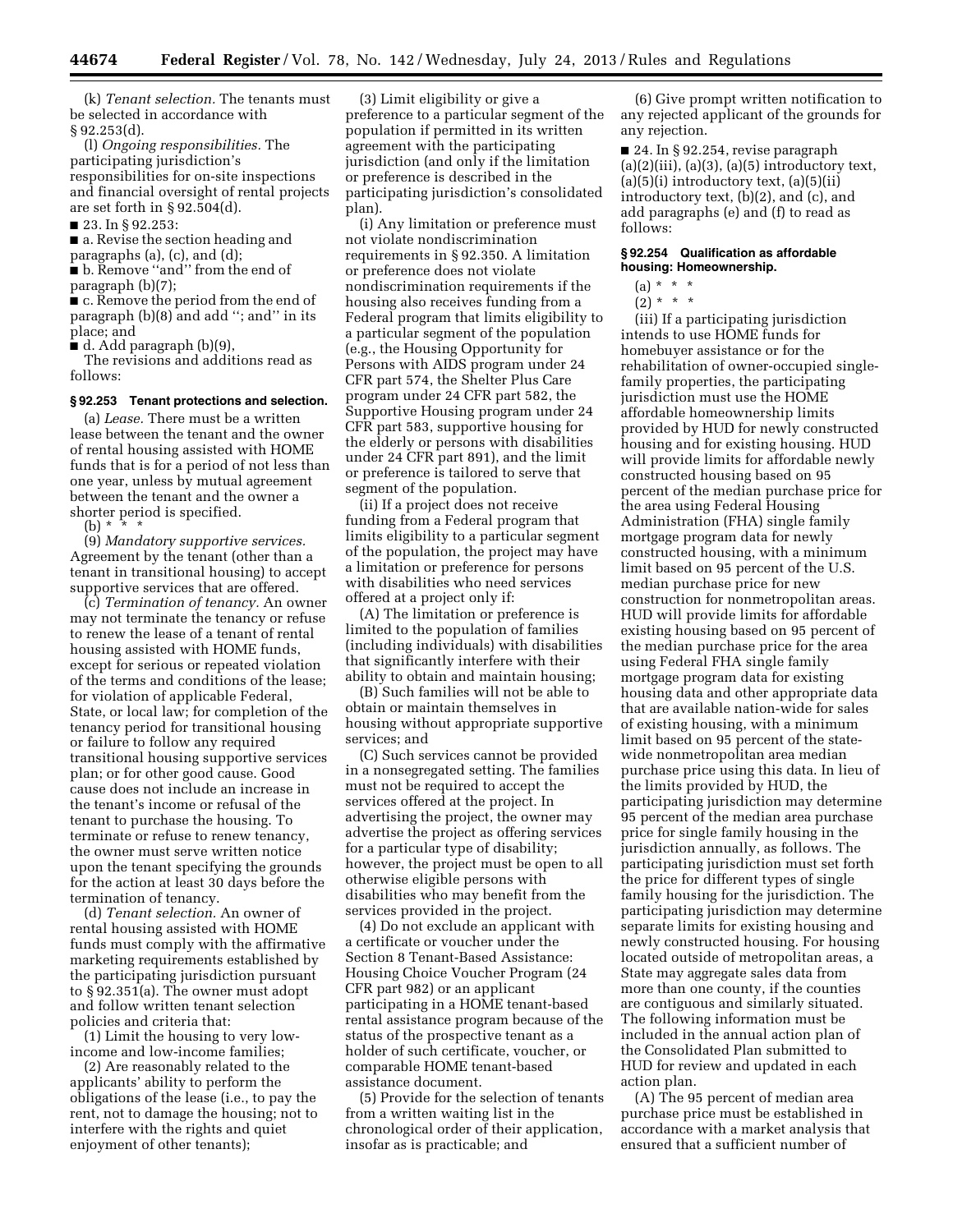recent housing sales are included in the survey.

(B) Sales must cover the requisite number of months based on volume: For 500 or more sales per month, a onemonth reporting period; for 250 through 499 sales per month, a 2-month reporting period; for less than 250 sales per month, at least a 3-month reporting period. The data must be listed in ascending order of sales price.

(C) The address of the listed properties must include the location within the participating jurisdiction. Lot, square, and subdivision data may be substituted for the street address.

(D) The housing sales data must reflect all, or nearly all, of the onefamily house sales in the entire participating jurisdiction.

(E) To determine the median, take the middle sale on the list if an odd number of sales, and if an even number, take the higher of the middle numbers and consider it the median. After identifying the median sales price, the amount should be multiplied by 0.95 to determine the 95 percent of the median area purchase price.

(3) The housing must be acquired by a homebuyer whose family qualifies as a low-income family, and the housing must be the principal residence of the family throughout the period described in paragraph (a)(4) of this section. If there is no ratified sales contract with an eligible homebuyer for the housing within 9 months of the date of completion of construction or rehabilitation, the housing must be rented to an eligible tenant in accordance with § 92.252. In determining the income eligibility of the family, the participating jurisdiction must include the income of all persons living in the housing. The homebuyer must receive housing counseling.

\* \* \* \* \*

(5) *Resale and recapture.* The participating jurisdiction must establish the resale or recapture requirements that comply with the standards of this section and set forth the requirements in its consolidated plan. HUD must determine that they are appropriate and must specifically approve them in writing.

(i) *Resale.* Resale requirements must ensure, if the housing does not continue to be the principal residence of the family for the duration of the period of affordability that the housing is made available for subsequent purchase only to a buyer whose family qualifies as a low-income family and will use the property as the family's principal residence. The resale requirement must also ensure that the price at resale

provides the original HOME-assisted owner a fair return on investment (including the homeowner's investment and any capital improvement) and ensure that the housing will remain affordable to a reasonable range of lowincome homebuyers. The participating jurisdiction must specifically define ''fair return on investment'' and ''affordability to a reasonable range of low-income homebuyers,'' and specifically address how it will make the housing affordable to a low-income homebuyer in the event that the resale price necessary to provide fair return is not affordable to the subsequent buyer. The period of affordability is based on the total amount of HOME funds invested in the housing.

\* \* \* \* \*

(ii) *Recapture.* Recapture provisions must ensure that the participating jurisdiction recoups all or a portion of the HOME assistance to the homebuyers, if the housing does not continue to be the principal residence of the family for the duration of the period of affordability. The participating jurisdiction may structure its recapture provisions based on its program design and market conditions. The period of affordability is based upon the total amount of HOME funds subject to recapture described in paragraph (a)(5)(ii)(A)(*5*) of this section. Recapture provisions may permit the subsequent homebuyer to assume the HOME assistance (subject to the HOME requirements for the remainder of the period of affordability) if the subsequent homebuyer is low-income, and no additional HOME assistance is provided.

\* \* \* \* \*

(b) \* \* \*

(2) The housing is the principal residence of an owner whose family qualifies as a low-income family at the time HOME funds are committed to the housing. In determining the income eligibility of the family, the participating jurisdiction must include the income of all persons living in the housing.

(c) *Ownership interest.* The ownership in the housing assisted under this section must meet the definition of ''homeownership'' in § 92.2, except that housing that is rehabilitated pursuant to paragraph (b) of this section may also include inherited property with multiple owners, life estates, living trusts and beneficiary deeds under the following conditions. The participating jurisdiction has the right to establish the terms of assistance.

(1) *Inherited property.* Inherited property with multiple owners: Housing for which title has been passed to several individuals by inheritance, but not all heirs reside in the housing, sharing ownership with other nonresident heirs. (The occupant of the housing has a divided ownership interest.) The participating jurisdiction may assist the owner-occupant if the occupant is low-income, occupies the housing as his or her principal residence, and pays all the costs associated with ownership and maintenance of the housing (e.g., mortgage, taxes, insurance, utilities).

(2) *Life estate.* The person who has the life estate has the right to live in the housing for the remainder of his or her life and does not pay rent. The participating jurisdiction may assist the person holding the life estate if the person is low-income and occupies the housing as his or her principal residence.

(3) *Inter vivos trust, also known as a living trust.* A living trust is created during the lifetime of a person. A living trust is created when the owner of property conveys his or her property to a trust for his or her own benefit or for that of a third party (the beneficiaries). The trust holds legal title and the beneficiary holds equitable title. The person may name him or herself as the beneficiary. The trustee is under a fiduciary responsibility to hold and manage the trust assets for the beneficiary. The participating jurisdiction may assist if all beneficiaries of the trust qualify as a low-income family and occupy the property as their principal residence (except that contingent beneficiaries, who receive no benefit from the trust nor have any control over the trust assets until the beneficiary is deceased, need not be low-income). The trust must be valid and enforceable and ensure that each beneficiary has the legal right to occupy the property for the remainder of his or her life.

(4) *Beneficiary deed.* A beneficiary deed conveys an interest in real property, including any debt secured by a lien on real property, to a grantee beneficiary designated by the owner and that expressly states that the deed is effective on the death of the owner. Upon the death of the owner, the grantee beneficiary receives ownership in the property, subject to all conveyances, assignments, contracts, mortgages, deeds of trust, liens, security pledges, and other encumbrances made by the owner or to which the owner was subject during the owner's lifetime. The participating jurisdiction may assist if the owner qualifies as low-income and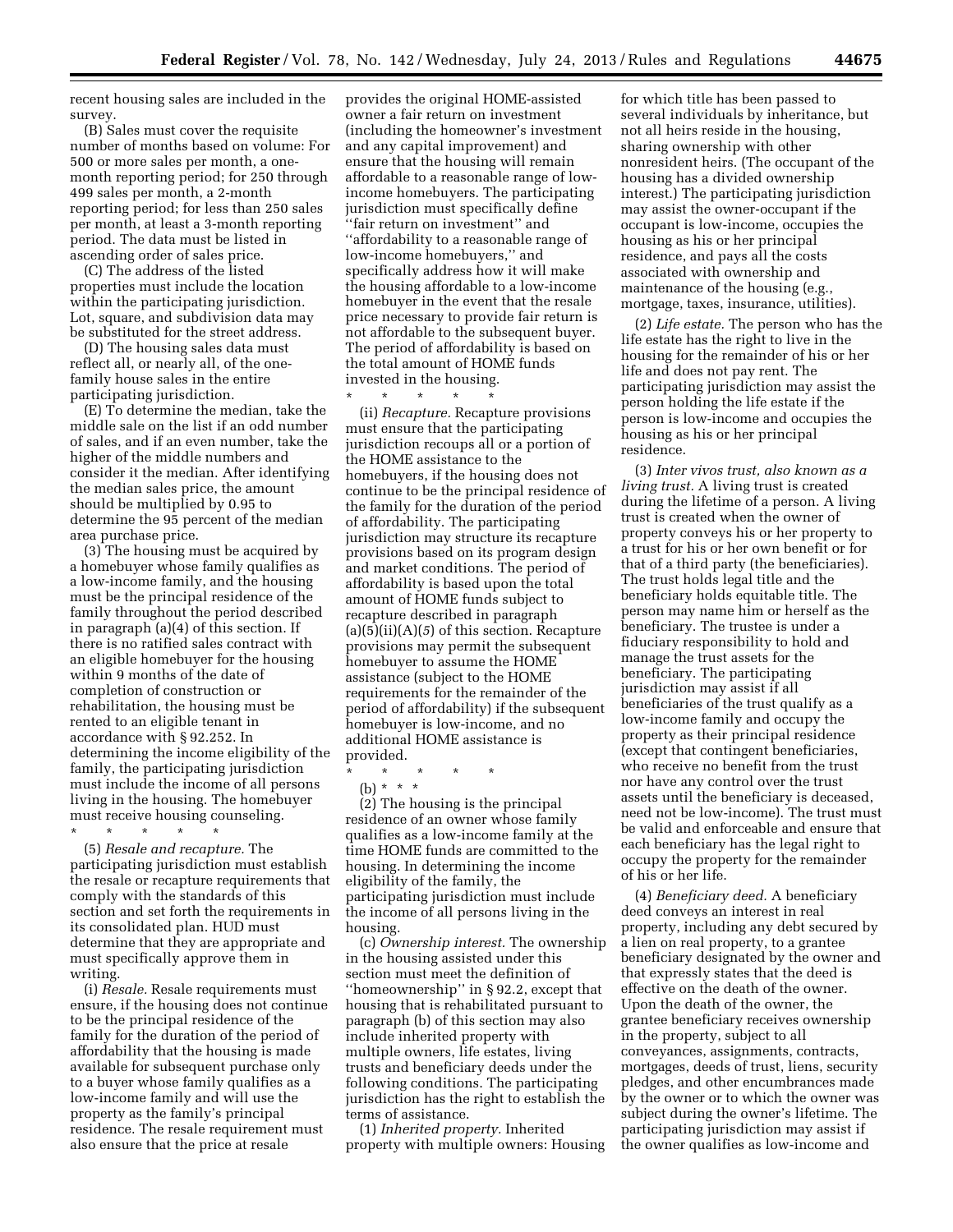the owner occupies the property as his or her principal residence.

\* \* \* \* \* (e) *Providing homeownership assistance through lenders.* Subject to the requirements of this paragraph (e), the participating jurisdiction may provide homeownership assistance through for-profit or nonprofit lending institutions that provide the first mortgage loan to a low-income family.

(1) The homeownership assistance may be provided only as specified in a written agreement between the participating jurisdiction and the lender. The written agreement must specify the forms and amounts of homeownership assistance that the participating jurisdiction authorizes the lender to provide to families and any conditions that apply to the provision of such homeownership assistance.

(2) Before the lender provides any homeownership assistance to a family, the participating jurisdiction must verify that the family is low-income and must inspect the housing for compliance with the property standards in § 92.251.

(3) No fees (e.g., origination fees or points) may be charged to a family for the HOME homeownership assistance provided pursuant to this paragraph (e), and the participating jurisdiction must determine that the fees and other amounts charged to the family by the lender for the first mortgage financing are reasonable. Reasonable administrative costs may be charged to the HOME program as a project cost. If the participating jurisdiction requires lenders to pay a fee to participate in the HOME program, the fee is program income to the HOME program.

(4) If the nonprofit lender is a subrecipient or contractor that is receiving HOME assistance to determine that the family is eligible for homeownership assistance, but the participating jurisdiction or another entity is making the assistance to the homebuyer (e.g., signing the documents for the loan or the grant), the requirements of paragraphs (e)(2) and (3) of this section are applicable.

(f) *Homebuyer program policies.* The participating jurisdiction must have and follow written policies for:

(1) Underwriting standards for homeownership assistance that evaluate housing debt and overall debt of the family, the appropriateness of the amount of assistance, monthly expenses of the family, assets available to acquire the housing, and financial resources to sustain homeownership;

(2) Responsible lending, and

(3) Refinancing loans to which HOME loans are subordinated to ensure that

the terms of the new loan are reasonable.

■ 25. Revise § 92.255 to read as follows:

#### **§ 92.255 Converting rental units to homeownership units for existing tenants.**

(a) The participating jurisdiction may permit the owner of HOME-assisted rental units to convert the rental units to homeownership units by selling, donating, or otherwise conveying the units to the existing tenants to enable the tenants to become homeowners in accordance with the requirements of § 92.254. However, refusal by the tenant to purchase the housing does not constitute grounds for eviction or for failure to renew the lease.

(b) If no additional HOME funds are used to enable the tenants to become homeowners, the homeownership units are subject to a minimum period of affordability equal to the remaining affordable period if the units continued as rental units. If additional HOME funds are used to directly assist the tenants to become homeowners, the minimum period of affordability is the affordability period under § 92.254(a)(4), based on the amount of direct homeownership assistance provided. ■ 26. Revise § 92.257 to read as follows:

#### **§ 92.257 Faith-based activities.**

(a) *Equal treatment of program participants and program beneficiaries.*  (1) *Program participants.* Organizations that are religious or faith-based are eligible, on the same basis as any other organization, to participate in HOME program. Neither the Federal Government nor a State or local government receiving funds under the HOME program shall discriminate against an organization on the basis of the organization's religious character or affiliation. Recipients and subrecipients of program funds shall not, in providing program assistance, discriminate against a program participant or prospective program participant on the basis of religion or religious belief.

(2) *Beneficiaries.* In providing services supported in whole or in part with federal financial assistance, and in their outreach activities related to such services, program participants shall not discriminate against current or prospective program beneficiaries on the basis of religion, a religious belief, a refusal to hold a religious belief, or a refusal to attend or participate in a religious practice.

(b) *Separation of explicitly religious activities.* Recipients and subrecipients of HOME program funds that engage in explicitly religious activities, including activities that involve overt religious content such as worship, religious

instruction, or proselytization, must perform such activities and offer such services outside of programs that are supported with federal financial assistance separately, in time or location, from the programs or services funded under this part, and participation in any such explicitly religious activities must be voluntary for the program beneficiaries of the HUDfunded programs or services.

(c) *Religious identity.* A faith-based organization that is a recipient or subrecipient of HOME program funds is eligible to use such funds as provided under the regulations of this part without impairing its independence, autonomy, expression of religious beliefs, or religious character. Such organization will retain its independence from federal, State, and local government, and may continue to carry out its mission, including the definition, development, practice, and expression of its religious beliefs, provided that it does not use direct program funds to support or engage in any explicitly religious activities, including activities that involve overt religious content, such as worship, religious instruction, or proselytization, or any manner prohibited by law. Among other things, faith-based organizations may use space in their facilities to provide program-funded services, without removing or altering religious art, icons, scriptures, or other religious symbols. In addition, a HOME program-funded religious organization retains its authority over its internal governance, and it may retain religious terms in its organization's name, select its board members on a religious basis, and include religious references in its organization's mission statements and other governing documents.

(d) *Alternative provider.* If a program participant or prospective program participant of the HOME program supported by HUD objects to the religious character of an organization that provides services under the program, that organization shall, within a reasonably prompt time after the objection, undertake reasonable efforts to identify and refer the program participant to an alternative provider to which the prospective program participant has no objection. Except for services provided by telephone, the Internet, or similar means, the referral must be to an alternate provider in reasonable geographic proximity to the organization making the referral. In making the referral, the organization shall comply with applicable privacy laws and regulations. Recipients and subrecipients shall document any objections from program participants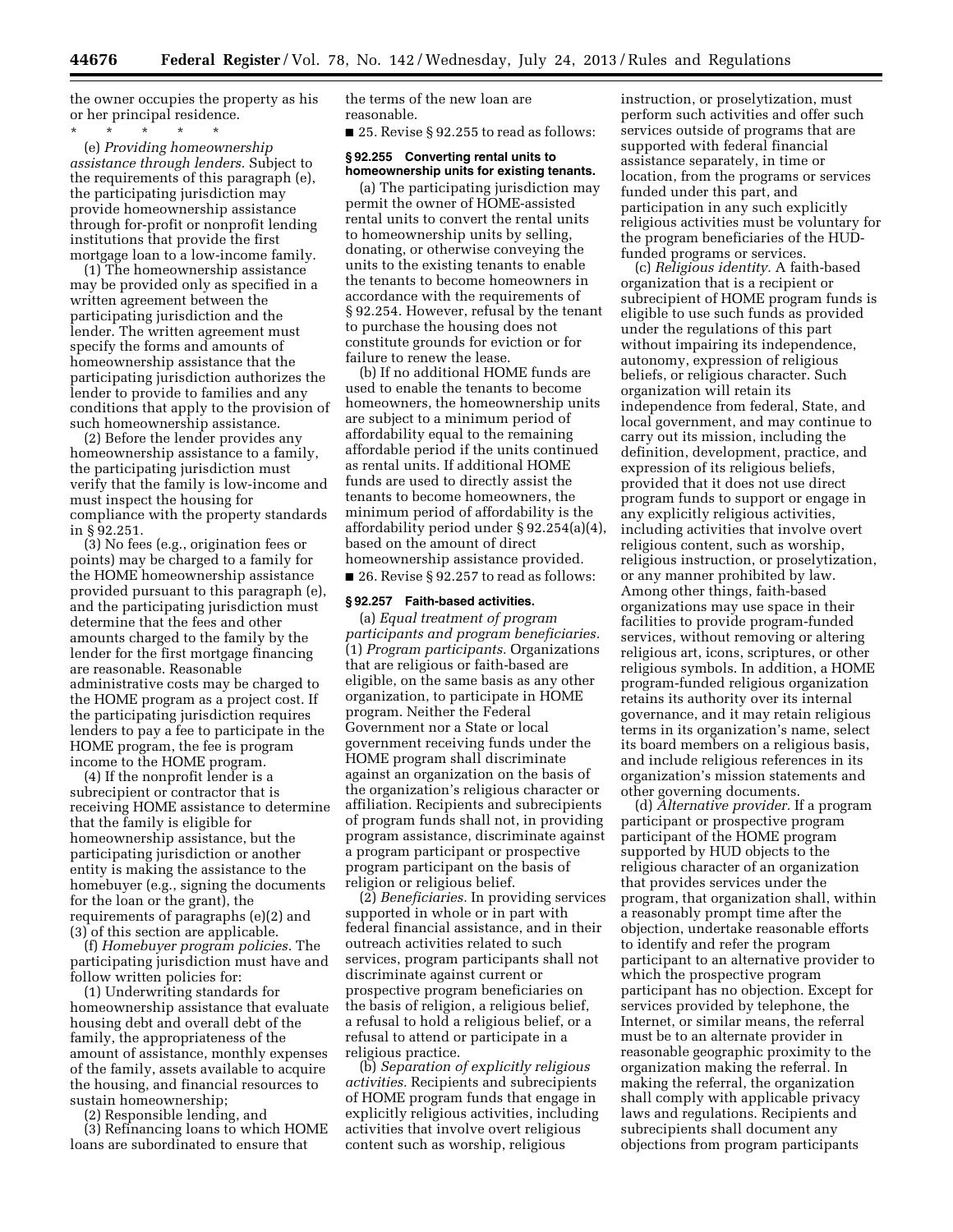and prospective program participants and any efforts to refer such participants to alternative providers in accordance with the requirements of § 92.508(a)(2)(xiii). Recipients shall ensure that all subrecipient agreements make organizations receiving program funds aware of these requirements.

(e) *Structures.* Program funds may not be used for the acquisition, construction, or rehabilitation of structures to the extent that those structures are used for explicitly religious activities. Program funds may be used for the acquisition, construction, or rehabilitation of structures only to the extent that those structures are used for conducting eligible activities under this part. When a structure is used for both eligible and explicitly religious activities, program funds may not exceed the cost of those portions of the acquisition, new construction, or rehabilitation that are attributable to eligible activities in accordance with the cost accounting requirements applicable to the HOME program. Sanctuaries, chapels, or other rooms that a HOME program-funded religious congregation uses as its principal place of worship, however, are ineligible for HOME program-funded improvements. Disposition of real property after the term of the grant, or any change in the use of the property during the term of the grant, is subject to governmentwide regulations governing real property disposition (see 24 CFR parts 84 and 85).

(f) *Supplemental funds.* If a State or local government voluntarily contributes its own funds to supplement federally funded activities, the State or local government has the option to segregate the federal funds or commingle them. However, if the funds are commingled, this section applies to all of the commingled funds.  $\blacksquare$  27. In § 92.300, revise paragraphs (a),

(e), and (f) to read as follows:

#### **§ 92.300 Set-aside for community housing development organizations (CHDOs).**

(a) Within 24 months after the date that HUD notifies the participating jurisdiction of HUD's execution of the HOME Investment Partnerships Agreement, the participating jurisdiction must reserve not less than 15 percent of the HOME allocation for investment only in housing to be owned, developed or sponsored by community housing development organizations. For a State, the HOME allocation includes funds reallocated under  $\S 92.451(c)(2)(i)$  and, for a unit of general local government, includes funds transferred from a State under § 92.102(b). The participating

jurisdiction must certify the organization as meeting the definition of ''community housing development organization'' and must document that the organization has capacity to own, develop, or sponsor housing each time it commits funds to the organization. For purposes of this paragraph:

(1) Funds are reserved when a participating jurisdiction enters into a written agreement with the community housing development organization (or project owner as described in paragraph (a)(4) of this section) committing the funds to a specific local project in accordance with paragraph (2) of the definition of ''commitment'' in § 92.2.

(2) Rental housing is ''owned'' by the community housing development organization if the community housing development organization is the owner in fee simple absolute of multifamily or single family housing (or has a long term ground lease) for rental to lowincome families in accordance with § 92.252. If the housing is to be rehabilitated or constructed, the community housing development organization hires and oversees the developer that rehabilitates or constructs the housing. At minimum, the community housing development organization must hire or contract with an experienced project manager to oversee all aspects of the development, including obtaining zoning, securing non-HOME financing, selecting a developer or general contractor, overseeing the progress of the work and determining the reasonableness of costs. The community housing development organization must own the rental housing during development and for a period at least equal to the period of affordability in § 92.252. If the CHDO acquires housing that meets the property standards in § 92.251, the CHDO must own the rental housing for a period at least equal to the period of affordability in § 92.252.

(3) Rental housing is ''developed'' by the community development housing organization if the community housing development organization is the owner of multifamily or single family housing in fee simple absolute (or has a long term ground lease) and the developer of new housing that will be constructed or existing substandard housing that will be rehabilitated for rent to low-income families in accordance with § 92.252. To be the ''developer,'' the community development housing organization must be in sole charge of all aspects of the development process, including obtaining zoning, securing non-HOME financing, selecting architects, engineers and general contractors, overseeing the progress of the work and determining

the reasonableness of costs. At a minimum, the community housing development organization must own the housing during development and for a period at least equal to the period of affordability in § 92.252.

(4) Rental housing is ''sponsored'' by the community development housing organization if it is rental housing ''owned'' or ''developed'' by a subsidiary of a community housing development organization, a limited partnership of which the community housing development organization or its subsidiary is the sole general partner, or a limited liability company of which the community housing development organization or its subsidiary is the sole managing member.

(i) The subsidiary of the community housing development organization may be a for-profit or nonprofit organization and must be wholly owned by the community housing development organization. If the limited partnership or limited liability company agreement permits the community housing development organization to be removed as general partner or sole managing member, the agreement must provide that the removal must be for cause and that the community housing development organization must be replaced with another community housing development organization.

(ii) The HOME funds must be provided to the entity that owns the project.

(5) HOME-assisted rental housing is also ''sponsored'' by a community housing development organization if the community housing development organization ''developed'' the rental housing project that it agrees to convey to an identified private nonprofit organization at a predetermined time after completion of the development of the project. Sponsored rental housing, as provided in this paragraph (a)(5), is subject to the following requirements:

(i) The private nonprofit organization may not be created by a governmental entity.

(ii) The HOME funds must be invested in the project that is owned by the community housing development organization.

(iii) Before commitment of HOME funds, the community housing development organization sponsor must select the nonprofit organization that will obtain ownership of the property.

(A) The nonprofit organization assumes the community housing development organization's HOME obligations (including any repayment of loans) for the rental project at a specified time after completion of development.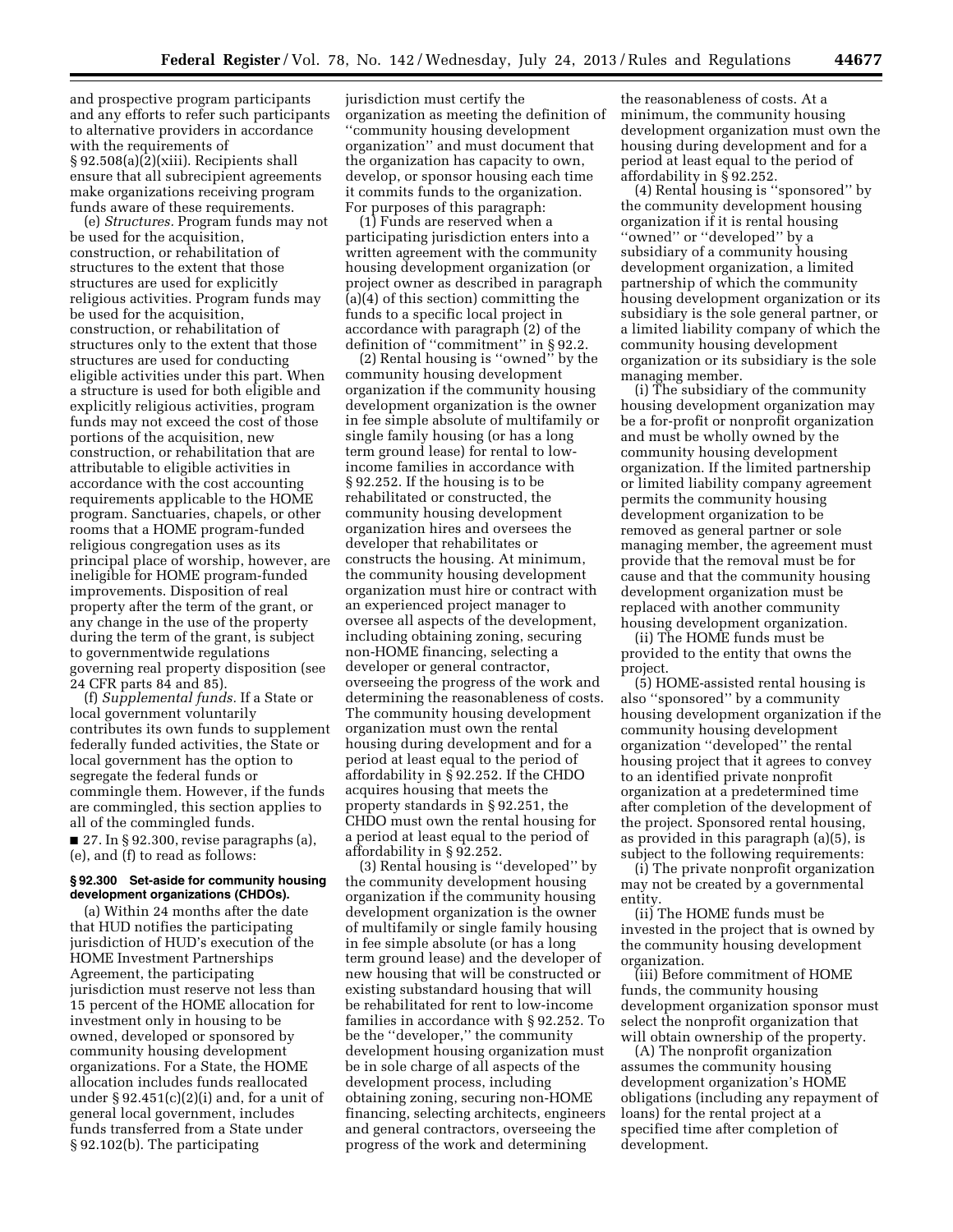(B) If the housing is not transferred to the nonprofit organization, the community housing development organization sponsor remains responsible for the HOME assistance and the HOME project.

(6) Housing for homeownership is ''developed'' by the community development housing organization if the community housing development organization is the owner (in fee simple absolute) and developer of new housing that will be constructed or existing substandard housing that will be rehabilitated for sale to low-income families in accordance with § 92.254.

(i) To be the ''developer'' the community development housing organization must arrange financing of the project and be in sole charge of construction. The community housing development organization may provide direct homeownership assistance (e.g., downpayment assistance) when it sells the housing to low-income families and the community housing development organization will not be considered a subrecipient. The HOME funds for downpayment assistance shall not be greater than 10 percent of the amount of HOME funds for development of the housing.

(ii) The participating jurisdiction must determine and set forth in its written agreement with the community housing development organization the actual sales prices of the housing or the method by which the sales prices for the housing will be established and whether the proceeds must be returned to the participating jurisdiction or may be retained by the community housing development organization.

(A) While proceeds that the participating jurisdiction permits the community housing development organization to retain are not subject to the requirements of this part, the participating jurisdiction must specify in the written agreement with the community housing development organization whether the proceeds are to be used for HOME-eligible activities or other housing activities to benefit low-income families.

(B) Funds that are recaptured because the housing no longer meets the affordability requirements under § 92.254(a)(5)(ii) are subject to the requirements of this part in accordance with § 92.503.

(7) The participating jurisdiction determines the form of assistance (e.g., grant or loan) that it will provide to the community housing development organization receives or, for rental housing projects under paragraph (a)(4) of this section, to the entity that owns the project.

\* \* \* \* \* (e) If funds for operating expenses are provided under § 92.208 to a community housing development organization that is not also receiving funds under paragraph (a) of this section for housing to be owned, developed or sponsored by the community housing development organization, the participating jurisdiction's written agreement with the community housing development organization must provide that the community housing development organization is expected to receive funds under paragraph (a) of this section for a project within 24 months of the date of receiving the funds for operating expenses, and specifies the terms and conditions upon which this expectation is based.

(f) The participating jurisdiction must ensure that a community housing development organization does not receive HOME funding for any fiscal year in an amount that provides more than 50 percent or \$50,000, whichever is greater, of the community housing development organization's total operating expenses in that fiscal year. This also includes organizational support and housing education provided under section 233(b)(1), (2), and (6) of the Act, as well as funds for operating expenses provided under § 92.208.

■ 28. In § 92.351, revise paragraphs  $(a)(1)$  and  $(a)(2)(ii)$  through  $(iv)$  to read as follows:

#### **§ 92.351 Affirmative marketing; minority outreach program.**

(a) *Affirmative marketing.* (1) Each participating jurisdiction must adopt and follow affirmative marketing procedures and requirements for rental and homebuyer projects containing five or more HOME-assisted housing units. Affirmative marketing requirements and procedures also apply to all HOMEfunded programs, including, but not limited to, tenant-based rental assistance and downpayment assistance programs. Affirmative marketing steps consist of actions to provide information and otherwise attract eligible persons in the housing market area to the available housing without regard to race, color, national origin, sex, religion, familial status, or disability. If participating jurisdiction's written agreement with the project owner permits the rental housing project to limit tenant eligibility or to have a tenant preference in accordance with § 92.253(d)(3), the participating jurisdiction must have affirmative marketing procedures and requirements that apply in the context

of the limited/preferred tenant eligibility for the project.

 $(2) * *$ 

(ii) Requirements and practices each subrecipient and owner must adhere to in order to carry out the participating jurisdiction's affirmative marketing procedures and requirements (e.g., use of commercial media, use of community contacts, use of the Equal Housing Opportunity logotype or slogan, and display of fair housing poster);

(iii) Procedures to be used by subrecipients and owners to inform and solicit applications from persons in the housing market area who are not likely to apply for the housing program or the housing without special outreach (e.g., through the use of community organizations, places of worship, employment centers, fair housing groups, or housing counseling agencies);

(iv) Records that will be kept describing actions taken by the participating jurisdiction and by subrecipients and owners to affirmatively market the program and units and records to assess the results of these actions; and

■ 29. In § 92.352, revise paragraph (a) to read as follows:

#### **§ 92.352 Environmental review.**

\* \* \* \* \*

(a) *General.* The environmental effects of each activity carried out with HOME funds must be assessed in accordance with the provisions of the National Environmental Policy Act of 1969 (NEPA) (42 U.S.C. 4321) and the related authorities listed in HUD's implementing regulations at 24 CFR parts 50 and 58. The applicability of the provisions of 24 CFR part 50 or part 58 is based on the HOME project (new construction, rehabilitation, acquisition) or activity (tenant-based rental assistance) as a whole, not on the type of the cost paid with HOME funds.

\* \* \* \* \* ■ 30. In § 92.353 paragraph (c)(2)(C)(*1*)(*ii*) is revised to read as follows:

**§ 92.353 Displacement, relocation, and acquisition.** 

- \* \* \* \* \*
	- (c) \* \* \*
	- $(2) * * * *$
	- $\vec{C}$  \* \* \*
	- (*1*) \* \* \*

(*ii*) The total tenant payment, as determined under 24 CFR 5.628, if the tenant is low-income, or 30 percent of gross household income, if the tenant is not low-income;

\* \* \* \* \*

■ 31. In § 92.354, paragraphs (a)(1) and (3) are revised to read as follows: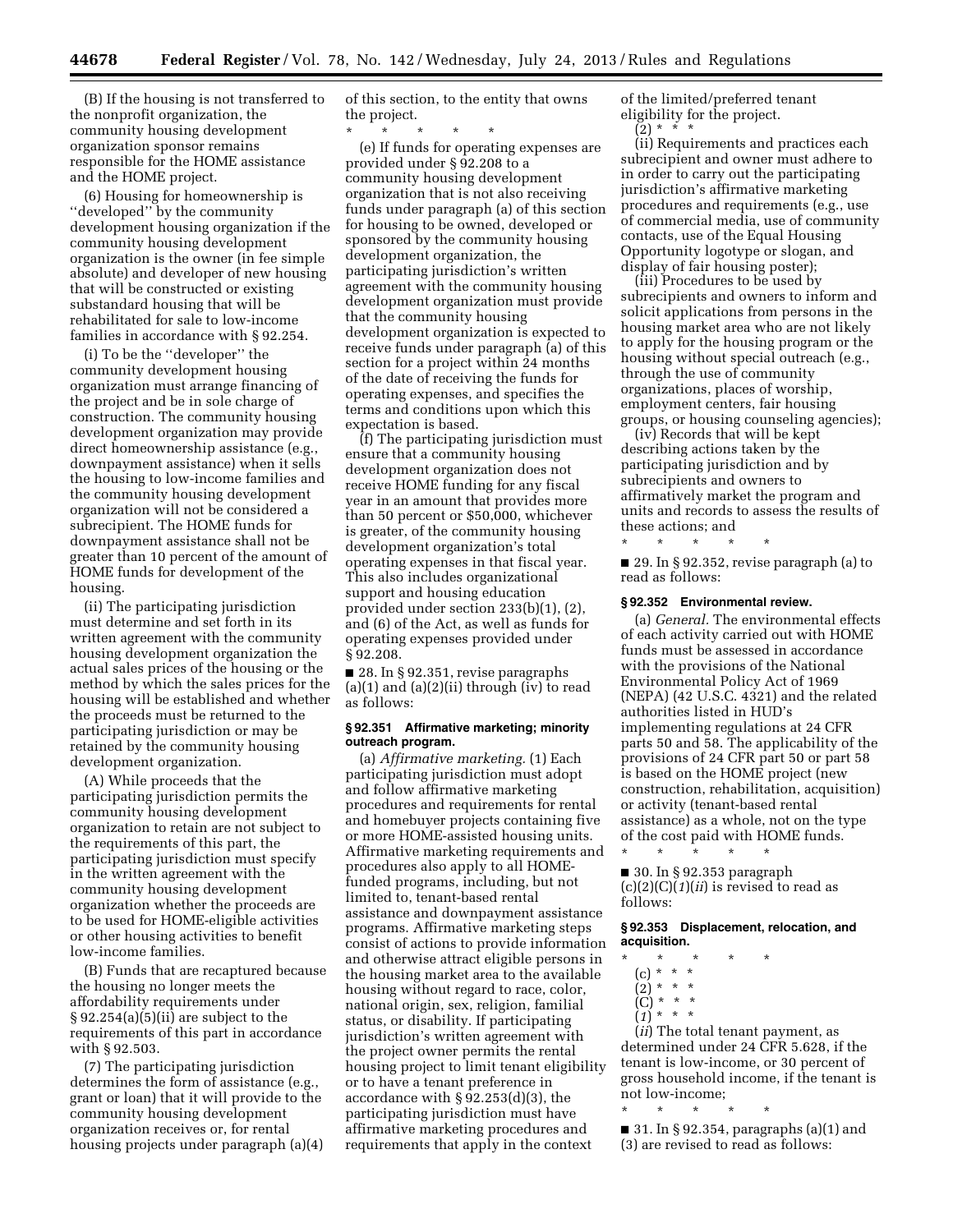#### **§ 92.354 Labor.**

#### (a) \* \* \*

(1) Every contract for the construction (rehabilitation or new construction) of housing that includes 12 or more units assisted with HOME funds must contain a provision requiring the payment of not less than the wages prevailing in the locality, as predetermined by the Secretary of Labor pursuant to the Davis-Bacon Act (40 U.S.C. 3141), to all laborers and mechanics employed in the development of any part of the housing. Such contracts must also be subject to the overtime provisions, as applicable, of the Contract Work Hours and Safety Standards Act (40 U.S.C. 3701).

\* \* \* \* \*

(3) Participating jurisdictions, contractors, subcontractors, and other participants must comply with regulations issued under these acts and with other Federal laws and regulations pertaining to labor standards, as applicable. Participating jurisdictions shall be responsible for ensuring compliance by contractors and subcontractors with labor standards described in this section. In accordance with procedures specified by HUD, participating jurisdictions shall:

(i) Ensure that bid and contract documents contain required labor standards provisions and the appropriate Department of Labor wage determinations;

(ii) Conduct on-site inspections and employee interviews;

(iii) Collect and review certified weekly payroll reports;

(iv) Correct all labor standards violations promptly;

(v) Maintain documentation of administrative and enforcement activities; and

(vi) Require certification as to compliance with the provisions of this section before making any payment under such contracts.

\* \* \* \* \* ■ 32. In § 92.356, paragraphs (b) and (f)(1) are revised to read as follows:

#### **§ 92.356 Conflict of interest.**

\* \* \* \* \* (b) *Conflicts prohibited.* No persons described in paragraph (c) of this section who exercise or have exercised any functions or responsibilities with respect to activities assisted with HOME funds or who are in a position to participate in a decision-making process or gain inside information with regard to these activities may obtain a financial interest or financial benefit from a HOME-assisted activity, or have a financial interest in any contract, subcontract, or agreement with respect

to the HOME-assisted activity, or the proceeds from such activity, either for themselves or those with whom they have business or immediate family ties, during their tenure or for one year thereafter. Immediate family ties include (whether by blood, marriage or adoption) the spouse, parent (including a stepparent), child (including a stepchild), brother, sister (including a stepbrother or stepsister), grandparent, grandchild, and in-laws of a covered person.

\* \* \* \* \*

(f) *Owners and Developers.* (1) No owner, developer, or sponsor of a project assisted with HOME funds (or officer, employee, agent, elected or appointed official, or consultant of the owner, developer, or sponsor or immediate family member or immediate family member of an officer, employee, agent, elected or appointed official, or consultant of the owner, developer, or sponsor) whether private, for-profit or nonprofit (including a community housing development organization (CHDO) when acting as an owner, developer, or sponsor) may occupy a HOME-assisted affordable housing unit in a project during the required period of affordability specified in § 92.252(e) or § 92.254(a)(4). This provision does not apply to an individual who receives HOME funds to acquire or rehabilitate his or her principal residence or to an employee or agent of the owner or developer of a rental housing project who occupies a housing unit as the project manager or maintenance worker.

■ 33. In § 92.500, paragraphs (c)(1),  $(d)(1)(A)$  and  $(C)$ , and  $(d)(2)$  are revised to read as follows:

#### **§ 92.500 The HOME Investment Trust Fund.**

#### \* \* \* \* \*  $(c) * * * *$

\* \* \* \* \*

(1) The local account of the HOME Investment Trust Fund includes deposits of HOME funds disbursed from the Treasury account; the deposit of any State funds (other than HOME funds transferred pursuant to § 92.102(b)(2)) or local funds that enable the jurisdiction to meet the participating threshold amount in § 92.102, any program income (from both the allocated funds and matching contributions in accordance with the definition of program income), and any repayments or recaptured funds as required by § 92.503. The local account must be interest-bearing.

\* \* \* \* \*

 $(d)(1) * * * *$ 

(A) Any funds in the United States Treasury account that are required to be reserved (i.e., 15 percent of the funds) by a participating jurisdiction under § 92.300 that are not committed to a community housing development organization project within 24 months after the last day of the month in which HUD notifies the participating jurisdiction of HUD's execution of the HOME Investment Partnership Agreement;

\* \* \* \* \*

(C) Any funds in the United States Treasury account that are not expended within 5 years after the last day of the month in which HUD notifies the participating jurisdiction of HUD's execution of the HOME Investment Partnership Agreement and any funds in the United States Treasury account that were committed to community housing development organization projects that are not expended within 5 years after the last day of the month in which HUD notifies the participating jurisdiction of HUD's execution of the HOME Investment Partnership Agreement; and

 $\star$   $\qquad$   $\star$   $\qquad$   $\star$ (2) For purposes of determining the amount by which the HOME Investment Trust Fund will be reduced or recaptured under paragraphs (d)(1)(A), (B) and (C) of this section, HUD will consider the sum of commitments to CHDOs, commitments, or expenditures, as applicable, from all fiscal year allocations. This sum must be equal to or greater than the sum of all fiscal year allocations through the fiscal year allocation being examined (minus previous reductions to the HOME Investment Trust Fund), or in the case of commitments to CHDOs, 15 percent of those fiscal year allocations.  $\blacksquare$  34. In § 92.502, paragraphs (a), (b)(2), and (e) are revised to read as follows:

#### **§ 92.502 Program disbursement and information system.**

(a) *General.* The HOME Investment Trust Fund account established in the United States Treasury is managed through a computerized disbursement and information system established by HUD. The system disburses HOME funds that are allocated or reallocated, and collects and reports information on the use of HOME funds in the United States Treasury account. (For purposes of reporting in the Integrated Disbursement and Information System, a HOME project is an activity.) The participating jurisdiction must report all program income in HUD's computerized disbursement and information system. (b) \* \* \*

(2) If the project set-up information is not completed within 20 days of the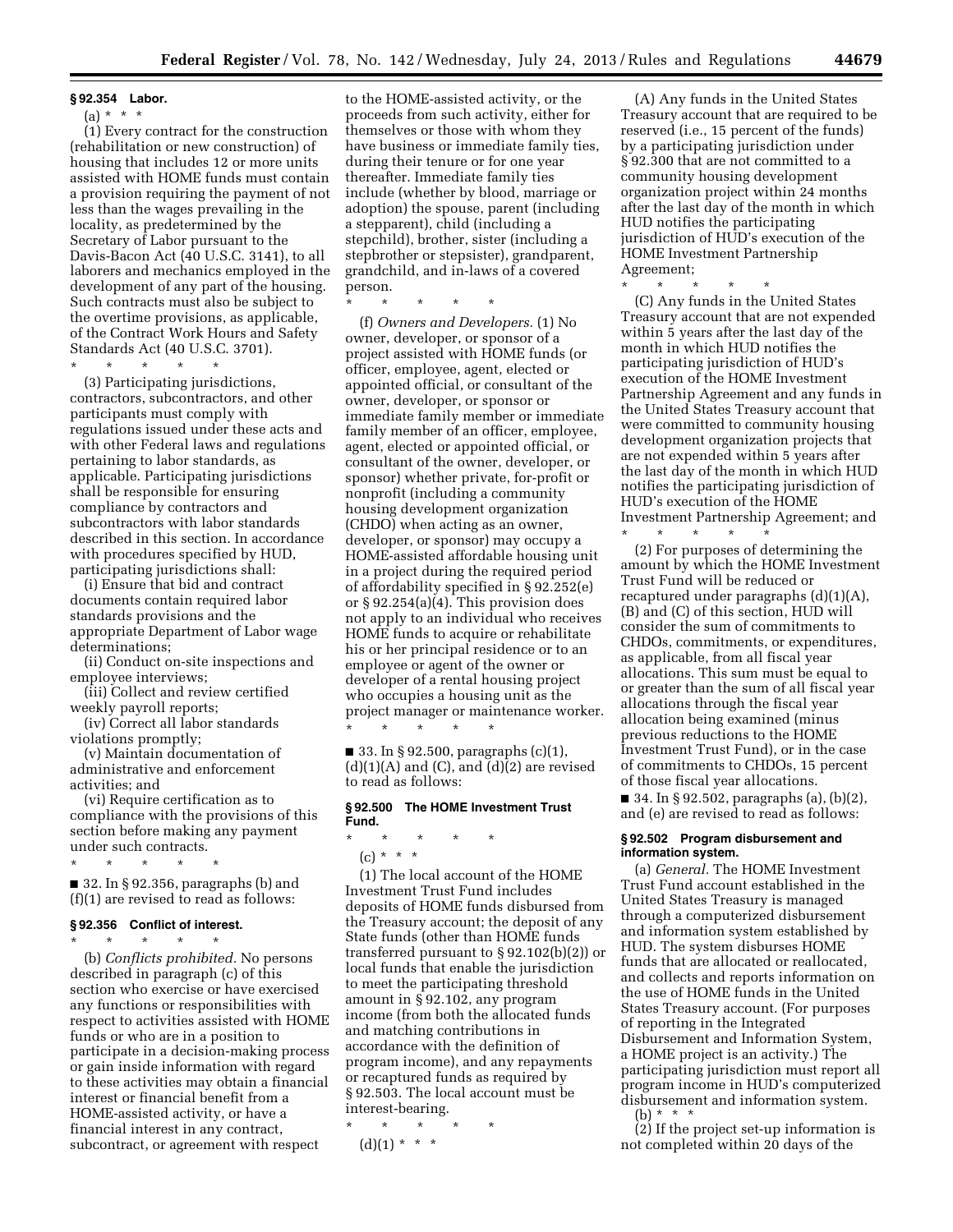project set-up, the project may be cancelled by the system. In addition, a project that has been committed in the system for 12 months without an initial disbursement of funds may be cancelled by the system.

\* \* \* \* \*

(e) *Access by other participants.*  Access to the disbursement and information system by other entities participating in the HOME program (e.g., State recipients) will be governed by procedures established by HUD. Only participating jurisdictions and State recipients (if permitted by the State) may request disbursement.

■ 35. In § 92.503, paragraph (b)(3) is revised to read as follows:

#### **§ 92.503 Program income, repayments, and recaptured funds.**

- \* \* \* \* \*
	- (b) \* \* \*

(3) HUD will instruct the participating jurisdiction to either repay the funds to the HOME Investment Trust Fund Treasury account or the local account. Generally, if the HOME funds were disbursed from the participating jurisdiction's HOME Investment Trust Fund Treasury account, they must be repaid to the Treasury account. If the HOME funds were disbursed from the participating jurisdiction's HOME Investment Trust Fund local account, they must be repaid to the local account. If the jurisdiction is not a participating jurisdiction at the time the repayment is made, the funds must be remitted to HUD, and reallocated in accordance with § 92.454.

\* \* \* \* \*

■ 36. In § 92.504:

■ a. Paragraph (a) is revised;

■ b. Paragraphs (c)(1) introductory text,  $(c)(1)(i)$ ,  $(ii)$ ,  $(vii)$ , and  $(xi)$  are revised;  $\blacksquare$  c. Paragraph (c)(1)(xiii) is added;

■ d. Paragraphs (c)(2) introductory text,  $(c)(2)(i)$ ,  $(iv)$ ,  $(v)$ , and  $(x)$  are revised;  $\blacksquare$  e. Paragraph  $(c)(2)(xi)$  is added;

■ f. Paragraph (c)(3) introductory text is added;

 $\blacksquare$  g. Paragraphs (c)(3)(i) through (iv),  $(c)(3)(v)(A)$ ,  $(vi)$ ,  $(vii)$ , and  $(x)$  are revised;

 $\blacksquare$  h. Paragraph  $(c)(3)(xi)$  is added;

■ i. Paragraph (c)(4) introductory text is revised;

 $\blacksquare$  j. Paragraph  $(c)(6)$  is added; and

■ k. Paragraph (d) is revised.

The revisions and additions read as follows:

#### **§ 92.504 Participating jurisdiction responsibilities; written agreements; on-site inspection.**

(a) *Responsibilities.* The participating jurisdiction is responsible for managing the day-to-day operations of its HOME

program, ensuring that HOME funds are used in accordance with all program requirements and written agreements, and taking appropriate action when performance problems arise. The use of State recipients, subrecipients, or contractors does not relieve the participating jurisdiction of this responsibility. The performance and compliance of each contractor, State recipient, and subrecipient must be reviewed at least annually. The participating jurisdiction must have and follow written policies, procedures, and systems, including a system for assessing risk of activities and projects and a system for monitoring entities consistent with this section, to ensure that the requirements of this part are met.

- \* \* \* \* \*
	- (c) \* \* \*

(1) *State recipient.* The provisions in the written agreement between the State and a State recipient will depend on the program functions that the State specifies the State recipient will carry out in accordance with § 92.201(b). In accordance with § 92.201, the written agreement must either require the State recipient to comply with the requirements established by the State or require the State recipient to establish its own requirements to comply with this part, including requirements for income determinations and underwriting subsidy layering guidelines, rehabilitation standards, refinancing guidelines, homebuyer program policies, and affordability.

(i) *Use of the HOME funds.* The agreement must describe the amount and use of the HOME funds to administer one or more programs to produce affordable housing, provide downpayment assistance, or provide tenant-based rental assistance, including the type and number of housing projects to be funded (e.g. the number of singlefamily homeowner loans to be made or number of homebuyers to receive downpayment assistance), tasks to be performed, a schedule for completing the tasks (including a schedule for committing funds to projects that meet the deadlines established by this part), a budget for each program, and any requirement for matching contributions. These items must be in sufficient detail to provide a sound basis for the State to effectively monitor performance under the agreement.

(ii) *Affordability.* The agreement must require housing assisted with HOME funds to meet the affordability requirements of § 92.252 or § 92.254, as applicable, and must require repayment of the funds if the housing does not

meet the affordability requirements for the specified time period. The agreement must state if repayment of HOME funds or recaptured HOME funds must be remitted to the State or retained by the State recipient for additional eligible activities. \* \* \* \* \*

(vii) *Affirmative marketing.* The agreement must specify the State recipient's affirmative marketing responsibilities in accordance with § 92.351.

\* \* \* \* \* (xi) *Written agreement.* Before the State recipient provides funds to forprofit owners or developers, nonprofit owners or developers or sponsors, subrecipients, homeowners, homebuyers, tenants (or landlords) receiving tenant-based rental assistance, or contractors who are providing services to the State recipient, the State recipient must have a written agreement with such entities that meets the requirements of this section.

\* \* \* \* \* (xiii) *Fees.* The agreement must prohibit the State recipient and its subrecipients and community housing development organizations from charging servicing, origination, processing, inspection, or other fees for the costs of administering a HOME program, except as permitted by  $\S 92.214(b)(1)$ .

(2) *Subrecipient.* A subrecipient is a public agency or nonprofit organization selected by the participating jurisdiction to administer all or some of the participating jurisdiction's HOME programs to produce affordable housing, provide downpayment assistance, or provide tenant-based rental assistance. The agreement must set forth and require the subrecipient to follow the participating jurisdiction's requirements, including requirements for income determinations, underwriting and subsidy layering guidelines, rehabilitation standards, refinancing guidelines, homebuyer program policies, and affordability requirements. The agreement between the participating jurisdiction and the subrecipient must include:

(i) *Use of the HOME funds.* The agreement must describe the amount and use of the HOME funds for one or more programs, including the type and number of housing projects to be funded (e.g., the number of single-family homeowners loans to be made or the number of homebuyers to receive downpayment assistance), tasks to be performed, a schedule for completing the tasks (including a schedule for committing funds to projects in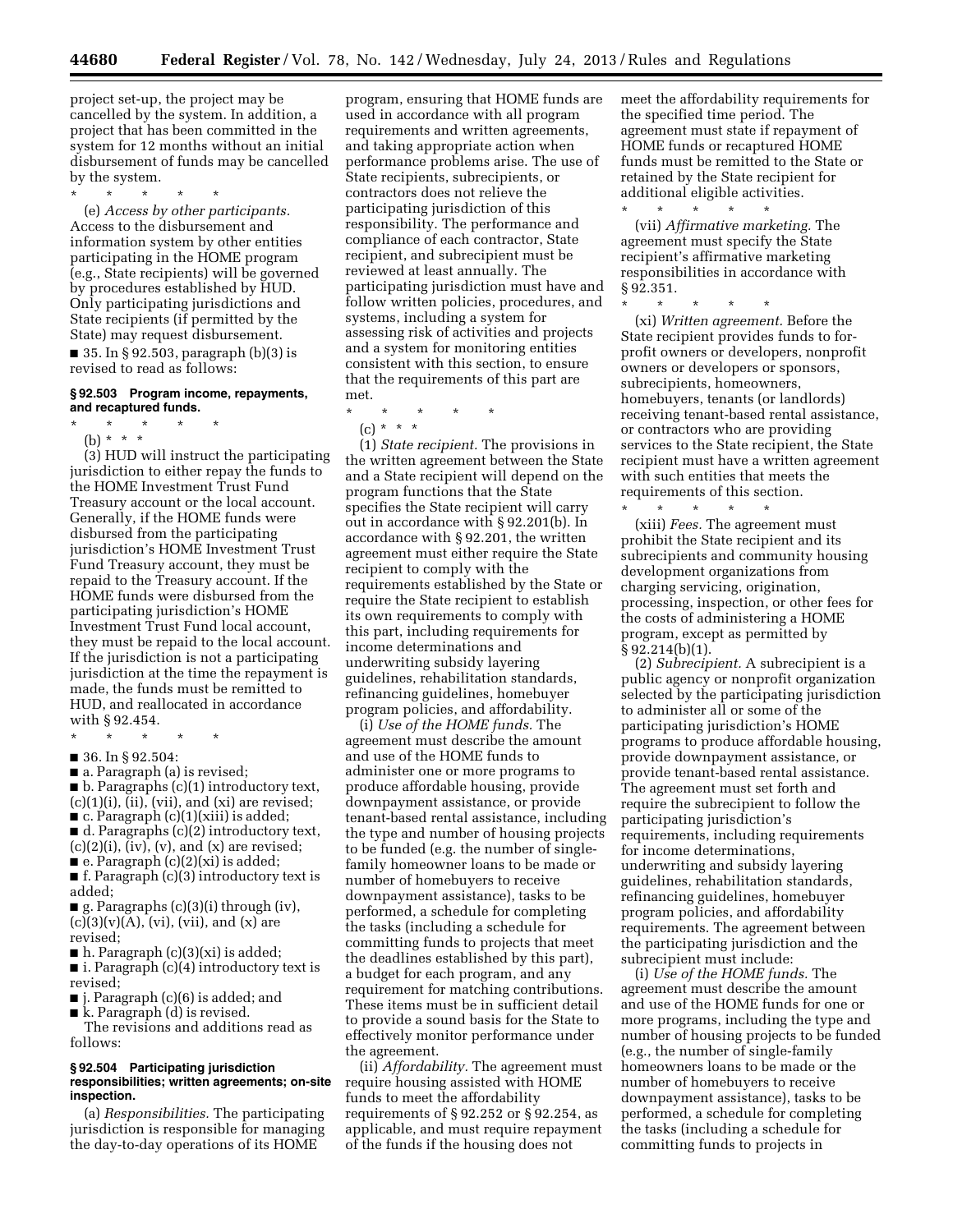accordance with deadlines established by this part), a budget, any requirement for matching contributions and the period of the agreement. These items must be in sufficient detail to provide a sound basis for the participating jurisdiction to effectively monitor performance under the agreement.

\* \* \* \* \* (iv) *Other program requirements.* The agreement must require the subrecipient to carry out each activity in compliance with all Federal laws and regulations described in subpart H of this part, except that the subrecipient does not assume the participating jurisdiction's responsibilities for environmental review under § 92.352 and the intergovernmental review process in § 92.357 does not apply. The agreement must set forth the requirements the subrecipient must follow to enable the participating jurisdiction to carry environmental review responsibilities before HOME funds are committed to a project.

(v) *Affirmative marketing.* The agreement must specify the subrecipient's affirmative marketing responsibilities in accordance with § 92.351.

\* \* \* \* \*

(x) *Written agreement.* Before the subrecipient provides HOME funds to for-profit owners or developers, nonprofit owners or developers or sponsors, subrecipients, homeowners, homebuyers, tenants (or landlords) receiving tenant-based rental assistance, or contractors, the subrecipient must have a written agreement that meets the requirements of this section. The agreement must state if repayment of HOME funds or recaptured HOME funds must be remitted to the participating jurisdiction or retained by the subrecipient for additional eligible activities.

(xi) *Fees.* The agreement must prohibit the subrecipient and any community housing development organizations from charging servicing, origination, or other fees for the costs of administering the HOME program, except as permitted by § 92.214(b)(1).

(3) *For-profit or nonprofit housing owner, sponsor, or developer (other than single-family owner-occupant).* The participating jurisdiction may preliminarily award HOME funds for a proposed project, contingent on conditions such as obtaining other financing for the project. This preliminary award is not a commitment to a project. The written agreement committing the HOME funds to the project must meet the requirements of ''commit to a specific local project'' in

the definition of ''commitment'' in § 92.2 and contain the following:

(i) *Use of the HOME funds.* The agreement between the participating jurisdiction and a for-profit or nonprofit housing owner, sponsor, or developer must describe the address of the project or the legal description of the property if a street address has not been assigned to the property, the use of the HOME funds and other funds for the project, including the tasks to be performed for the project, a schedule for completing the tasks and the project, and a complete budget. These items must be in sufficient detail to provide a sound basis for the participating jurisdiction to effectively monitor performance under the agreement to achieve project completion and compliance with the HOME requirements.

(ii) *Affordability.* The agreement must require housing assisted with HOME funds to meet the affordability requirements of § 92.252 or § 92.254, as applicable, and must require repayment of the funds if the housing does not meet the affordability requirements for the specified time period. The affordability requirements in § 92.252 must be imposed by deed restrictions, covenants running with the land, use restrictions, or other mechanisms approved by HUD under which the participating jurisdiction has the right to require specific performance.

(A) If the owner or developer is undertaking rental projects, the agreement must establish the initial rents, the procedures for rent increases pursuant to  $\S 92.252(f)(2)$ , the number of HOME units, the size of the HOME units, and the designation of the HOME units as fixed or floating, and include the requirement that the owner or developer provide the address (e.g., street address and apartment number) of each HOME unit no later than the time of initial occupancy.

(B) If the owner or developer is undertaking a homeownership project for sale to homebuyers in accordance with § 92.254(a), the agreement must set forth the resale or recapture requirements that must be imposed on the housing, the sales price or the basis upon which the sales price will be determined, and the disposition of the sales proceeds. Recaptured funds must be returned to the participating jurisdiction.

(iii) *Project requirements.* The agreement must require compliance with project requirements in subpart F of this part, as applicable in accordance with the type of project assisted. The agreement may permit the owner to limit eligibility or give a preference to

a particular segment of the population in accordance with § 92.253(d).

(iv) *Property standards.* The agreement must require the housing to meet the property standards in § 92.251, upon project completion. The agreement must also require owners of rental housing assisted with HOME funds to maintain the housing compliance with § 92.251 for the duration of the affordability period.

 $(v) * * * *$ 

(A) The agreement must specify the owner or developer's affirmative marketing responsibilities as enumerated by the participating jurisdiction in accordance with § 92.351.

\* \* \* \* \*

(vi) *Records and reports.* The agreement must specify the particular records that must be maintained and the information or reports that must be submitted in order to assist the participating jurisdiction in meeting its recordkeeping and reporting requirements. The owner of rental housing must annually provide the participating jurisdiction with information on rents and occupancy of HOME-assisted units to demonstrate compliance with § 92.252. If the rental housing project has floating HOME units, the owner must provide the participating jurisdiction with information regarding unit substitution and filling vacancies so that the project remains in compliance with HOME rental occupancy requirements. The agreement must specify the reporting requirements (including copies of financial statements) to enable the participating jurisdiction to determine the financial condition (and continued financial viability) of the rental project.

(vii) *Enforcement of the agreement.*  The agreement must provide for a means of enforcement of the affordable housing requirements by the participating jurisdiction and the intended beneficiaries. This means of enforcement may include liens on real property, deed restrictions, or covenants running with the land. The affordability requirements in § 92.252 must be imposed by deed restrictions, covenants running with the land, use restrictions, or other mechanisms approved by HUD under which the participating jurisdiction has the right to require specific performance. In addition, the agreement must specify remedies for breach of the provisions of the agreement.

\* \* \* \* \* (x) *Community housing development organization provisions.* If the nonprofit owner or developer is a community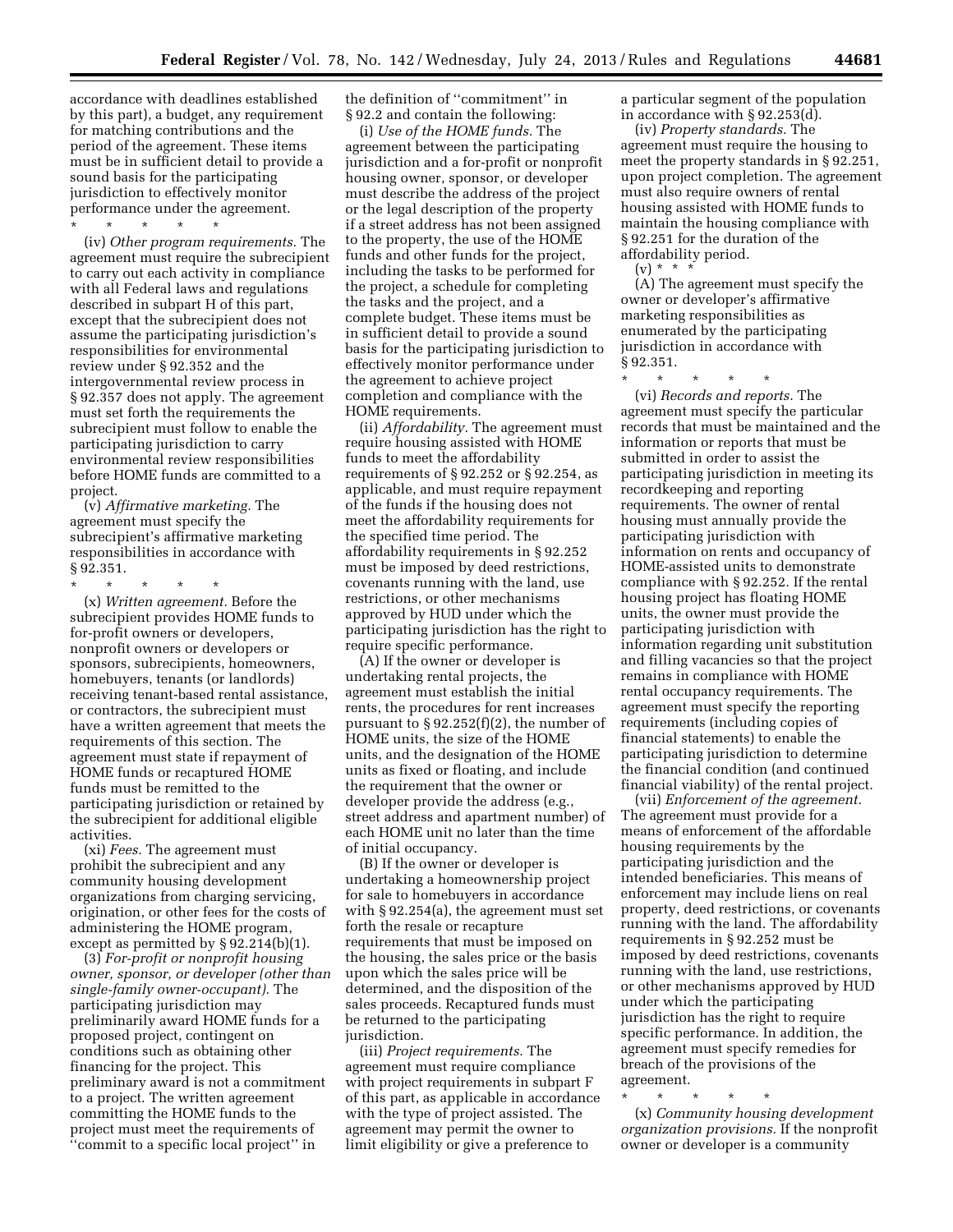housing development organization and is using set-aside funds under § 92.300, the agreement must include the appropriate provisions under §§ 92.300, 92.301, and 92.303. If the community development organization is receiving HOME funds as a developer of homeownership housing, the agreement must specify if the organization may retain proceeds from the sale of the housing and whether the proceeds are to be used for HOME-eligible or other housing activities to benefit low-income families. Recaptured funds are subject to the requirements of § 92.503. If the community housing development organization is receiving assistance for operating expenses, see paragraph (c)(6) of this section.

(xi) *Fees.* The agreement must prohibit project owners from charging fees that are not customarily charged in rental housing such as laundry room access fees, and other fees. However, rental project owners may charge reasonable application fees to prospective tenants may charge parking fees to tenants only if such fees are customary for rental housing projects in the neighborhood; and may charge fees for services such as bus transportation or meals, as long as such services are voluntary. The agreement must also prohibit the developer that is undertaking a homeownership project from charging servicing, origination, processing, inspection, or other fees for the costs of providing homeownership assistance.

(4) *Contractor.* The participating jurisdiction selects a contractor through applicable procurement procedures and requirements. The contractor provides goods or services in accordance with a written agreement (the contract). For contractors who are administering all or some of the participating jurisdiction's HOME programs or specific services for one or more programs, the contract must include at a minimum the following provisions:

\* \* \* \* \*

(6) *Community housing development organization receiving assistance for operating expenses.* The agreement must describe the use of HOME funds for operating expenses; e.g., salaries, wages, and other employee compensation and benefits; employee education, training, and travel; rent; utilities; communication costs; taxes; insurance; equipment; and materials and supplies. If the community housing development organization is not also receiving funds for a housing project to be developed, sponsored, or owned by the community housing development organization, the agreement must

provide that the community housing development organization is expected to receive funds for a project within 24 months of the date of receiving the funds for operating expenses, and must specify the terms and conditions upon which this expectation is based and the consequences of failure to receive funding for a project.

(d) *On-site inspections and financial oversight.* (1) *Inspections.* The participating jurisdiction must inspect each project at project completion and during the period of affordability to determine that the project meets the property standards of § 92.251.

(i) *Completion inspections.* Before completing the project in the disbursement and information system established by HUD, the participating jurisdiction must perform an on-site inspection of HOME-assisted housing to determine that all contracted work has been completed and that the project complies with the property standards of § 92.251.

(ii) *Ongoing periodic inspections of HOME-assisted rental housing.* During the period of affordability, the participating jurisdiction must perform on-site inspections of HOME-assisted rental housing to determine compliance with the property standards of § 92.251 and to verify the information submitted by the owners in accordance with the requirements of § 92.252. The inspections must be in accordance with the inspection procedures that the participating jurisdiction establishes to meet the inspection requirements of § 92.251.

(A) The on-site inspections must occur within 12 months after project completion and at least once every 3 years thereafter during the period of affordability.

(B) If there are observed deficiencies for any of the inspectable items in the property standards established by the participating jurisdiction, in accordance with the inspection requirements of § 92.251, a follow-up on-site inspection to verify that deficiencies are corrected must occur within 12 months. The participating jurisdiction may establish a list of non-hazardous deficiencies for which correction can be verified by third party documentation (e.g., paid invoice for work order) rather than reinspection. Health and safety deficiencies must be corrected immediately, in accordance with § 92.251. The participating jurisdiction must adopt a more frequent inspection schedule for properties that have been found to have health and safety deficiencies.

(C) The property owner must annually certify to the participating jurisdiction

that each building and all HOMEassisted units in the project are suitable for occupancy, taking into account State and local health, safety, and other applicable codes, ordinances, and requirements, and the ongoing property standards established by the participating jurisdiction to meet the requirements of § 92.251.

(D) Inspections must be based on a statistically valid sample of units appropriate for the size of the HOMEassisted project, as set forth by HUD through notice. For projects with one-tofour HOME-assisted units, participating jurisdiction must inspect 100 percent of the HOME-assisted units and the inspectable items (site, building exterior, building systems, and common areas) for each building housing HOMEassisted units.

(iii) *Annual inspections.* Tenantbased rental assistance (TBRA). All housing occupied by tenants receiving HOME tenant-based rental assistance must meet the standards in 24 CFR 982.401 or the successor requirements as established by HUD. The participating jurisdiction must perform annual on-site inspections of rental housing occupied by tenants receiving HOME-assisted TBRA to determine compliance with these standards.

(2) *Financial oversight.* During the period of affordability, the participating jurisdiction must examine at least annually the financial condition of HOME-assisted rental projects with 10 units or more to determine the continued financial viability of the housing and must take actions to correct problems, to the extent feasible. ■ 37. Revise § 92.505 to read as follows:

#### **§ 92.505 Applicability of uniform administrative requirements.**

(a) *Governmental entities.* The requirements of 2 CFR part 225 (OMB Circular No. A–87) and the following requirements of 24 CFR part 85 apply to the participating jurisdictions, State recipients, and governmental subrecipients receiving HOME funds: §§ 85.6, 85.12, 85.20, 85.22, 85.26, 85.32 through 85.34, 85.36, 85.44, 85.51, and 85.52.

(b) *Nonprofit organizations.* The requirements of 2 CFR part 230 (OMB Circular No. A–122) and the following requirements of 24 CFR part 84 apply to subrecipients receiving HOME funds that are nonprofit organizations that are not governmental subrecipients: §§ 84.2, 84.5, 84.13 through 84.16, 84.21, 84.22, 84.26 through 84.28, 84.30, 84.31, 84.34 through 84.37, 84.40 through 84.48, 84.51, 84.60 through 84.62, 84.72, and 84.73.

■ 38. In § 92.508: